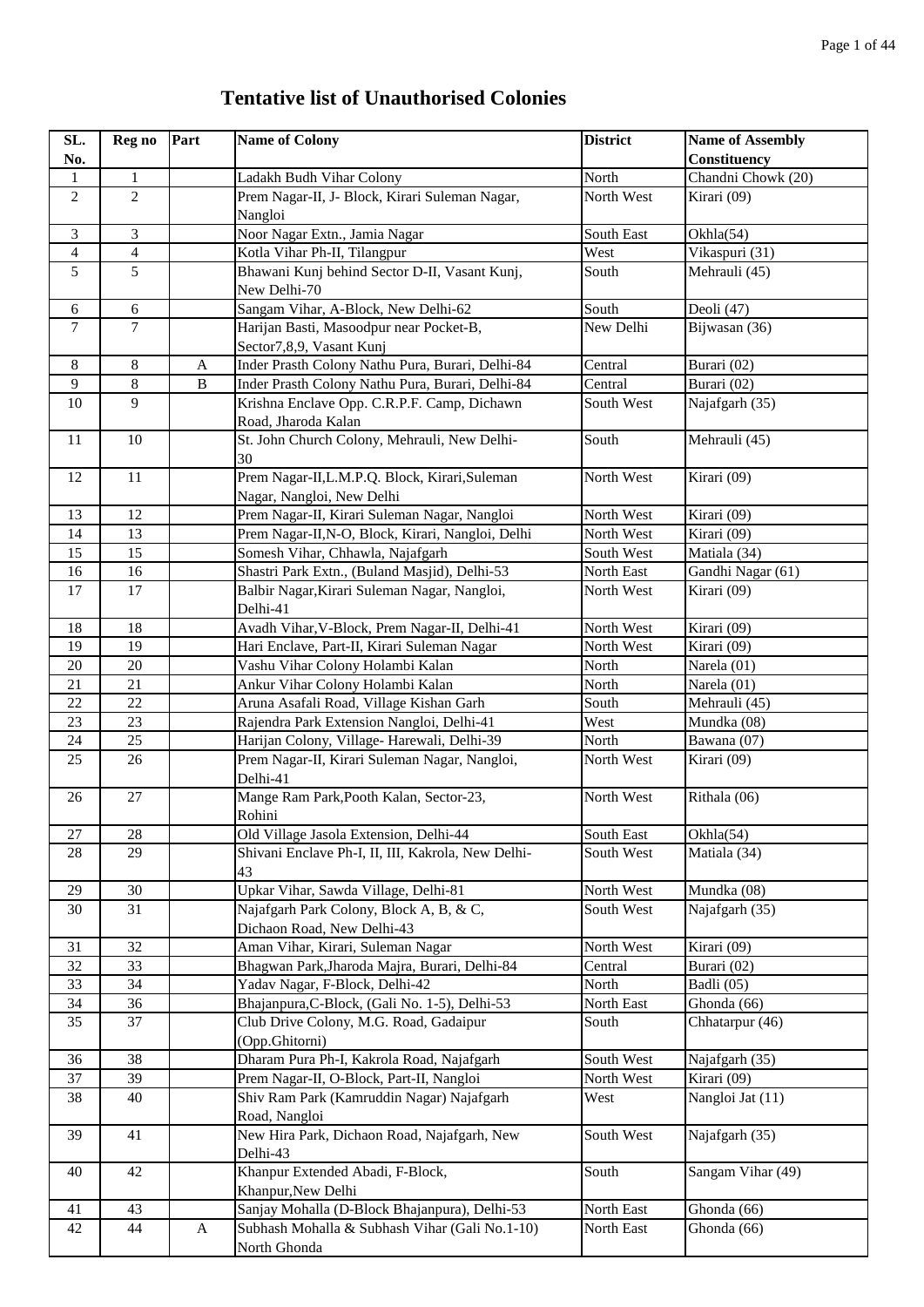| SL.      | Reg no          | Part         | <b>Name of Colony</b>                                                              | <b>District</b>          | <b>Name of Assembly</b>    |
|----------|-----------------|--------------|------------------------------------------------------------------------------------|--------------------------|----------------------------|
| No.      |                 |              |                                                                                    |                          | Constituency               |
| 43       | 44              | $\, {\bf B}$ | Subhash Mohalla & Subhash Vihar (Gali No.1-10)                                     | North East               | Ghonda (66)                |
|          |                 |              | North Ghonda                                                                       |                          |                            |
| 44       | 45              |              | Nangli Poona Extn. G. T. Karnal Road, Delhi-36                                     | North                    | Burari (02)                |
| 45       | 46              |              | Sai Baba Enclave, B-Block (Part-B), Najafgarh                                      | South West               | Najafgarh (35)             |
| 46       | 47              |              | East Vinod Nagar, J-Block, (Part of East Vinod                                     | East                     | Patparganj (57)            |
|          |                 |              | Nagar) Delhi-91                                                                    |                          |                            |
| 47       | 48              |              | Chandan Vihar, Prem Nagar Part-III, Delhi-41                                       | North West               | Kirari (09)                |
| 48       | 49              |              | Milan Garden, Main Mandawali Road, Delhi-93                                        | Shahdara                 | Gokulpur (66)              |
| 49       | $\overline{50}$ |              | Prem Colony, Bawana Road, Narela, Delhi-40                                         | North                    | Narela (01)                |
| 50       | 51              |              | New Yadav Enclave, Prem Nagar Part-III,<br>Nangloi, Delhi-41                       | North West               | Kirari (09)                |
| 51       | 52              |              | Ram Nagar, Prem Nagar-III, Kirari Suleman                                          | North West               | Kirari (09)                |
|          |                 |              | Nagar                                                                              |                          |                            |
| 52       | 53              |              | Sad Nagar Left Out Pocket, Mangla Puri                                             | South West               | Palam (37)                 |
|          |                 |              | Chowk, Palam Colony                                                                |                          |                            |
| 53       | 54              |              | JNU Road Village, Kishangarh, New Delhi-70                                         | South                    | Mehrauli (45)              |
| 54       | 55              |              | Baldev Vihar, Karala Extn., Delhi-81                                               | North West               | Mundka (08)                |
| 55       | 56              |              | Chhatarpur Enclave Ph-I, Block-A, Maidan                                           | South                    | Chhatarpur (46)            |
|          |                 |              | Garhi, Village Road                                                                |                          |                            |
| 56       | 57              |              | Hari Enclave -I, Kirari Suleman Nagar, Delhi-41                                    | North West               | Kirari (09)                |
| 57       | 58              |              | Inder Enclave Ph-II, Mubarak Pur Road,                                             | North West               | Kirari (09)                |
|          |                 |              | Nangloi, Delhi-41                                                                  |                          |                            |
| 58       | 59              |              | Pir Baba Basti, Vill. Jaitpur, Badarpur, New                                       | South East               | Badarpur (53)              |
|          |                 |              | Delhi-44                                                                           |                          |                            |
| 59       | 60              |              | Sangam Vihar, Kakrola Road, Najafgarh, New Delhi-                                  | South West               | Najafgarh (35)             |
|          |                 |              | 43                                                                                 |                          |                            |
|          |                 |              |                                                                                    |                          |                            |
| 60       | 60              | $\mathbf{A}$ | Sangam Vihar, Kakrola Road, Najafgarh, New Delhi-                                  | South West               | Najafgarh (35)             |
|          |                 |              | 43                                                                                 |                          |                            |
|          |                 |              |                                                                                    |                          |                            |
| 61       | 60              | $\, {\bf B}$ | Sangam Vihar, Kakrola Road, Najafgarh, New Delhi-                                  | South West               | Najafgarh (35)             |
|          |                 |              | 43                                                                                 |                          |                            |
| 62       | 61              |              | New Roshan Pura, E-Block, Najafgarh, New                                           | South West               | Najafgarh (35)             |
|          |                 |              | Delhi-43                                                                           |                          |                            |
| 63       | 62              |              | Vasant Kunj Enclave, B-Block, Mlikapur Kohi,                                       | New Delhi                | Bijwasan (36)              |
|          |                 |              | Village Rangpuri                                                                   |                          |                            |
| 64       | 64              |              | Shiv Enclave, Main Dichaon Road, Najafgarh,                                        | South West               | Najafgarh (35)             |
|          |                 |              | New Delhi-43                                                                       |                          |                            |
| 65       | 65              |              | Rajender Park, Block A-1, Nangloi, Delhi-41                                        | West                     | Mundka (08)                |
| 66       | 66              |              | Prem Nagar-I, D& F Block, Kirari Suleman                                           | North West               | Kirari (09)                |
|          |                 |              | Nagar, Delhi-41                                                                    |                          |                            |
| 67       | 67              |              | Satya Enclave Prem Nagar-II Delhi -41                                              | West                     | Kirari (09)                |
| 68       | 68              |              | Niti Vihar, Lal Mandir, Mubarakpur Road, Near                                      | North West               | Kirari (09)                |
|          |                 |              | Kirari Suleman Village.                                                            |                          |                            |
| 69       | 69              |              | Janta Vihar, Jharoda Road, Najafgarh                                               | South West               | Najafgarh (35)             |
| 70       | 69              | A            | Shyam Lok Colony Jharoda Road Najafgarh                                            | South West               | Najafgarh (35)             |
| 71       | $70\,$          | $\mathbf A$  | Hardev Nagar, Jharoda Majra, Burari                                                | Central                  | Burari (02)                |
| $72\,$   | $70\,$          | $\, {\bf B}$ | Hardev Nagar, Jharoda Majra, Burari                                                | Central                  | Burari (02)                |
| 73       | 71              |              | Chhawla Extension, Paharwa Colony Part-I,                                          | South West               | Matiala (34)               |
|          |                 |              | New Delhi-71                                                                       |                          |                            |
| 74       | 72              |              | Ekta Vihar (Block A, B & C) near New Grain                                         | South West               | Najafgarh (35)             |
|          | 73              |              | Market, Jharoda Road, Najafgarh                                                    |                          |                            |
| 75<br>76 | $\overline{74}$ |              | Aman Vihar, Kirari, Suleman Nagar<br>Inder Enclave Ph-II Nangloi, Mubarakpur Road, | North West<br>North West | Kirari (09)<br>Kirari (09) |
|          |                 |              | Delhi-41                                                                           |                          |                            |
| $77\,$   | 75              |              | Pandav Nagar, S-Block, Delhi-92                                                    | East                     | Laxmi Nagar (58)           |
| $78\,$   | $77 \,$         |              | Munirka Kunj, Deendarpur                                                           | South West               | Matiala (34)               |
| 79       | 78              |              | Aaya Nagar Extn. Ph-I, New Delhi-47                                                | South                    | Chhatarpur $(46)$          |
|          |                 |              |                                                                                    |                          |                            |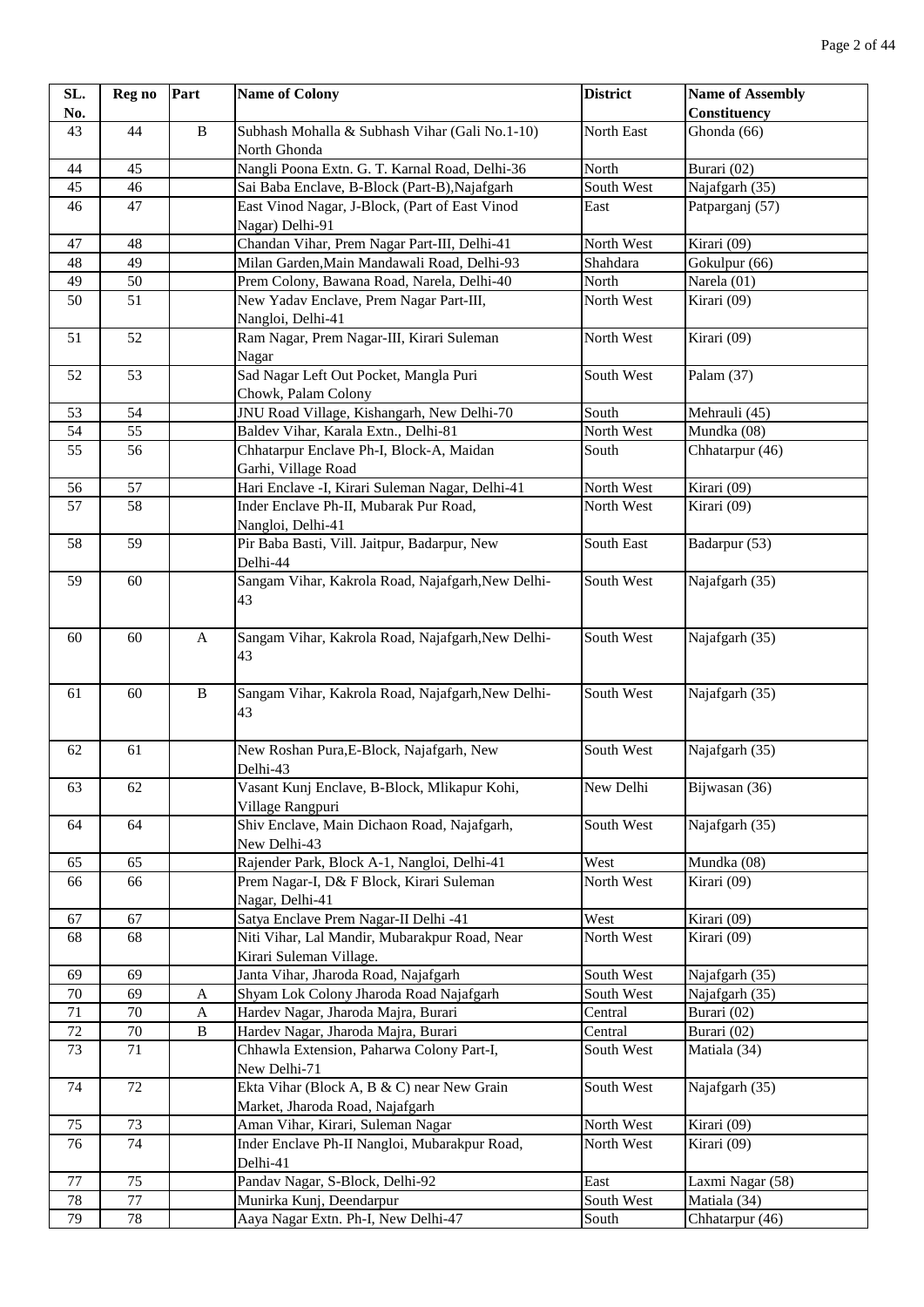| SL. | Reg no          | Part           | <b>Name of Colony</b>                                                        | <b>District</b> | <b>Name of Assembly</b> |
|-----|-----------------|----------------|------------------------------------------------------------------------------|-----------------|-------------------------|
| No. |                 |                |                                                                              |                 | <b>Constituency</b>     |
| 80  | 79              |                | Pratap Vihar, Part-II, Kirari Suleman Nagar,<br>New Delhi-41                 | North West      | Kirari (09)             |
| 81  | $\overline{80}$ |                | Yadav Park (A & B Block) Rohtak Road, Nangloi                                | West            | Mundka (08)             |
| 82  | 81              |                | Bharat Vihar, Prem Nagar Ph-II, Nangloi                                      | North West      | Kirari (09)             |
| 83  | 82              |                | Dwarka Vihar, Kakrola Road, Najafgarh, Delhi-<br>43                          | South West      | Najafgarh (35)          |
| 84  | 83              |                | Shanti Kunj, Behind Sect.-D, Pocket III & IV,<br>Vasant Kuni                 | South           | Mehrauli (45)           |
| 85  | 84              |                | Saurabh Vihar, N-Block (Amar Market) Hari<br>Nagar Extn. Badarpur, New Delhi | South East      | Badarpur (53)           |
| 86  | 85              |                | Mandawali, C-Block, Fajalpur, Uncheper                                       | East            | Patparganj (57)         |
| 87  | 86              |                | Ishwar Colony Extn. Ph-I Bawana, New Delhi-39                                | North           | Bawana (07)             |
| 88  | 87              |                | Nehru Gali, Bhagat Colony, Burari, Sant Nagar,<br>Delhi-84                   | Central         | Burari (02)             |
| 89  | 88              |                | Pratap Vihar, Part-III, Kirari Suleman Nagar,<br>Nangloi                     | North West      | Kirari (09)             |
| 90  | 89              |                | Nishat Park, Kakrola Mor, Najafgarh Road, New<br>Delhi                       | South West      | Matiala (34)            |
| 91  | 90              |                | Kirari Extn., R-Block, Karan Vihar Part-6                                    | North West      | Kirari (09)             |
| 92  | 91              |                | Mohan Baba Nagar, Badarpur, New Delhi-44                                     | South East      | Badarpur (53)           |
| 93  | 91              | $\, {\bf B}$   | Mohan Baba Nagar, Badarpur, New Delhi-44                                     | South East      | Badarpur (53)           |
| 94  | 92              |                | Dashrath Puri, Dabri, Palam road, Delhi-45                                   | South West      | DWARKA (33)             |
| 95  | 93              |                | Jain Nagar Colony Extn., Karala                                              | North West      | Mundka (08)             |
| 96  | 94              |                | Swaran Park Extn.-I, Mundka, Delhi-41                                        | West            | Mundka (08)             |
| 97  | 95              |                | Jaitpur Extn. L-Block, Badarpur, New Delhi-44                                | South East      | Badarpur (53)           |
| 98  | 96              |                | Sahurpur Extn. Satbari, Mehrauli                                             | South           | Chhatarpur (46)         |
| 99  | 97              |                | Prem Nagar-II, K-Block, Nangloi                                              | North West      | Kirari (09)             |
| 100 | 98              |                | Dichaon Enclave opp. D. K. Depot, Nangloi<br>Road                            | South West      | Najafgarh (35)          |
| 101 | 99              |                | Yadav Park Block-C, Rohtak Road, Nangloi,<br>Delhi-41                        | West            | Mundka (08)             |
| 102 | 100             |                | Shakti Enclave, Kilokri near Kalindi Colony, New<br>Delhi                    | South East      | Jangpura (41)           |
| 103 | 101             |                | Narayan Vihar, Z-Extn. Block, Prem Nagar-II,<br>Nangloi                      | North West      | Kirari (09)             |
| 104 | 102             |                | Meethapur Extn. Block 'D', Part-I, Badarpur,<br>New Delhi-44                 | South East      | Badarpur (53)           |
| 105 | 103             |                | Shanti Vihar, Deenpur Najafgarh, New Delhi-43.                               | South West      | Matiala (34)            |
| 106 | 104             |                | Agar Nagar, Prem Nagar-3, Nangloi                                            | North West      | Kirari (09)             |
| 107 | 105             |                | Rajdhani Park P & I Block, Nangloi, New Delhi-<br>41                         | West            | Mundka (08)             |
| 108 | 106             |                | Rama Park Extn. (C-Block) Uttam Nagar                                        | West            | Uttam Nagar (32)        |
| 109 | 107             |                | Raja Vihar Colony, Siraspur, Delhi-42                                        | North           | Rohini (13)             |
| 110 | 108             |                | Gopal Nagar, N-Block, M. D. Road, Najafgarh                                  | South West      | Najafgarh (35)          |
| 111 | 109             |                | Tekhand Extn., Okhla Indl. Area Ph-I, New Delhi-20                           | South East      | Tughlakabad (52)        |
| 112 | 110             |                | Shiv Vihar Main Kanjhawala Road, Delhi-81                                    | North West      | Mundka (08)             |
| 113 | 111             |                | New Aruna Nagar Colony (Majnu ka tila), Delhi-<br>54                         | Central         | Chandni Chowk (20)      |
| 114 | 112             |                | Shashi Garden, E-Block, Shahdara, Delhi-91                                   | East            | Patparganj (57)         |
| 115 | 113             | A              | Chanden Vihar, West Sant Nagar, Burari, Delhi-84                             | Central         | Burari (02)             |
| 116 | 113             | $\, {\bf B}$   | Chanden Vihar, West Sant Nagar, Burari, Delhi-84                             | Central         | Burari (02)             |
| 117 | 115             |                | Village Pusteni Kishan Garh, Vasant Kunj, New<br>Delhi-10                    | South           | Mehrauli (45)           |
| 118 | 116             | A              | Vinoba Enclave, CRPF, Jharoda Kalan                                          | South West      | Najafgarh (35)          |
| 119 | 116             | $\overline{B}$ | Vinoba Enclave, CRPF, Jharoda Kalan                                          | South West      | Najafgarh (35)          |
| 120 | 117             |                | Chander Vihar, Palam Extn., Part-I, New Delhi-<br>75                         | South West      | Palam (37)              |
| 121 | 119             |                | Karam Vihar Part-5, Kirari Extn., Nangloi, Delhi-<br>41                      | North West      | Kirari (09)             |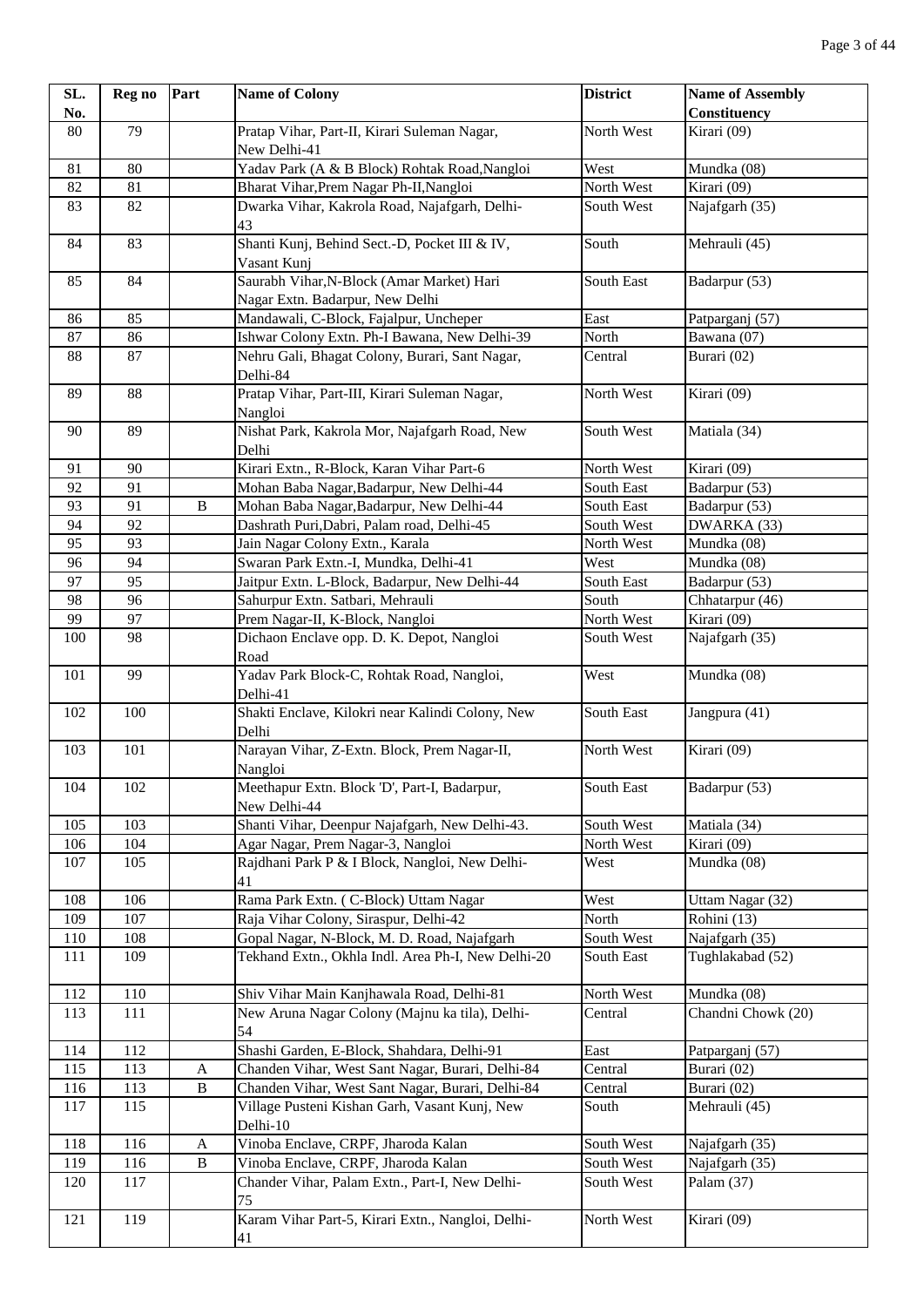| SL. | Reg no | Part         | <b>Name of Colony</b>                                          | <b>District</b> | <b>Name of Assembly</b> |
|-----|--------|--------------|----------------------------------------------------------------|-----------------|-------------------------|
| No. |        |              |                                                                |                 | Constituency            |
| 122 | 120    |              | Ankur Enclave (Karawal Nagar Extn. North)                      | North East      | Karawal Nagar (70)      |
|     |        |              | Delhi-94                                                       |                 |                         |
| 123 | 121    |              | Shiv Colony, Village Gurhi Ramdhala,                           | North West      | Mundka (08)             |
|     |        |              | Kanjhawala, Delhi-81                                           |                 |                         |
| 124 | 122    |              | Indraprastha Colony Part-I, Burari, Delhi-84                   | Central         | Burari (02)             |
| 125 | 123    |              | Prahlad Vihar, Gupta Colony, Bawana                            | North           | Bawana (07)             |
| 126 | 124    |              | Saurabh Vihar, S-Block, Hari Nagar Extn.                       | South East      | Badarpur (53)           |
|     |        |              | Jaitpur, Badarpur                                              |                 |                         |
| 127 | 125    |              | Gauri Shankar Enclave-II, Prem Nagar-III, Delhi-               | West            | Kirari (09)             |
|     |        |              | 41                                                             |                 |                         |
| 128 | 126    |              | Saidulajab Extn. Mehrauli, New Delhi-68                        | South           | Chhatarpur (46)         |
| 129 | 127    |              | Sharda vatsa Enclave PremNagar-III                             | West            | Kirari (09)             |
| 130 | 128    |              | Mithapur Extn., A-Block, Badarpur, New Delhi-<br>44            | South East      | Badarpur (53)           |
|     | 129    |              |                                                                |                 |                         |
| 131 |        |              | Harcharan Bagh, Andheria More, Vasant Kunj<br>Road, Delhi-30   | South           | Mehrauli (45)           |
| 132 | 130    |              | Nehru Enclave Part-I & II, School Block,                       | East            | Laxmi Nagar (58)        |
|     |        |              | Shakarpur, Delhi-92                                            |                 |                         |
| 133 | 131    |              | Shiv Vihar, PremNagar-II, U-II, Kirari, Nangloi,               | North West      | Kirari (09)             |
|     |        |              | Delhi-41                                                       |                 |                         |
| 134 | 132    |              | Amar Colony, C & N Block, Mundka, Nangloi,                     | West            | Mundka (08)             |
|     |        |              | Delhi-41                                                       |                 |                         |
| 135 | 133    |              | Gauri Shankar Enclave-I, A-Block, Prem Nagar-                  | West            | Kirari (09)             |
|     |        |              | III, Delhi-41                                                  |                 |                         |
| 136 | 135    |              | Sambav Bapu Colony, Jaunapur Mandi, Pahari                     | South           | Chhatarpur (46)         |
|     |        |              | Abadi, Mehrauli                                                |                 |                         |
| 137 | 137    |              | Rama Garden, B-Block, Karawal Nagar, Delhi-                    | North East      | Gokulpur (66)           |
|     |        |              | 94                                                             |                 |                         |
| 138 | 138    |              | Mahipalpur Extn., K-II Block, New Delhi-37                     | New Delhi       | Bijwasan (36)           |
| 139 | 139    |              | Mohan Baba Nagar, G-Block, Tajpur Extn.,                       | South East      | Badarpur (53)           |
|     |        |              | Badarpur                                                       |                 |                         |
| 140 | 141    |              | Saurabh Vihar, R-Block, Hari Nagar E xtn., Part-               | South East      | Badarpur (53)           |
|     |        |              | I, Badarpur                                                    |                 |                         |
| 141 | 142    |              | Commercial Complex, Z-Block, Mohan                             | West            | Uttam Nagar (32)        |
|     |        |              | Garden, New Delhi-59                                           |                 |                         |
| 142 | 143    |              | Freedom Fighters Enclave, IGNOU Road, Neb Sarai,               | South           | Chhatarpur (46)         |
|     |        |              | New Delhi-68                                                   |                 |                         |
|     |        |              |                                                                |                 |                         |
| 143 | 144    |              | Chandan Place, Kali Piau, Jharoda Road,                        | South West      | Najafgarh (35)          |
|     |        |              | Najafgarh                                                      |                 |                         |
| 144 | 145    |              | Pratap Vihar Part-I, Nangloi, Delhi-41                         | North West      | Kirari (09)             |
| 145 | 146    |              | Roshan Vihar, East Sadat Pur, Karawal Nagar                    | North East      | Mustafabad (69)         |
| 146 | 147    |              | Nawada Housing Complex, Block 'E' Uttam<br>Nagar, New Delhi-59 | West            | Uttam Nagar (32)        |
| 147 | 148    |              | Balbir Vihar, Kirari Suleman Nagar, Delhi-41                   | North West      | Kirari (09)             |
| 148 | 149    |              | Mohan Garden 'B' Extn. Village Nawada Majra,                   | West            | Uttam Nagar (32)        |
|     |        |              | <b>Uttam Nagar</b>                                             |                 |                         |
| 149 | 150    |              | Geeta Colony, O-Block Extn., Uttam Nagar,                      | South West      | Uttam Nagar (32)        |
|     |        |              | New Delhi-59                                                   |                 |                         |
| 150 | 151    |              | Himgiri enclave, Burari Road, Delhi-84                         | Central         | Burari (02)             |
| 151 | 152    |              | Indira Market & Aggarwal Colony, Haibatpura,                   | South West      | Najafgarh (35)          |
|     |        |              | Najafgarh, New Delhi-43                                        |                 |                         |
| 152 | 153    |              | Mamurpur Krishna Nagar, Singhu Border,                         | North           | Narela (01)             |
|     |        |              | Narela                                                         |                 |                         |
| 153 | 154    |              | Dang Complex, IGNOU Road, Saidulajab Extn.,                    | South           | Chhatarpur (46)         |
|     |        |              | New Delh-30                                                    |                 |                         |
| 154 | 155    |              | Okhla Vihar, Jamia Nagar, New Delhi-25                         | South East      | Okhla(54)               |
| 155 | 156    | A            | Krishna Vihar Colony, Bawana, New Delhi-39                     | North           | Bawana (07)             |
| 156 | 156    | $\, {\bf B}$ | Krishna Vihar Colony, Bawana, New Delhi-39                     | North           | Bawana (07)             |
| 157 | 157    |              | Sri Enclave Pansali, Rohini, Delhi-42                          | North           | Bawana (07)             |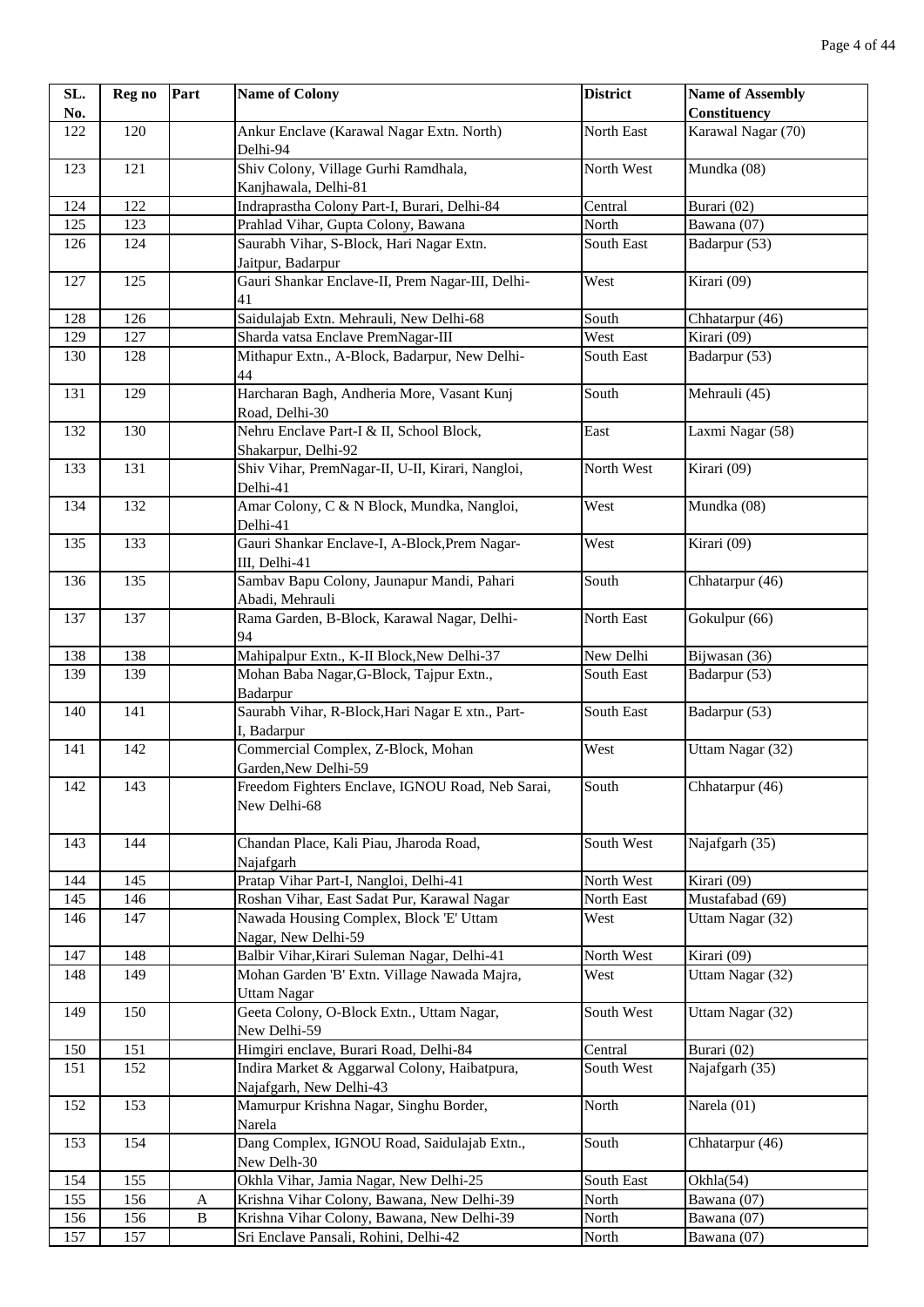| SL. | Reg no | Part         | <b>Name of Colony</b>                                                      | <b>District</b> | <b>Name of Assembly</b> |
|-----|--------|--------------|----------------------------------------------------------------------------|-----------------|-------------------------|
| No. |        |              |                                                                            |                 | Constituency            |
| 158 | 158    |              | Mandawali, C-Block, Faijalpur unchepar, Delhi-<br>92                       | East            | Patparganj (57)         |
| 159 | 159    |              | Naya Gopal Nagar, Surakhpur Road, Najafgarh,<br>New Delhi-43               | South West      | Najafgarh (35)          |
| 160 | 160    |              | Roshan Vihar, Gurgaon Road, Najafgarh                                      | South West      | Najafgarh (35)          |
| 161 | 160    | A            | Roshan Vihar, Gurgaon Road, Najafgarh                                      | South West      | Najafgarh (35)          |
| 162 | 161    |              | Sarika Vihar, Goyla More, Deenpur Ext.                                     | South West      | Matiala (34)            |
|     |        |              | Najafgarh                                                                  |                 |                         |
| 163 | 162    |              | Sangam Vihar, Block M-I, New Delhi-72                                      | South           | Deoli (47)              |
| 164 | 163    |              | New Gopal Nagar Extn. ABCD Block, South of<br>Dhansa Road, Najafgarh       | South West      | Najafgarh (35)          |
| 165 | 164    |              | Janki Vihar, W-Block, Prem Nagar-II, Delhi-41                              | North West      | Kirari (09)             |
| 166 | 165    |              | Freedom Fighters Colony, Neb Sarai                                         | South           | Chhatarpur (46)         |
| 167 | 166    |              | West Cabin Block (near Railway Station), Prem                              | North West      | Kirari (09)             |
|     |        |              | Nagar, Nangloi, Delhi-41                                                   |                 |                         |
| 168 | 167    |              | Laxmi Vihar Mundka Road Prem Nagar-III                                     | West            | Kirari (09)             |
| 169 | 168    |              | Pandey enclave Prem Nagar-III, delhi-41                                    | West            | Kirari (09)             |
| 170 | 169    |              | Inder Enclave, Ph-I, Mubarakpur Road, Nangloi                              | North West      | Kirari (09)             |
| 171 | 170    |              | Saraswati Kunj, C.R.P.F. Road, Jharoda Kalan,<br>Najafgarh                 | South West      | Najafgarh (35)          |
| 172 | 171    |              | Dharam Enclave, U-I, Prem Nagar-II, Kirari,<br>Nangloi, Delhi-41           | North West      | Kirari (09)             |
| 173 | 172    |              | Nathu Ram Park, Tehsil Road, Najafgarh                                     | South West      | Najafgarh (35)          |
| 174 | 173    |              | Sushant Vihar, Ibrahimpur Extn., Delhi-36                                  | North           | Narela (01)             |
| 175 | 174    |              | Mithapur Extn., A-Block, Badarpur, New Delhi-<br>44                        | South East      | Badarpur (53)           |
| 176 | 175    |              | Nangloi Extn.-2, Block-A, Nangloi, Delhi-41                                | West            | Mundka (08)             |
| 177 | 176    |              | Zaildar Enclave, Mohan Garden, Uttam Nagar,                                | West            | Uttam Nagar (32)        |
|     |        |              | Delhi-57                                                                   |                 |                         |
| 178 | 177    |              | Vinoba Enclave Ext. CRPF Colony, Jahroda<br>Kalan, Najafgarh, New Delhi-72 | South West      | Najafgarh (35)          |
| 179 | 178    |              | West Block, Friends Enclave, Mundka, Delhi-41                              | West            | Mundka (08)             |
| 180 | 179    |              | Shankar Vihar, UA, Prem Nagar-II, Kirari,                                  | North West      | Kirari (09)             |
|     |        |              | Nangloi                                                                    |                 |                         |
| 181 | 180    |              | Dr. Ambedkar Colony, Chhatarpur                                            | South           | Chhatarpur (46)         |
| 182 | 181    |              | Karan Vihar Part-III, Kirari, Nangloi, Delhi-41                            | North West      | Kirari (09)             |
| 183 | 182    |              | Sitapuri Extn. Part-I, Dabri                                               | South West      | Janakpuri (30)          |
| 184 | 183    |              | Guru Yogi Raj Puran Jain & Aggarwal Colony,<br>Ranikhera                   | North West      | Mundka (08)             |
| 185 | 184    |              | Arpan Vihar, J-Block, Jaitpur Extn. Part-I,<br>Badarpur, New Delhi         | South East      | Badarpur (53)           |
| 186 | 185    |              | Ekta Vihar (Block A, B & C) Jaitpur, Badarpur                              | South East      | Badarpur (53)           |
| 187 | 186    |              | Shakti Vihar Block A, Molar Band Extn.,                                    | South East      | Badarpur (53)           |
|     |        |              | Badarpur                                                                   |                 |                         |
| 188 | 188    |              | Rajendera Park Extn., F-Block, Nangloi                                     | West            | Mundka (08)             |
| 189 | 189    |              | Anand Vihar, near Nangli Sakrawati, Najafgarh                              | South West      | Matiala (34)            |
| 190 | 190    |              | Shiv Puri Part-II, Deenpur, Najafgarh                                      | South West      | Matiala (34)            |
| 191 | 191    |              | Harijan Basti, School Block, Shakurpur                                     | East            | Laxmi Nagar (58)        |
| 192 | 192    |              | Tikri Kalan Extn. (Lekh Ram Park), New Delhi-<br>41                        | West            | Mundka (08)             |
| 193 | 193    |              | Jagat Puri Extn., Delhi-93                                                 | Shahdara        | Seemapuri (63)          |
| 194 | 194    |              | Mahindra Park (Pankha Road) Uttam Nagar                                    | West            | Janakpuri (30)          |
| 195 | 195    |              | Harijan Basti, Block A B & C, Karawal Nagar                                | North East      | Mustafabad (69)         |
| 196 | 195    | $\mathbf A$  | Harijan Basti, Block A B & C, Karawal Nagar                                | North East      | Mustafabad (69)         |
| 197 | 196    |              | Baba Colony B-Block, Burari, Delhi-84                                      | Central         | Burari (02)             |
| 198 | 197    |              | Swatantra Nagar Ph-II (Left out portion), Narela                           | North           | Narela (01)             |
| 199 | 197    | A            | Swatantra Nagar Ph-II (Left out portion), Narela                           | North           | Narela (01)             |
| 200 | 197    | $\, {\bf B}$ | Swatantra Nagar Ph-II (Left out portion), Narela                           | North           | Narela (01)             |
| 201 | 198    | $\mathbf{A}$ | Harsukh Block, Prem Nagar-I, Kirari Road, Nangloi                          | North West      | Kirari (09)             |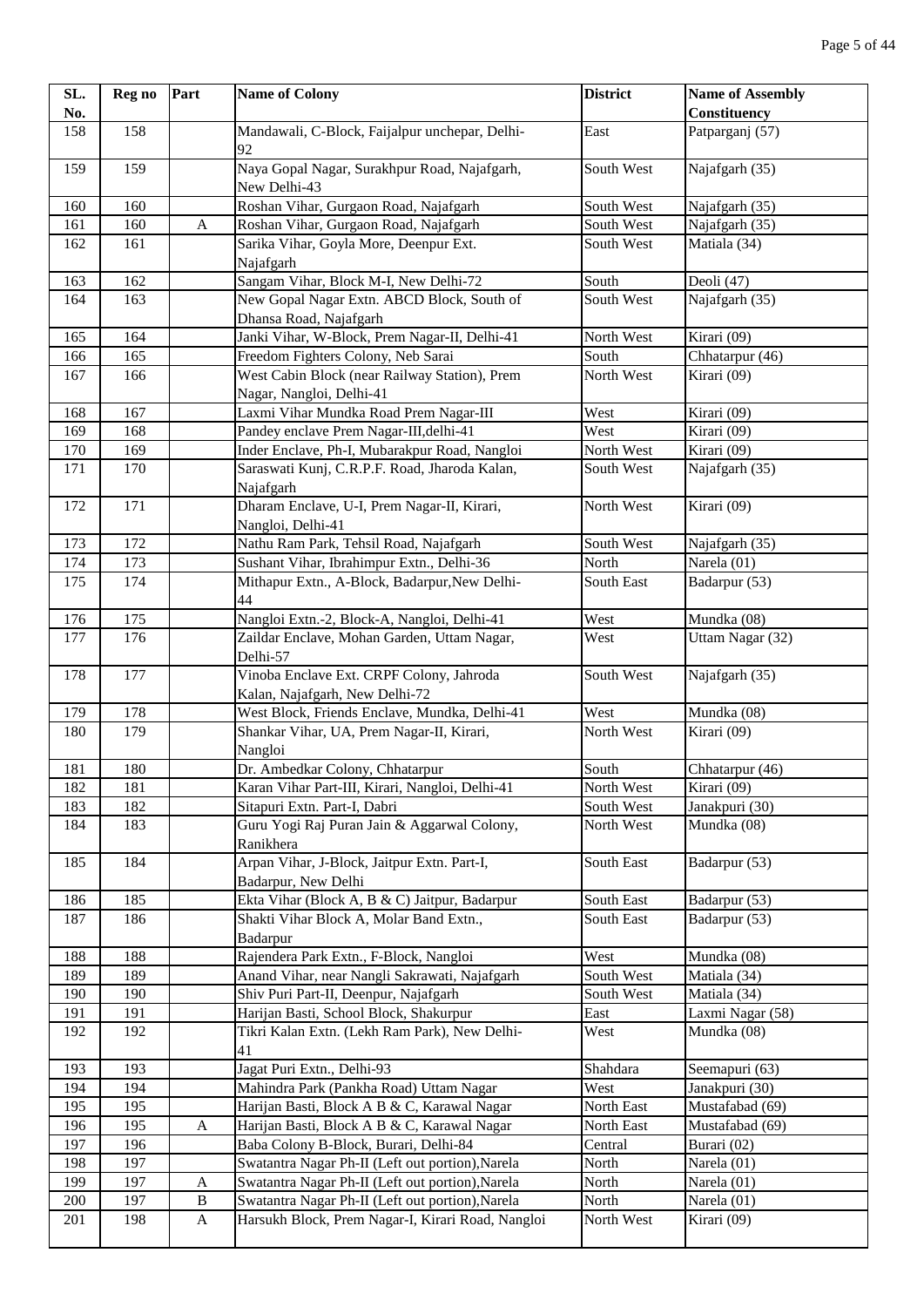| SL. | Reg no | Part         | <b>Name of Colony</b>                                        | <b>District</b> | <b>Name of Assembly</b> |
|-----|--------|--------------|--------------------------------------------------------------|-----------------|-------------------------|
| No. |        |              |                                                              |                 | Constituency            |
| 202 | 198    | $\, {\bf B}$ | Harsukh Block, Prem Nagar-I, Kirari Road, Nangloi            | North West      | Kirari (09)             |
| 203 | 199    |              | Sri Hans Nagar Colony, Ghumanhera Road,<br>Najafgarh         | South West      | Matiala (34)            |
| 204 | 200    |              | New Colony, Sannot Ghoga More, Narela,<br>Bawana             | North           | Narela (01)             |
| 205 | 201    |              | Swarn Park Extn.-II, Mundka, Delhi-41                        | West            | Mundka (08)             |
| 206 | 202    |              | Hind Vihar, Prem Nagar-III                                   | West            | Kirari (09)             |
| 207 | 203    |              | Church Colony, L-Block Sangam Vihar, New<br>Delhi-62         | South           | Deoli (47)              |
| 208 | 204    |              | Rajiv Nagar, Bhalsawa Dairy, Delhi-42                        | North           | Badli (05)              |
| 209 | 205    |              | Kailash Vihar near Aman Vihar, Nangloi, Delhi-<br>41         | North West      | Kirari (09)             |
| 210 | 206    |              | Gopal Nagar Ph-2, Z-Block, New Delhi-43                      | South West      | Najafgarh (35)          |
| 211 | 207    |              | Prem Nagar, Nathupura, Delhi-84                              | Central         | Burari (02)             |
| 212 | 208    |              | Sangam Vihar, J-II, New Delhi-62                             | South           | Sangam Vihar (49)       |
| 213 | 210    |              | Gyan Jyoti Budh Vihar, J-3, Sangam Vihar                     | South           | Sangam Vihar (49)       |
| 214 | 211    |              | Dr. Ambedkar Colony, Andheria Morh,<br>Chhatarpur            | South           | Chhatarpur (46)         |
| 215 | 212    |              | Aman Puri, Najafgarh, Nangloi, Delhi-41                      | West            | Nangloi Jat (11)        |
| 216 | 213    |              | Rajasthani Colony, West Patel Nagar, New<br>Delhi            | West            | Patel Nagar (24)        |
| 217 | 214    |              | Karkardooma Colony                                           | Shahdara        | Vishwas Nagar (59)      |
| 218 | 215    |              | Kamla Enclave, New Roshan Pura Extn.,<br>Najafgarh           | South West      | Najafgarh (35)          |
| 219 | 216    |              | Saurabh Vihar, O-Block, Hari Nagar Extn.-II,<br>Badarpur     | South East      | Badarpur (53)           |
| 220 | 217    |              | Nangloi Extn.-1-B, Delhi-41                                  | West            | Mundka (08)             |
| 221 | 218    | A            | Shaheed Bhagat Singh Nagar, Majri Karala, Delhi-<br>81       | North West      | Mundka (08)             |
| 222 | 218    | $\, {\bf B}$ | Shaheed Bhagat Singh Nagar, Majri Karala, Delhi-<br>81       | North West      | Mundka (08)             |
| 223 | 219    |              | Vijay Nagar, Bawana, Delhi-37                                | North           | Bawana (07)             |
| 224 | 220    |              | Vidyapati Nagar, Mubarakpur, Delhi-81                        | North West      | Kirari (09)             |
| 225 | 221    |              | Inder Enclave-II, F-Block, Mubarakpur- Delhi-81              | North West      | Kirari (09)             |
| 226 | 222    |              | Raghuvir Vihar, Prem Nagar-III, Nangloi                      | North West      | Kirari (09)             |
| 227 | 224    |              | Pankaj Garden near Ambarhai, Sec-19, Dwarka                  | South West      | Matiala (34)            |
| 228 | 225    |              | Hari Nagar Extn., F-Block, Part-II, Badarpur                 | South East      | Badarpur (53)           |
| 229 | 226    |              | Zakir Nagar, H-Block, Okhla                                  | South East      | Okhla(54)               |
| 230 | 227    |              | Roshan Garden-II, Kakrola road, Najafgarh                    | South West      | Najafgarh (35)          |
| 231 | 228    | A            | Subhash Mohalla, North Ghonda, Delhi-53                      | North East      | Ghonda (66)             |
| 232 | 228    | $\, {\bf B}$ | Subhash Mohalla, North Ghonda, Delhi-53                      | North East      | Ghonda (66)             |
| 233 | 228    | $\mathbf C$  | Subhash Mohalla, North Ghonda, Delhi-53                      | North East      | Ghonda (66)             |
| 234 | 229    |              | Shiv Ram Park, Nangloi, G H Block, New Delhi-<br>41          | West            | Nangloi Jat (11)        |
| 235 | 231    |              | Agar Enclave-I, Prem Nagar-III, Mubarak Pur<br>road, Nangloi | North West      | Kirari (09)             |
| 236 | 232    |              | Gandhi Park Main Gurgaon road, Deenpur,<br>Najafgarh         | South West      | Matiala (34)            |
| 237 | 233    |              | Uttranchal Enclave, Burari, Delhi                            | Central         | Burari (02)             |
| 238 | 234    |              | Jaitpur Extn., K-Block, Badarpur, New Delhi                  | South East      | Badarpur (53)           |
| 239 | 235    |              | Janta Enclave, G-Block, Prem Nagar-III, New<br>Delhi         | North West      | Kirari (09)             |
| 240 | 236    |              | Abul Fazal Enclave, Block-E to N, New Delhi-25               | South East      | Okhla(54)               |
| 241 | 237    |              | Sant Nagar Block 'A' Burari Road, Delhi                      | Central         | Burari (02)             |
| 242 | 238    |              | Aman Vihar, H-Block, Kirari Extn. Nangloi, New<br>Delhi      | North West      | Kirari (09)             |
| 243 | 239    |              | M. S. & New M. S. Mohan Garden, New Delhi-<br>59             | West            | Uttam Nagar (32)        |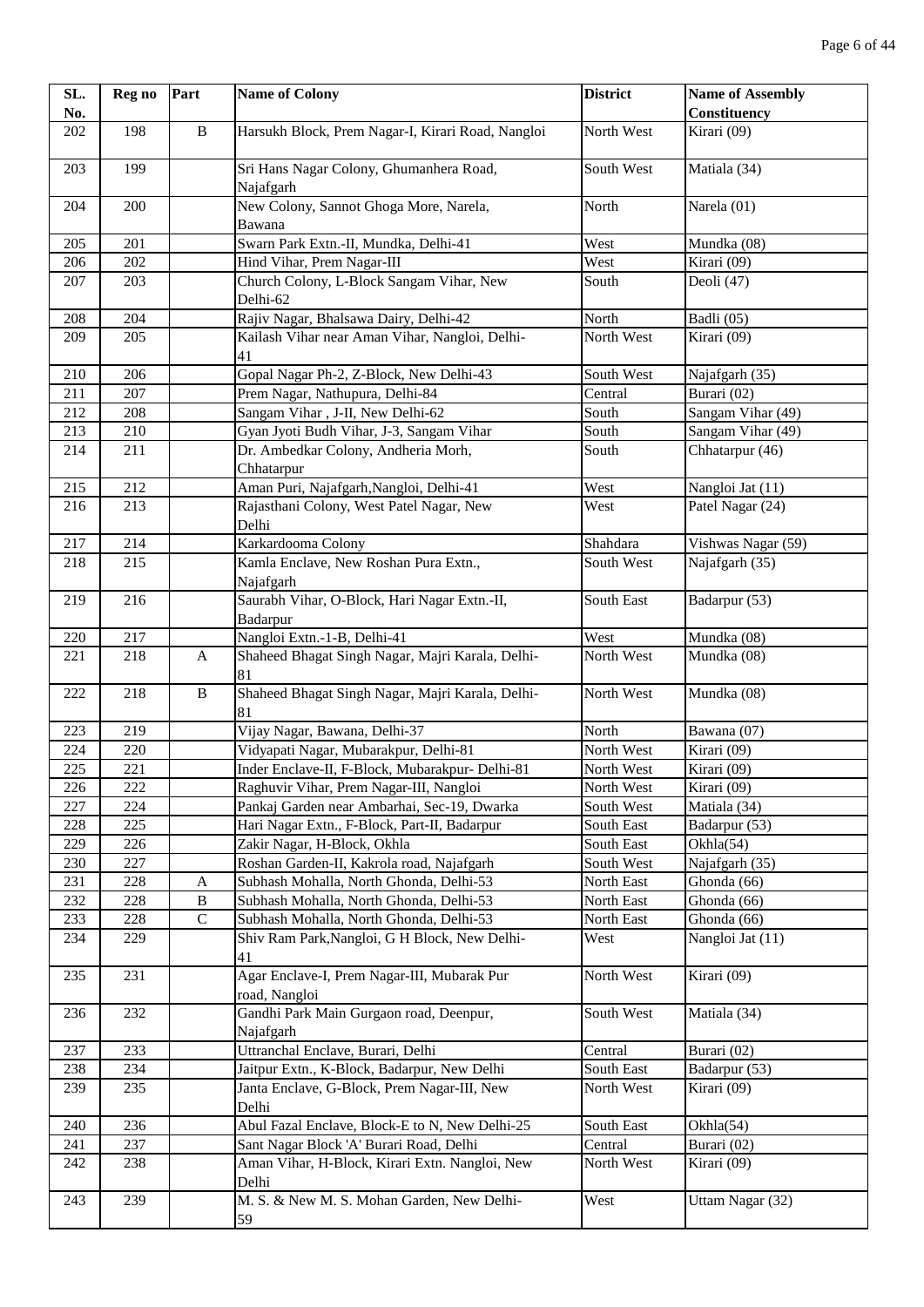| SL.        | Reg no           | Part         | <b>Name of Colony</b>                                                               | <b>District</b>          | <b>Name of Assembly</b>            |
|------------|------------------|--------------|-------------------------------------------------------------------------------------|--------------------------|------------------------------------|
| No.        |                  |              |                                                                                     |                          | <b>Constituency</b>                |
| 244        | $\overline{240}$ |              | Lakhpat Colony, Part-II, Mithapur Extn. New<br>Delhi                                | South East               | Badarpur $(53)$                    |
| 245        | 241              |              | Jeevan Park, Pankha road, New Delhi, D-1, D-<br>2, D-3 Block                        | West                     | Janakpuri (30)                     |
| 246        | 242              |              | Dharam Pura, Block A -3, Najafgarh, New Delhi-<br>43                                | South West               | Najafgarh (35)                     |
| 247        | 243              |              | Sainik Enclave, Sec-II, Sainik Vihar Extn.<br>Mohan Garden, New Delhi               | West                     | Vikaspuri (31)                     |
| 248        | 244              |              | Mohan Garden Phase-I, Uttam Nagar, New<br>Delhi-59                                  | West                     | Uttam Nagar (32)                   |
| 249        | 245              |              | Himgiri Enclave, Mukand Pur (Extn.-II), Burari                                      | North                    | Burari (02)                        |
| 250        | 246              |              | Prem Vihar Colony, Nangli Dairy, Najafgarh,                                         | South West               | Matiala (34)                       |
|            |                  |              | New Delhi                                                                           |                          |                                    |
| 251        | 247              |              | Mohan Garden, A-II Block, Uttam Nagar, New<br>Delhi                                 | West                     | Uttam Nagar (32)                   |
| 252        | 248              |              | Harsh Vihar, D-Block, Delhi-93                                                      | Shahdara                 | Gokulpur (66)                      |
| 253        | 248              | A            | Harsh Vihar, D-Block, Delhi-93                                                      | Shahdara                 | Gokulpur (66)                      |
| 254        | 250              |              | Subhash Park Extn. Raja Puri road, Uttam<br>Nagar                                   | South West               | Uttam Nagar (32)                   |
| 255        | 251              |              | Subhash Park Extn. 'B' Block, Uttam Nagar,<br>New Delhi                             | South West               | Uttam Nagar (32)                   |
| 256        | 252              |              | Raja Puri Colony, Uttam Nagar, New Delhi                                            | South West               | Palam (37)                         |
| 257        | 253              |              | Shri Krishna Colony, Surakhpur Road, Gopal<br>Nagar, Najafgarh                      | South West               | Najafgarh (35)                     |
| 258        | 254              |              | Prahlad Vihar, Phase-II, Pappu Colony, Block A<br>& B, Bawana, Delhi                | North                    | Bawana (07)                        |
| 259        | 255              | A            | Qutabgarh Extn.Colony, Kanjhawla Delhi-39                                           | North West               | Bawana (07)                        |
| 260        | 255              | $\, {\bf B}$ | Qutabgarh Extn.Colony, Kanjhawla Delhi-39                                           | North West               | Bawana (07)                        |
| 261        | 255              | ${\bf C}$    | Qutabgarh Extn.Colony, Kanjhawla Delhi-39                                           | North West               | Bawana (07)                        |
| 262        | 256              |              | Ranhaula Vihar, Nangloi, New Dehli-41                                               | West                     | Vikaspuri (31)                     |
| 263        | 258              |              | Jain Colony (Nanesh Enclave) Village Barwala,<br>Bawana Road, Dehli-39              | North                    | Bawana (07)                        |
| 264        | 260              |              | Palam Vihar, Dwarka, Sector-6, New Dehli                                            | South West               | Matiala (34)                       |
| 265        | 261              |              | Vikas Vihar, Sec.-22, Rohini, Delhi                                                 | North West               | Kirari (09)                        |
| 266        | 262              |              | Karan Vihar, Part-IV, Kirari Delhi-86                                               | North West               | Kirari (09)                        |
| 267        | 263              |              | Gopal Vihar Colony, Kanjhawla, Dehli-41                                             | North West               | Mundka (08)                        |
| 268        | 264              |              | Lakhi Ram Park, Delhi-41                                                            | North West               | Mundka (08)                        |
| 269        | 265              |              | Gafar Manzil, Extn.-II, jamia Nagar, Okhla, New<br>Delhi                            | South East               | Okhla(54)                          |
| 270        | 266              |              | Baljeet Nagar and Punjabi basti, New Delhi-8                                        | West                     | Patel Nagar (24)                   |
| 271        | 267              |              | Budh Vihar Colony, Phase-I & II, Delhi                                              | North West               | Rithala (06)                       |
| 272        | 268              |              | Raja Park, Sultan Puri, Kanjhawla                                                   | North West               | Sultanpur Mazra (10)               |
| 273        | 269              | A            | Janta Garden, Leftout Portion, E-Block, Pandav<br>Nagar, Delhi-91                   | East                     | Laxmi Nagar (58)                   |
| 274        | 269              | $\, {\bf B}$ | Janta Garden, Leftout Portion, E-Block, Pandav<br>Nagar, Delhi-91                   | East                     | Laxmi Nagar (58)                   |
| 275        | 270              |              | Bhagirathi Vihar, Phase-2, 33 Feeta Idgah<br>Road.                                  | North East               | Mustafabad (69)                    |
| 276        | 271              |              | Tomar Colony (Kamal Pur) Burari, Delhi-84                                           | Central                  | Burari (02)                        |
| 277        | 272              |              | Prem Vihar, Purvi Karawal Nagar, New Delhi                                          | North East               | Mustafabad (69)                    |
| 278        | 273              |              | Sai Nagar, Mithapur, Extn. Badarpur, New Delhi                                      | South East               | Badarpur (53)                      |
| 279        | 274              |              | Ambika Vihar, A-Block, East Karawal Nagar                                           | North East               | Mustafabad (69)                    |
| 280        | 275              |              | Ekta Vihar, Mithapur Extn. Badarpur, New Delhi                                      | South East               | Badarpur (53)                      |
| 281<br>282 | 276<br>277       |              | Shiv Vihar, U-Block, Karawal Nagar, New Delhi<br>Shanti Nagar, Shiv Vihar, Delhi-94 | North East<br>North East | Mustafabad (69)<br>Mustafabad (69) |
| 283        | 278              |              | Gautam Colony Ext., Arya Nagar, Safiabad                                            | North                    | Narela (01)                        |
|            |                  |              | Road, Narela                                                                        |                          |                                    |
| 284        | 279              |              | Shiv Vihar Ph-9, East Ext, Delhi-94                                                 | North East               | Mustafabad (69)                    |
| 285        | 280              |              | Baljeet Vihar, Nithari Extn., Nangloi, New Dehli-<br>41                             | North West               | Kirari (09)                        |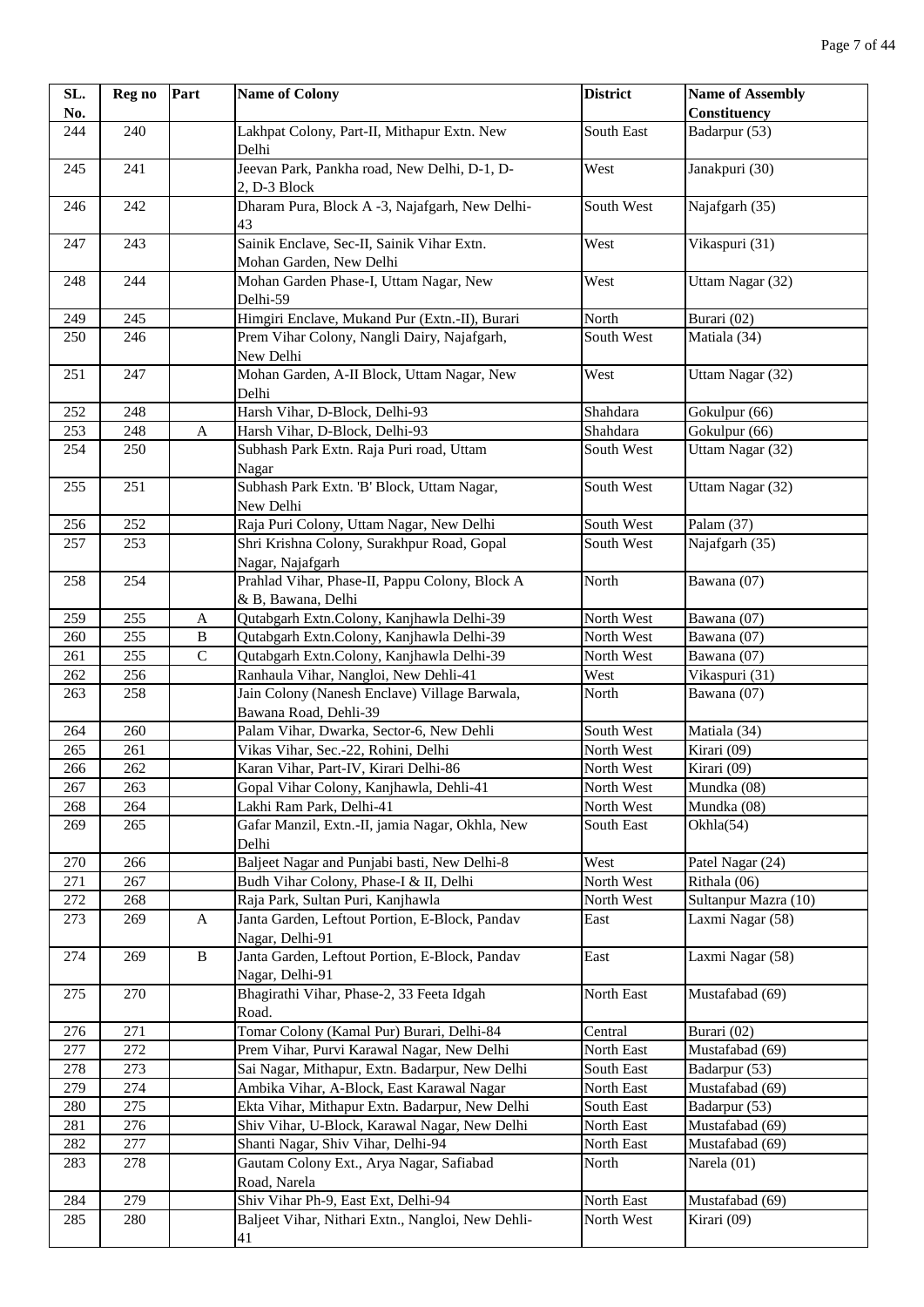| SL. | Reg no | Part         | <b>Name of Colony</b>                                                        | <b>District</b> | <b>Name of Assembly</b> |
|-----|--------|--------------|------------------------------------------------------------------------------|-----------------|-------------------------|
| No. |        |              |                                                                              |                 | Constituency            |
| 286 | 281    |              | Shri Ram Colony, Nilothi Extn., Nangloi, Delhi-<br>41                        | West            | Mundka (08)             |
| 287 | 282    |              | Parvatiya Anchal, C-Block, Sant Nagar, Burari,<br>Delhi-84                   | Central         | Burari (02)             |
| 288 | 283    |              | Ramesh Enclave, Kirari Extn., Bawana, New<br>Delhi-41                        | North West      | Kirari (09)             |
| 289 | 284    |              | Gagan Vihar (near Molar Bund), Badarpur, New<br>Delhi                        | South East      | Badarpur (53)           |
| 290 | 285    |              | Teacher Colony Samaipur, Delhi                                               | North           | Badli (05)              |
| 291 | 286    |              | Yadav Enclave, Vikas Nagar, Ext., Hastsal, New<br>Delhi                      | West            | Vikaspuri (31)          |
| 292 | 287    |              | Kaushik Enclave, A-Block, Burari Road, Delhi                                 | Central         | Burari (02)             |
| 293 | 288    |              | Chanakya Place Part-II, Uttam Nagar, New<br>Delhi                            | South West      | Janakpuri (30)          |
| 294 | 289    |              | Vijay Enclave & Left out Portion, G-Block,<br>Dabri, Palam Road, New Delhi   | South West      | Palam (37)              |
| 295 | 290    |              | Indra Park, Najafgarh, New Delhi                                             | South West      | Najafgarh (35)          |
| 296 | 291    |              | Sangam Vihar, K-II, New Delhi-62                                             | South           | Deoli (47)              |
| 297 | 292    |              | Mahavir Enclave, G-1 Block, Left out Portion,<br>Palam Village, New Delhi-45 | South West      | Palam (37)              |
| 298 | 293    |              | Durga Vihar, Ph-III, Najafgarh, New Delhi                                    | South West      | Matiala (34)            |
| 299 | 294    |              | Freedom Fighters Vihar, Nebsarai, New Delhi                                  | South           | Chhatarpur (46)         |
| 300 | 295    |              | Tukmir Pur Vistar, Mustfabad, Karawal Nagar,<br>Delhi                        | North East      | Karawal Nagar (70)      |
| 301 | 296    |              | Prem Nagar-3, K-1, Block, Kirari Nangloi, New<br>Delhi                       | North West      | Kirari (09)             |
| 302 | 297    |              | Rama Vihar Colony, Mohmad Pur Majri, Delhi-<br>81                            | North West      | Mundka (08)             |
| 303 | 298    |              | Brij Vihar Agra Nagar, Prem Nagar-3, New<br>Delhi                            | North West      | Kirari (09)             |
| 304 | 299    | A            | Rattan Vihar, Kirar,i Sultan Puri Road, Nangloi,<br>Delhi-41                 | North West      | Kirari (09)             |
| 305 | 299    | $\, {\bf B}$ | Rattan Vihar, Kirar,i Sultan Puri Road, Nangloi,<br>Delhi-41                 | North West      | Kirari (09)             |
| 306 | 300    |              | Sheesh Mahal Enclave, Prem Nagar-3, Nangloi,<br>Delhi-41                     | North West      | Kirari (09)             |
| 307 | 301    |              | Chandan Park, Prem Nagar-3, Nangloi, Delhi-<br>41                            | North West      | Kirari (09)             |
| 308 | 302    |              | Vashisht Enclave, Baba Colony, Burari, Delhi-84                              | Central         | Burari (02)             |
| 309 | 303    |              | Nand Ram Park, F-Block, Mahavir Enclave-3,<br>New Delhi                      | South West      | Janakpuri (30)          |
| 310 | 304    |              | Jaitpur Extn., E-1 Block, Badarpur, New Delhi                                | South East      | Badarpur (53)           |
| 311 | 305    |              | Molar Band Extn., Block No.-E/3, Part-2,<br>Badarpur, New Delhi              | South East      | Badarpur (53)           |
| 312 | 306    |              | Joshi Colony, Mandawali, Fajalpur, Extn, Delhi-<br>92                        | East            | Vishwas Nagar (59)      |
| 313 | 307    |              | Pradhan Enclave, C&D Block, Mazra Burari, New<br>Delhi-84                    | Central         | Burari (02)             |
| 314 | 307    | $\mathbf{A}$ | Pradhan Enclave, C&D Block, Mazra Burari, New<br>Delhi-84                    | Central         | Burari (02)             |
| 315 | 309    |              | Utsav Vihar, A-3, Karala, New Delhi                                          | North West      | Mundka (08)             |
| 316 | 310    |              | Prem Nagar, Karol Bagh (Zone) New Delhi-8                                    | West            | Karol Bagh (23)         |
| 317 | 311    |              | Astha Vihar, Prem Nagar-3, Kanjhawla, New<br>Delhi                           | North West      | Kirari (09)             |
| 318 | 312    |              | Sangam Vihar, L-1, Pocket-C, New Delhi                                       | South           | Deoli (47)              |
| 319 | 313    |              | Prem Vihar, Z-Block Prem Nagar, 2 Nangloi                                    | North West      | Kirari (09)             |
| 320 | 314    |              | Vatasta Enclave (Kashmiri Colony)Prem Nagar, Z-<br>Block, Najafgarh          | South West      | Najafgarh (35)          |
| 321 | 315    |              | Ram Vihar, Loni Road, Joharipur                                              | North East      | Gokulpur (66)           |
| 322 | 317    |              | Bajrang Enclave, Nangloi Road, Najafgarh                                     | South West      | Najafgarh (35)          |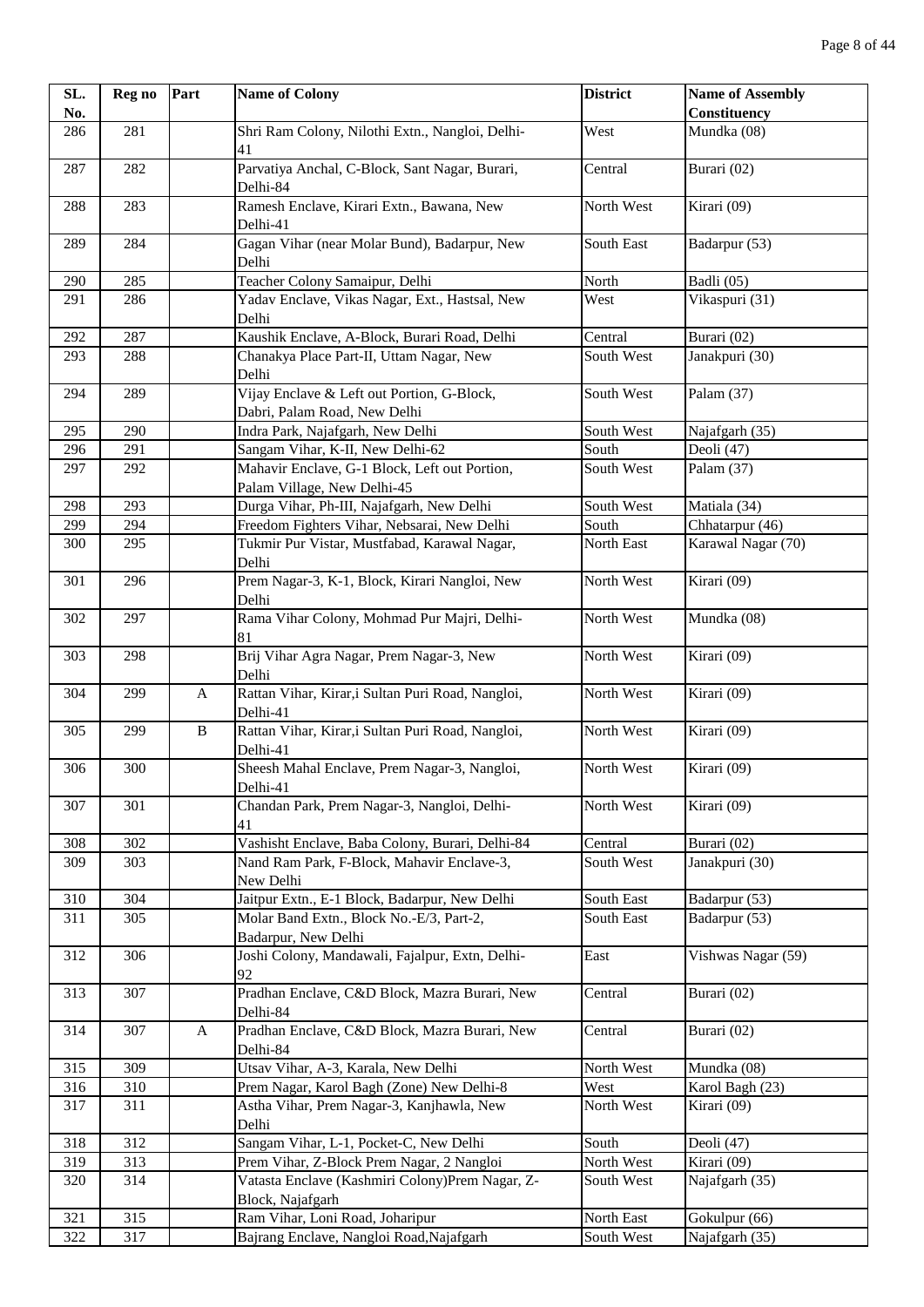| SL. | Reg no | Part         | <b>Name of Colony</b>                                                          | <b>District</b> | <b>Name of Assembly</b>            |
|-----|--------|--------------|--------------------------------------------------------------------------------|-----------------|------------------------------------|
| No. |        |              |                                                                                |                 | Constituency                       |
| 323 | 318    |              | Prem Nagar-1, H- Block, (Kirari) Nangloi, Delhi-<br>41                         | North West      | Kirari (09)                        |
| 324 | 319    |              | Pochanpur Ext., B-Block, Najafgarh                                             | South West      | Matiala (34)                       |
| 325 | 320    | A            | Chhawla Ext., Kangan Heri Road                                                 | South West      | Matiala (34)                       |
| 326 | 320    | $\, {\bf B}$ | Chhawla Ext., Kangan Heri Road                                                 | South West      | Matiala (34)                       |
| 327 | 321    | A            | Defence Enclave, Mahipalpur, Extn.-II, New Delhi-<br>37                        | New Delhi       | Bijwasan (36)                      |
| 328 | 321    | $\, {\bf B}$ | Defence Enclave, Mahipalpur, Extn.-II, New Delhi-<br>37                        | New Delhi       | Bijwasan (36)                      |
| 329 | 322    |              | Makki Sarai, GT Road, Shahdara                                                 | Shahdara        | Trilokpuri (55)                    |
| 330 | 323    |              | Shiv Vihar, ABCDE-Block, Nilothi Extn. Nangloi                                 | West            | Mundka (08)                        |
| 331 | 324    |              | Vijay Laxmi Park, Nilothi, Ext. Delhi-41                                       | West            | Mundka (08)                        |
| 332 | 325    |              | Rithala Ext., Rithala, Delhi-85                                                | North West      | Rithala (06)                       |
| 333 | 326    |              | New Ashok Nagar, E-Extn. Harizan Basti, Delhi-<br>96                           | East            | Trilokpuri (55)                    |
| 334 | 327    |              | Sudarshan Park, Badarpur                                                       | South East      | Badarpur (53)                      |
| 335 | 328    |              | Prem Nagar Ext. Near Kirari, Nangloi                                           | North West      | $\overline{\text{Kirari}}(09)$     |
| 336 | 329    | A            | Ajit Vihar Burari Garhi, Delhi-84                                              | Central         | Burari (02)                        |
| 337 | 329    | $\, {\bf B}$ | Ajit Vihar Burari Garhi, Delhi-84                                              | Central         | Burari (02)                        |
| 338 | 329    | $\mathbf C$  | Ajit Vihar Burari Garhi, Delhi-84                                              | Central         | Burari (02)                        |
| 339 | 330    |              | Indira Enclave, Neb Sarai                                                      | South           | Chhatarpur (46)                    |
| 340 | 331    |              | Vinay Enclave & Narayan Enclave, Nangloi,<br>Delhi-41                          | North West      | Kirari (09)                        |
| 341 | 332    |              | Ajay Park, Naya Bazar, D-Block, Najafgarh                                      | South West      | Najafgarh (35)                     |
| 342 | 333    |              | Adarsh Laxmi Vihar, Prem Nagar-3, Kirari,<br>Delhi 86.                         | North West      | Kirari (09)                        |
| 343 | 334    |              | Mithila Vihar, Prem Nagar-2, Mubarakpur Road,<br>Delhi                         | North West      | Kirari (09)                        |
| 344 | 335    |              | Mandi Pahari Abadi, Shanti Camp-I, Delhi-47                                    | South           | Chhatarpur (46)                    |
| 345 | 336    |              | Shivram park, Block-1 Nangloi, Nafajgarh Road                                  | West            | Nangloi Jat (11)                   |
| 346 | 337    |              | Bhagat Singh Park, Siraspur, Delhi-42                                          | North           | Badli (05)                         |
| 347 | 339    |              | Shri Krishana Colony Harewali, Delhi-39                                        | North           | Bawana (07)                        |
| 348 | 340    |              | Sangam Vihar Wazirabad, Delhi                                                  | Central         | Timarpur (03)                      |
| 349 | 341    |              | Mahipalpur Extn., L-Block, New Delhi                                           | New Delhi       | Bijwasan (36)                      |
| 350 | 342    |              | Vikas Nagar, Extn.(Pocket P) Gurudwara Road,<br>Hastsal Uttam Nagar, New Delhi | West            | Vikaspuri (31)                     |
| 351 | 343    |              | Sapt Rishi Garden, Holambi Kalan, Narela,<br>Delhi-82                          | North           | Narela (01)                        |
| 352 | 344    |              | Sanjay Enclave, Uttam Nagar, Najafgarh, New<br>Delhi-59                        | South West      | Uttam Nagar (32)                   |
| 353 | 346    |              | Wazirpur Extn., (Village), Ashok Vihar                                         | North West      | Wazirpur (17)                      |
| 354 | 347    |              | Vijay Vihar Ph-1, near Rithala                                                 | North West      | Rithala (06)                       |
| 355 | 348    |              | Dallupura Extended Abadi, New Ashok Nagar                                      | East            | Kondli (56)                        |
| 356 | 349    |              | O&P-Block, Shiv Vihar Karawal Nagar Delhi-94                                   | North East      | Mustafabad (69)                    |
| 357 | 350    |              | Sangam Vihar, Block-I & II, New Delhi                                          | South           | Sangam Vihar (49)                  |
| 358 | 351    |              | Mansa Ram Park, E-Block, Uttam Nagar                                           | West            | Uttam Nagar (32)                   |
| 359 | 353    |              | Mohan Garden, M-Block, Uttam Nagar, Rama<br>Park Road                          | West            | Uttam Nagar (32)                   |
| 360 | 354    |              | Sangam Vihar, L-Block, New Delhi-62                                            | South           | Deoli (47)                         |
| 361 | 354    | $\, {\bf B}$ | Sangam Vihar, L-Block, New Delhi-62                                            | South           | Deoli (47)                         |
| 362 | 356    |              | Matiyala Extn, (Guru Harikrishan, Palam Nagar)<br><b>Uttam Nagar</b>           | West            | Uttam Nagar (32)                   |
| 363 | 357    |              | Janki puri, Uttam Nagar, Hastal                                                | South West      | Uttam Nagar (32)                   |
| 364 | 358    |              | Sangam Vihar, Block M-II,                                                      | South           | Deoli (47)                         |
| 365 | 359    | A            | Sangam Vihar, H-Block                                                          | South           | Sangam Vihar (49)                  |
| 366 | 359    | $\bf{B}$     | Sangam Vihar, H-Block                                                          | South           | Sangam Vihar (49)                  |
| 367 | 360    |              | Shiv Ram Park, Block E1, E2 Nangloi, Delhi-41                                  | West            | Nangloi Jat (11)                   |
| 368 | 361    |              | Nangloi Extn., D-Block West (2-D), Delhi-41                                    | West            | $\overline{\mathrm{M}}$ undka (08) |
| 369 | 362    |              | Adarsh Nagar and Sarai Pipal Thala Extn., Part-<br>П                           | North           | Adarsh Nagar (04)                  |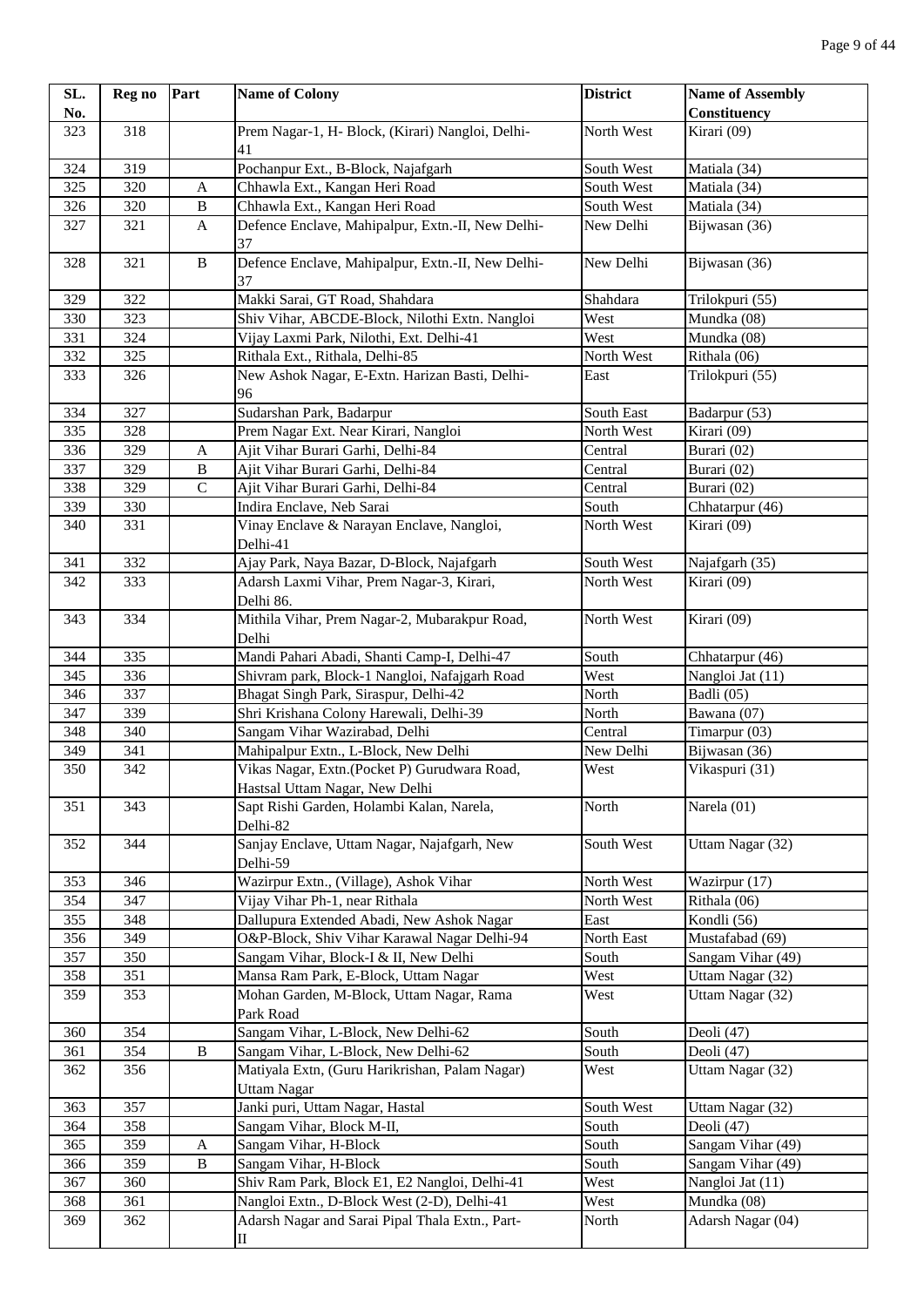| SL. | Reg no | Part         | <b>Name of Colony</b>                                                                  | <b>District</b> | <b>Name of Assembly</b> |
|-----|--------|--------------|----------------------------------------------------------------------------------------|-----------------|-------------------------|
| No. |        |              |                                                                                        |                 | Constituency            |
| 370 | 363    |              | Gopal Nagar Extn. Main Surakhpur Road,<br>Najafgarh                                    | South West      | Najafgarh $(35)$        |
| 371 | 364    |              | Prem Nagar, G-Block, Leftout Portion near Sant                                         | South West      | Najafgarh (35)          |
|     |        |              | Kabir Ashram, Najafgarh                                                                |                 |                         |
| 372 | 365    |              | Roop Vihar Village (Block ABC), Mubarakpur<br>Dabas, Delhi-87                          | North West      | Kirari (09)             |
| 373 | 366    |              | Suraksha Vihar, Vikas Nagar, Uttam Nagar,<br>New Delhi-59                              | West            | Vikaspuri (31)          |
| 374 | 367    |              | Ambika Enclave, Kakrola, Delhi-43                                                      | South West      | Matiala (34)            |
| 375 | 368    |              | Jaitpur Extn., Part-1, Badarpur                                                        | South East      | Badarpur (53)           |
| 376 | 369    |              | Shiv Vihar, Phase-10, Delhi                                                            | North East      | Mustafabad (69)         |
| 377 | 371    |              | Gautam Vihar Colony, Narela, Delhi40                                                   | North           | Narela (01)             |
| 378 | 372    |              | Vijay Vihar Ph-II                                                                      | North West      | Rithala (06)            |
| 379 | 373    |              | Mukund Vihar, Karawal Nagar, Delhi-94                                                  | North East      | Karawal Nagar (70)      |
| 380 | 374    |              | Sultan Apartment, Gali No.2, Saidulla Jaib, M.B.<br>Road, Delhi-30                     | South           | Chhatarpur (46)         |
| 381 | 375    |              | Chattarpur Extn., A-1, New Delhi                                                       | South           | Chhatarpur (46)         |
| 382 | 376    |              | Prem Nagar, Karawal Nagar, Delhi-94                                                    | North East      | Mustafabad (69)         |
| 383 | 377    |              | Khubram Park, Ph-II (Station Block), Prem<br>Nagar-1, Nangloi                          | West            | Kirari (09)             |
| 384 | 378    |              | Garhwal Colony, Mehrauli, New Delhi-30                                                 | South           | Mehrauli (45)           |
| 385 | 379    |              | Hari Nagar Extn., Block D-I, Jaitpur, Badarpur                                         | South East      | Badarpur (53)           |
| 386 | 380    |              | Patel Garden Extn., Najafgarh Road, Kakrola<br>More, Delhi                             | South West      | Matiala (34)            |
| 387 | 381    |              | Mohan Garden N-N-1, N-2, N-3, N-Extn., Uttam<br>Nagar                                  | West            | Uttam Nagar (32)        |
| 388 | 382    |              | Mohan Garden L, L-9, L1-A, Uttam Nagar                                                 | West            | Uttam Nagar $(32)$      |
| 389 | 383    |              | Roshan Mandi, Najafgarh Road, Najafgarh,<br>Delhi-43                                   | South West      | Najafgarh (35)          |
| 390 | 384    |              | Mohan Garden Extn., A-Block Uttam Nagar                                                | West            | Uttam Nagar (32)        |
| 391 | 385    |              | Krishan Vihar, (Pooth Kala)                                                            | North West      | Bawana (07)             |
| 392 | 386    |              | Rajori Garden, Extn, Tatar Pur, New Delhi                                              | West            | Rajori Garden (27)      |
| 393 | 387    |              | Chander Mohalla DharM.Purura, Extn.,                                                   | South West      | Najafgarh (35)          |
|     |        |              | Najafgarh                                                                              |                 |                         |
| 394 | 388    |              | Jharoda Extn, Pt-1, Majra Burari                                                       | Central         | Burari (02)             |
| 395 | 389    |              | Mohan Garden G-Block Extn., R.K. Block Extn.,<br>Bhagwati Garden Extn.                 | West            | Uttam Nagar (32)        |
| 396 | 389    | A            | Mohan Garden G-Block Extn., R.K. Block Extn.,<br>Bhagwati Garden Extn.                 | West            | Uttam Nagar (32)        |
| 397 | 389    | $\, {\bf B}$ | Mohan Garden G-Block Extn., R.K. Block Extn.,<br>Bhagwati Garden Extn.                 | West            | Uttam Nagar (32)        |
| 398 | 390    |              | Sangam Vihar, L-1, A-Block, New Delhi                                                  | South           | Deoli (47)              |
| 399 | 391    |              | Abul Fazal Enclave (Main), Kalindikunj Road<br>Okhla, New Delhi                        | South East      | Okhla(54)               |
| 400 | 391    | A            | Abul Fazal Enclave (Main), Kalindikunj Road<br>Okhla, New Delhi                        | South East      | Okhla(54)               |
| 401 | 391    | $\bf{B}$     | Abul Fazal Enclave (Main), Kalindikunj Road<br>Okhla, New Delhi                        | South East      | Okhla(54)               |
| 402 | 392    |              | Amar Colony, A-Block, Rohtak Road, Nangloi,                                            | West            | Mundka (08)             |
|     |        |              | Delhi                                                                                  |                 |                         |
| 403 | 393    |              | Gopal Nagar Extn., P&R Block, Najafgarh<br>Rajpur Khurd Extn (South) Rajpur Extn., New | South West      | Najafgarh (35)          |
| 404 | 394    |              | Delhi-68                                                                               | South           | Chhatarpur (46)         |
| 405 | 395    |              | Nand Vihar Kakrola, New Delhi-43                                                       | South West      | Matiala (34)            |
| 406 | 396    |              | Laxmi Vihar Extn. Prem Nagar-3, Kirari, Delhi-<br>41                                   | North West      | Kirari (09)             |
| 407 | 397    |              | Sangam Vihar, Block-C, Part-1                                                          | South           | Deoli (47)              |
| 408 | 398    |              | Jai Vihar Phase-II, Dichau Village, Najafgarh,<br>Delhi-49                             | South West      | Najafgarh (35)          |
| 409 | 399    |              | Anandpur Dham, Karala, Delhi-81                                                        | North West      | Mundka (08)             |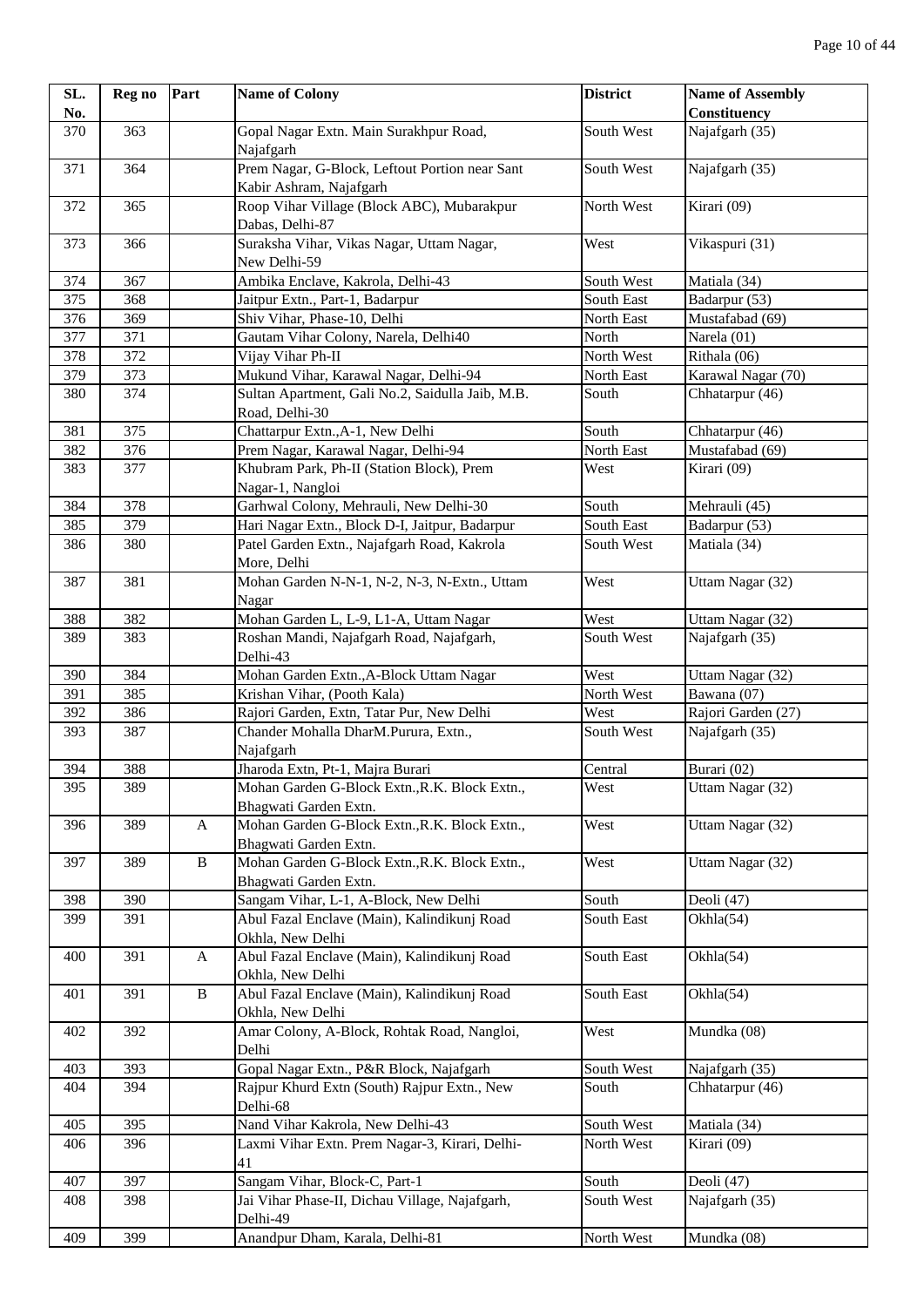| SL. | Reg no | Part         | <b>Name of Colony</b>                           | <b>District</b> | <b>Name of Assembly</b>               |
|-----|--------|--------------|-------------------------------------------------|-----------------|---------------------------------------|
| No. |        |              |                                                 |                 | Constituency                          |
| 410 | 400    |              | Shakti Vihar, Meethapur, Badarpur, New Delhi-   | South East      | Badarpur (53)                         |
|     |        |              | 44                                              |                 |                                       |
| 411 | 401    |              | Mohan Garden, L-Extn., Uttam Nagar              | West            | Uttam Nagar (32)                      |
| 412 | 403    |              | New Gopal Nagar, A&B Block, Nanak Piou,         | South West      | Najafgarh (35)                        |
|     |        |              | Dansa Road, Najafgarh, Delhi                    |                 |                                       |
| 413 | 404    |              | Swarn Park & Swarn Park Extn., Part 1&2         | West            | Mundka (08)                           |
| 414 | 405    |              | Nangloi Extn, II-C, Delhi-41                    | West            | Mundka (08)                           |
| 415 | 406    | A            | Shastri Park, Nathupura More, Burari, Delhi-87  | Central         | Burari (02)                           |
| 416 | 406    |              | Shastri Park, Nathupura More, Burari, Delhi-87  | Central         | Burari (02)                           |
| 417 | 407    |              | Nangloi, Extn., 2-B, Nangloi, Delhi-41          | West            | Mundka (08)                           |
| 418 | 408    |              | Nangloi Extn., 1-C, Delhi-41                    | West            | Mundka (08)                           |
| 419 | 409    |              | Bhragu Vihar Colony, Majri, Delhi-81            | North West      | Mundka (08)                           |
| 420 | 410    |              | Mohan Garden, K-3, Block, Uttam Nagar           | West            | Uttam Nagar (32)                      |
| 421 | 411    |              | Sidhatri Enclave, Bhagwati Garden, Delhi-59     | West            | Uttam Nagar (32)                      |
| 422 | 411    | A            | Sidhatri Enclave, Bhagwati Garden, Delhi-59     | West            | Uttam Nagar (32)                      |
| 423 | 412    |              | Hans Nagar, Pandwala Kalan, Najafgarh, Delhi-   | South West      | Matiala (34)                          |
|     |        |              | 43                                              |                 |                                       |
| 424 | 413    |              | Naveen Place D-Block Najafgarh, New Delhi       | South West      | Najafgarh (35)                        |
| 425 | 414    |              | Shiv Puri Mithapur Extn., Badarpur              | South East      | Badarpur (53)                         |
| 426 | 415    |              | <b>Ugrashen Park</b>                            | South West      | Najafgarh (35)                        |
| 427 | 416    |              | Kesho Ram Park Near Binda Pur, Village          | South West      | Uttam Nagar (32)                      |
| 428 | 417    | A            | Saraswati Enclave, Gopal Nagar Surakhpur Road   | South West      | Najafgarh (35)                        |
| 429 | 417    | B            | Saraswati Enclave, Gopal Nagar Surakhpur Road   | South West      | Najafgarh (35)                        |
| 430 | 418    |              | Rana Park, Siraspur, Delhi-42                   | North           | Badli (05)                            |
| 431 | 419    |              | Madanpur Khadar Extn., New Delhi-44             | South East      | $\overline{O}$ khla $(54)$            |
| 432 | 421    |              | Rana Park Extn., Siraspur, Delhi                | North           | Badli (05)                            |
| 433 | 422    |              | New Ashok Nagar, Delhi-96                       | East            | Trilokpuri (55)                       |
| 434 | 423    |              | Vikash Enclave, A-Block, Agar Nagar, Prem       | North West      | Kirari (09)                           |
|     |        |              | Nagar                                           |                 |                                       |
| 435 | 424    |              | Bhagat Enclave, Uttam Nagar, Delhi-70           | South West      | Uttam Nagar (32)                      |
| 436 | 425    |              | Vasant Kunj Enclave, Delhi-70                   | New Delhi       | Bijwasan (36)                         |
| 437 | 426    |              | Prashant Enclave near Baprola Village, Nangloi, | West            | Vikaspuri (31)                        |
|     |        |              | Najafgarh Road, Delhi-43                        |                 |                                       |
| 438 | 427    |              | Leftout Portion of Lalita Park (Laxmi Nagar)    | East            | Laxmi Nagar (58)                      |
| 439 | 428    |              | New Ashok Nagar, C-Block, Delhi-96              | East            | Trilokpuri (55)                       |
| 440 | 429    |              | Sangam Vihar, J&B Block                         | South           | Sangam Vihar (49)                     |
| 441 | 430    |              | Shyam Kunj, Najafgarh, Delhi-71                 | South West      | Matiala (34)                          |
| 442 | 432    |              | Shyam Vihar, Deenpur, Najafgarh                 | South West      | Matiala (34)                          |
| 443 | 433    |              | Sangam Vihar, D-Block, Delhi-62                 | South           | $\overline{\text{Sangan}}$ Vihar (49) |
| 444 | 434    |              | Sadatpur Extn., Pusta Area, K., L, M, N, Block, | North East      | Karawal Nagar (70)                    |
|     |        |              | Delhi-94                                        |                 |                                       |
| 445 | 435    |              | Village Dayalpur Extn, Delhi-94                 | North East      | Karawal Nagar (70)                    |
| 446 | 436    | A            | Harsh Vihar Hari Nagar, Part-3, Badarpur        | South East      | Badarpur (53)                         |
| 447 | 436    | $\, {\bf B}$ | Harsh Vihar Hari Nagar, Part-3, Badarpur        | South East      | Badarpur (53)                         |
| 448 | 437    |              | Harijan Colony B-Block, Harewali, Delhi-39      | North           | Bawana (07)                           |
| 449 | 438    |              | Shyam Vihar, Kakrola                            | South West      | Matiala (34)                          |
| 450 | 439    |              | Bhagya Vihar, Jain Colony Rani Khera, Delhi-81  | North West      | Mundka (08)                           |
| 451 | 440    |              | Vani Vihar, R. Extn., Uttam Nagar               | South West      | Uttam Nagar (32)                      |
| 452 | 441    |              | Gulshan Park, Nangloi, Rohtak Road, Delhi-41    | West            | Mundka (08)                           |
| 453 | 442    |              | Hazari Park, Holambi Kalan, Delhi-82            | North           | Narela (01)                           |
| 454 | 443    |              | Kanti Nagar Extn., Krishna Nagar, Delhi-59      | Shahdara        | Gandhi Nagar (61)                     |
| 455 | 444    |              | Sant Nagar, B-Block Burari, Delhi-84            | Central         | Burari (02)                           |
| 456 | 445    |              | Nai Basti Lampur, Narela, Delhi-40              | North           | Narela (01)                           |
| 457 | 446    |              | Khub Ram Park, Prem Nagar near Nangloi          | North West      | Kirari (09)                           |
|     |        |              | Railway Station, Delhi-41                       |                 |                                       |
| 458 | 447    |              | Jain Park, Uttam Nagar                          | West            | Uttam Nagar (32)                      |
| 459 | 448    |              | Amrit Vihar, Burari                             | Central         | Burari (02)                           |
| 460 | 449    |              | Prem Nagar-I Station Block, Nangloi             | North West      | Kirari (09)                           |
| 461 | 450    |              | Pooth Kala Abadi, Delhi-41 {Also Cover 97       | North West      | Bawana (07)                           |
|     |        |              | (ELD)                                           |                 |                                       |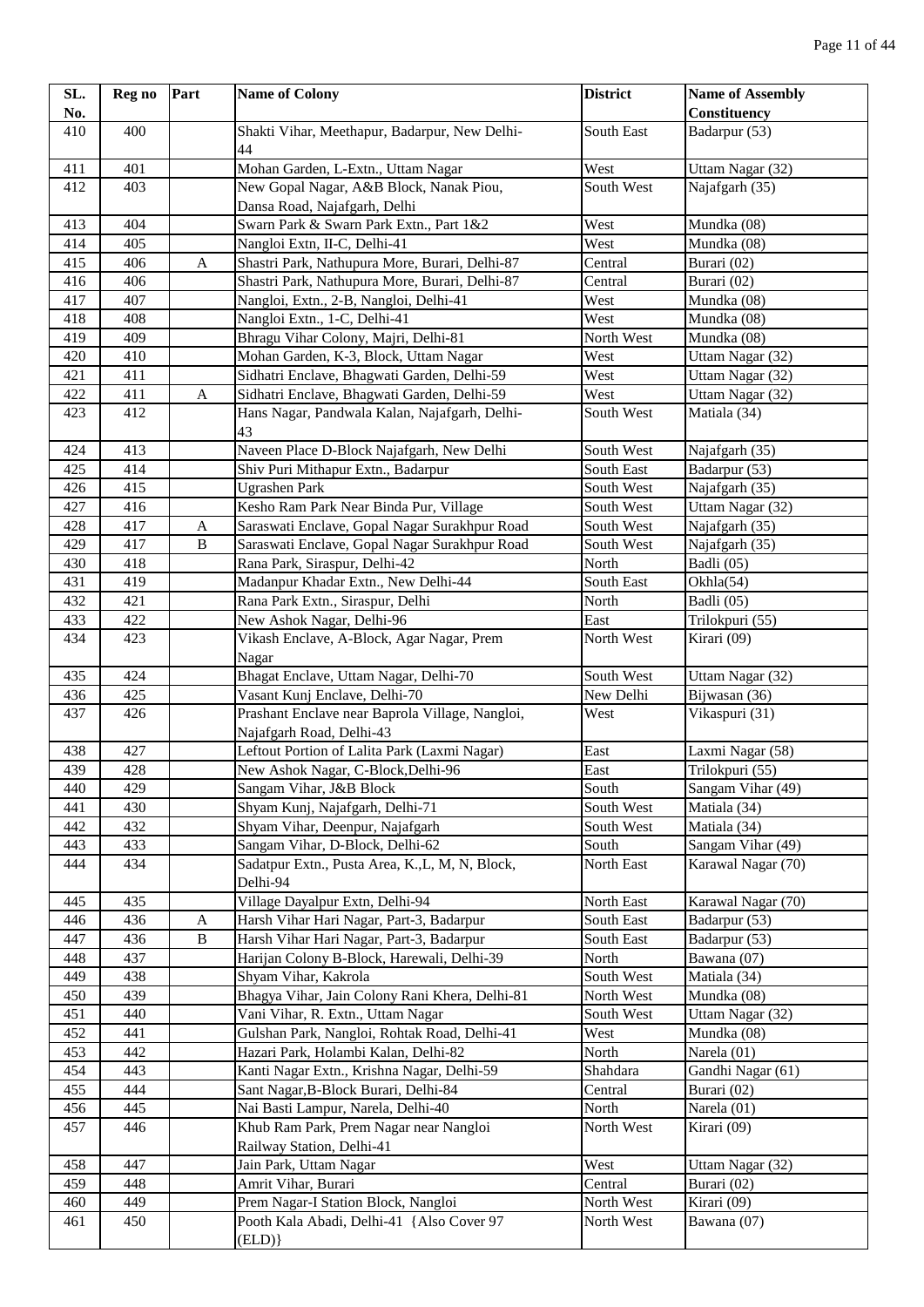| SL. | Reg no | Part         | <b>Name of Colony</b>                             | <b>District</b> | <b>Name of Assembly</b> |
|-----|--------|--------------|---------------------------------------------------|-----------------|-------------------------|
| No. |        |              |                                                   |                 | Constituency            |
| 462 | 451    |              | Mahavir Enclave C-2 Block, Dabri                  | South West      | Janakpuri (30)          |
| 463 | 452    |              | New Ashok Nagar B-1 Block, , Delhi-96             | East            | Trilokpuri (55)         |
| 464 | 453    |              | Defence Service Enclave (Sainik Farm)             | South           | Deoli (47)              |
| 465 | 455    |              | Prem Nagar-I Block A,B,C Kirari Road, Nangloi     | North West      | Kirari (09)             |
| 466 | 456    |              | Islam Colony Mehrauli                             | South           | Mehrauli (45)           |
| 467 | 457    |              | Rajender Park Extn. No.5 & 6 Nangloi, Delhi-41    | West            | Mundka (08)             |
| 468 | 458    |              | Friends Enclave Part-II, Rajender Park, Nangloi,  | West            | Mundka (08)             |
|     |        |              | Delhi-41                                          |                 |                         |
| 469 | 459    |              | Freedom Fighter Enclave, Nev Sarai, Delhi-68      | South           | Chhatarpur (46)         |
| 470 | 460    |              | Shiv Puri Samay pur                               | North           | Badli (05)              |
| 471 | 462    |              | Budh Vihar(Tajpur Pahari) Badarpur, Delhi         | South East      | Badarpur (53)           |
| 472 | 463    |              | Pohtash Nagar, Dabri, Delhi                       | South West      | Uttam Nagar (32)        |
| 473 | 464    |              | Ibrahim Pur Extn. DCM Colony, Burari, Delhi       | North           | Burari (02)             |
| 474 | 465    | A            | Ibrahim pur Extn. DCM Colony, Pt-2, Delhi-36      | North           | Burari (02)             |
| 475 | 465    | $\, {\bf B}$ | Ibrahim pur Extn. DCM Colony, Pt-2, Delhi-36      | North           | Burari (02)             |
| 476 | 466    |              | Mahindra Park D-Block, , Uttam Nagar, Pankha      | West            | Janakpuri (30)          |
|     |        |              | Road, Delhi                                       |                 |                         |
| 477 | 467    |              | Surya Vihar, Village East Sadatpur, Karawal       | North East      | Mustafabad (69)         |
|     |        |              | Nagar, Delhi-94                                   |                 |                         |
| 478 | 468    |              | Bhagat Vihar, Karawal Nagar, Delhi-94             | North East      | Mustafabad (69)         |
| 479 | 469    |              | Brij Vihar, Najafgarh, Delhi                      | South West      | Matiala (34)            |
| 480 | 470    |              | Saroop Vihar (Kadipur) Block A B C D, Near        | North           | Badli (05)              |
|     |        |              | Nathu Pura, Delhi-36                              |                 |                         |
| 481 | 471    |              | Jharoda Extn.-II, Part Cross Road, Burari, Delhi- | Central         | Burari (02)             |
|     |        |              | 84                                                |                 |                         |
| 482 | 472    |              | Bhajan Pura C-A Block, Delhi-53                   | North East      | Ghonda (66)             |
| 483 | 474    |              | Rao Vihar, Nangloi, Delhi-41                      | West            | Nangloi Jat (11)        |
| 484 | 475    |              | Kirari Extn. Part-II, Kirari Bawana, Delhi-41     | North West      | Kirari (09)             |
| 485 | 476    | A            | Gopal Nagar, M-N Block, Najafgarh, Delhi-43       | South West      | Najafgarh (35)          |
| 486 | 476    | $\, {\bf B}$ | Gopal Nagar, M-N Block, Najafgarh, Delhi-43       | South West      | Najafgarh (35)          |
| 487 | 477    |              | Hashthal Colony Narela Road, Bawana, Delhi-       | North           | Bawana (07)             |
|     |        |              | 39                                                |                 |                         |
| 488 | 478    |              | Guru Yogiraj Puram Rani, Khera Extn., Rani        | North West      | Mundka (08)             |
|     |        |              | Khera, Delhi-81                                   |                 |                         |
| 489 | 479    |              | Noor Nagar Extn., Ph-1, Jamia Nagar, Okhla,       | South East      | Okhla(54)               |
|     |        |              | Delhi                                             |                 |                         |
| 490 | 480    |              | Chattarpur Enclave, Mehrauli Chattarpur, Road,    | South           | Chhatarpur (46)         |
|     |        |              | Delhi-68                                          |                 |                         |
| 491 | 480    | $\, {\bf B}$ | Chattarpur Enclave, Mehrauli Chattarpur, Road,    | South           | Chhatarpur (46)         |
|     |        |              | Delhi-68                                          |                 |                         |
| 492 | 480    | $\mathbf C$  | Chattarpur Enclave, Mehrauli Chattarpur, Road,    | South           | Chhatarpur (46)         |
|     |        |              | Delhi-68                                          |                 |                         |
| 493 | 481    |              | Vikas Vihar, Vikas Nagar, Uttam Nagar, New        | West            | Vikaspuri (31)          |
|     |        |              | Delhi-59                                          |                 |                         |
| 494 | 482    |              | Satyam Vihar Ph-II, Near Baprola Village,         | West            | Vikaspuri (31)          |
|     |        |              | Nangloi, Najafgarh Road, Delhi-43                 |                 |                         |
| 495 | 483    | A            | Lado Sarai Extn., Delhi                           | South           | Mehrauli (45)           |
| 496 | 483    | $\, {\bf B}$ | Lado Sarai Extn., Delhi                           | South           | Mehrauli (45)           |
| 497 | 484    |              | Nanhe Park, Uttam Nagar, New Delhi-59             | West            | Uttam Nagar (32)        |
| 498 | 485    |              | Prem Nagar-1, F&G Block Kirari Road, Nangloi,     | North West      | Kirari (09)             |
|     |        |              | Delhi-41                                          |                 |                         |
| 499 | 486    |              | Shiv Kunj, Area No.5 B-Block, Sant Nagar Burari   | Central         | Burari (02)             |
| 500 | 487    |              | Christian Colony, Patelchest, Delhi-7             | Central         | Timarpur (03)           |
| 501 | 488    |              | Vikas Vihar, R-Extn., Uttam Nagar, New Delhi-     | West            | Uttam Nagar (32)        |
|     |        |              | 59                                                |                 |                         |
| 502 | 489    |              | Vikas Vihar, Q Block, Manaskunj Road, Uttam       | South West      | Uttam Nagar (32)        |
|     |        |              | Nagar, Delhi                                      |                 |                         |
| 503 | 490    |              | Mahavir Vihar, New Delhi-45                       | South West      | Palam (37)              |
| 504 | 491    |              | Bharat Vihar, A-Block , Kakrola, New Delhi-43     | South West      | Matiala (34)            |
| 505 | 491    | $\, {\bf B}$ | Bharat Vihar, A-Block , Kakrola, New Delhi-43     | South West      | Matiala (34)            |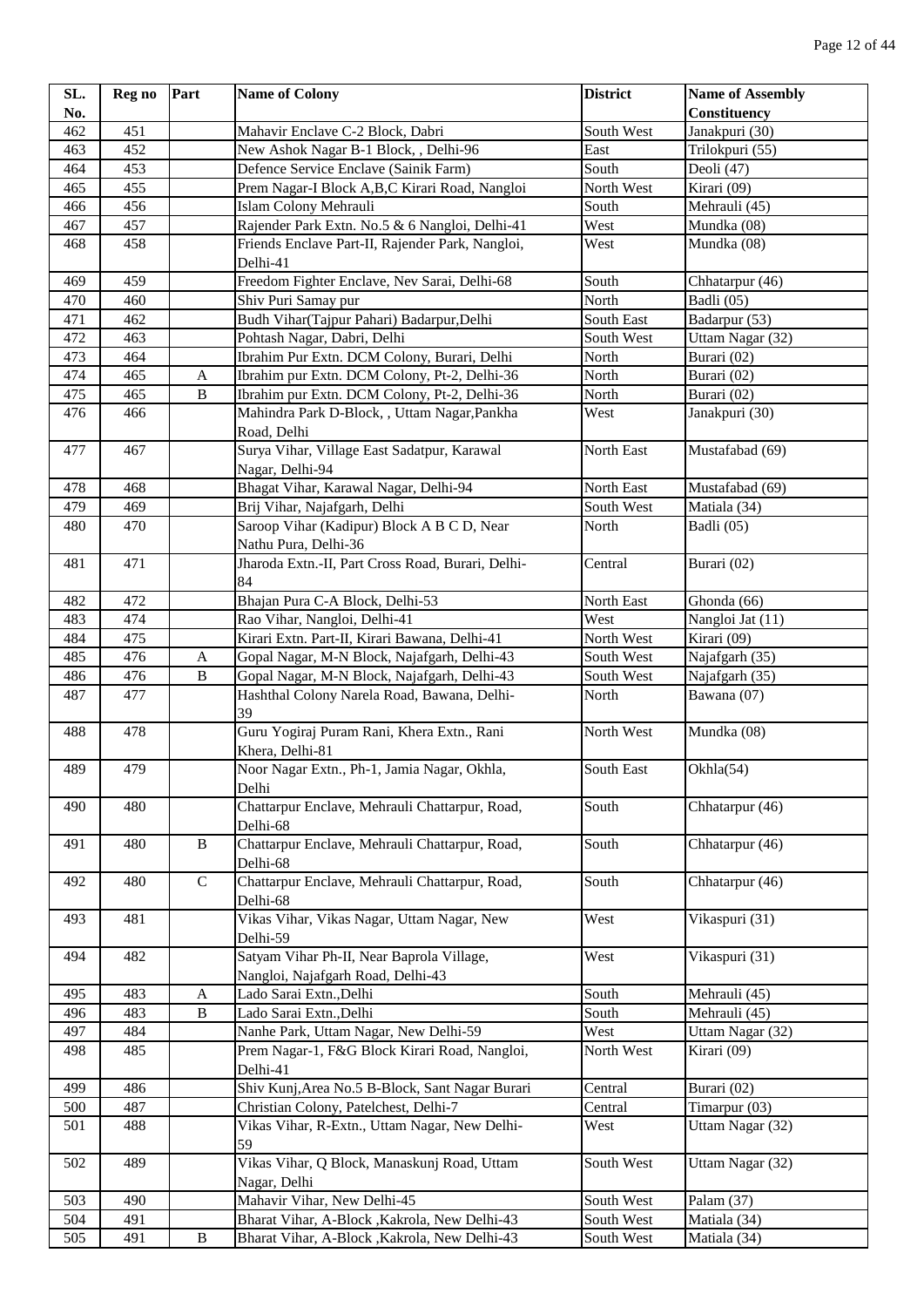| SL. | Reg no | Part         | <b>Name of Colony</b>                                                            | <b>District</b> | <b>Name of Assembly</b>              |
|-----|--------|--------------|----------------------------------------------------------------------------------|-----------------|--------------------------------------|
| No. |        |              |                                                                                  |                 | Constituency                         |
| 506 | 492    |              | Sangam Vihar, L-Ist Block, New Delhi-62                                          | South           | Deoli (47)                           |
| 507 | 493    |              | Prem Nagar-II, Z-Block Kirari Suleman Nagar,<br>Nangloi, New Delhi               | North West      | Kirari (09)                          |
| 508 | 494    |              | Ziauddinpur, Near Brijpuri Pulia                                                 | North East      | Mustafabad (69)                      |
| 509 | 495    |              | Sainik Enclave, CRPF Colony, Jharodakalan,                                       | South West      | Najafgarh (35)                       |
|     |        |              | New Delhi-72                                                                     |                 |                                      |
| 510 | 496    |              | Nangloi Extn., IV Block-ABC, Nangloi, Delhi-41                                   | West            | Mundka (08)                          |
| 511 | 497    |              | Prem Nagar-3, Part-II, Shani Bazar Road, Kirari<br>Suleman Nagar, Nangloi, Delhi | North West      | Kirari (09)                          |
| 512 | 498    |              | Deep Enclave, Vikas Nagar Hastsal, Uttam<br>Nagar, New Delhi-59                  | West            | Vikaspuri (31)                       |
| 513 | 499    |              | Laxmi Vihar, Uttam Nagar, New Delhi-59                                           | West            | Uttam Nagar (32)                     |
| 514 | 500    |              | Yawantika Colony Salapur, Khera, Bijwasan,<br>New Delhi-61                       | South West      | Bijwasan (36)                        |
| 515 | 501    |              | Ambedkar Colony Extn., Vill Bankner, Narela                                      | North           | Narela (01)                          |
| 516 | 502    | A            | Bankner Basti (Firani Road), Narela                                              | North           | Narela (01)                          |
| 517 | 502    | $\, {\bf B}$ | Bankner Basti (Firani Road), Narela                                              | North           | Narela (01)                          |
| 518 | 503    |              | Shivram Park, Block-E3, Nangloi, Delhi-41                                        | West            | Nangloi Jat (11)                     |
| 519 | 504    |              | Shri Sai Kunj, Mehrauli, Delhi-70                                                | South           | Mehrauli (45)                        |
| 520 | 505    |              | Mahalaxmi Vihar, East Karawal Nagar, Delhi                                       | North East      | Mustafabad (69)                      |
| 521 | 506    |              | Jaitpur Vistar Part-1, Block E F G H                                             | South East      | Badarpur (53)                        |
| 522 | 507    |              | Vijay Colony, Salempur Mazara, Burari Extn.,                                     | Central         | Burari (02)                          |
|     |        |              | Delhi                                                                            |                 |                                      |
| 523 | 508    |              | Jharoda Part-3, Surender Colony, Burari, Delhi-<br>84                            | Central         | Burari (02)                          |
| 524 | 509    |              | Moonga Nagar, Karawal Nagar Road, Delhi                                          | North East      | $\overline{\text{M}}$ ustafabad (69) |
| 525 | 510    |              | Kishan Vihar, Roop Vihar, Delhi-43                                               | North West      | Kirari (09)                          |
| 526 | 511    |              | Ugarsen Park, Nangloi Road, Delhi-43                                             | South West      | Najafgarh (35)                       |
| 527 | 512    |              | Baprola Extn., Baprola Village, Delhi-43                                         | West            | Vikaspuri (31)                       |
| 528 | 513    | A            | Shiv Enclave Extn., Nangloi Road, Najafgarh, Delhi-<br>43                        | South West      | Najafgarh (35)                       |
| 529 | 513    | $\, {\bf B}$ | Shiv Enclave Extn., Nangloi Road, Najafgarh, Delhi-<br>43                        | South West      | Najafgarh (35)                       |
| 530 | 514    |              | Prem Nagar-II, R.S.T. Block, Nangloi, Delhi-43                                   | North West      | Kirari (09)                          |
| 531 | 515    |              | Mahipalpur K-Block, West Vasant Kunj, New<br>Delhi                               | New Delhi       | Bijwasan (36)                        |
| 532 | 516    |              | Jaitpur Extn, A-Block, Badarpur                                                  | South East      | Badarpur (53)                        |
| 533 | 519    |              | Anupam Garden, Delhi-68                                                          | South           | Chhatarpur (46)                      |
| 534 | 520    |              | Amar Colony Ph-II, Mundka Nangloi, Delhi-41                                      | West            | Mundka (08)                          |
| 535 | 521    |              | Yadav Nagar, Prem Nagr-2, Near Sani Bazar,<br>Delhi-41                           | North West      | Kirari (09)                          |
|     |        |              |                                                                                  |                 |                                      |
| 536 | 522    |              | Ganesh Nagar-II Ext., Shakarpur, Delhi-92                                        | East            | Laxmi Nagar (58)                     |
| 537 | 523    |              | Suraj Park Colony, Samaipur, Sector-18,                                          | North           | Badli (05)                           |
|     |        |              | Rohini, Delhi-42                                                                 |                 |                                      |
| 538 | 524    |              | Tajpur Pahari, Badarpur, New Delhi-44                                            | South East      | Badarpur (53)                        |
| 539 | 525    |              | Mohan Garden M.S. Extn., Rama Park, Uttam<br>Nagar-59                            | West            | Uttam Nagar (32)                     |
| 540 | 527    |              | Kotla Vihar Ph-II, (Vidyapati Nagar), Nangloi,<br>Delhi                          | West            | Vikaspuri (31)                       |
| 541 | 528    |              | Kamla Kunj, Najafgarh, Delhi-30                                                  | South West      | Najafgarh (35)                       |
| 542 | 529    |              | Basti Banker South, Lampur Road, Delhi-40                                        | North           | Narela (01)                          |
| 543 | 530    |              | Mukundpur Extn., Part-1, Delhi-42                                                | Central         | Burari (02)                          |
| 544 | 531    | A            | West Sagarpur, Mohan Block Delhi-81                                              | South West      | Palam (37)                           |
| 545 | 531    | $\, {\bf B}$ | West Sagarpur, Mohan Block Delhi-81                                              | South West      | Palam (37)                           |
| 546 | 532    |              | Khushi Ram Park, Om Vihar, Uttam Nagar,<br>Delhi-59                              | West            | Uttam Nagar (32)                     |
| 547 | 533    |              | Nanda Block, Mahavir Enclave, Dabri, Delhi                                       | South West      | Palam (37)                           |
| 548 | 534    |              | Naveen Place, Jharoda Road, Najafgarh                                            | South West      | Najafgarh (35)                       |
|     |        |              |                                                                                  |                 |                                      |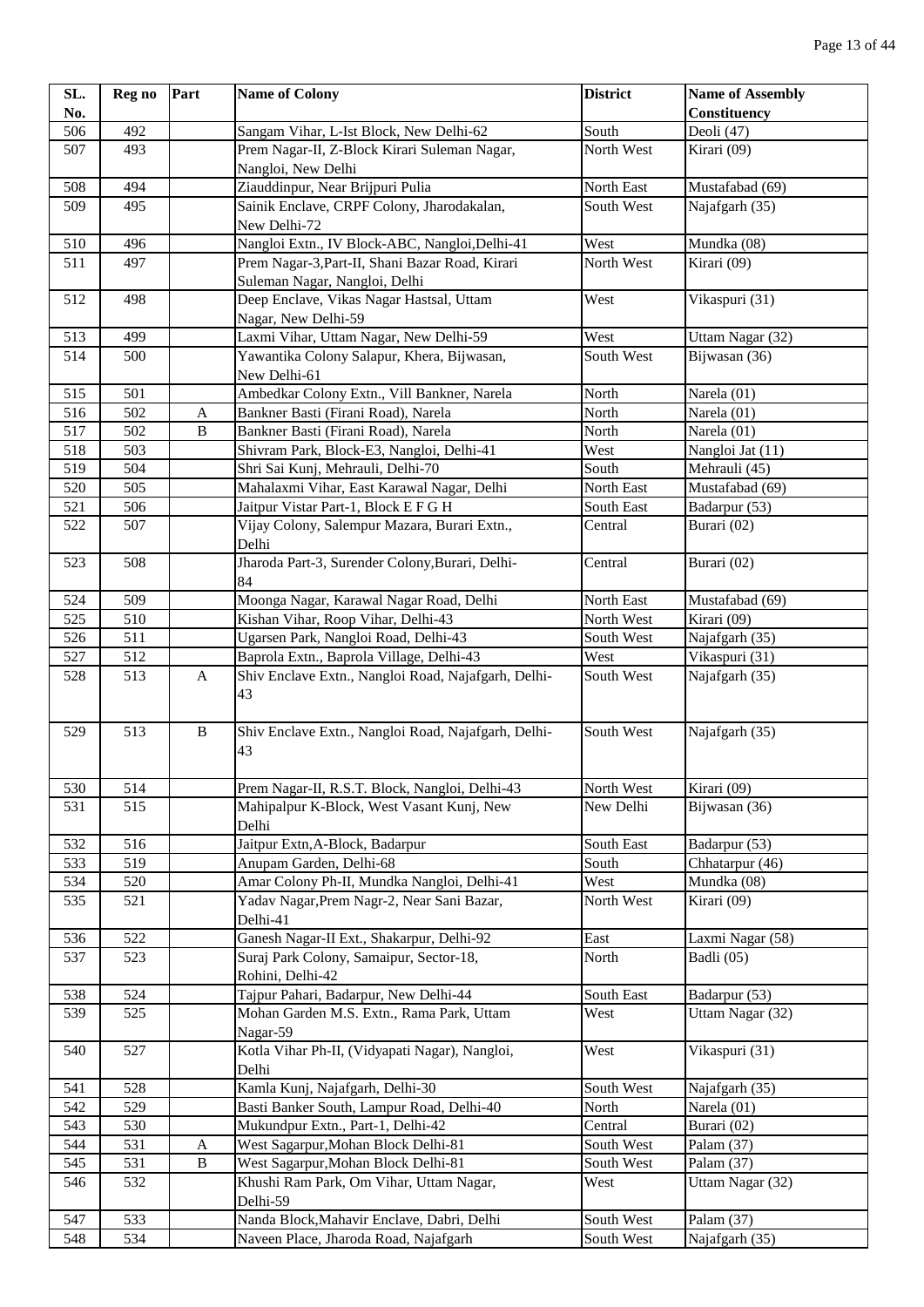| SL. | Reg no | Part           | <b>Name of Colony</b>                                                                   | <b>District</b> | <b>Name of Assembly</b> |
|-----|--------|----------------|-----------------------------------------------------------------------------------------|-----------------|-------------------------|
| No. |        |                |                                                                                         |                 | Constituency            |
| 549 | 535    |                | Saroop Nagar, J&K Block, Samaipur, Badli, Delhi                                         | North           | Badli $(05)$            |
| 550 | 536    |                | Roshan Vihar, Ph-II Paprawat Road, Najafgarh,<br>Delhi-41                               | South West      | Najafgarh (35)          |
| 551 | 537    |                | Rajpur Khurd Colony, North Extn., Maidan<br>Garhi, New Delhi-68                         | South           | Chhatarpur (46)         |
| 552 | 538    |                | Deepak Vihar, Najafgarh, Delhi                                                          | South West      | Najafgarh (35)          |
| 553 | 539    |                | Press Enclave, Vikas Nagar, New Delhi-59                                                | West            | Vikaspuri (31)          |
| 554 | 541    |                | Badli Extn., Village Badli, Delhi-42                                                    | North           | Badli (05)              |
| 555 | 541    | A              | Badli Extn., Village Badli, Delhi-42                                                    | North           | Badli (05)              |
| 556 | 541    | $\overline{B}$ | Badli Extn., Village Badli, Delhi-42                                                    | North           | Badli (05)              |
| 557 | 543    |                | Vishwas Park F-Block, Uttam Nagar, Delhi                                                | South West      | Palam (37)              |
| 558 | 544    |                | Hari Nagar Extn, Jaitpur Road, Badarpur, Delhi                                          | South East      | Badarpur (53)           |
| 559 | 545    |                | Ganesh Nagar, Pandav Nagar Complex, Delhi-<br>92                                        | East            | Laxmi Nagar (58)        |
| 560 | 546    |                | Village Gharoli Extn., A-Block Harijan Basti,<br>Delhi                                  | East            | Kondli (56)             |
| 561 | 547    |                | New Ashok Nagar, D-Block Shahdara, Delhi                                                | East            | Trilokpuri (55)         |
| 562 | 548    |                | Shiv Vihar Ph-V, East Karawal Nagar, Delhi                                              | North East      | Mustafabad (69)         |
| 563 | 549    |                | Shiv Vihar Ph-6, Gokulpuri, Karawal<br>Nagar, Delhi                                     | North East      | Mustafabad (69)         |
| 564 | 550    |                | Shiv Vihar Ph-7, Karawal Nagar, Delhi                                                   | North East      | Mustafabad (69)         |
| 565 | 552    |                | Paul Colony, North Rithala, Rohini, Delhi                                               | North West      | Rithala (06)            |
| 566 | 553    |                | Karawal Nagar Extn., Delhi-94                                                           | North East      | Mustafabad (69)         |
| 567 | 554    |                | Vikas Nagar, A-Block Extn., Hastsal, Delhi                                              | West            | Vikaspuri (31)          |
| 568 | 555    |                | Sewak Park Extn., Near Rama Park Bus Stop,<br><b>Uttam Nagar</b>                        | West            | Uttam Nagar (32)        |
| 569 | 556    |                | Amaltas Avenue (Samalka) Colony, Rajokri,<br>Delhi                                      | New Delhi       | Bijwasan (36)           |
| 570 | 557    |                | New Ashok Nagar, C-Extn., Block, Delhi-96                                               | East            | Trilokpuri (55)         |
| 571 | 559    |                | Baprola Vihar, Nangloi, Delhi                                                           | West            | Vikaspuri (31)          |
| 572 | 560    |                | Vijay Enclave, C&D Block, Vinod Puri, Palam,<br>Delhi                                   | South West      | Palam $(37)$            |
| 573 | 561    |                | Vardhman Enclave, Shiv Vihar, Karala, Delhi                                             | North West      | Mundka (08)             |
| 574 | 562    |                | Rajpuri Viswas Park Extn. Uttam Nagar Delhi<br>(LOP)                                    | South West      | Palam (37)              |
| 575 | 563    |                | Sangam Vihar, J-Ist, New Delhi-62                                                       | South           | Sangam Vihar (49)       |
| 576 | 564    |                | Bihari pur Extn., Near C R P Campus, Khajuri<br>Khas, Delhi-94                          | North East      | Karawal Nagar (70)      |
| 577 | 565    |                | Parkash Vihar, Karawal Nagar, Delhi-94                                                  | North East      | Karawal Nagar (70)      |
| 578 | 566    |                | Veena Enclave, Nangloi, Delhi-41                                                        | North West      | Mundka (08)             |
| 579 | 567    |                | Friends Enclave, East Block, Sultanpur Extn.,<br>Nangloi, Delhi                         | North West      | Sultanpur Mazra (10)    |
| 580 | 567    | A              | Friends Enclave, West Sector 5-6, Nangloi, Delhi                                        | North West      | Sultanpur Mazra (10)    |
| 581 | 567    | $\, {\bf B}$   | Friends Enclave, East Block, Part-I pooth kalan road<br>Sultanpur Extn., Nangloi, Delhi | North West      | Sultanpur Mazra (10)    |
| 582 | 568    |                | Jagatpur, Village. Jagatpur (Extended Purani<br>Abadi) Delhi-84                         | Central         | Burari (02)             |
| 583 | 570    |                | Shiv Colony, Katewada, Delhi-39                                                         | North           | Bawana (07)             |
| 584 | 571    |                | Aali Extn., Block A&B, Badarpur, Delhi                                                  | South East      | Okhla(54)               |
| 585 | 572    |                | Kuwar Singh Nagar H-1 Block, Nangloi                                                    | West            | Vikaspuri (31)          |
| 586 | 573    |                | Mahavir Enclave, F-1, F-2 Block Palam, Delhi                                            | South West      | DWARKA (33)             |
| 587 | 574    |                | Shiv Mandir Colony, Safiabad Border Narela,<br>Delhi-40                                 | North           | Narela (01)             |
| 588 | 575    |                | Ambedkar Nagar Extn., Haiderpur, Delhi-87                                               | North West      | Badli (05)              |
| 589 | 576    |                | Bhawani Kunj Near Vasant Kunj, Delhi-70                                                 | South           | Mehrauli (45)           |
| 590 | 577    |                | Swatantra Nagar Extn. West Gonda Road,<br>Narela, Delhi-40                              | North           | Narela $(01)$           |
| 591 | 578    |                | Om Vihar Colony, Akbarpur, Mazra, Near Alipur<br>Palla Road, Delhi-36                   | North           | Badli (05)              |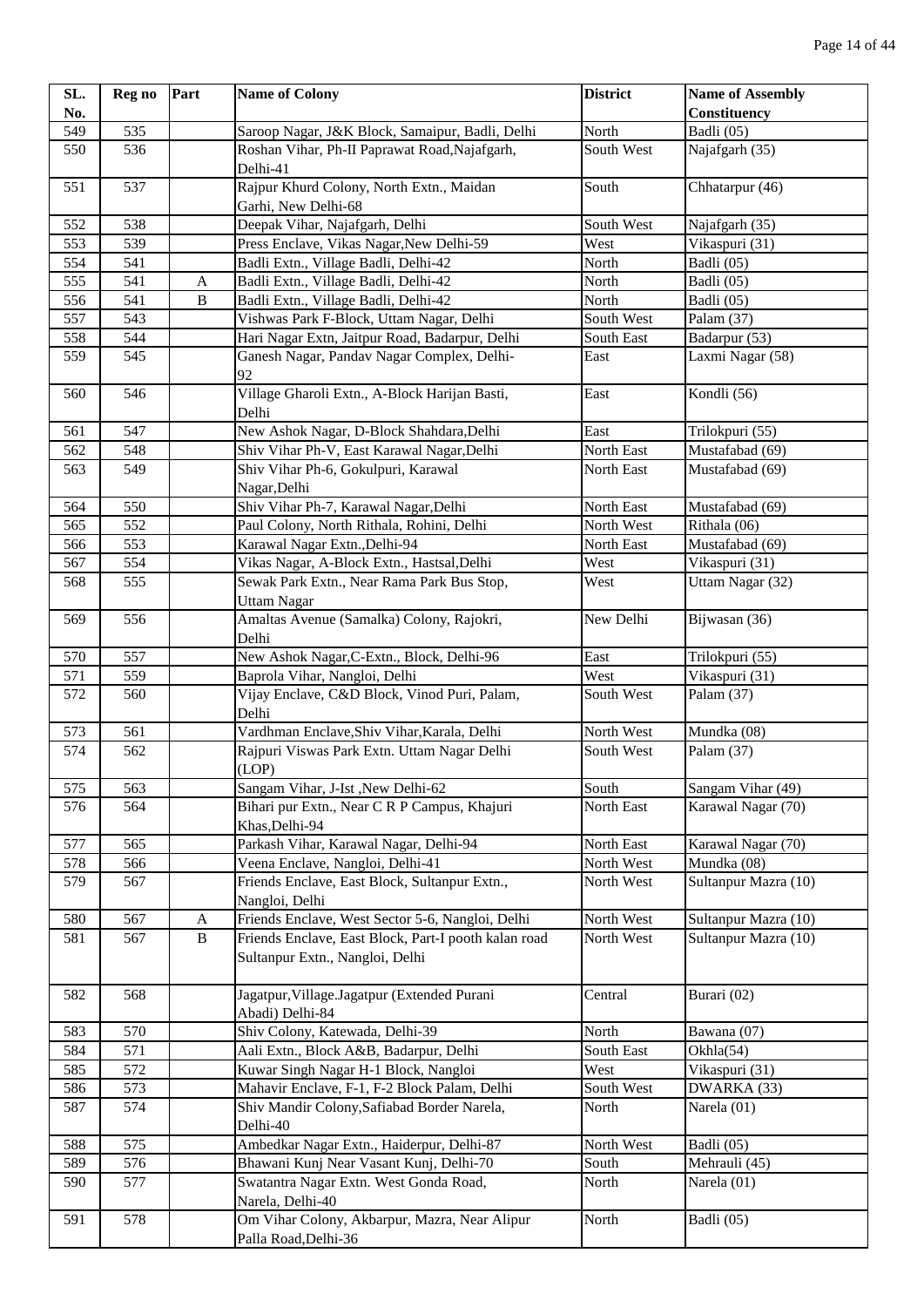| No.<br>592<br>579<br>Mohan Garden, K1, K2, & K4 Block, Uttam<br>West<br>Uttam Nagar (32)<br>Nagar New Delhi-59<br>Kirari Extn, (Karan Vihar) Near Village, Kirari,<br>Kirari (09)<br>580<br>North West<br>593<br>Delhi-40<br>Bank Colony, Mandoli, Delhi-93<br>581<br>Shahdara<br>Gokulpur (66)<br>594<br>582<br>Jaitpur Extn, Part-1, Block-1, Delhi<br>595<br>South East<br>Badarpur (53)<br>Rajiv Nagar Extn., Dhiraj Vihar , Sultan Puri,<br>North West<br>Bawana $(07) +$<br>596<br>583<br>New Delhi<br>Mundka (08)<br>Badarpur Extn., D-1, Block, New Delhi<br>585<br>South East<br>Badarpur (53)<br>597<br>586<br>598<br>Jai Vihar, Nangloi Road, Najafgarh, new Delhi<br>South West<br>Najafgarh (35)<br>599<br>587<br>Balaji Enclave, Punjab Kho, Delhi-81<br>North West<br>Bawana (07)<br>588<br>Badarpur Extn., Block C&D, Badarpur, New<br>Badarpur (53)<br>600<br>South East<br>Delhi<br>To be Checked<br>589<br>Jonapur Bhim Basti Pahari, Delhi-42<br>601<br>South<br>Chhatarpur (46)<br>590<br>North West<br>Bawana (07)<br>Rajeev Nagar, Begampur, Ph-3, Main<br>602<br>Kanjhawala Road, Delhi-41<br>591<br>Green Medows, Satbari Mehrauli, Delhi<br>South<br>Chhatarpur (46)<br>603<br>592<br>Vivek Nagar, E-Block, Roshan Vihar, Ph-2,<br>South West<br>Najafgarh (35)<br>604<br>Najafgarh, Delhi<br>593<br>Rajeev Colony Extn., Narela, Delhi-40<br>North<br>Narela (01)<br>605<br>594<br>Karawal Nagar (70)<br>Soniya Vihar, Sahadra, Delhi-94<br>North East<br>606<br>595<br>Ishwar Colony Ext., III, Bawana, Delhi-39<br>North<br>Bawana (07)<br>607<br>Prince Colony, Hari Nagar Ext.Pt-III, Block D, E &<br>596<br>South East<br>Badarpur (53)<br>608<br>A<br>F, Delhi-44<br>Prince Colony, Hari Nagar Ext. Pt-III, Block D, E &<br>$\, {\bf B}$<br>Badarpur (53)<br>609<br>596<br>South East<br>F, Delhi-44<br>598<br>Meetha Pur Colony-B Block, Badarpur, Delhi-44<br>Badarpur (53)<br>610<br>South East<br>599<br>Vishwas Nagar (59)<br>611<br>Gagan Vihar Extn., Delhi-51<br>East<br>Vijay Nagar Mohan Garden Extn., Uttam Nagar,<br>612<br>600<br>West<br>Uttam Nagar (32)<br>Delhi-5<br>601<br>Qutab Vihar Ph-II, New Delhi-71<br>South West<br>Matiala (34)<br>613<br>Adhyapak Nagar G,H, I, J, K block, Nangloi,<br>Nangloi Jat (11)<br>614<br>602<br>West<br>Delhi-41<br>603<br>Sangam Vihar Colony, New Delhi<br>South<br>Sangam Vihar (49)<br>615<br>Hari Vihar, Main Najafgarh Road, Kakraula,<br>South West<br>616<br>604<br>Matiala (34)<br>New Delhi-43<br>New Delhi<br>617<br>Bijwasan (36)<br>605<br>Mahipalpur Ext., K-II Block, New Delhi-7<br>Swami Sardhanand Park, Bhalswa Dairy, Delhi-42<br>618<br>606<br>North<br>Badli (05)<br>Sanjay Colony, Narela, Delhi-40<br>North<br>Narela (01)<br>619<br>607<br>Naveen Vihar, Begampur, Delhi-41<br>North West<br>620<br>608<br>Bawana (07)<br>Dev Kunj, Sec-9, Dwarka, Delhi-45<br>621<br>609<br>South West<br>Bijwasan (36)<br>610<br>West Vinod Vihar, E-Block Delhi-92<br>East<br>622<br>Patparganj (57)<br>623<br>611<br>Sai Baba Enclave Najafgarh, Delhi-43<br>South West<br>Najafgarh (35)<br>612<br>Kadipur Extn., Nangli Road, Delhi-36<br>North<br>Narela (01)<br>624<br>614<br>Shri Ram Colony, Rajeev Nagar, Delhi-94<br>Karawal Nagar (70)<br>625<br>North East<br>616<br>Agar Nagar, Prem Nagar-3, Nangloi, Delhi-41<br>North West<br>Kirari (09)<br>626<br>Gokulpuri Extn., Ziauddinpur, Delhi-94<br>618<br>North East<br>Gokulpur (66)<br>627<br>619<br>Mohan Garden, R-3 A Block, Uttam Nagar, New<br>West<br>Uttam Nagar (32)<br>628<br>Delhi<br>620<br>Agar Nagar, D-Block, Prem Nagar-3, Nangloi<br>North West<br>Kirari (09)<br>629<br>Jawahar Park, Khanpur, Deoli Road, A, B, C, D & E<br>South<br>Sangam Vihar (49)<br>630<br>621<br>A<br>Block, New Delhi<br>South<br>621<br>$\bf{B}$<br>Jawahar Park, Khanpur, Deoli Road, A, B, C, D & E<br>Sangam Vihar (49)<br>631<br>Block, New Delhi<br>622<br>632<br>Harijan Basti Jharoda, Mazra, Delhi-84<br>Central<br>Burari (02)<br>623<br>Kunwar Singh Nagar, Najafgarh Road, Nangloi<br>West<br>633<br>$\mathbf A$<br>Mundka (08)<br>$\, {\bf B}$<br>Kunwar Singh Nagar, Najafgarh Road, Nangloi<br>West<br>634<br>623<br>Mundka (08) | SL. | Reg no | Part | <b>Name of Colony</b> | <b>District</b> | <b>Name of Assembly</b> |
|----------------------------------------------------------------------------------------------------------------------------------------------------------------------------------------------------------------------------------------------------------------------------------------------------------------------------------------------------------------------------------------------------------------------------------------------------------------------------------------------------------------------------------------------------------------------------------------------------------------------------------------------------------------------------------------------------------------------------------------------------------------------------------------------------------------------------------------------------------------------------------------------------------------------------------------------------------------------------------------------------------------------------------------------------------------------------------------------------------------------------------------------------------------------------------------------------------------------------------------------------------------------------------------------------------------------------------------------------------------------------------------------------------------------------------------------------------------------------------------------------------------------------------------------------------------------------------------------------------------------------------------------------------------------------------------------------------------------------------------------------------------------------------------------------------------------------------------------------------------------------------------------------------------------------------------------------------------------------------------------------------------------------------------------------------------------------------------------------------------------------------------------------------------------------------------------------------------------------------------------------------------------------------------------------------------------------------------------------------------------------------------------------------------------------------------------------------------------------------------------------------------------------------------------------------------------------------------------------------------------------------------------------------------------------------------------------------------------------------------------------------------------------------------------------------------------------------------------------------------------------------------------------------------------------------------------------------------------------------------------------------------------------------------------------------------------------------------------------------------------------------------------------------------------------------------------------------------------------------------------------------------------------------------------------------------------------------------------------------------------------------------------------------------------------------------------------------------------------------------------------------------------------------------------------------------------------------------------------------------------------------------------------------------------------------------------------------------------------------------------------------------------------------------------------------------------------------------------------------------------------------------------------------------------------------------------------------------------------------------------------------------------------------------------------------------------------------------------------------------------------------------------------------------------------------------------------------|-----|--------|------|-----------------------|-----------------|-------------------------|
|                                                                                                                                                                                                                                                                                                                                                                                                                                                                                                                                                                                                                                                                                                                                                                                                                                                                                                                                                                                                                                                                                                                                                                                                                                                                                                                                                                                                                                                                                                                                                                                                                                                                                                                                                                                                                                                                                                                                                                                                                                                                                                                                                                                                                                                                                                                                                                                                                                                                                                                                                                                                                                                                                                                                                                                                                                                                                                                                                                                                                                                                                                                                                                                                                                                                                                                                                                                                                                                                                                                                                                                                                                                                                                                                                                                                                                                                                                                                                                                                                                                                                                                                                                                                          |     |        |      |                       |                 | <b>Constituency</b>     |
|                                                                                                                                                                                                                                                                                                                                                                                                                                                                                                                                                                                                                                                                                                                                                                                                                                                                                                                                                                                                                                                                                                                                                                                                                                                                                                                                                                                                                                                                                                                                                                                                                                                                                                                                                                                                                                                                                                                                                                                                                                                                                                                                                                                                                                                                                                                                                                                                                                                                                                                                                                                                                                                                                                                                                                                                                                                                                                                                                                                                                                                                                                                                                                                                                                                                                                                                                                                                                                                                                                                                                                                                                                                                                                                                                                                                                                                                                                                                                                                                                                                                                                                                                                                                          |     |        |      |                       |                 |                         |
|                                                                                                                                                                                                                                                                                                                                                                                                                                                                                                                                                                                                                                                                                                                                                                                                                                                                                                                                                                                                                                                                                                                                                                                                                                                                                                                                                                                                                                                                                                                                                                                                                                                                                                                                                                                                                                                                                                                                                                                                                                                                                                                                                                                                                                                                                                                                                                                                                                                                                                                                                                                                                                                                                                                                                                                                                                                                                                                                                                                                                                                                                                                                                                                                                                                                                                                                                                                                                                                                                                                                                                                                                                                                                                                                                                                                                                                                                                                                                                                                                                                                                                                                                                                                          |     |        |      |                       |                 |                         |
|                                                                                                                                                                                                                                                                                                                                                                                                                                                                                                                                                                                                                                                                                                                                                                                                                                                                                                                                                                                                                                                                                                                                                                                                                                                                                                                                                                                                                                                                                                                                                                                                                                                                                                                                                                                                                                                                                                                                                                                                                                                                                                                                                                                                                                                                                                                                                                                                                                                                                                                                                                                                                                                                                                                                                                                                                                                                                                                                                                                                                                                                                                                                                                                                                                                                                                                                                                                                                                                                                                                                                                                                                                                                                                                                                                                                                                                                                                                                                                                                                                                                                                                                                                                                          |     |        |      |                       |                 |                         |
|                                                                                                                                                                                                                                                                                                                                                                                                                                                                                                                                                                                                                                                                                                                                                                                                                                                                                                                                                                                                                                                                                                                                                                                                                                                                                                                                                                                                                                                                                                                                                                                                                                                                                                                                                                                                                                                                                                                                                                                                                                                                                                                                                                                                                                                                                                                                                                                                                                                                                                                                                                                                                                                                                                                                                                                                                                                                                                                                                                                                                                                                                                                                                                                                                                                                                                                                                                                                                                                                                                                                                                                                                                                                                                                                                                                                                                                                                                                                                                                                                                                                                                                                                                                                          |     |        |      |                       |                 |                         |
|                                                                                                                                                                                                                                                                                                                                                                                                                                                                                                                                                                                                                                                                                                                                                                                                                                                                                                                                                                                                                                                                                                                                                                                                                                                                                                                                                                                                                                                                                                                                                                                                                                                                                                                                                                                                                                                                                                                                                                                                                                                                                                                                                                                                                                                                                                                                                                                                                                                                                                                                                                                                                                                                                                                                                                                                                                                                                                                                                                                                                                                                                                                                                                                                                                                                                                                                                                                                                                                                                                                                                                                                                                                                                                                                                                                                                                                                                                                                                                                                                                                                                                                                                                                                          |     |        |      |                       |                 |                         |
|                                                                                                                                                                                                                                                                                                                                                                                                                                                                                                                                                                                                                                                                                                                                                                                                                                                                                                                                                                                                                                                                                                                                                                                                                                                                                                                                                                                                                                                                                                                                                                                                                                                                                                                                                                                                                                                                                                                                                                                                                                                                                                                                                                                                                                                                                                                                                                                                                                                                                                                                                                                                                                                                                                                                                                                                                                                                                                                                                                                                                                                                                                                                                                                                                                                                                                                                                                                                                                                                                                                                                                                                                                                                                                                                                                                                                                                                                                                                                                                                                                                                                                                                                                                                          |     |        |      |                       |                 |                         |
|                                                                                                                                                                                                                                                                                                                                                                                                                                                                                                                                                                                                                                                                                                                                                                                                                                                                                                                                                                                                                                                                                                                                                                                                                                                                                                                                                                                                                                                                                                                                                                                                                                                                                                                                                                                                                                                                                                                                                                                                                                                                                                                                                                                                                                                                                                                                                                                                                                                                                                                                                                                                                                                                                                                                                                                                                                                                                                                                                                                                                                                                                                                                                                                                                                                                                                                                                                                                                                                                                                                                                                                                                                                                                                                                                                                                                                                                                                                                                                                                                                                                                                                                                                                                          |     |        |      |                       |                 |                         |
|                                                                                                                                                                                                                                                                                                                                                                                                                                                                                                                                                                                                                                                                                                                                                                                                                                                                                                                                                                                                                                                                                                                                                                                                                                                                                                                                                                                                                                                                                                                                                                                                                                                                                                                                                                                                                                                                                                                                                                                                                                                                                                                                                                                                                                                                                                                                                                                                                                                                                                                                                                                                                                                                                                                                                                                                                                                                                                                                                                                                                                                                                                                                                                                                                                                                                                                                                                                                                                                                                                                                                                                                                                                                                                                                                                                                                                                                                                                                                                                                                                                                                                                                                                                                          |     |        |      |                       |                 |                         |
|                                                                                                                                                                                                                                                                                                                                                                                                                                                                                                                                                                                                                                                                                                                                                                                                                                                                                                                                                                                                                                                                                                                                                                                                                                                                                                                                                                                                                                                                                                                                                                                                                                                                                                                                                                                                                                                                                                                                                                                                                                                                                                                                                                                                                                                                                                                                                                                                                                                                                                                                                                                                                                                                                                                                                                                                                                                                                                                                                                                                                                                                                                                                                                                                                                                                                                                                                                                                                                                                                                                                                                                                                                                                                                                                                                                                                                                                                                                                                                                                                                                                                                                                                                                                          |     |        |      |                       |                 |                         |
|                                                                                                                                                                                                                                                                                                                                                                                                                                                                                                                                                                                                                                                                                                                                                                                                                                                                                                                                                                                                                                                                                                                                                                                                                                                                                                                                                                                                                                                                                                                                                                                                                                                                                                                                                                                                                                                                                                                                                                                                                                                                                                                                                                                                                                                                                                                                                                                                                                                                                                                                                                                                                                                                                                                                                                                                                                                                                                                                                                                                                                                                                                                                                                                                                                                                                                                                                                                                                                                                                                                                                                                                                                                                                                                                                                                                                                                                                                                                                                                                                                                                                                                                                                                                          |     |        |      |                       |                 |                         |
|                                                                                                                                                                                                                                                                                                                                                                                                                                                                                                                                                                                                                                                                                                                                                                                                                                                                                                                                                                                                                                                                                                                                                                                                                                                                                                                                                                                                                                                                                                                                                                                                                                                                                                                                                                                                                                                                                                                                                                                                                                                                                                                                                                                                                                                                                                                                                                                                                                                                                                                                                                                                                                                                                                                                                                                                                                                                                                                                                                                                                                                                                                                                                                                                                                                                                                                                                                                                                                                                                                                                                                                                                                                                                                                                                                                                                                                                                                                                                                                                                                                                                                                                                                                                          |     |        |      |                       |                 |                         |
|                                                                                                                                                                                                                                                                                                                                                                                                                                                                                                                                                                                                                                                                                                                                                                                                                                                                                                                                                                                                                                                                                                                                                                                                                                                                                                                                                                                                                                                                                                                                                                                                                                                                                                                                                                                                                                                                                                                                                                                                                                                                                                                                                                                                                                                                                                                                                                                                                                                                                                                                                                                                                                                                                                                                                                                                                                                                                                                                                                                                                                                                                                                                                                                                                                                                                                                                                                                                                                                                                                                                                                                                                                                                                                                                                                                                                                                                                                                                                                                                                                                                                                                                                                                                          |     |        |      |                       |                 |                         |
|                                                                                                                                                                                                                                                                                                                                                                                                                                                                                                                                                                                                                                                                                                                                                                                                                                                                                                                                                                                                                                                                                                                                                                                                                                                                                                                                                                                                                                                                                                                                                                                                                                                                                                                                                                                                                                                                                                                                                                                                                                                                                                                                                                                                                                                                                                                                                                                                                                                                                                                                                                                                                                                                                                                                                                                                                                                                                                                                                                                                                                                                                                                                                                                                                                                                                                                                                                                                                                                                                                                                                                                                                                                                                                                                                                                                                                                                                                                                                                                                                                                                                                                                                                                                          |     |        |      |                       |                 |                         |
|                                                                                                                                                                                                                                                                                                                                                                                                                                                                                                                                                                                                                                                                                                                                                                                                                                                                                                                                                                                                                                                                                                                                                                                                                                                                                                                                                                                                                                                                                                                                                                                                                                                                                                                                                                                                                                                                                                                                                                                                                                                                                                                                                                                                                                                                                                                                                                                                                                                                                                                                                                                                                                                                                                                                                                                                                                                                                                                                                                                                                                                                                                                                                                                                                                                                                                                                                                                                                                                                                                                                                                                                                                                                                                                                                                                                                                                                                                                                                                                                                                                                                                                                                                                                          |     |        |      |                       |                 |                         |
|                                                                                                                                                                                                                                                                                                                                                                                                                                                                                                                                                                                                                                                                                                                                                                                                                                                                                                                                                                                                                                                                                                                                                                                                                                                                                                                                                                                                                                                                                                                                                                                                                                                                                                                                                                                                                                                                                                                                                                                                                                                                                                                                                                                                                                                                                                                                                                                                                                                                                                                                                                                                                                                                                                                                                                                                                                                                                                                                                                                                                                                                                                                                                                                                                                                                                                                                                                                                                                                                                                                                                                                                                                                                                                                                                                                                                                                                                                                                                                                                                                                                                                                                                                                                          |     |        |      |                       |                 |                         |
|                                                                                                                                                                                                                                                                                                                                                                                                                                                                                                                                                                                                                                                                                                                                                                                                                                                                                                                                                                                                                                                                                                                                                                                                                                                                                                                                                                                                                                                                                                                                                                                                                                                                                                                                                                                                                                                                                                                                                                                                                                                                                                                                                                                                                                                                                                                                                                                                                                                                                                                                                                                                                                                                                                                                                                                                                                                                                                                                                                                                                                                                                                                                                                                                                                                                                                                                                                                                                                                                                                                                                                                                                                                                                                                                                                                                                                                                                                                                                                                                                                                                                                                                                                                                          |     |        |      |                       |                 |                         |
|                                                                                                                                                                                                                                                                                                                                                                                                                                                                                                                                                                                                                                                                                                                                                                                                                                                                                                                                                                                                                                                                                                                                                                                                                                                                                                                                                                                                                                                                                                                                                                                                                                                                                                                                                                                                                                                                                                                                                                                                                                                                                                                                                                                                                                                                                                                                                                                                                                                                                                                                                                                                                                                                                                                                                                                                                                                                                                                                                                                                                                                                                                                                                                                                                                                                                                                                                                                                                                                                                                                                                                                                                                                                                                                                                                                                                                                                                                                                                                                                                                                                                                                                                                                                          |     |        |      |                       |                 |                         |
|                                                                                                                                                                                                                                                                                                                                                                                                                                                                                                                                                                                                                                                                                                                                                                                                                                                                                                                                                                                                                                                                                                                                                                                                                                                                                                                                                                                                                                                                                                                                                                                                                                                                                                                                                                                                                                                                                                                                                                                                                                                                                                                                                                                                                                                                                                                                                                                                                                                                                                                                                                                                                                                                                                                                                                                                                                                                                                                                                                                                                                                                                                                                                                                                                                                                                                                                                                                                                                                                                                                                                                                                                                                                                                                                                                                                                                                                                                                                                                                                                                                                                                                                                                                                          |     |        |      |                       |                 |                         |
|                                                                                                                                                                                                                                                                                                                                                                                                                                                                                                                                                                                                                                                                                                                                                                                                                                                                                                                                                                                                                                                                                                                                                                                                                                                                                                                                                                                                                                                                                                                                                                                                                                                                                                                                                                                                                                                                                                                                                                                                                                                                                                                                                                                                                                                                                                                                                                                                                                                                                                                                                                                                                                                                                                                                                                                                                                                                                                                                                                                                                                                                                                                                                                                                                                                                                                                                                                                                                                                                                                                                                                                                                                                                                                                                                                                                                                                                                                                                                                                                                                                                                                                                                                                                          |     |        |      |                       |                 |                         |
|                                                                                                                                                                                                                                                                                                                                                                                                                                                                                                                                                                                                                                                                                                                                                                                                                                                                                                                                                                                                                                                                                                                                                                                                                                                                                                                                                                                                                                                                                                                                                                                                                                                                                                                                                                                                                                                                                                                                                                                                                                                                                                                                                                                                                                                                                                                                                                                                                                                                                                                                                                                                                                                                                                                                                                                                                                                                                                                                                                                                                                                                                                                                                                                                                                                                                                                                                                                                                                                                                                                                                                                                                                                                                                                                                                                                                                                                                                                                                                                                                                                                                                                                                                                                          |     |        |      |                       |                 |                         |
|                                                                                                                                                                                                                                                                                                                                                                                                                                                                                                                                                                                                                                                                                                                                                                                                                                                                                                                                                                                                                                                                                                                                                                                                                                                                                                                                                                                                                                                                                                                                                                                                                                                                                                                                                                                                                                                                                                                                                                                                                                                                                                                                                                                                                                                                                                                                                                                                                                                                                                                                                                                                                                                                                                                                                                                                                                                                                                                                                                                                                                                                                                                                                                                                                                                                                                                                                                                                                                                                                                                                                                                                                                                                                                                                                                                                                                                                                                                                                                                                                                                                                                                                                                                                          |     |        |      |                       |                 |                         |
|                                                                                                                                                                                                                                                                                                                                                                                                                                                                                                                                                                                                                                                                                                                                                                                                                                                                                                                                                                                                                                                                                                                                                                                                                                                                                                                                                                                                                                                                                                                                                                                                                                                                                                                                                                                                                                                                                                                                                                                                                                                                                                                                                                                                                                                                                                                                                                                                                                                                                                                                                                                                                                                                                                                                                                                                                                                                                                                                                                                                                                                                                                                                                                                                                                                                                                                                                                                                                                                                                                                                                                                                                                                                                                                                                                                                                                                                                                                                                                                                                                                                                                                                                                                                          |     |        |      |                       |                 |                         |
|                                                                                                                                                                                                                                                                                                                                                                                                                                                                                                                                                                                                                                                                                                                                                                                                                                                                                                                                                                                                                                                                                                                                                                                                                                                                                                                                                                                                                                                                                                                                                                                                                                                                                                                                                                                                                                                                                                                                                                                                                                                                                                                                                                                                                                                                                                                                                                                                                                                                                                                                                                                                                                                                                                                                                                                                                                                                                                                                                                                                                                                                                                                                                                                                                                                                                                                                                                                                                                                                                                                                                                                                                                                                                                                                                                                                                                                                                                                                                                                                                                                                                                                                                                                                          |     |        |      |                       |                 |                         |
|                                                                                                                                                                                                                                                                                                                                                                                                                                                                                                                                                                                                                                                                                                                                                                                                                                                                                                                                                                                                                                                                                                                                                                                                                                                                                                                                                                                                                                                                                                                                                                                                                                                                                                                                                                                                                                                                                                                                                                                                                                                                                                                                                                                                                                                                                                                                                                                                                                                                                                                                                                                                                                                                                                                                                                                                                                                                                                                                                                                                                                                                                                                                                                                                                                                                                                                                                                                                                                                                                                                                                                                                                                                                                                                                                                                                                                                                                                                                                                                                                                                                                                                                                                                                          |     |        |      |                       |                 |                         |
|                                                                                                                                                                                                                                                                                                                                                                                                                                                                                                                                                                                                                                                                                                                                                                                                                                                                                                                                                                                                                                                                                                                                                                                                                                                                                                                                                                                                                                                                                                                                                                                                                                                                                                                                                                                                                                                                                                                                                                                                                                                                                                                                                                                                                                                                                                                                                                                                                                                                                                                                                                                                                                                                                                                                                                                                                                                                                                                                                                                                                                                                                                                                                                                                                                                                                                                                                                                                                                                                                                                                                                                                                                                                                                                                                                                                                                                                                                                                                                                                                                                                                                                                                                                                          |     |        |      |                       |                 |                         |
|                                                                                                                                                                                                                                                                                                                                                                                                                                                                                                                                                                                                                                                                                                                                                                                                                                                                                                                                                                                                                                                                                                                                                                                                                                                                                                                                                                                                                                                                                                                                                                                                                                                                                                                                                                                                                                                                                                                                                                                                                                                                                                                                                                                                                                                                                                                                                                                                                                                                                                                                                                                                                                                                                                                                                                                                                                                                                                                                                                                                                                                                                                                                                                                                                                                                                                                                                                                                                                                                                                                                                                                                                                                                                                                                                                                                                                                                                                                                                                                                                                                                                                                                                                                                          |     |        |      |                       |                 |                         |
|                                                                                                                                                                                                                                                                                                                                                                                                                                                                                                                                                                                                                                                                                                                                                                                                                                                                                                                                                                                                                                                                                                                                                                                                                                                                                                                                                                                                                                                                                                                                                                                                                                                                                                                                                                                                                                                                                                                                                                                                                                                                                                                                                                                                                                                                                                                                                                                                                                                                                                                                                                                                                                                                                                                                                                                                                                                                                                                                                                                                                                                                                                                                                                                                                                                                                                                                                                                                                                                                                                                                                                                                                                                                                                                                                                                                                                                                                                                                                                                                                                                                                                                                                                                                          |     |        |      |                       |                 |                         |
|                                                                                                                                                                                                                                                                                                                                                                                                                                                                                                                                                                                                                                                                                                                                                                                                                                                                                                                                                                                                                                                                                                                                                                                                                                                                                                                                                                                                                                                                                                                                                                                                                                                                                                                                                                                                                                                                                                                                                                                                                                                                                                                                                                                                                                                                                                                                                                                                                                                                                                                                                                                                                                                                                                                                                                                                                                                                                                                                                                                                                                                                                                                                                                                                                                                                                                                                                                                                                                                                                                                                                                                                                                                                                                                                                                                                                                                                                                                                                                                                                                                                                                                                                                                                          |     |        |      |                       |                 |                         |
|                                                                                                                                                                                                                                                                                                                                                                                                                                                                                                                                                                                                                                                                                                                                                                                                                                                                                                                                                                                                                                                                                                                                                                                                                                                                                                                                                                                                                                                                                                                                                                                                                                                                                                                                                                                                                                                                                                                                                                                                                                                                                                                                                                                                                                                                                                                                                                                                                                                                                                                                                                                                                                                                                                                                                                                                                                                                                                                                                                                                                                                                                                                                                                                                                                                                                                                                                                                                                                                                                                                                                                                                                                                                                                                                                                                                                                                                                                                                                                                                                                                                                                                                                                                                          |     |        |      |                       |                 |                         |
|                                                                                                                                                                                                                                                                                                                                                                                                                                                                                                                                                                                                                                                                                                                                                                                                                                                                                                                                                                                                                                                                                                                                                                                                                                                                                                                                                                                                                                                                                                                                                                                                                                                                                                                                                                                                                                                                                                                                                                                                                                                                                                                                                                                                                                                                                                                                                                                                                                                                                                                                                                                                                                                                                                                                                                                                                                                                                                                                                                                                                                                                                                                                                                                                                                                                                                                                                                                                                                                                                                                                                                                                                                                                                                                                                                                                                                                                                                                                                                                                                                                                                                                                                                                                          |     |        |      |                       |                 |                         |
|                                                                                                                                                                                                                                                                                                                                                                                                                                                                                                                                                                                                                                                                                                                                                                                                                                                                                                                                                                                                                                                                                                                                                                                                                                                                                                                                                                                                                                                                                                                                                                                                                                                                                                                                                                                                                                                                                                                                                                                                                                                                                                                                                                                                                                                                                                                                                                                                                                                                                                                                                                                                                                                                                                                                                                                                                                                                                                                                                                                                                                                                                                                                                                                                                                                                                                                                                                                                                                                                                                                                                                                                                                                                                                                                                                                                                                                                                                                                                                                                                                                                                                                                                                                                          |     |        |      |                       |                 |                         |
|                                                                                                                                                                                                                                                                                                                                                                                                                                                                                                                                                                                                                                                                                                                                                                                                                                                                                                                                                                                                                                                                                                                                                                                                                                                                                                                                                                                                                                                                                                                                                                                                                                                                                                                                                                                                                                                                                                                                                                                                                                                                                                                                                                                                                                                                                                                                                                                                                                                                                                                                                                                                                                                                                                                                                                                                                                                                                                                                                                                                                                                                                                                                                                                                                                                                                                                                                                                                                                                                                                                                                                                                                                                                                                                                                                                                                                                                                                                                                                                                                                                                                                                                                                                                          |     |        |      |                       |                 |                         |
|                                                                                                                                                                                                                                                                                                                                                                                                                                                                                                                                                                                                                                                                                                                                                                                                                                                                                                                                                                                                                                                                                                                                                                                                                                                                                                                                                                                                                                                                                                                                                                                                                                                                                                                                                                                                                                                                                                                                                                                                                                                                                                                                                                                                                                                                                                                                                                                                                                                                                                                                                                                                                                                                                                                                                                                                                                                                                                                                                                                                                                                                                                                                                                                                                                                                                                                                                                                                                                                                                                                                                                                                                                                                                                                                                                                                                                                                                                                                                                                                                                                                                                                                                                                                          |     |        |      |                       |                 |                         |
|                                                                                                                                                                                                                                                                                                                                                                                                                                                                                                                                                                                                                                                                                                                                                                                                                                                                                                                                                                                                                                                                                                                                                                                                                                                                                                                                                                                                                                                                                                                                                                                                                                                                                                                                                                                                                                                                                                                                                                                                                                                                                                                                                                                                                                                                                                                                                                                                                                                                                                                                                                                                                                                                                                                                                                                                                                                                                                                                                                                                                                                                                                                                                                                                                                                                                                                                                                                                                                                                                                                                                                                                                                                                                                                                                                                                                                                                                                                                                                                                                                                                                                                                                                                                          |     |        |      |                       |                 |                         |
|                                                                                                                                                                                                                                                                                                                                                                                                                                                                                                                                                                                                                                                                                                                                                                                                                                                                                                                                                                                                                                                                                                                                                                                                                                                                                                                                                                                                                                                                                                                                                                                                                                                                                                                                                                                                                                                                                                                                                                                                                                                                                                                                                                                                                                                                                                                                                                                                                                                                                                                                                                                                                                                                                                                                                                                                                                                                                                                                                                                                                                                                                                                                                                                                                                                                                                                                                                                                                                                                                                                                                                                                                                                                                                                                                                                                                                                                                                                                                                                                                                                                                                                                                                                                          |     |        |      |                       |                 |                         |
|                                                                                                                                                                                                                                                                                                                                                                                                                                                                                                                                                                                                                                                                                                                                                                                                                                                                                                                                                                                                                                                                                                                                                                                                                                                                                                                                                                                                                                                                                                                                                                                                                                                                                                                                                                                                                                                                                                                                                                                                                                                                                                                                                                                                                                                                                                                                                                                                                                                                                                                                                                                                                                                                                                                                                                                                                                                                                                                                                                                                                                                                                                                                                                                                                                                                                                                                                                                                                                                                                                                                                                                                                                                                                                                                                                                                                                                                                                                                                                                                                                                                                                                                                                                                          |     |        |      |                       |                 |                         |
|                                                                                                                                                                                                                                                                                                                                                                                                                                                                                                                                                                                                                                                                                                                                                                                                                                                                                                                                                                                                                                                                                                                                                                                                                                                                                                                                                                                                                                                                                                                                                                                                                                                                                                                                                                                                                                                                                                                                                                                                                                                                                                                                                                                                                                                                                                                                                                                                                                                                                                                                                                                                                                                                                                                                                                                                                                                                                                                                                                                                                                                                                                                                                                                                                                                                                                                                                                                                                                                                                                                                                                                                                                                                                                                                                                                                                                                                                                                                                                                                                                                                                                                                                                                                          |     |        |      |                       |                 |                         |
|                                                                                                                                                                                                                                                                                                                                                                                                                                                                                                                                                                                                                                                                                                                                                                                                                                                                                                                                                                                                                                                                                                                                                                                                                                                                                                                                                                                                                                                                                                                                                                                                                                                                                                                                                                                                                                                                                                                                                                                                                                                                                                                                                                                                                                                                                                                                                                                                                                                                                                                                                                                                                                                                                                                                                                                                                                                                                                                                                                                                                                                                                                                                                                                                                                                                                                                                                                                                                                                                                                                                                                                                                                                                                                                                                                                                                                                                                                                                                                                                                                                                                                                                                                                                          |     |        |      |                       |                 |                         |
|                                                                                                                                                                                                                                                                                                                                                                                                                                                                                                                                                                                                                                                                                                                                                                                                                                                                                                                                                                                                                                                                                                                                                                                                                                                                                                                                                                                                                                                                                                                                                                                                                                                                                                                                                                                                                                                                                                                                                                                                                                                                                                                                                                                                                                                                                                                                                                                                                                                                                                                                                                                                                                                                                                                                                                                                                                                                                                                                                                                                                                                                                                                                                                                                                                                                                                                                                                                                                                                                                                                                                                                                                                                                                                                                                                                                                                                                                                                                                                                                                                                                                                                                                                                                          |     |        |      |                       |                 |                         |
|                                                                                                                                                                                                                                                                                                                                                                                                                                                                                                                                                                                                                                                                                                                                                                                                                                                                                                                                                                                                                                                                                                                                                                                                                                                                                                                                                                                                                                                                                                                                                                                                                                                                                                                                                                                                                                                                                                                                                                                                                                                                                                                                                                                                                                                                                                                                                                                                                                                                                                                                                                                                                                                                                                                                                                                                                                                                                                                                                                                                                                                                                                                                                                                                                                                                                                                                                                                                                                                                                                                                                                                                                                                                                                                                                                                                                                                                                                                                                                                                                                                                                                                                                                                                          |     |        |      |                       |                 |                         |
|                                                                                                                                                                                                                                                                                                                                                                                                                                                                                                                                                                                                                                                                                                                                                                                                                                                                                                                                                                                                                                                                                                                                                                                                                                                                                                                                                                                                                                                                                                                                                                                                                                                                                                                                                                                                                                                                                                                                                                                                                                                                                                                                                                                                                                                                                                                                                                                                                                                                                                                                                                                                                                                                                                                                                                                                                                                                                                                                                                                                                                                                                                                                                                                                                                                                                                                                                                                                                                                                                                                                                                                                                                                                                                                                                                                                                                                                                                                                                                                                                                                                                                                                                                                                          |     |        |      |                       |                 |                         |
|                                                                                                                                                                                                                                                                                                                                                                                                                                                                                                                                                                                                                                                                                                                                                                                                                                                                                                                                                                                                                                                                                                                                                                                                                                                                                                                                                                                                                                                                                                                                                                                                                                                                                                                                                                                                                                                                                                                                                                                                                                                                                                                                                                                                                                                                                                                                                                                                                                                                                                                                                                                                                                                                                                                                                                                                                                                                                                                                                                                                                                                                                                                                                                                                                                                                                                                                                                                                                                                                                                                                                                                                                                                                                                                                                                                                                                                                                                                                                                                                                                                                                                                                                                                                          |     |        |      |                       |                 |                         |
|                                                                                                                                                                                                                                                                                                                                                                                                                                                                                                                                                                                                                                                                                                                                                                                                                                                                                                                                                                                                                                                                                                                                                                                                                                                                                                                                                                                                                                                                                                                                                                                                                                                                                                                                                                                                                                                                                                                                                                                                                                                                                                                                                                                                                                                                                                                                                                                                                                                                                                                                                                                                                                                                                                                                                                                                                                                                                                                                                                                                                                                                                                                                                                                                                                                                                                                                                                                                                                                                                                                                                                                                                                                                                                                                                                                                                                                                                                                                                                                                                                                                                                                                                                                                          |     |        |      |                       |                 |                         |
|                                                                                                                                                                                                                                                                                                                                                                                                                                                                                                                                                                                                                                                                                                                                                                                                                                                                                                                                                                                                                                                                                                                                                                                                                                                                                                                                                                                                                                                                                                                                                                                                                                                                                                                                                                                                                                                                                                                                                                                                                                                                                                                                                                                                                                                                                                                                                                                                                                                                                                                                                                                                                                                                                                                                                                                                                                                                                                                                                                                                                                                                                                                                                                                                                                                                                                                                                                                                                                                                                                                                                                                                                                                                                                                                                                                                                                                                                                                                                                                                                                                                                                                                                                                                          |     |        |      |                       |                 |                         |
|                                                                                                                                                                                                                                                                                                                                                                                                                                                                                                                                                                                                                                                                                                                                                                                                                                                                                                                                                                                                                                                                                                                                                                                                                                                                                                                                                                                                                                                                                                                                                                                                                                                                                                                                                                                                                                                                                                                                                                                                                                                                                                                                                                                                                                                                                                                                                                                                                                                                                                                                                                                                                                                                                                                                                                                                                                                                                                                                                                                                                                                                                                                                                                                                                                                                                                                                                                                                                                                                                                                                                                                                                                                                                                                                                                                                                                                                                                                                                                                                                                                                                                                                                                                                          |     |        |      |                       |                 |                         |
|                                                                                                                                                                                                                                                                                                                                                                                                                                                                                                                                                                                                                                                                                                                                                                                                                                                                                                                                                                                                                                                                                                                                                                                                                                                                                                                                                                                                                                                                                                                                                                                                                                                                                                                                                                                                                                                                                                                                                                                                                                                                                                                                                                                                                                                                                                                                                                                                                                                                                                                                                                                                                                                                                                                                                                                                                                                                                                                                                                                                                                                                                                                                                                                                                                                                                                                                                                                                                                                                                                                                                                                                                                                                                                                                                                                                                                                                                                                                                                                                                                                                                                                                                                                                          |     |        |      |                       |                 |                         |
|                                                                                                                                                                                                                                                                                                                                                                                                                                                                                                                                                                                                                                                                                                                                                                                                                                                                                                                                                                                                                                                                                                                                                                                                                                                                                                                                                                                                                                                                                                                                                                                                                                                                                                                                                                                                                                                                                                                                                                                                                                                                                                                                                                                                                                                                                                                                                                                                                                                                                                                                                                                                                                                                                                                                                                                                                                                                                                                                                                                                                                                                                                                                                                                                                                                                                                                                                                                                                                                                                                                                                                                                                                                                                                                                                                                                                                                                                                                                                                                                                                                                                                                                                                                                          |     |        |      |                       |                 |                         |
|                                                                                                                                                                                                                                                                                                                                                                                                                                                                                                                                                                                                                                                                                                                                                                                                                                                                                                                                                                                                                                                                                                                                                                                                                                                                                                                                                                                                                                                                                                                                                                                                                                                                                                                                                                                                                                                                                                                                                                                                                                                                                                                                                                                                                                                                                                                                                                                                                                                                                                                                                                                                                                                                                                                                                                                                                                                                                                                                                                                                                                                                                                                                                                                                                                                                                                                                                                                                                                                                                                                                                                                                                                                                                                                                                                                                                                                                                                                                                                                                                                                                                                                                                                                                          |     |        |      |                       |                 |                         |
|                                                                                                                                                                                                                                                                                                                                                                                                                                                                                                                                                                                                                                                                                                                                                                                                                                                                                                                                                                                                                                                                                                                                                                                                                                                                                                                                                                                                                                                                                                                                                                                                                                                                                                                                                                                                                                                                                                                                                                                                                                                                                                                                                                                                                                                                                                                                                                                                                                                                                                                                                                                                                                                                                                                                                                                                                                                                                                                                                                                                                                                                                                                                                                                                                                                                                                                                                                                                                                                                                                                                                                                                                                                                                                                                                                                                                                                                                                                                                                                                                                                                                                                                                                                                          |     |        |      |                       |                 |                         |
|                                                                                                                                                                                                                                                                                                                                                                                                                                                                                                                                                                                                                                                                                                                                                                                                                                                                                                                                                                                                                                                                                                                                                                                                                                                                                                                                                                                                                                                                                                                                                                                                                                                                                                                                                                                                                                                                                                                                                                                                                                                                                                                                                                                                                                                                                                                                                                                                                                                                                                                                                                                                                                                                                                                                                                                                                                                                                                                                                                                                                                                                                                                                                                                                                                                                                                                                                                                                                                                                                                                                                                                                                                                                                                                                                                                                                                                                                                                                                                                                                                                                                                                                                                                                          |     |        |      |                       |                 |                         |
|                                                                                                                                                                                                                                                                                                                                                                                                                                                                                                                                                                                                                                                                                                                                                                                                                                                                                                                                                                                                                                                                                                                                                                                                                                                                                                                                                                                                                                                                                                                                                                                                                                                                                                                                                                                                                                                                                                                                                                                                                                                                                                                                                                                                                                                                                                                                                                                                                                                                                                                                                                                                                                                                                                                                                                                                                                                                                                                                                                                                                                                                                                                                                                                                                                                                                                                                                                                                                                                                                                                                                                                                                                                                                                                                                                                                                                                                                                                                                                                                                                                                                                                                                                                                          |     |        |      |                       |                 |                         |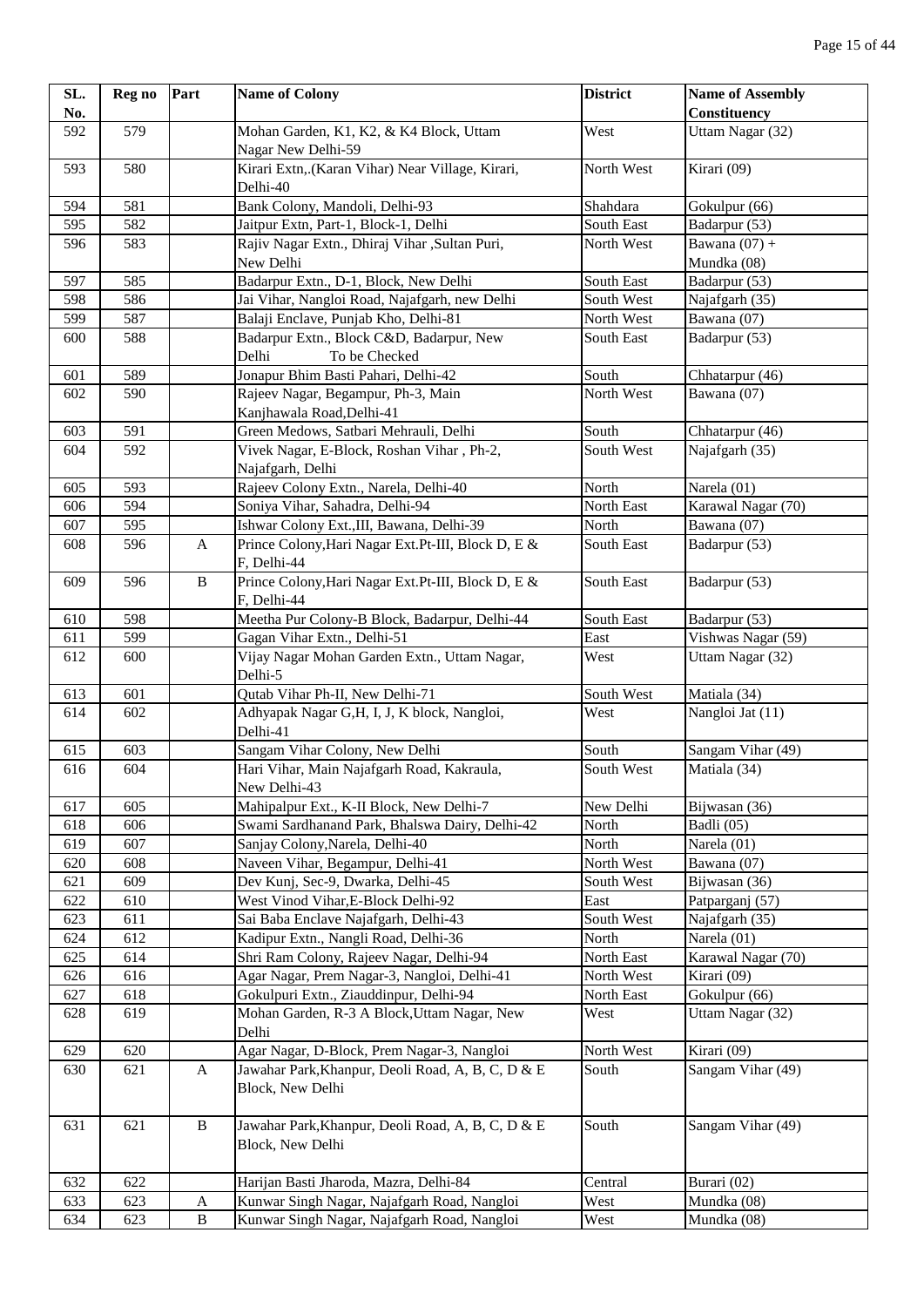| SL. | Reg no | Part         | <b>Name of Colony</b>                                                      | <b>District</b> | <b>Name of Assembly</b> |
|-----|--------|--------------|----------------------------------------------------------------------------|-----------------|-------------------------|
| No. |        |              |                                                                            |                 | <b>Constituency</b>     |
| 635 | 624    |              | Raju Extn., Old Palam Road, Kakrola, New<br>Delhi-43                       | South West      | Matiala (34)            |
| 636 | 625    |              | Amar Enclave, Prem Nagar-3, Kirari Nangloi,<br>New Delhi                   | North West      | Kirari (09)             |
| 637 | 626    |              | Vikash Enclave, Agra Nagar, B-Block, Nangloi,<br>Prem Nagar-3              | North West      | Kirari (09)             |
| 638 | 627    |              | Nai Basti Kureni, Narela, Delhi                                            | North           | Narela (01)             |
| 639 | 628    | A            | Madanpur Khadar Extn., Part-1, 2, 3, Badarpur,<br>New Delhi                | South East      | Okhla(54)               |
| 640 | 628    | $\, {\bf B}$ | Madanpur Khadar Extn., Part-1, 2, 3, Badarpur,<br>New Delhi                | South East      | Okhla(54)               |
| 641 | 629    |              | Rupali Enclave, Karala, Delhi-81                                           | North West      | Mundka (08)             |
| 642 | 630    |              | Sultanpur Mazra Extn,. (East), Nangloi, Delhi-41                           | North West      | Sultanpur Mazra (10)    |
| 643 | 632    |              | Sainik Nagar, Uttam Nagar, New Delhi                                       | West            | Uttam Nagar (32)        |
| 644 | 633    |              | Pashchimi Karawal Nagar, Block A &B                                        | North East      | Mustafabad (69)         |
| 645 | 634    |              | Mohan Garden P-Block, P Extn., I & II, Uttam<br>Nagar, Delhi               | West            | Uttam Nagar (32)        |
| 646 | 634    | A            | Mohan Garden P-Block, P Extn., I & II, Uttam<br>Nagar, Delhi               | West            | Uttam Nagar (32)        |
| 647 | 635    |              | Brahm Puri Colony, Ph-1, Ranhaoula Extn.,<br>Nangloi, Najafgarh, Road      | West            | Vikaspuri (31)          |
| 648 | 636    |              | New Ashok Nagar, Chilla Block-A, Delhi-96                                  | East            | Trilokpuri (55)         |
| 649 | 636    | $\, {\bf B}$ | New Ashok Nagar, Chilla Block-A, Delhi-96                                  | East            | Trilokpuri (55)         |
| 650 | 637    |              | New Roshan Pura Extn., Block P, P-1, P-2, N-1,<br>B-1, & N Block Najafgarh | South West      | Najafgarh (35)          |
| 651 | 638    |              | Surya Vihar, Deendarpur, Gurgaon<br>Road, Najafgarh                        | South West      | Matiala (34)            |
| 652 | 639    |              | Chander Park, G.T.Karnal Road, Siraspur, Delhi-<br>42                      | North           | Badli (05)              |
| 653 | 640    |              | Sainik Enclave, Jharoda Kalan Road, Najafgarh                              | South West      | Najafgarh (35)          |
| 654 | 641    |              | Major Bhola Ram Enclave Sec.-23,<br>Dwarka, Pochanpur Extn, Delhi          | South West      | Matiala (34)            |
| 655 | 642    |              | Harijan Basti, Siraspur, Samaipur Badli, Delhi-42                          | North           | Badli (05)              |
| 656 | 643    |              | Shiv Ram Extn., Pt-II, Najafgarh Road, Nangloi                             | West            | Vikaspuri (31)          |
| 657 | 645    |              | Sainik Enclave, Part-II, Jharoda Kala,<br>Najafgarh, Delhi                 | South West      | Najafgarh (35)          |
| 658 | 646    |              | Baba Colony, A-Block, Burari, Delhi-94                                     | Central         | Burari (02)             |
| 659 | 647    |              | Karawal Nagar Purvi Extn., Pushkar Vihar, Ph-4<br>Shiv Vihar, Delhi-94     | North East      | Mustafabad (69)         |
| 660 | 648    | A            | Najafgarh Extn. (Maksudabad), Nangloi Road, Delhi                          | South West      | Najafgarh (35)          |
| 661 | 648    | $\, {\bf B}$ | Najafgarh Extn. (Maksudabad), Nangloi Road, Delhi                          | South West      | Najafgarh (35)          |
| 662 | 648    | $\mathbf C$  | Najafgarh Extn. (Maksudabad), Nangloi Road, Delhi                          | South West      | Najafgarh (35)          |
| 663 | 649    |              | Sangam Vihar, B-Block, New Delhi-62                                        | South           | Deoli (47)              |
| 664 | 650    |              | Dayal Pur Extn. C-Block, Main Road,<br>Tukmerpur, Delhi-94                 | North East      | Karawal Nagar (70)      |
| 665 | 651    |              | Ambika Vihar B & C Block, Purvi Karawal<br>Nagar, Delhi-94                 | North East      | Mustafabad (69)         |
| 666 | 652    |              | Rana Ji Enclave, Najafgarh, New Delhi                                      | South West      | Matiala (34)            |
| 667 | 654    |              | Goyala Vihar, Najafgarh, Delhi                                             | South West      | Matiala (34)            |
| 668 | 655    |              | Shakti Vihar, East Dayal Pur, Delhi-94                                     | North East      | Mustafabad (69)         |
| 669 | 656    |              | Sangam Vihar, C-Block, New Delhi-62                                        | South           | Deoli (47)              |
| 670 | 657    |              | Tyagi Vihar Near Nangloi Extn., Rohtak Road,<br>Delhi-41                   | West            | Mundka (08)             |
| 671 | 658    |              | Indraj Colony (Bawana Extn) Kanjhawala<br>Road, Bawana, Delhi-39           | North           | Bawana (07)             |
| 672 | 659    |              | Ishwar Colony Extn. (Phase-II) Bawana, Delhi-<br>39                        | North           | Bawana (07)             |
|     |        |              |                                                                            |                 |                         |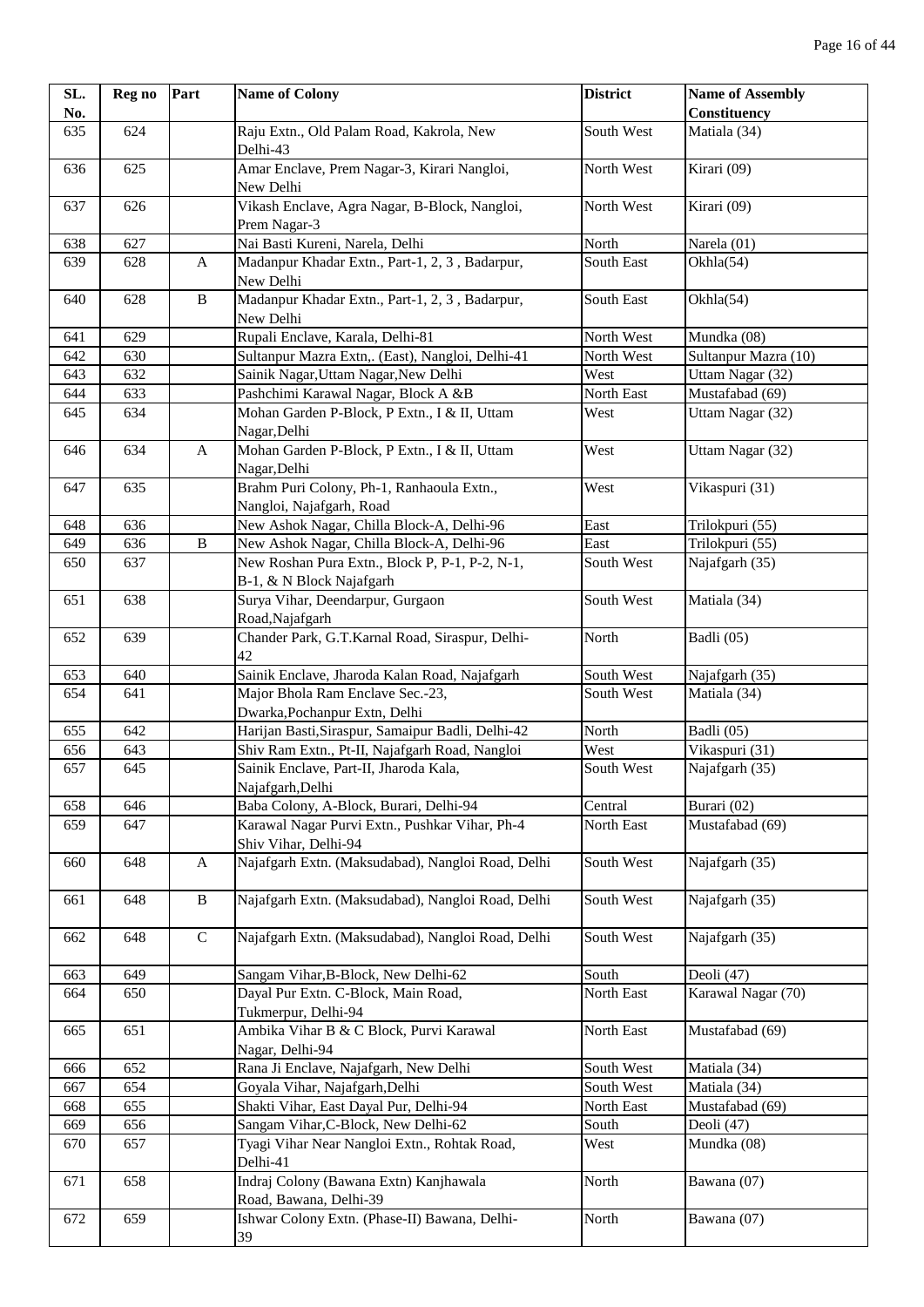| SL. | Reg no | Part         | <b>Name of Colony</b>                                                | <b>District</b> | <b>Name of Assembly</b> |
|-----|--------|--------------|----------------------------------------------------------------------|-----------------|-------------------------|
| No. |        |              |                                                                      |                 | Constituency            |
| 673 | 660    |              | Sainik Enclave, Vikas Nagar, Uttam Nagar, Hastal,<br>New Delhi-59    | West            | Vikaspuri (31)          |
| 674 | 660    | $\mathbf{A}$ | Sainik Enclave, Vikas Nagar, Uttam Nagar, Hastal,<br>New Delhi-59    | West            | Vikaspuri (31)          |
| 675 | 660    | $\, {\bf B}$ | Sainik Enclave, Vikas Nagar, Uttam Nagar, Hastal,<br>New Delhi-59    | West            | Vikaspuri (31)          |
| 676 | 661    |              | Shiv Park, Jwala Puri Road, Nangloi, Delhi-41                        | West            | Nangloi Jat (11)        |
| 677 | 662    |              | Raju Park C-II Block, South Delhi-Deoli<br>Village, Delhi-62         | South           | Sangam Vihar (49)       |
| 678 | 663    |              | Pochan Pur Extn. A Block, Najafgarh                                  | South West      | Matiala (34)            |
| 679 | 664    |              | Vinod Nagar (North A Block) Mandawali                                | East            | Patparganj (57)         |
| 680 | 664    | $\mathbf A$  | Vinod Nagar (North A Block) Mandawali                                | East            | Patparganj (57)         |
| 681 | 666    |              | Rajiv Nagar Extn. Near Bhalsawa Dairy, Delhi-<br>42                  | North           | Badli (05)              |
| 682 | 667    |              | Prem Nagar-II, ABCD Block, Nangloi, Delhi-41                         | North West      | Kirari (09)             |
| 683 | 668    |              | Amar Colony, ABC Block, Mundka, Nangloi,<br>Delhi-41                 | West            | Mundka (08)             |
| 684 | 669    |              | Mahavir Enclave Extn. C 3 & I Block, Palam, New<br>Delhi-45          | South West      | Palam (37)              |
| 685 | 670    |              | Maa Ramabai Ambedkar Mohalla, Paschchimi<br>Johri Pur, Delhi-94      | North East      | Gokulpur (66)           |
| 686 | 671    |              | Tripathi Enclave Prem Nagar nangloi-II                               | West            | Kirari (09)             |
| 687 | 672    |              | Gourav Nagar-2 (Prem Nagar) -3, Sultan Puri,<br>Kanjhawala, Delhi-41 | North West      | Kirari (09)             |
| 688 | 673    |              | Om Nagar, Badarpur, New Delhi-44                                     | South East      | Badarpur (53)           |
| 689 | 674    |              | Navyuvak Nanda Block, Mahavir Enclave,<br>Najafgarh-45               | South West      | Palam (37)              |
| 690 | 675    |              | East Vinod Nagar, 'G' Block, Delhi-91                                | East            | Patparganj (57)         |
| 691 | 676    |              | Uttam Nagar Q-Extn. Uttam Nagar Delhi-59                             | South West      | Uttam Nagar (32)        |
| 692 | 678    |              | Nangli Vihar Extn. Part-I, Najafgarh, Delhi-43                       | South West      | Matiala (34)            |
| 693 | 679    |              | New Ashok Nagar, Chilla Saroda, Bangar, Delhi-<br>96                 | East            | Trilokpuri (55)         |
| 694 | 680    |              | Sanjay Enclave, C-1 Block, Uttam Nagar, Delhi-59                     | West            | Uttam Nagar (32)        |
| 695 | 681    |              | Duggal Colony, Khanpur Extn. Part-II, New<br>Delhi-62                | South           | Sangam Vihar (49)       |
| 696 | 682    |              | Mohan Baba Nagar, Tajpur Extn. Badarpur,<br>Delhi-44                 | South East      | Badarpur (53)           |
| 697 | 683    |              | West Sant Nagar Colony, A 2 Block, Burari,<br>Delhi-84               | Central         | Burari (02)             |
| 698 | 684    |              | Vikas Enclave, Vikas Nagar Phase-III-B, Uttam<br>Nagar, Delhi-59     | West            | Uttam Nagar (32)        |
| 699 | 685    |              | Krishna Enclave Part-II, Dhichaon Kalan Road,<br>New Delhi-72        | South West      | Najafgarh (35)          |
| 700 | 686    |              | Shiv Vihar Phase-II, Karawal Nagar, Delhi-94                         | North East      | Mustafabad (69)         |
| 701 | 688    |              | Nathu Colony, Nathupura, Delhi-84                                    | Central         | Burari (02)             |
| 702 | 689    |              | Shyam Enclave (Z-Block), Gopal Nagar Extn.<br>Najafgarh              | South West      | Najafgarh (35)          |
| 703 | 690    | A            | Mitraon Extn. Main Dhansa Road, Najafgarh, New<br>D elhi-43          | South West      | Najafgarh (35)          |
| 704 | 690    | $\, {\bf B}$ | Mitraon Extn. Main Dhansa Road, Najafgarh, New<br>D elhi-43          | South West      | Najafgarh (35)          |
| 705 | 690    | $\mathsf{C}$ | Mitraon Extn. Main Dhansa Road, Najafgarh, New<br>D elhi-43          | South West      | Najafgarh (35)          |
| 706 | 690    | D            | Mitraon Extn. Main Dhansa Road, Najafgarh, New<br>D elhi-43          | South West      | Najafgarh (35)          |
| 707 | 691    |              | South Ganesh Nagar, Delhi-92                                         | East            | Laxmi Nagar (58)        |
|     |        |              |                                                                      |                 |                         |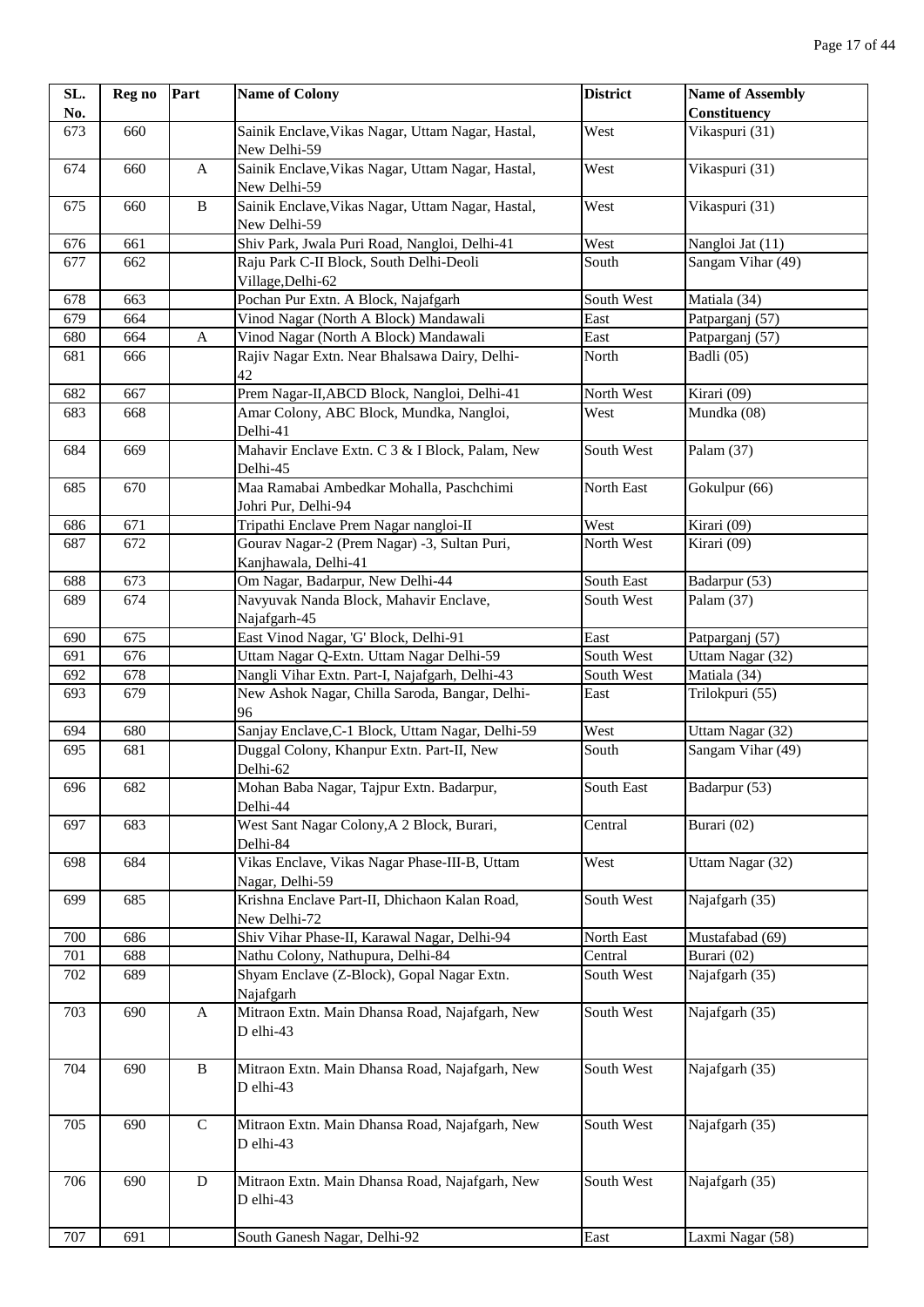| SL.        | Reg no     | Part                             | <b>Name of Colony</b>                                                                              | <b>District</b>          | <b>Name of Assembly</b>        |
|------------|------------|----------------------------------|----------------------------------------------------------------------------------------------------|--------------------------|--------------------------------|
| No.        |            |                                  |                                                                                                    |                          | Constituency                   |
| 708        | 692        |                                  | Gouri Shankar Enclave, Prem Nagar-III, Nangloi,                                                    | West                     | Kirari (09)                    |
|            |            |                                  | Delhi-41                                                                                           |                          |                                |
| 709        | 693        |                                  | New Ashok Nagar, C-Block, Delhi-96                                                                 | East                     | Trilokpuri (55)                |
| 710        | 694        |                                  | Vikas Vihar near Kakrola                                                                           | South West               | Matiala (34)                   |
| 711        | 695        |                                  | Mandawali Fazalpur B-Block, Delhi                                                                  | East                     | Laxmi Nagar (58)               |
| 712        | 696        |                                  | Kaushik Enclave (B) Block, Part-II, Burari,                                                        | Central                  | Burari (02)                    |
|            |            |                                  | Nathupura Road, Delhi-84                                                                           |                          |                                |
| 713        | 697        |                                  | Saroop Nagar Extn. (South), Delhi                                                                  | North                    | Badli (05)                     |
| 714        | 698        |                                  | Mohan Park (M-Block, Model Town-III) Delhi-09                                                      | North                    | Adarsh Nagar (04)              |
| 715        | 699        |                                  | Gaurav Nagar, Anand Nagar, Mubarakpur Rd,                                                          | North West               | Kirari (09)                    |
|            |            |                                  | Prem Ngr.-II, Nangloi, Delhi-41                                                                    |                          |                                |
| 716        | 701        |                                  | Netaji Subhash Vihar Colony, Tikri Kalan, New                                                      | West                     | Mundka (08)                    |
|            |            |                                  | Delhi-41                                                                                           |                          |                                |
| 717        | 702        |                                  | Singh Adarsh Enclave, Prem Nagar-III, Delhi-41                                                     | West                     | Kirari (09)                    |
| 718        | 703        |                                  | Madhu Vihar Near Dwarka Sector-III, Delhi                                                          | South West               | Palam (37)                     |
| 719        | 704        |                                  | Adarsh Enclave (Y-Block) Prem Nagar-II, Kirari,                                                    | West                     | Kirari (09)                    |
|            |            |                                  | Nangloi, Delhi-41                                                                                  |                          |                                |
| 720        | 705        |                                  | New Roshanpura Extn. 'Y' Block, Paprawat                                                           | South West               | Najafgarh (35)                 |
|            |            |                                  | Road, Najafgarh, New Delhi-43                                                                      |                          |                                |
| 721        | 706        |                                  | Sangam Vihar, B-I, Block, Sangam Vihar, New                                                        | South                    | Deoli (47)                     |
|            |            |                                  | Delhi-62                                                                                           |                          |                                |
| 722        | 707        |                                  | Chaman Park Near Johripur, Delhi                                                                   | North East               | Mustafabad (69)                |
| 723        | 708        |                                  | Bhagwati Garden, Najafgarh Road, Uttam                                                             | West                     | Uttam Nagar (32)               |
|            |            |                                  | Nagar                                                                                              |                          |                                |
| 724        | 709        |                                  | Tamilar Enclave, Dabri, Delhi                                                                      | South West               | Palam (37)                     |
| 725        | 711        |                                  | Kanhaiya Mohalla (Village Johripur) Delhi-94                                                       | North East               | Gokulpur (66)                  |
| 726        | 712        |                                  | Mahesh Garden , Main Bahadur Garh                                                                  | South West               | Najafgarh (35)                 |
|            |            |                                  | Road, Najafgarh, New Delhi-43                                                                      |                          |                                |
| 727        | 712        | A                                | Mahesh Garden , Main Bahadur Garh                                                                  | South West               | Najafgarh (35)                 |
|            |            |                                  | Road, Najafgarh, New Delhi-43                                                                      |                          |                                |
| 728        | 713        |                                  | Gaffar Manzil Extension, Jamia Nagar,                                                              | South East               | Okhla(54)                      |
|            |            |                                  | Okhla, Delhi                                                                                       |                          |                                |
| 729        | 714        |                                  | Sangam Vihar, L-Block, New Delhi-62                                                                | South                    | Deoli (47)                     |
| 730        | 715        |                                  | Janaki Panchal Vihar, Poorvi Karawal Nagar,                                                        | North East               | Mustafabad (69)                |
|            |            |                                  | Delhi-94                                                                                           |                          |                                |
| 731        | 716        |                                  | Sewak Park, D, E, & F Block, Najafgarh Road,                                                       | West                     | Uttam Nagar (32)               |
|            |            |                                  | Uttam Nagar, New Delhi-59                                                                          |                          |                                |
| 732        | 717        |                                  | Risal Garden, Nangloi, Najafgarh Road, Delhi                                                       | West                     | Vikaspuri (31)                 |
| 733        | 719        |                                  | Mohan Baba Nagar, Tajpur Extn. Badarpur,                                                           | South East               | Badarpur (53)                  |
|            |            |                                  | Delhi-44                                                                                           |                          |                                |
| 734        | 721        |                                  | Begumpur Extn. Rajiv Nagar, Delhi-41                                                               | North West               | Bawana (07)                    |
| 735        | 722        | A                                | Baba Hari Dass Nagar, Najafgarh, Bahadurgarh                                                       | South West               | Najafgarh (35)                 |
|            |            |                                  | Road, Delhi                                                                                        |                          |                                |
| 736        | 722        | $\, {\bf B}$                     | Baba Hari Dass (Geetanjali Enclave) Nagar,                                                         | South West               | Najafgarh (35)                 |
|            | 723        |                                  | Najafgarh, Bahadurgarh Road, Delhi -72<br>Dhruv Enclave, Rohini, Sec-22, Nithari, New              | North West               | Kirari (09)                    |
| 737        |            |                                  |                                                                                                    |                          |                                |
| 738        | 724        |                                  | Delhi<br>Vishwas Nagar, Block 28-29, Shahdara, Delhi-                                              | Shahdara                 | Vishwas Nagar (59)             |
|            |            |                                  |                                                                                                    |                          |                                |
|            |            |                                  | 32                                                                                                 |                          |                                |
| 739        | 725        |                                  | Kaushik Enclave, Burari Extn. Delhi-84                                                             | Central                  | Burari (02)                    |
| 740<br>741 | 726<br>726 | $\boldsymbol{A}$<br>$\, {\bf B}$ | Shiv Vihar, Shahbad-Daulatpur, Bawana, Delhi-42<br>Shiv Vihar, Shahbad-Daulatpur, Bawana, Delhi-42 | North<br>North           | Bawana (07)<br>Bawana (07)     |
|            |            |                                  |                                                                                                    |                          |                                |
| 742        | 727<br>728 |                                  | Molar Band Ext. New Delhi-44                                                                       | South East<br>North      | Badarpur (53)                  |
| 743        | 729        |                                  | Kushak No.2, Extn., Delhi-36                                                                       | North                    | Burari (02)                    |
| 744        |            |                                  | Kushak No.1, Extn., Delhi-36                                                                       |                          | Burari (02)<br>Mustafabad (69) |
| 745<br>746 | 730<br>732 |                                  | West Karawal Nagar, Delhi-94<br>Old Roshan Pura, J-Block, Najafgarh, New Delhi-43                  | North East<br>South West |                                |
|            |            | A                                |                                                                                                    |                          | Najafgarh (35)                 |
| 747        | 732        | $\, {\bf B}$                     | Old Roshan Pura, J-Block, Najafgarh, New Delhi-43                                                  | South West               |                                |
|            |            |                                  |                                                                                                    |                          | Najafgarh (35)                 |
|            |            |                                  |                                                                                                    |                          |                                |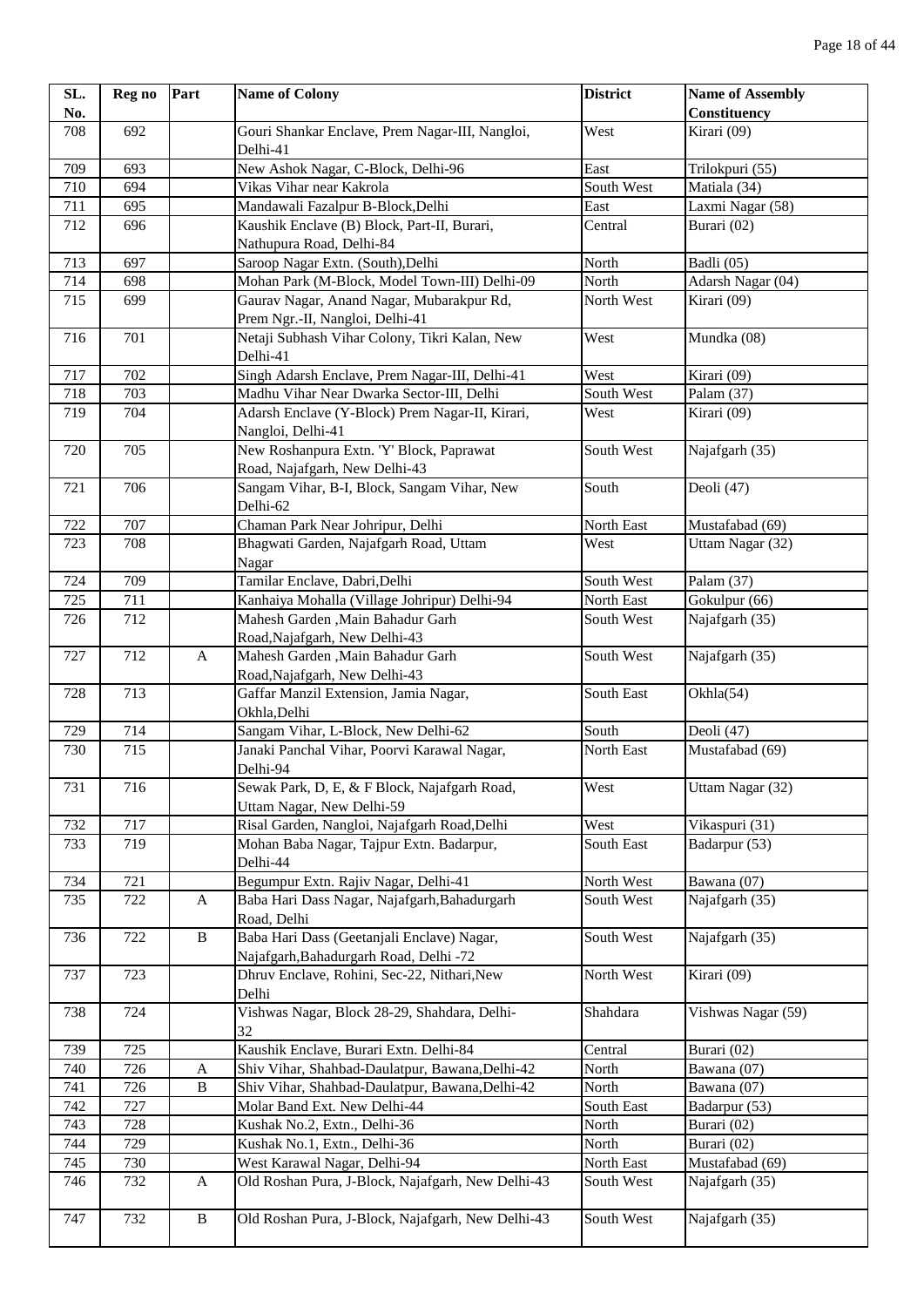| SL. | Reg no | Part         | <b>Name of Colony</b>                                             | <b>District</b> | <b>Name of Assembly</b>        |
|-----|--------|--------------|-------------------------------------------------------------------|-----------------|--------------------------------|
| No. |        |              |                                                                   |                 | <b>Constituency</b>            |
| 748 | 733    |              | Kashmere Enclave, Kishan Chand Enclave,                           | South West      | Najafgarh (35)                 |
|     |        |              | Bosco Colony, Arya Nagar, Gopal Nagar Extn. Najafgarh             |                 |                                |
| 749 | 734    |              | Vijay Enclave, L-Block, Dabri Palam Road, New<br>Delhi-45         | South West      | Palam (37)                     |
| 750 | 735    |              | Chhatarpur Enclave, D-Block Phase-I, New<br>Delhi-68              | South           | Chhatarpur (46)                |
| 751 | 736    |              | Brijpuri, Wazirabad road, Delhi-94                                | North East      | Mustafabad (69)                |
| 752 | 737    |              | Rajapuri (GKLMS Block) Som Bazar road,                            | South West      | Palam (37)                     |
|     |        |              | Madhu Vihar, Palam, New Delhi-59                                  |                 |                                |
| 753 | 738    |              | Khiri Extn. Colony Carriappa Marg, M.B. Road,<br>New Delhi-62     | South           | Deoli (47)                     |
| 754 | 739    |              | Durga Vihar, Phase-I, Gurgaon Road, Najafgarh,<br>New Delhi-43    | South West      | Matiala (34)                   |
| 755 | 740    |              | Raj Nagar-II Extn. Palam Colony, New Delhi-45                     | South West      | Bijwasan (36)                  |
| 756 | 741    |              | Laxmi Nagar, Prem Nagar-III D1-Block,                             | North West      | Kirari (09)                    |
|     |        |              | Kanjhawala, Delhi-41                                              |                 |                                |
| 757 | 742    |              | Hari Nagar Extn., Block-D, Jaitpur, Badarpur,<br>New Delhi        | South East      | Badarpur (53)                  |
| 758 | 743    |              | Rajiv Colony, Harijan Basti, Narela, Delhi-40                     | North           | Narela (01)                    |
| 759 | 744    |              | New Roshanpura A2, B1, A2, N1&P3 Block                            | South West      | Najafgarh (35)                 |
|     |        |              | Najafgarh New Delhi                                               |                 |                                |
| 760 | 746    |              | Mahavir Enclave D&F Block Delhi-45                                | South West      | DWARKA (33)                    |
| 761 | 747    |              | Sewak Park B-1 Extn., New Delhi-59                                | West            | Uttam Nagar (32)               |
| 762 | 748    |              | Uttam Nagar TA Block New Delhi-59                                 | West            | Uttam Nagar (32)               |
| 763 | 749    |              | Sadatpur Extn. Block C-5 & C-6 Karawal Nagar                      | North East      | Karawal Nagar (70)             |
|     |        |              | Delhi-94                                                          |                 |                                |
| 764 | 750    |              | Uttam Nagar TA Block (Lop) New Delhi-59                           | South West      | Uttam Nagar (32)               |
| 765 | 751    |              | I.G.Colony, Kunwar Singh Nagar-II Ranholla                        | West            | Vikaspuri (31)                 |
|     |        |              | Delhi-41                                                          |                 |                                |
| 766 | 752    |              | Raghu Nagar Pankha Road New Delhi-45                              | South West      | DWARKA (33)                    |
| 767 | 753    |              | Prem Nagar-I F-G Extn.Block, Kirari Road                          | North West      | Kirari (09)                    |
|     |        |              | Nangloi Delhi-41                                                  |                 |                                |
| 768 | 754    |              | Vishwas Nagar Block No.17, Shahdara Delhi-32                      | East            | Vishwas Nagar (59)             |
| 769 | 755    |              | Bhikam Singh Colony Block No.33 Vishwas                           | Shahdara        | Vishwas Nagar (59)             |
|     |        |              | Nagar Shahdara Delhi-32--cancelled                                |                 |                                |
| 770 | 756    | A            | Om Vihar Park-IA, Shiv Shankar Road Uttam Nagar<br>New Delhi-59   | West            | Uttam Nagar (32)               |
| 771 | 756    | $\, {\bf B}$ | Om Vihar Park-IA, Shiv Shankar Road Uttam Nagar<br>New Delhi-59   | West            | Uttam Nagar (32)               |
| 772 | 757    |              | Nangli Vihar Ext. RZ-44, Murti Bhawan,<br>Najafgarh, New Delhi-43 | South West      | Matiala (34)                   |
| 773 | 758    |              | Jeewan Park Siraspur Delhi-42                                     | North           | Badli (05)                     |
| 774 | 759    |              | West Karawal Nagar Shahdara Delhi-94                              | North East      | Karawal Nagar (70)             |
| 775 | 760    |              | Shiv Vihar Phase-I Karawal Nagar Delhi-94                         | North East      | Mustafabad (69)                |
| 776 | 761    |              | Kailash Vihar Pansali Post Parhladpur Bangar<br>Delhi-42          | North           | Bawana (07)                    |
| 777 | 762    |              | Yadav Park Extn Najafgarh Road Nangloi Delhi-<br>41               | West            | Nangloi Jat $(11) +$<br>Mundka |
| 778 | 763    |              | Chanchal Park Part I & II Nangloi Delhi-41                        | West            | Vikaspuri (31)                 |
| 779 | 764    |              | Rajdhani Park Nangloi Delhi-41                                    | West            | Mundka (08)                    |
| 780 | 765    | A            | Pehladpur (Banger) Extn. Village Pehladpur Delhi-42               | North           | Bawana (07)                    |
| 781 | 765    | $\, {\bf B}$ | Pehladpur (Banger) Extn. Village Pehladpur Delhi-42               | North           | Bawana (07)                    |
| 782 | 765    | $\mathbf C$  | Pehladpur (Banger) Extn. Village Pehladpur Delhi-42               | North           | Bawana (07)                    |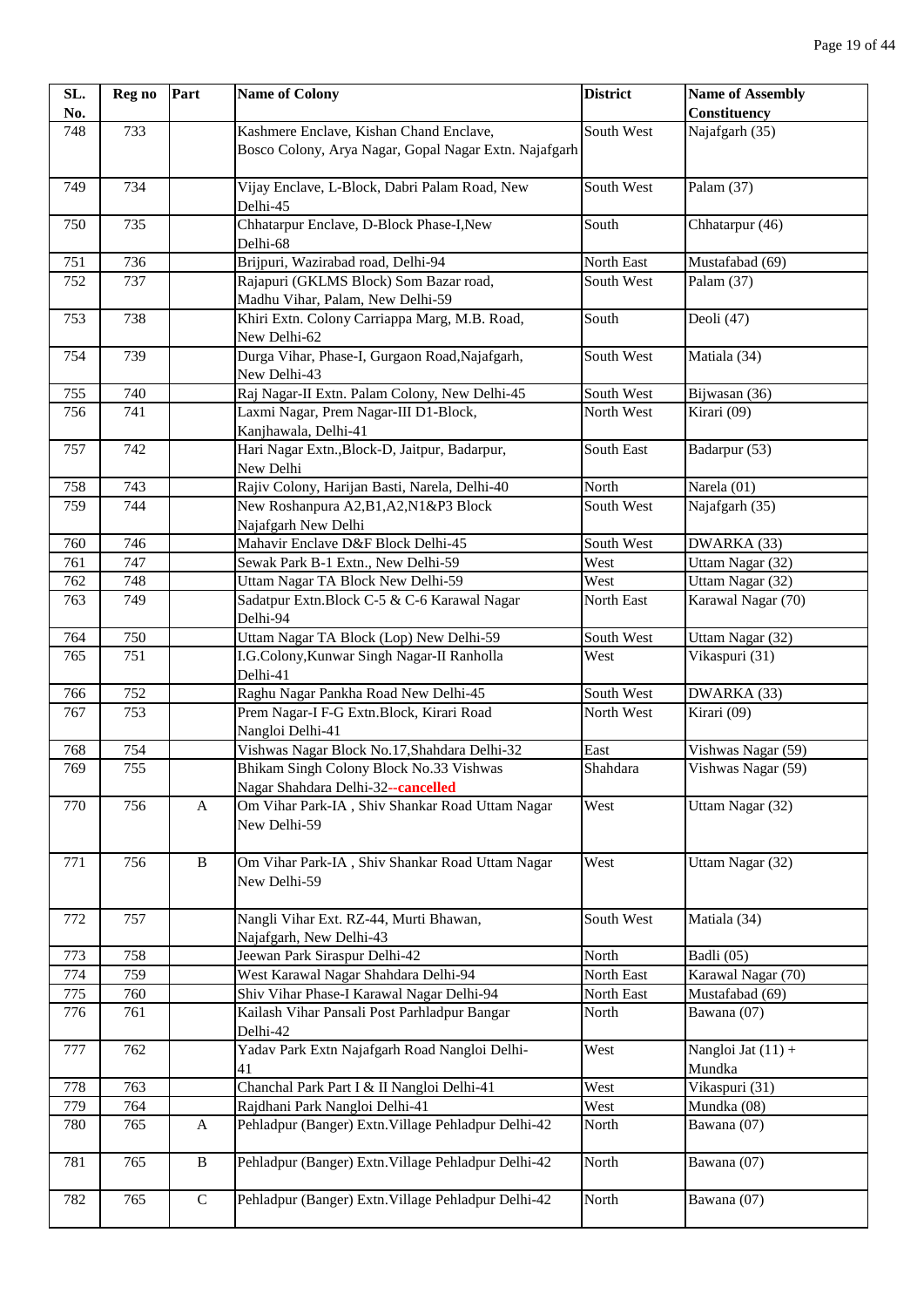| SL. | Reg no           | Part                      | <b>Name of Colony</b>                                                    | <b>District</b> | <b>Name of Assembly</b> |
|-----|------------------|---------------------------|--------------------------------------------------------------------------|-----------------|-------------------------|
| No. |                  |                           |                                                                          |                 | Constituency            |
| 783 | 765              | ${\bf D}$                 | Pehladpur (Banger) Extn. Village Pehladpur Delhi-42                      | North           | Bawana (07)             |
| 784 | 766              |                           | Shiv Vihar Ph-III Karawal Nagar Delhi-94                                 | North East      | Mustafabad (69)         |
| 785 | 767              |                           | Taimoor Nagar Extn. Near Kizrabad Delhi-65                               | South East      | Okhla(54)               |
| 786 | 769              |                           | Bhagwati Garden Extn. Uttam Nagar New Delhi-<br>59                       | West            | Uttam Nagar (32)        |
| 787 | 770              |                           | Shiva Encalve Vikas Nagar Hastsal Uttam<br>Nagar New Delhi-59            | West            | Uttam Nagar (32)        |
| 788 | 771              |                           | Milan Vihar Near Jagat Pur Bandh Sant<br>Nagar(Burari) Delhi-84          | Central         | Burari (02)             |
| 789 | 772              | $\boldsymbol{\mathsf{A}}$ | Mukand Pur Vistar Delhi-42                                               | Central         | Burari (02)             |
| 790 | $\overline{772}$ | $\, {\bf B}$              | Mukand Pur Vistar Delhi-42                                               | Central         | Burari (02)             |
| 791 | 773              |                           | Pradeep Vihar Nathupura Mode Delhi-36                                    | North           | Badli (05)              |
| 792 | 774              |                           | Mahalaxmi Enclave Karawal Nagar New Delhi-<br>94                         | North East      | Mustafabad (69)         |
| 793 | 775              |                           | Baba haridas Nagar Tikri Border Delhi-41                                 | West            | Mundka (08)             |
| 794 | 776              |                           | Mandawali East Block Fajalpur Delhi-92                                   | East            | Patparganj (57)         |
| 795 | 777              |                           | Sainik Vihar Phase - II, New Delhi                                       | West            | Uttam Nagar (32)        |
| 796 | 778              |                           | Guru Nanak Dev Colony Bhalswa Dairy Delhi-<br>42                         | North           | Badli (05)              |
| 797 | 779              |                           | Ishwar Nagar Extn.Sarup Nagar Delhi-42                                   | North           | Badli (05)              |
| 798 | 780              |                           | Raksha Enclave Sainik Enclave Sec 1) Mohan<br>Garden Uttam Nagar, N.D-59 | West            | Vikaspuri (31)          |
| 799 | 781              |                           | Raksha Enclave Extn. Mohan garden Uttam<br>Nagar New Delhi-59            | West            | Vikaspuri (31)          |
| 800 | 782              |                           | Sainik Enclave Mohan Garden Uttam Nagar                                  | West            | Uttam Nagar (32)        |
| 801 | 783              |                           | Sainik Enclave Sector-III Mohan garden Uttam<br>Nagar                    | West            | Uttam Nagar (32)        |
| 802 | 784              |                           | Sainik Enclave (Raksha Enclave) Sect-1 Mohan<br>Garden New Delhi         | West            | Uttam Nagar (32)        |
| 803 | 785              |                           | Data Ram Park Near Deendarpur<br>Najafgarh, Delhi                        | South West      | Matiala (34)            |
| 804 | 786              |                           | Ganapati Enclave Extn.Najafgarh New Delhi                                | South West      | Najafgarh (35)          |
| 805 | 787              |                           | Raju Park C-1 Block Khanpur New Delhi-62                                 | South           | Ambedkar Nagar (48)     |
| 806 | 790              |                           | Risal Vihar Chhawla Extn Najafgarh, Delhi                                | South West      | Matiala (34)            |
| 807 | 791              |                           | East Mandoli Extn. Harijan Basti D- Block Delhi-<br>93                   | Shahdara        | Gokulpur (66)           |
| 808 | 793              |                           | Suraj Vihar and Bajaj Enclave Extn. N G Road,<br><b>Uttam Nagar</b>      | West            | Matiala (34)            |
| 809 | 794              |                           | Vijay Park -(Left Out Portion) Maujpur Delhi-53                          | Shahdara        | Gokulpur (66)           |
| 810 | 795              |                           | Parwana Lane Under Hill Road Delhi-54                                    | Central         | Chandni Chowk (20)      |
| 811 | 797              |                           | Vishu Vihar V-Block Sect-A Uttam Nagar                                   | South West      | Uttam Nagar (32)        |
| 812 | 798              |                           | Panchseel Colony F- Block Mahavir Enclave -III<br>New Delhi-59           | South West      | Palam (37)              |
| 813 | 799              |                           | Surat Vihar Block A B C Mubarakpur Dabas<br>Delhi-81                     | North West      | Kirari (09)             |
| 814 | 800              |                           | Madhu ViharDelhi-92                                                      | East            | Vishwas Nagar (59)      |
| 815 | 801              |                           | Pratap Vihar Part-3 Nangloi Delhi-41                                     | North West      | Kirari (09)             |
| 816 | 802              |                           | Mahavir Vihar Kanjhawala Delhi-81                                        | North West      | Mundka (08)             |
| 817 | 803              |                           | Hari Nagar Extn. N_ Block Jaitpur Badarpur                               | South East      | Badarpur (53)           |
|     |                  |                           | New Delhi                                                                |                 |                         |
| 818 | 804              |                           | Surya Kunj Bahadurgarh Road Najafgarh Delhi-<br>43                       | South West      | Najafgarh (35)          |
| 819 | 805              |                           | Hari Nagar colony Pt-II D- Block Badarpur New<br>Delhi                   | South East      | Badarpur (53)           |
| 820 | 806              | $\mathbf A$               | Sangam vihar L-Block (Pkt-1) New Delhi-62                                | South           | Deoli (47)              |
| 821 | 806              | $\, {\bf B}$              | Sangam vihar L-Block (Pkt-1, 2, 3, 4,) New Delhi-<br>62                  | South           | Deoli (47)              |
| 822 | 807              |                           | Shiv Puri West Sagarpur New Delhi-46                                     | South West      | DWARKA (33)             |
|     |                  |                           |                                                                          |                 |                         |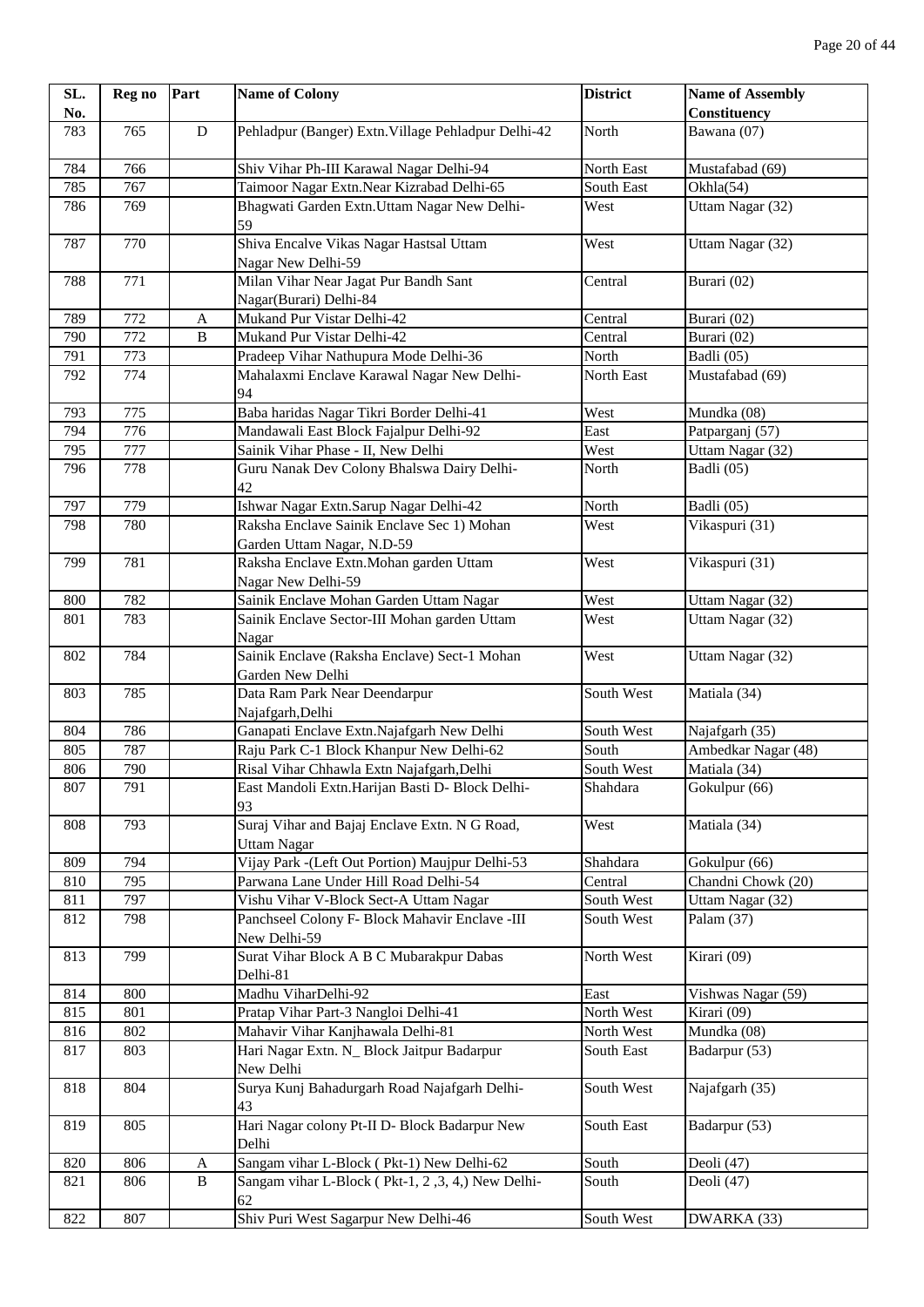| SL. | Reg no | Part                      | <b>Name of Colony</b>                                            | <b>District</b> | <b>Name of Assembly</b> |
|-----|--------|---------------------------|------------------------------------------------------------------|-----------------|-------------------------|
| No. |        |                           |                                                                  |                 | <b>Constituency</b>     |
| 823 | 808    | $\mathbf{A}$              | Shastri Park Extn. Nathu Pura More Burari Delhi-84               | Central         | Burari (02)             |
| 824 | 808    | $\, {\bf B}$              | Shastri Park Extn. Nathu Pura More Burari Delhi-84               | Central         | Burari (02)             |
| 825 | 809    |                           | Kamal Vihar Kamal Pur Burari Delhi-84                            | Central         | Burari (02)             |
| 826 | 810    |                           | Dr. Ambedkar Colony (A& B-Block) Johri Pu8r                      | North East      | Gokulpur (66)           |
|     |        |                           | Extn., Delhi-94                                                  |                 |                         |
| 827 | 811    |                           | Bharat Vihar C- Block Kakrola Extn.Kakrola                       | South West      | Matiala (34)            |
| 828 | 812    |                           | Vardhman Vihar U & F Block New Roshan Pura<br>Extn Najafgarh     | South West      | Najafgarh (35)          |
| 829 | 813    |                           | Sangam Vihar F-3 Block New Delhi-62                              | South           | Deoli (47)              |
| 830 | 814    |                           | Tilak Enclave A- Block Mohan Garden New                          | West            | Uttam Nagar (32)        |
|     |        |                           | Delhi-59                                                         |                 |                         |
| 831 | 815    |                           | Shiv Ram Park B-1 Block Nangloi Najafgah                         | West            | Nangloi Jat (11)        |
|     |        |                           | Nangloi Road Delhi-41                                            |                 |                         |
| 832 | 816    |                           | Arjun park Colony Near Nangli Dairy Najafgarh<br>Road, New Delhi | South West      | Matiala (34)            |
| 833 | 817    |                           | Mohan Garden Block, A-1, Q1 Q J K & Bhagwati                     | West            | Uttam Nagar (32)        |
|     |        |                           | Garden Extn Block E Delhi-57                                     |                 |                         |
| 834 | 818    |                           | Nehru Garden Colony, New Roshan Pura,<br>Najafgarh, Delhi (LOP)  | South West      | Najafgarh (35)          |
| 835 | 819    | $\mathbf{A}$              | Mahavir Colony Alipur Road Bhorgarh Narela Delhi-                | North           | Narela (01)             |
|     |        |                           | 40                                                               |                 |                         |
| 836 | 819    | $\, {\bf B}$              | Jagjeevan Ram Colony                                             | North           | Narela (01)             |
| 837 | 820    |                           | Molar Band Extn.E-I Block Badarpur, Delhi                        | South East      | Badarpur $(53)$         |
| 838 | 821    | $\boldsymbol{\mathsf{A}}$ | Kadi Vihar Near Nathupura Delhi-36                               | North           | Burari (02)             |
| 839 | 821    | $\, {\bf B}$              | Kadi Vihar Near Nathupura Delhi-36                               | North           | Burari (02)             |
| 840 | 822    |                           | Agar Nagar F- Block Prem Nagar -III Delhi-41                     | North West      | Kirari (09)             |
| 841 | 823    |                           | Mohan garden S- Extn. Uttam Nagar Delhi-59                       | West            | Uttam Nagar (32)        |
| 842 | 824    |                           | Left out Portion of School Block Shakarpur Delhi<br>92           | East            | Laxmi Nagar (58)        |
| 843 | 825    |                           | Shiv Ram park Ext.Nangloi Najafgarh Road<br>Delhi-41             | West            | Nangloi Jat (11)        |
| 844 | 826    |                           | New Roshanpura Colony S- Block Najafgarh<br>New Delhi-43         | South West      | Najafgarh (35)          |
| 845 | 827    |                           | Chilla Saroda Extn. Near Mayur Vihar, Ph-<br>I, Delhi-110091     | East            | Trilokpuri (55)         |
| 846 | 828    |                           | Chetan Vihar (Gopal Nagar Extn.) Dhansa Road<br>Najafgarh, Delhi | South West      | Najafgarh (35)          |
| 847 | 829    | A                         | Rajni Vihar Begum Pur Extn. Barwala Road Delhi-<br>41            | North West      | Bawana (07)             |
| 848 | 829    | $\, {\bf B}$              | Rajni Vihar Begum Pur Extn. Barwala Road Delhi-                  | North West      | Bawana (07)             |
| 849 | 830    |                           | 41<br>Amar Colony C- Block, East Gokal Pur Delhi-94              | North East      | Gokulpur (66)           |
| 850 | 831    |                           | Molar Band Extn. Block ABC D (Gali No.1-25)                      | South East      | Badarpur (53)           |
|     |        |                           | Badarpur, Delhi                                                  |                 |                         |
| 851 | 832    |                           | Shiv Park Khanpur Extn.New Delhi-62                              | South           | Ambedkar Nagar (48)     |
| 852 | 833    |                           | Shyam Vihar Phase-II, (Behind Pooja Pipe                         | South West      | Matiala (34)            |
|     |        |                           | Factory) Najafgarh Delhi-43                                      |                 |                         |
| 853 | 834    |                           | Vijay Enclave A B Block Dabri Palam Road New<br>Delhi-45         | South West      | Palam (37)              |
| 854 | 835    |                           | Rani Garden (Ambedkar Park) Sastri Nagar<br>Delhi-31             | East            | Krishna Nagar (60)      |
| 855 | 836    |                           | Mohan Garden R-3 B Block Uttam Nagar, New<br>Delhi               | West            | Uttam Nagar (32)        |
| 856 | 837    |                           | Awtar Vihar Mohan Garden,<br>S- Block Uttam<br>Nagar, New Delhi  | West            | Uttam Nagar (32)        |
| 857 | 838    |                           | Parvesh Nagar Mubarakpur Dabas Delhi-81                          | North West      | Kirari (09)             |
|     |        |                           |                                                                  |                 |                         |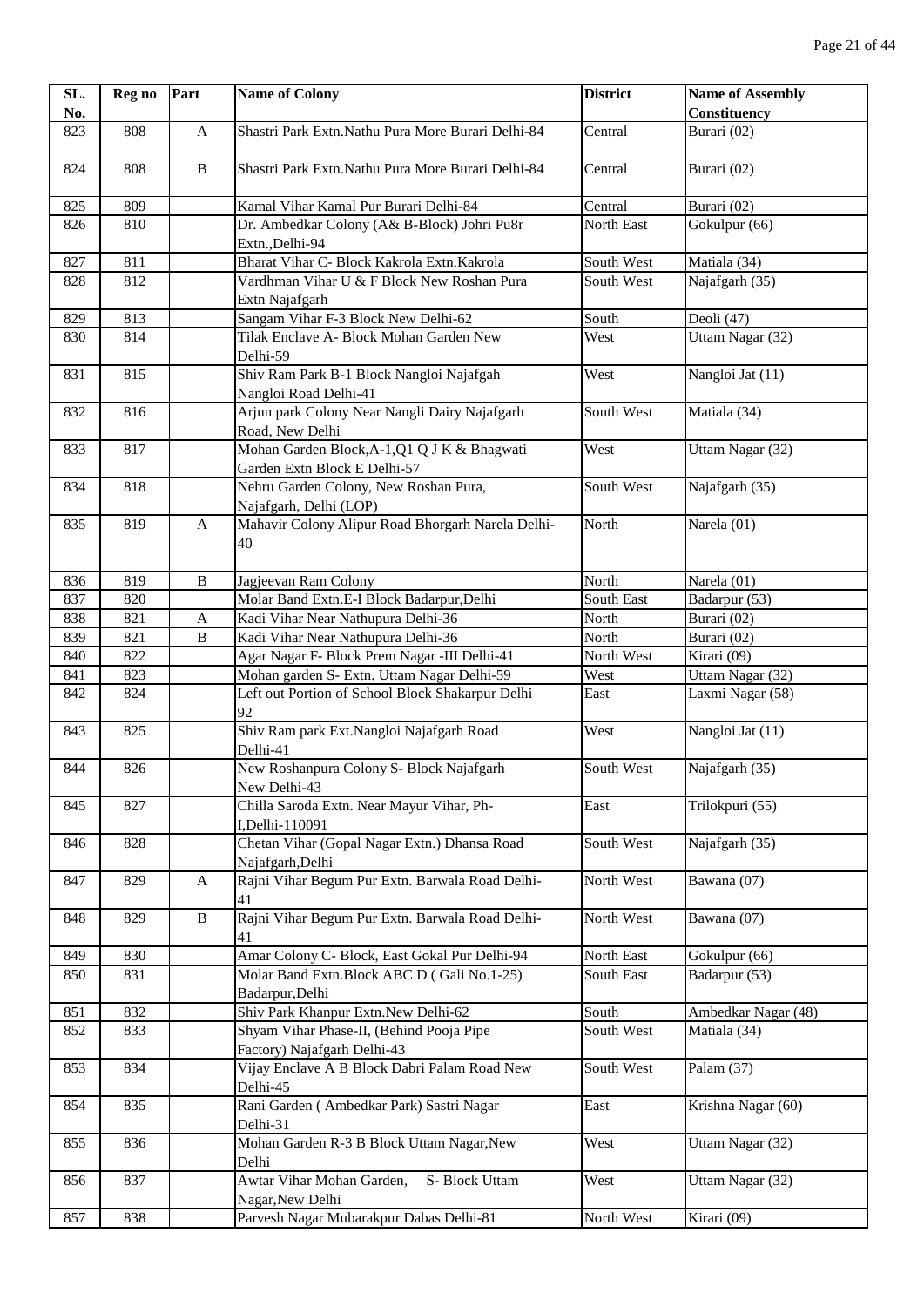| SL. | Reg no | Part         | <b>Name of Colony</b>                                                 | <b>District</b> | <b>Name of Assembly</b> |
|-----|--------|--------------|-----------------------------------------------------------------------|-----------------|-------------------------|
| No. |        |              |                                                                       |                 | Constituency            |
| 858 | 839    |              | Samalka Extn.(East) Telephone Exchange                                | New Delhi       | Bijwasan (36)           |
|     |        |              | Road Samalka, New Delhi                                               |                 |                         |
| 859 | 841    |              | Hari Nagar Part-II E- Block, Badarpur, New Delhi                      | South East      | Badarpur (53)           |
| 860 | 843    |              | Harit Vihar Kamalpur Burari Delhi-84                                  | Central         | Burari (02)             |
| 861 | 843    | A            | Harit Vihar Kamalpur Burari Delhi-84                                  | Central         | Burari (02)             |
| 862 | 843    | $\, {\bf B}$ | Harit Vihar Kamalpur Burari Delhi-84                                  | Central         | Burari (02)             |
| 863 | 845    |              | Satya Vihar(Kamal Pur) Burari Delhi-84                                | Central         | Burari (02)             |
| 864 | 845    | A            | Satya Vihar(Kamal Pur) Burari Delhi-84                                | Central         | Burari (02)             |
| 865 | 847    |              | Mithapur Extn.Part-III New Delhi-44                                   | South East      | Badarpur (53)           |
| 866 | 848    |              | Sangam Vihar Block K-I New Delhi-62                                   | South           | Sangam Vihar (49)       |
| 867 | 849    |              | New Roshanpura Extn.Part-II(Prem Nagar 'G'<br>Block) Najafgarh, Delhi | South West      | Najafgarh (35)          |
| 868 | 850    |              | Mahavir Enclave D-1A Block D & F Block Part-I,<br>New Delhi           | South West      | DWARKA (33)             |
| 869 | 852    |              | Vijay Enclave B-1/B-2 Block, Palam Dabri Road<br>New Delhi-45         | South West      | Palam (37)              |
| 870 | 853    |              | Old Roshanpura Extn.C- Block Najafgarh                                | South West      | Najafgarh (35)          |
| 871 | 854    |              | Uzala Harijan Colony Santi Road Qutab Garh<br>Delhi-39                | North West      | Bawana (07)             |
| 872 | 855    |              | Hari Nagar Extn. M- Block, Saurabh Vihar<br>Badarpur, New Delhi       | South East      | Badarpur (53)           |
| 873 | 856    |              | Shyam Kunj Colony Tikri Khurd Delhi-40                                | North           | Narela (01)             |
| 874 | 857    |              | Indra Puri -(Harijan Basti) Kakardooma Delhi-92                       | Shahdara        | Vishwas Nagar (59)      |
| 875 | 858    |              | Ramesh Nagar Bawana , Near Harijan Basti,<br>Delhi-39                 | North           | Bawana (07)             |
| 876 | 859    |              | Palam Apt.Bijwasan, Najafgarh Delhi-61                                | South West      | Bijwasan (36)           |
| 877 | 860    |              | Adarsh Enclave Aya Nagar Extn. New Delhi                              | South           | Chhatarpur (46)         |
| 878 | 861    |              | Rajdhani Park S- Block, Rohtak Road Nangloi<br>Delhi-41               | West            | Mundka (08)             |
| 879 | 862    |              | Kushak No-I B- Block Kadipur Village Delhi-36                         | North           | Narela (01)             |
| 880 | 863    | A            | Sushila Garden Mandoli Delhi-93                                       | Shahdara        | Gokulpur (66)           |
| 881 | 863    | $\, {\bf B}$ | Sushila Garden Mandoli Delhi-93                                       | Shahdara        | Gokulpur (66)           |
| 882 | 864    | A            | West Block Friends Enclave Extn.Mundka Delhi-41                       | West            | Mundka (08)             |
| 883 | 864    | $\, {\bf B}$ | West Block Friends Enclave Extn.Mundka Delhi-41                       | West            | Mundka (08)             |
| 884 | 865    |              | Sangam Vihar K- Block Near Batra Hospital<br>M.B.Road, Delhi-62       | South East      | Sangam Vihar (49)       |
| 885 | 866    |              | Chatterpur Mini Farms Chatterpur main Road<br>Mehrauli New Delhi-62   | South           | Chhatarpur (46)         |
| 886 | 867    |              | New Roshnapura Extn. O- Block Najafgarh,<br>Delhi                     | South West      | Najafgarh (35)          |
| 887 | 868    |              | Sangam Vihar G- Block-N.D-62                                          | South           | Deoli (47)              |
| 888 | 869    |              | Kailash Puri- B- Block Palam Colony N.Delhi-45                        | South West      | Palam (37)              |
| 889 | 870    |              | Shiv Ram Park D E F Block, Nangloi                                    | West            | Nangloi Jat (11)        |
| 890 | 871    |              | Sainik Vihar Mohan Garden New Delhi                                   | West            | Vikaspuri (31)          |
| 891 | 872    |              | Mange Ram park Extn. Pooth Kalan<br>Rohini, Sector-23, Delhi-41       | North West      | Rithala (06)            |
| 892 | 873    |              | Sangam Vihar Block C, Part-II Delhi-62                                | South           | Deoli (47)              |
| 893 | 874    |              | Shaheed Bhagat Singh Colony West Karawal                              | North East      | Karawal Nagar (70)      |
| 894 | 875    |              | Nagar Delhi-94<br>Durgapuri Dwarikapuri Vijay Enclave Dabri           | South West      | Palam (37)              |
| 895 | 876    |              | Palam Road Delhi-45<br>Krishna Block Tirthankar Nagar Jain colony     | North West      | Mundka (08)             |
|     |        |              | Karala Delhi-81                                                       |                 |                         |
| 896 | 877    |              | Tigri Extn.Ph-II New Delhi-62                                         | South           | Deoli (47)              |
| 897 | 878    |              | New Ashok Nagar Block E & E D - (D & E) New<br>Delhi-96               | East            | Trilokpuri (55)         |
| 898 | 879    |              | Nilothi Extn.Nangloi Delhi-41                                         | West            | Mundka (08)             |
| 899 | 880    |              | Tuglakabad Extn.New Delhi-19                                          | South East      | Sangam Vihar (49)       |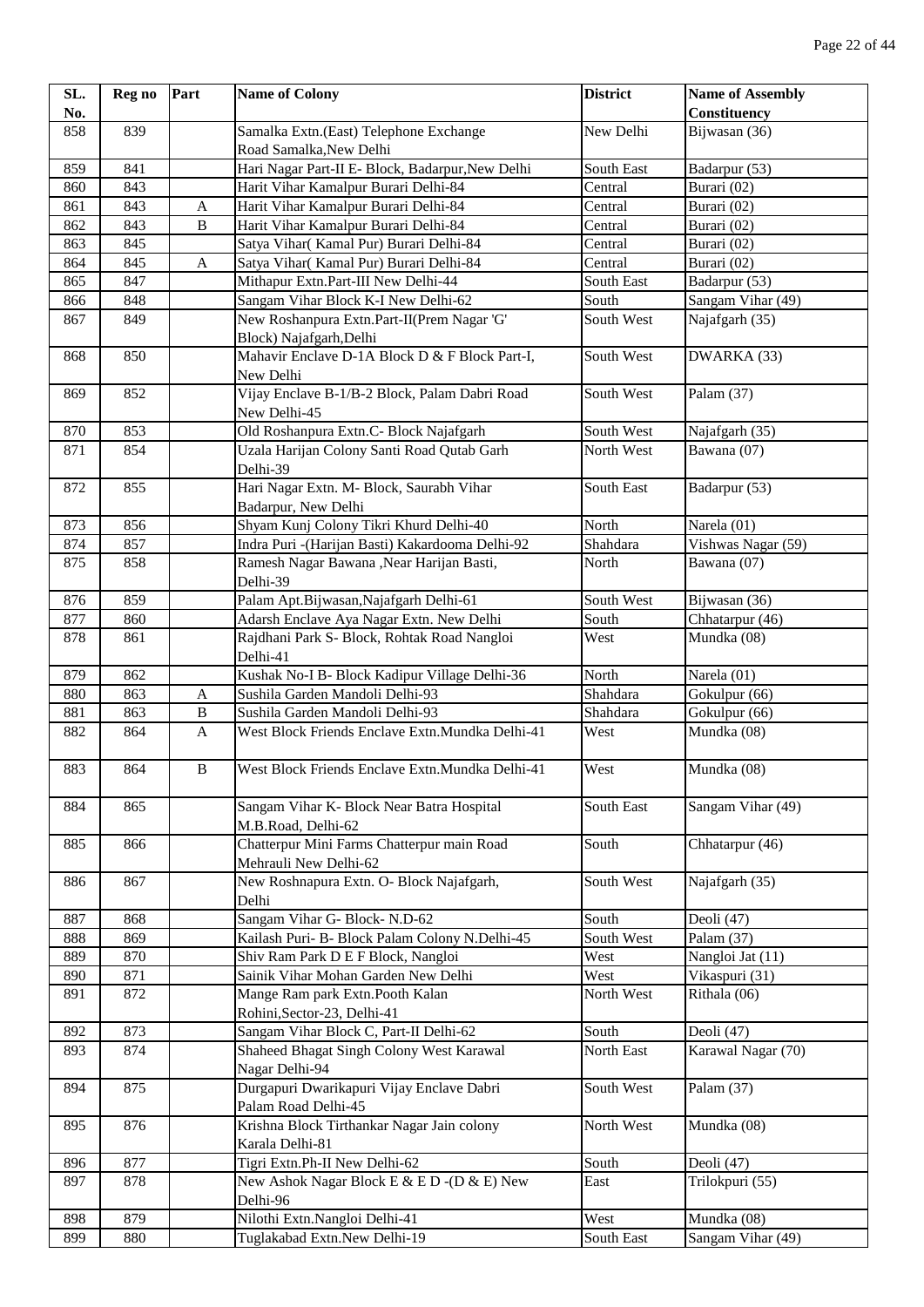| SL. | Reg no | Part         | <b>Name of Colony</b>                                                    | <b>District</b> | <b>Name of Assembly</b>        |
|-----|--------|--------------|--------------------------------------------------------------------------|-----------------|--------------------------------|
| No. |        |              |                                                                          |                 | Constituency                   |
| 900 | 881    |              | Shiv vihar Prem Nagar G- Block Paprawat Road<br>Najafgarh                | South West      | Najafgarh (35)                 |
| 901 | 882    |              | Arjun Park Najafgarh Road, New Delhi                                     | South West      | $\overline{\text{Matial}}(34)$ |
| 902 | 883    | $\mathbf{A}$ | Dharampura Extn.D Block Kakrola Road Najafgarh<br>New Delhi              | South West      | Najafgarh (35)                 |
| 903 | 883    | $\, {\bf B}$ | Dharampura Extn.D Block Kakrola Road Najafgarh<br>New Delhi              | South West      | Najafgarh (35)                 |
| 904 | 884    | A            | Rajiv Nagar Mandoli New Delhi-93                                         | Shahdara        | Gokulpur (66)                  |
| 905 | 884    | $\, {\bf B}$ | Rajiv Nagar Mandoli New Delhi-93                                         | Shahdara        | Gokulpur (66)                  |
| 906 | 885    |              | Situpuri Part-II, G & H Block, Dabri, Delhi-45                           | South West      | Palam (37)                     |
| 907 | 886    |              | Maharani Enclave Uttam Nagar New Delhi-59                                | West            | Uttam Nagar (32)               |
| 908 | 887    |              | Raj Nagar Part-2 H- Block palam Colony, New<br>Delhi                     | South West      | Bijwasan (36)                  |
| 909 | 888    |              | Krishan Colony Prahlad Vihar Rohini, Delhi                               | North           | Bawana (07)                    |
| 910 | 889    |              | Budh Vihar Ph-II Extn.Delhi-41                                           | North West      | Rithala (06)                   |
| 911 | 890    |              | Jaitpur Extn.Part-II Badarpur, New Delhi-44                              | South East      | Badarpur (53)                  |
| 912 | 891    |              | Bharat Vihar Raja puri Uttam Nagar New Delhi-<br>43                      | South West      | Palam (37)                     |
| 913 | 892    |              | Neekanth Enclave, Najafgarh, New Delhi-43<br>(LOP)                       | South West      | Najafgarh (35)                 |
| 914 | 893    |              | Uttam Nagar U- Block Bindapur Matiyala Road<br>New Delhi-59              | South West      | Uttam Nagar (32)               |
| 915 | 894    |              | Dr. Ambedkar Nagar Extn. Haiderpur Delhi-88                              | North West      | Badli (05)                     |
| 916 | 895    |              | Haibatpura Extn Near Anaj Mandi Bahadurgarh<br>Road Najafgarh, Delhi     | South West      | Najafgarh (35)                 |
| 917 | 896    |              | Aradhana Enclave Gopal Nagar<br>Extn.Najafgarh,New Delhi                 | South West      | Najafgarh (35)                 |
| 918 | 897    |              | Khirki Extn.Malviya Nagar N.D-17                                         | South           | Greater Kailash (50)           |
| 919 | 899    |              | Sitapuri, Pankah Road New Delhi                                          | South West      | Janakpuri (30)                 |
| 920 | 900    |              | Sri Ganga Vihar Colony DinDar Pur Najafgarh                              | South West      | Matiala (34)                   |
| 921 | 901    |              | Samalka Extn. Kapashera Chowk Najafgarh<br>Road                          | New Delhi       | Bijwasan (36)                  |
| 922 | 902    |              | Utsav Vihar, Karala, Delhi-81                                            | North West      | Mundka (08)                    |
| 923 | 903    |              | Mohan Garden Defence Enclave Part-II Uttam<br>Nagar , New Delhi.         | West            | Vikaspuri (31)                 |
| 924 | 904    |              | Saroop Nagar Extn. W X Y Z Block Pt-II East<br>Village Libaspur Delhi-42 | North           | Badli (05)                     |
| 925 | 905    |              | Saroop Nagar Block A B C D E F G H H1, I<br>G.T.Road Libaspur Delhi-42   | North           | Badli (05)                     |
| 926 | 906    |              | Sainik Enclave Sec-5 Mohan Garden Uttam<br>nagar New Delhi-59            | West            | Vikaspuri (31)                 |
| 927 | 907    |              | Chander Vihar Mandawali Fazalpur Extn.Delhi-<br>92                       | East            | Patparganj (57)                |
| 928 | 908    |              | Pul Pahladpur M. B.Road N.D-44                                           | South East      | Tughlakabad (52)               |
| 929 | 909    |              | Sethi Enclave Pt-I Near Chandni Farm Mohan<br>Garden Delhi-59            | West            | Vikaspuri (31)                 |
| 930 | 910    |              | Old Jasola Village Badarpur N.D-25                                       | South East      | Okhla(54)                      |
| 931 | 911    |              | Kamal Vihar Extn. Karawal nagar Delhi-94                                 | North East      | Karawal Nagar (70)             |
| 932 | 913    |              | Vikas Nagar Extn.B & C Block Baba Sayed<br>Marg Hastsal Village , Delhi  | West            | Vikaspuri (31)                 |
| 933 | 914    |              | Duggal Housing Complex School Road Khanpur<br>New Delhi-62               | South           | Ambedkar Nagar (48)            |
| 934 | 915    |              | Amar Colony-(C D E & K Block) Rohtak Road                                | West            | Mundka (08)                    |
| 935 | 916    |              | Chattarpur Extn.Mehrauli New Delhi-74                                    | South           | Chhatarpur (46)                |
| 936 | 917    |              | Shiv Nagar New Roshanpura Najafgarh New<br>Delhi-43                      | South West      | Najafgarh (35)                 |
| 937 | 918    |              | Ishwar Colony Bawana New Delhi-39                                        | North           | Bawana (07)                    |
| 938 | 919    |              | Deendarpur Extn.Najafgarh, Delhi                                         | South West      | Matiala (34)                   |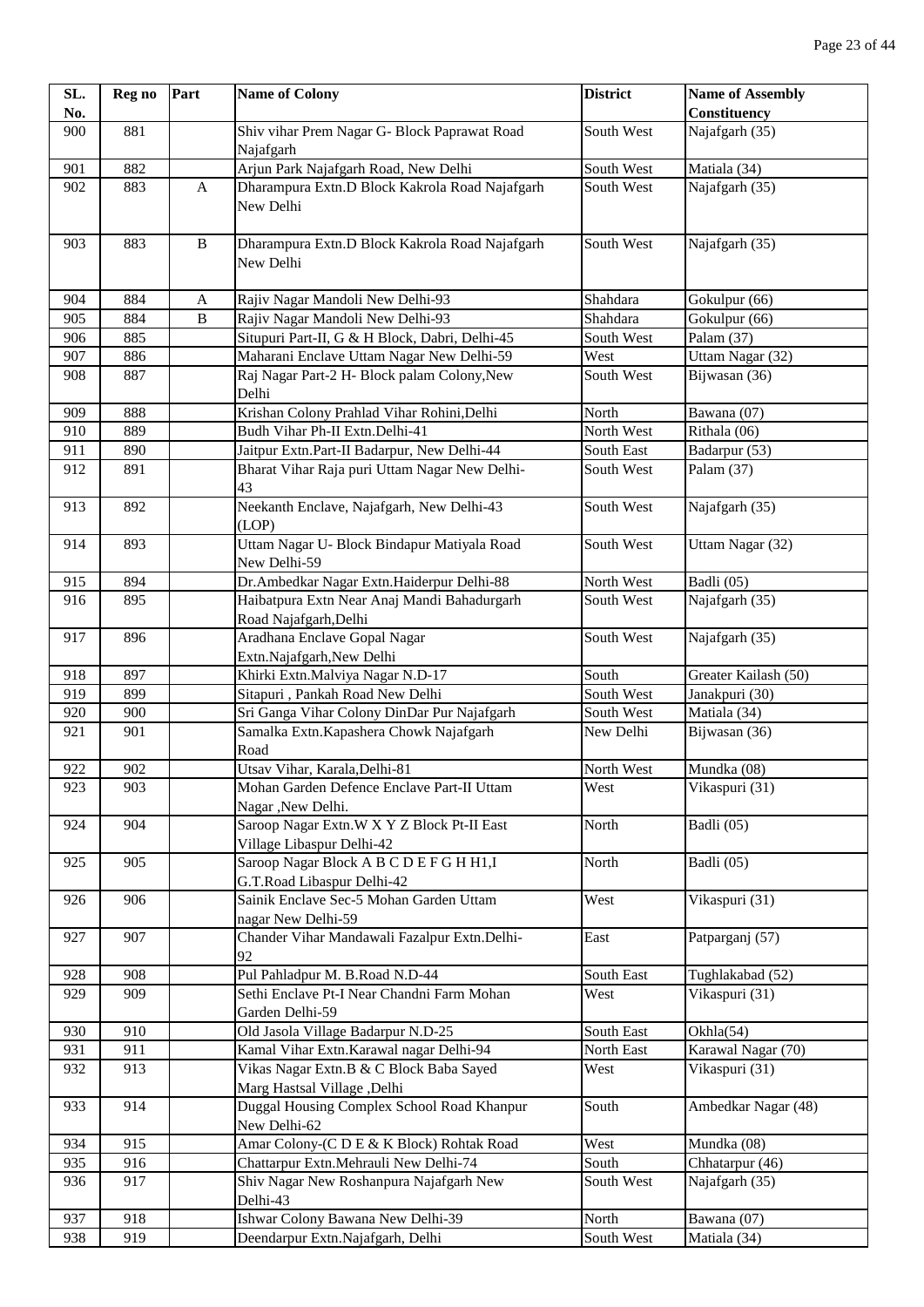| SL. | Reg no | Part         | <b>Name of Colony</b>                                             | <b>District</b> | <b>Name of Assembly</b>              |
|-----|--------|--------------|-------------------------------------------------------------------|-----------------|--------------------------------------|
| No. |        |              |                                                                   |                 | Constituency                         |
| 939 | 919    | $\mathbf{A}$ | Deendarpur Extn.Najafgarh, Delhi                                  | South West      | Matiala (34)                         |
| 940 | 920    |              | Nangli Vihar Colony Near Nangli Dairy<br>Najafgarh New Delhi-43   | South West      | Matiala (34)                         |
| 941 | 921    |              | Sangam Vihar A- Block New Delhi-62                                | South           | Deoli (47)                           |
| 942 | 922    |              | West Vinod Nagar D- Block Delhi-92                                | East            | Patparganj (57)                      |
| 943 | 923    |              | Sher Singh Enclave Karala Delhi-81                                | North West      | Mundka (08)                          |
| 944 | 924    |              | Rani garden Extn. Shastri Nagar Delhi-31                          | East            | Krishna Nagar (60)                   |
| 945 | 925    |              | Laxmi park Nangloi Delhi-41                                       | West            | Nangloi Jat (11)                     |
| 946 | 926    |              | Mahavir Enclave G H Block Ph-I Palam Dabri Road<br>Delhi-45       | South West      | Palam (37)                           |
| 947 | 927    |              | Niyadhar Enclave Vikas Nagar Hastsal, Delhi                       | West            | Vikaspuri (31)                       |
| 948 | 928    |              | West kamal Vihar Near Kamal Pur Burari Delhi-<br>84               | Central         | Burari (02)                          |
| 949 | 929    |              | Nathupura D Block Burari Delhi-84                                 | Central         | Burari (02)                          |
| 950 | 930    |              | Saboli Bagh pt-I Nand Nagari Delhi-93                             | Shahdara        | Gokulpur (66)                        |
| 951 | 931    |              | Madhav Enclave Khaira Road, Najafgarh, New<br>Delhi-43            | South West      | Najafgarh (35)                       |
| 952 | 932    |              | Indira Colony School Block Mandawali ,Delhi                       | East            | Patparganj (57)                      |
| 953 | 933    | A            | Lakhpat Colony Pt-I Mithapur Extn.Badarpur,Delhi                  | South East      | Badarpur (53)                        |
| 954 | 933    | $\, {\bf B}$ | Lakhpat Colony Pt-I Mithapur Extn.Badarpur,Delhi                  | South East      | Badarpur (53)                        |
| 955 | 936    |              | Arvind Enclave Nangloi Delhi-41                                   | West            | Mundka (08)                          |
| 956 | 937    |              | Geetanjali Park West Sagarpur Delhi-46                            | South West      | DWARKA (33)                          |
| 957 | 938    |              | New Sanjay AmarColony Vishwas Nagar Delhi-<br>32                  | Shahdara        | Vishwas Nagar (59)                   |
| 958 | 939    |              | Shiv Nagar Virendra Market Raghuvir Enclave<br>Najafgarh Delhi-43 | South West      | Najafgarh (35)                       |
| 959 | 939    | A            | Shiv Nagar Virendra Market Raghuvir Enclave<br>Najafgarh Delhi-43 | South West      | Najafgarh (35)                       |
| 960 | 940    |              | Old Mustafabad Gali No.1 to 9 Gokalpuri<br>Shahadra               | North East      | Mustafabad (69)                      |
| 961 | 941    |              | Baba Garib Das Colony Khera Dabar Najafgarh<br>Delhi-73           | South West      | Matiala (34)                         |
| 962 | 942    |              | Shiv Vihar Khera Dabar Najafgarh New Delhi-73                     | South West      | Najafgarh (35)                       |
| 963 | 943    |              | Rama Garden Karawal Nagar Delhi-94                                | North East      | $\overline{\text{M}}$ ustafabad (69) |
| 964 | 945    | A            | Sadh Nagar-II, F- Block New Delhi-45                              | South West      | Palam (37)                           |
| 965 | 945    | B            | Sadh Nagar-II, F- Block New Delhi-45                              | South West      | Palam (37)                           |
| 966 | 945    | $\mathbf C$  | Sadh Nagar-II, F- Block New Delhi-45                              | South West      | Palam (37)                           |
| 967 | 947    |              | Rama Park Block C Uttam Nagar N.D-59                              | West            | Uttam Nagar (32)                     |
| 968 | 948    |              | Dharam Pura Extn.R- Block Kakrola Road<br>Najafgarh N.D-43        | South West      | Najafgarh (35)                       |
| 969 | 951    |              | Phool bagh Place (Shastri Park Extn)<br>Nathupura Mode Delhi-36   | North           | Burari (02)                          |
| 970 | 952    |              | Keshav Nagar Burari Nathupura Road Delhi-36                       | North           | Burari (02)                          |
| 971 | 954    |              | Defence Enclave & Defence Enclave Pt-I<br>Mohan Garden            | West            | Uttam Nagar (32)                     |
| 972 | 955    |              | Raghubir Block Prem Nagar Najafgarh<br>Paprawat Road              | South West      | Najafgarh (35)                       |
| 973 | 956    |              | Durga Vihar Ph-II Najafgarh, Delhi                                | South West      | Matiala (34)                         |
| 974 | 957    |              | Govind colony Near Jhangola No.2 Alipur Delhi-<br>36              | North           | Narela (01)                          |
| 975 | 958    |              | Amar Colony B- Block, Purvi Gokulpuri Delhi-94                    | North East      | Gokulpur (66)                        |
| 976 | 959    |              | Vijay Enclave A-1 Block Palam Dabri Delhi-45                      | South West      | Palam (37)                           |
| 977 | 960    |              | Shiv Park Kakrola, Old Palam Road Delhi                           | South West      | Matiala (34)                         |
| 978 | 961    |              | Rajiv Nagar Begum Pur Ph-II Delhi-41                              | North West      | Bawana (07)                          |
| 979 | 963    |              | West Gopal Nagar Ph-II Surakh Pur Road<br>Najafgarh, Delhi        | South West      | Najafgarh (35)                       |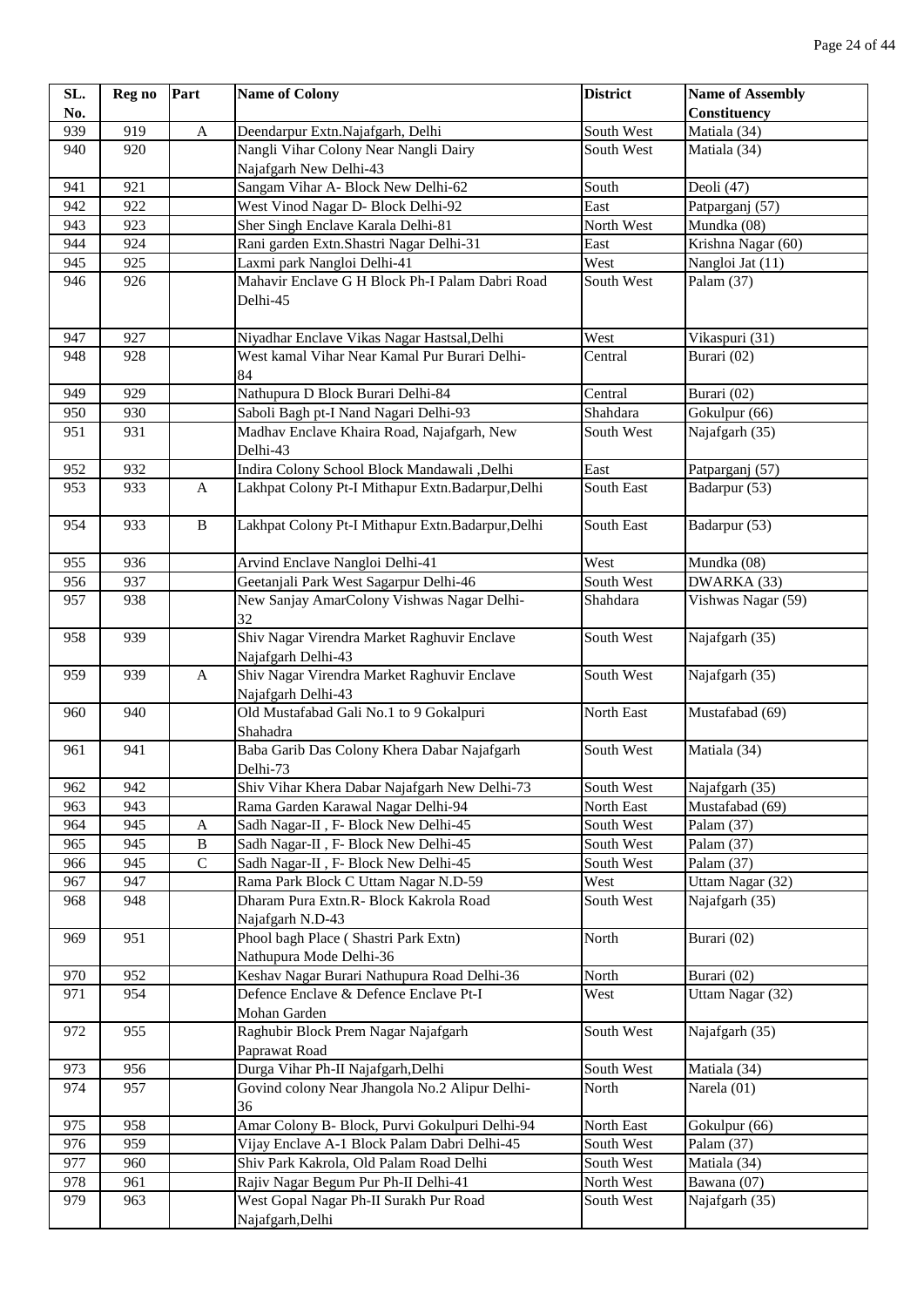| SL.  | Reg no | Part         | <b>Name of Colony</b>                                                                  | <b>District</b>   | <b>Name of Assembly</b> |
|------|--------|--------------|----------------------------------------------------------------------------------------|-------------------|-------------------------|
| No.  |        |              |                                                                                        |                   | Constituency            |
| 980  | 965    |              | Pratap Gandas Colony-I Village Kishangarh                                              | South             | Mehrauli (45)           |
|      |        |              | Delhi-70                                                                               |                   |                         |
| 981  | 966    |              | Ruchi Vihar Nangloi Delhi-41                                                           | West              | Nangloi Jat (11)        |
| 982  | 967    |              | Bhawani Nagar Near Dinpur Najafgarh, Delhi                                             | South West        | Matiala (34)            |
| 983  | 968    |              | Govind Vihar Karawal Nagar Delhi-94                                                    | North East        | Mustafabad (69)         |
| 984  | 969    |              | Deepak Vihar Vikas Nagar Uttam Nagar Delhi-59                                          | West              | Uttam Nagar (32)        |
| 985  | 969    | A            | Deepak Vihar Vikas Nagar Uttam Nagar Delhi-59                                          | West              | Uttam Nagar (32)        |
| 986  | 970    |              | Prem Nagar B- Block Ph-III Najafgarh, Delhi                                            | South West        | Najafgarh (35)          |
| 987  | 971    |              | Mahavir Enclave H-1, H2, H4 Palam Dabri road New                                       | South West        | Palam (37)              |
|      |        |              | Delhi                                                                                  |                   |                         |
| 988  | 972    |              | Pratap Enclave Mohan garden, Uttam Nagar,<br>New Delhi-59                              | West              | Uttam Nagar (32)        |
| 989  | 973    |              | Kardam Puri Extn.Shahdara Delhi-94                                                     | Shahdara          | Mustafabad (69)         |
| 990  | 974    |              | Jogabai Zakir Nagar (Okhla) New Delhi-25                                               | <b>South East</b> | Okhla(54)               |
| 991  | 974    | A            | Jogabai Zakir Nagar (Okhla) New Delhi-25                                               | South East        | Okhla(54)               |
| 992  | 976    |              | Prem Nagar H Block Old Khaira Road                                                     | South West        | Najafgarh (35)          |
|      |        |              | Najafgarh Delhi-43                                                                     |                   |                         |
| 993  | 977    |              | Deepansu Colony Sant Nagar Burari, Delhi                                               | Central           | Burari (02)             |
| 994  | 978    |              | Neb Sarai Extn.Area Delhi-68                                                           | South             | Chhatarpur (46)         |
| 995  | 979    |              | Nawada Housing Complex F- Block Uttam                                                  | West              | Uttam Nagar (32)        |
|      |        |              | Nagar                                                                                  |                   |                         |
| 996  | 980    |              | Nanda Enclave Dhansa Road Najafgarh, Delhi                                             | South West        | Najafgarh (35)          |
| 997  | 981    |              | Anand Vihar Colony Pooth Khurd Bawana Road                                             | North             | Bawana (07)             |
|      |        |              | Delhi-39                                                                               |                   |                         |
| 998  | 982    |              | Rattan Bagh Veena Enclave Extn.Nangloi Delhi-<br>41                                    | North West        | Mundka (08)             |
| 999  | 983    |              | West jyoti Nagar Enclave Main Loni Road Delhi-<br>94                                   | Shahdara          | Mustafabad (69)         |
| 1000 | 984    |              | Harijan basti Block C Gharoli Extn Delhi-96                                            | East              | Kondli (56)             |
| 1001 | 985    |              | East Krishna Vihar A B Block Khaira Road<br>Najafgarh, Delhi                           | South West        | Najafgarh (35)          |
| 1002 | 986    |              | Sangam Vihar I- Block Delhi-62                                                         | South East        | Sangam Vihar (49)       |
| 1003 | 987    |              | Sant Nagar Block A1 Extn.Burari Road Delhi-84                                          | Central           | Burari (02)             |
| 1004 | 988    |              | New Ashok Nagar C-II Block Delhi-96                                                    | East              | Trilokpuri (55)         |
| 1005 | 989    |              | Laxmi Vihar Block A B C Main Najafgarh Road<br>Near D.T.C. Dept.Najafgarh              | South West        | Najafgarh (35)          |
| 1006 | 990    |              | Shiva Enclave Hiranki Alipur Delhi-36                                                  | North             | Narela (01)             |
| 1007 | 991    |              | New Roshanpura(KLM Block) Najafgargh, New<br>Delhi                                     | South West        | Najafgarh (35)          |
| 1008 | 992    |              | Qutab Garh Enclave Qutab Garh Delhi-39                                                 | North West        | Bawana (07)             |
| 1009 | 993    |              | Mansha Ram park -(Block A,B,C,D,D-1 and D-1<br>Extention ) Najafgarh Road New Delhi-59 | West              | Uttam Nagar (32)        |
| 1010 | 995    |              | Mustafabad Extn. Karawal Nagar Brijpuri Road<br>Delhi-94                               | North East        | Mustafabad (69)         |
| 1011 | 997    | A            | Dagarpur Mohalla (B-4) Jauhripur Delhi-94                                              | North East        | Gokulpur (66)           |
| 1012 | 997    | $\, {\bf B}$ | Dagarpur Mohalla (B-4) Jauhripur Delhi-94                                              | North East        | Gokulpur (66)           |
| 1013 | 998    |              | Prem Nagar Ph-1,2,4 Thana Road Najafgarh,<br>Delhi                                     | South West        | Najafgarh (35)          |
| 1014 | 999    | A            | Tigri Extn Ambedkar Nagar Sect-I New Delhi-62                                          | South             | Deoli (47)              |
| 1015 | 999    | $\, {\bf B}$ | Tigri Extn Ambedkar Nagar Sect-I New Delhi-62                                          | South             | Deoli (47)              |
| 1016 | 1000   |              | Fatehpur Beri Extn.Mehrauli Delhi-74                                                   | South             | Chhatarpur (46)         |
| 1017 | 1001   |              | Ranhola Road Vikas Nagar, R- Block Ph-II                                               | West              | Vikaspuri (31)          |
|      |        |              | Hastsal Village, Delhi-59                                                              |                   |                         |
| 1018 | 1002   |              | Indra Park -(East Extn.) Nasirpur New Delhi-45                                         | South West        | DWARKA (33)             |
| 1019 | 1002   | $\mathbf{A}$ | Indra Park Extn. Part-2 New Delhi-45                                                   | South West        | DWARKA (33)             |
| 1020 | 1003   |              | Shiv Vihar West Ranhola Road Vikas Nagar<br>Delhi-59                                   | West              | Vikaspuri (31)          |
| 1021 | 1005   |              | Kotla Vihar Ph-I Nangloi Najafgarh Road Delhi-<br>43                                   | West              | Vikaspuri (31)          |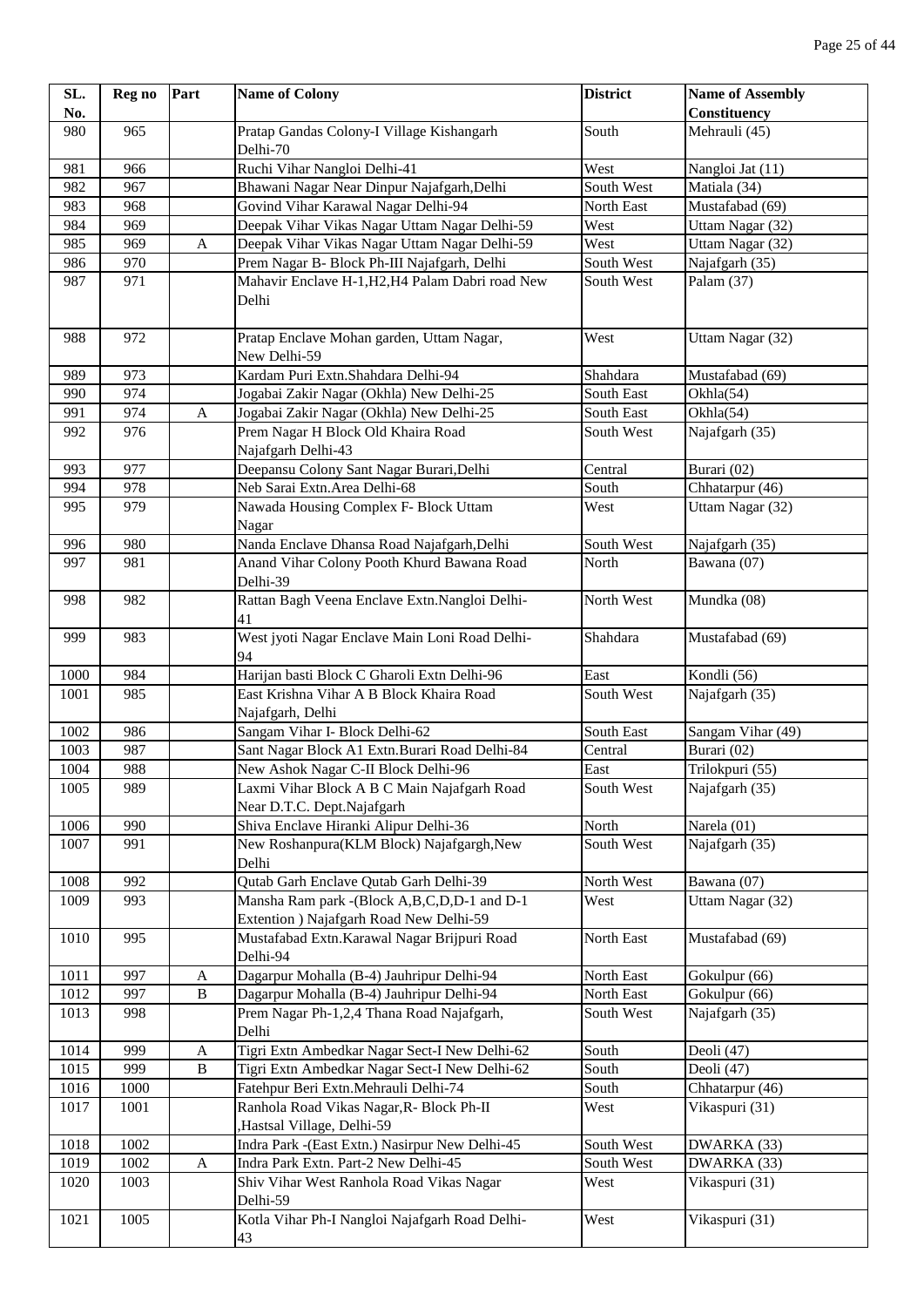| SL.  | Reg no | Part         | <b>Name of Colony</b>                                                       | <b>District</b> | <b>Name of Assembly</b>   |
|------|--------|--------------|-----------------------------------------------------------------------------|-----------------|---------------------------|
| No.  |        |              |                                                                             |                 | Constituency              |
| 1022 | 1006   |              | Mahavir Enclave, C/D Block Part-I Delhi-45                                  | South West      | Janakpuri (30)            |
| 1023 | 1007   |              | Vishnu Vihar, Uttam Nagar, Block-V & Sect.B,<br>Near Vill. Bindapur, Delhi. | South West      | Uttam Nagar (32)          |
| 1024 | 1008   |              | Old Jankipuri Uttam Nagar, Delhi                                            | South West      | Uttam Nagar (32)          |
| 1025 | 1010   |              | Vikas Vihar Uttam Nagar                                                     | South West      | Uttam Nagar (32)          |
| 1026 | 1011   |              | Anoop Nagar(Block C & D) Uttam Nagar, Delhi                                 | South West      | Uttam Nagar (32)          |
| 1027 | 1013   |              | Hamdard Colony RZA Block Pul Pehladpur,                                     | South East      | Tughlakabad (52)          |
|      |        |              | Delhi-44                                                                    |                 |                           |
| 1028 | 1014   |              | Zakir Nagar H- Block, Okhla Delhi-25                                        | South East      | Okhla(54)                 |
| 1029 | 1015   | A            | Maidan Garhi Extn. Chatterpur Road Delhi-68                                 | South           | Chhatarpur (46)           |
| 1030 | 1015   | $\, {\bf B}$ | Maidan Garhi Extn. Chatterpur Road Delhi-68                                 | South           | Chhatarpur (46)           |
| 1031 | 1016   |              | Shyam Enclave Deendarpur Najafgarh, Delhi                                   | South West      | Matiala (34)              |
| 1032 | 1017   |              | Chanakya Place Pt-II Uttam Nagar, Delhi                                     | South West      | Janakpuri (30)            |
| 1033 | 1018   |              | Jai Vihar Extn. Baprola Village, Delhi                                      | West            | Vikaspuri (31)            |
| 1034 | 1019   |              | New Roshan pura Extn.Z- Block Najafgarh, Delhi                              | South West      | Najafgarh (35)            |
| 1035 | 1020   |              | Gupta Enclave Ranhola road Vikas Nagar New<br>Delhi-59                      | West            | Vikaspuri (31)            |
| 1036 | 1021   |              | Chajju Ram Colony Kamruddin Nagar Extn.<br>Nangloi, Delhi-41                | West            | Mundka (08)               |
| 1037 | 1022   |              | Mahavir Campus Rajpur Khurd<br>Extn.Maidangarhi,Delhi-68                    | South           | Chhatarpur (46)           |
| 1038 | 1023   |              | Ghasipura Extn.Colony Nangli Dairy<br>Najafgarh, Delhi                      | South West      | Matiala (34)              |
| 1039 | 1025   | A            | Sangam Vihar G- Block Delhi-62                                              | South           | Deoli (47)                |
| 1040 | 1025   | $\, {\bf B}$ | Sangam Vihar G- Block Delhi-62                                              | South           | Deoli (47)                |
| 1041 | 1026   |              | Khera Dabar Extn.Colony North West Najafgarh                                | South West      | Najafgarh                 |
|      |        |              | Delhi-73                                                                    |                 | $(35)+\text{Matiala}(34)$ |
| 1042 | 1027   |              | Vishwas Park C E F Block Uttam Nagar, Delhi -<br>59                         | West            | Palam (37)                |
| 1043 | 1028   |              | Om Vihar Colony Lampur Road Narela, Delhi                                   | North           | Narela $(01)$             |
| 1044 | 1029   |              | Mann Enclave Khera Khurd Delhi-82                                           | North           | Bawana (07)               |
| 1045 | 1030   |              | Molar Band Extn.Block E-2 Badarpur, Delhi                                   | South East      | Badarpur (53)             |
| 1046 | 1031   |              | Freedam Fighters Enclave Neb Sarai Delhi-68                                 | South           | Chhatarpur (46)           |
| 1047 | 1032   |              | Munshi Ram Colony Near Mukherji Nagar Delhi-                                | Central         | Timarpur (03)             |
|      |        |              | 9                                                                           |                 |                           |
| 1048 | 1033   |              | Pashchimi Sadatpur Vistar, Delhi-94                                         | North East      | Karawal Nagar (70)        |
| 1049 | 1034   |              | Kailash Puri Extn.Delhi-45                                                  | South West      | DWARKA (33)               |
| 1050 | 1035   |              | Vipan Garden near Kakrola More, Najafgarh Road,<br>Delhi                    | West            | Uttam Nagar (32)          |
| 1051 | 1036   |              | Dr. Ambedkar Colony Ansal Road, Satbari Delhi-<br>54                        | South           | Chhatarpur (46)           |
| 1052 | 1037   |              | Shiv Vihar Ph-8, Karawal Nagar, Delhi-94                                    | North East      | Mustafabad (69)           |
| 1053 | 1038   |              | Raja puri East, Delhi                                                       | South West      | Palam (37)                |
| 1054 | 1039   |              | Ganpati Enclave X- Block New Roshanpura                                     | South West      | Najafgarh (35)            |
|      |        |              | Extn. Najafgarh, Delhi-43                                                   |                 |                           |
| 1055 | 1040   |              | Prem Nagar C- Block Najafgarh, Delhi                                        | South West      | Najafgarh (35)            |
| 1056 | 1041   |              | Arakpur Bagh Mochi Moti Bagh 2, Delhi-21                                    | New Delhi       | Delhi Cantt. (38)         |
| 1057 | 1042   |              | Gopal Nagar Ph-2 Z- Block Surkhpur Road                                     | South West      | Najafgarh (35)            |
|      |        |              | Najafgarh, Delhi                                                            |                 |                           |
| 1058 | 1043   |              | Sangam Vihar, J -2 B, Tuglakabad, Delhi                                     | South East      | Sangam Vihar (49)         |
| 1059 | 1046   |              | Ganga Vihar Delhi-94                                                        | North East      | Gokulpur (66)             |
| 1060 | 1047   |              | Vijay Enclave C- 2 Block, Palam, Dabri Road,<br>Delhi-45                    | South West      | Palam (37)                |
| 1061 | 1048   |              | New Ashok Nagar Block C-1 Delhi-96                                          | East            | Trilokpuri (55)           |
| 1062 | 1049   |              | Begampur Extn.(Begam Vihar Block A B C D E)<br>Delhi-41                     | North West      | Bawana (07)               |
| 1063 | 1049   | $\mathbf{A}$ | Begampur Extn.(Begam Vihar Block A B C D E)<br>Delhi-41                     | North West      | Bawana (07)               |
| 1064 | 1049   | $\, {\bf B}$ | Begampur Extn.(Begam Vihar Block A B C D E)<br>Delhi-41                     | North West      | Bawana (07)               |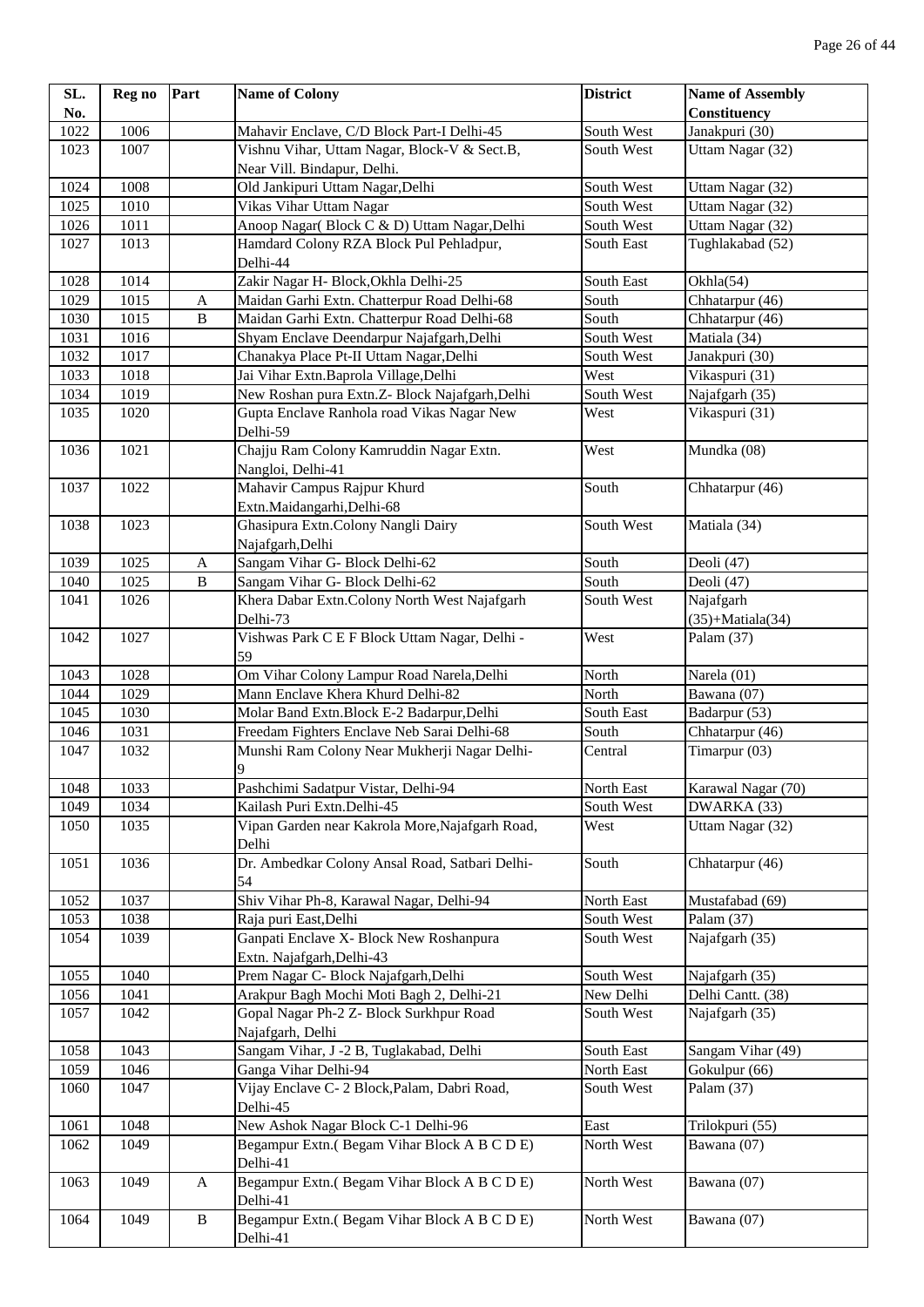| SL.  | Reg no | Part                      | <b>Name of Colony</b>                            | <b>District</b> | <b>Name of Assembly</b> |
|------|--------|---------------------------|--------------------------------------------------|-----------------|-------------------------|
| No.  |        |                           |                                                  |                 | Constituency            |
| 1065 | 1050   |                           | Syndicate Enclave & Raghu Nagar Delhi-45         | South West      | DWARKA (33)             |
| 1066 | 1051   | $\boldsymbol{\mathsf{A}}$ | Budh Vihar Extn.Ph-II, Vir Singh Colony Delhi-41 | North West      | Rithala (06)            |
| 1067 | 1051   | $\, {\bf B}$              | Budh Vihar Extn.Ph-II, Vir Singh Colony Delhi-41 | North West      | Rithala (06)            |
| 1068 | 1053   |                           | Gopal Nagar Extn.Ph-I Main Khera Road Delhi-     | South West      | Najafgarh (35)          |
|      |        |                           | 43                                               |                 |                         |
| 1069 | 1054   |                           | Saidulajab Extn. Paryavaran Complex Delhi-30     | South           | Chhatarpur (46)         |
| 1070 | 1055   |                           | Nangli Vihar Extn.Bapraula,Delhi                 | West            | Vikaspuri (31)          |
| 1071 | 1056   |                           | Sitapuri Extn. Pt-II G-1 Block New Delhi-45      | South West      | Janakpuri (30)          |
| 1072 | 1057   |                           | Gopal Nagar 'P" Block & Gopal Ngr. Extn.-(E F    | South West      | Najafgarh (35)          |
|      |        |                           | G & H Blocks) Main Dhansa Rd                     |                 |                         |
| 1073 | 1058   |                           | Sultan Garden B- Block Najafgarh Nangloi Road    | South West      | Najafgarh (35)          |
|      |        |                           | Delhi-43                                         |                 |                         |
| 1074 | 1059   |                           | Akash vihar Ranholla Nangloi Najafgarh Road      | West            | Vikaspuri (31)          |
|      |        |                           | Delhi-41                                         |                 |                         |
| 1075 | 1060   |                           | Defence Enclave Goela Tajpur Khurd               | South West      | Matiala (34)            |
|      |        |                           | Najafgarh, Delhi                                 |                 |                         |
| 1076 | 1061   |                           | Mahavir Enclave, Block E G H1, H2& H3 Palam      | South West      | Janakpuri (30)          |
|      |        |                           | Dabri Road Delhi-45                              |                 |                         |
| 1077 | 1062   |                           | Vijay Enclave - (B-III Block) Palam Dabri, Palam | South West      | Palam (37)              |
|      |        |                           | New Delhi                                        |                 |                         |
| 1078 | 1063   |                           | Mahavir Enclave Pt II & III, Uttam Nagar, Delhi  | South West      | Janakpuri (30)          |
| 1079 | 1064   |                           | Trithankar Nagar Jain. Colony Karala Delhi-81    | North West      | Mundka (08)             |
| 1080 | 1065   |                           | Harphool Vihar Bapraula Nangloi Delhi-43         | West            | Uttam Nagar (32)        |
| 1081 | 1066   |                           | Dhram Pura Extn. A-2 Block Najafgarh N.D-43      | South West      | Najafgarh (35)          |
| 1082 | 1067   |                           | Neb Sarai Harijan colony Delhi-68                | South           | Chhatarpur (46)         |
| 1083 | 1068   |                           | Pochan Pur Extn.Najafgarh Delhi-45               | South West      | Matiala (34)            |
| 1084 | 1069   |                           | Abul Fazal Enclave Pt-II Shahin Bagh, Delhi      | South East      | Okhla(54)               |
| 1085 | 1069   | $\, {\bf B}$              | Abul Fazal Enclave Pt-II Shahin Bagh, Delhi      | South East      | Okhla(54)               |
| 1086 | 1070   |                           | Prem Nagar Z Block Najafgarh SW, Delhi           | South West      | Najafgarh (35)          |
| 1087 | 1071   | A                         | Deep Vihar Pansali, Pooth Kalan Perladpur        | North           | Bawana (07)             |
|      |        |                           | Delhi-42                                         |                 |                         |
| 1088 | 1071   | $\, {\bf B}$              | Deep Vihar Pansali, Pooth Kalan Perladpur        | North           | Bawana (07)             |
|      |        |                           | Delhi-42                                         |                 |                         |
| 1089 | 1072   | A                         | Gemini Park, Nangli Sakrawati More, Najafgarh,   | South West      | Matiala (34)            |
|      |        |                           | Delhi-43                                         |                 |                         |
| 1090 | 1072   | $\, {\bf B}$              | Gemini Park, Nangli Sakrawati More, Najafgarh,   | South West      | Matiala (34)            |
|      |        |                           | Delhi-43                                         |                 |                         |
| 1091 | 1073   |                           | Mohan Garden R Block Uttam Nagar Delhi-59        | West            | Uttam Nagar (32)        |
| 1092 | 1076   | A                         | Raju Pur Extn.Colony, Sector-9, Rohini, Delhi    | North           | Rithala (06)            |
| 1093 | 1076   | $\, {\bf B}$              | Raju Pur Extn.Colony, Sector-9, Rohini, Delhi    | North           | Rithala (06)            |
| 1094 | 1077   |                           | Bhagya Vihar Ph-II, Nangloi Delhi-41             | North West      | Mundka (08)             |
| 1095 | 1078   |                           | Mohan Garden L2 A Block Uttam Nagar ,Delhi       | West            | Uttam Nagar (32)        |
| 1096 | 1079   |                           | Uttariya School Block Mandawali Fazalpur Extn.   | East            | Patparganj (57)         |
|      |        |                           | Kalyan Marg, Delhi-92                            |                 |                         |
| 1097 | 1080   |                           | Sai Enclave G-III, Pt-III Mohan Garden Delhi-59  | West            | Uttam Nagar (32)        |
| 1098 | 1081   |                           | Sunder Nagar Gopal Nagar Extn.Surakhpur          | South West      | Najafgarh (35)          |
|      |        |                           | Road Najafgarh Delhi                             |                 |                         |
| 1099 | 1082   |                           | Hari Nagar Extn. I- Block Jaitpur Road           | South East      | Badarpur (53)           |
|      |        |                           | Badarpur, Delhi                                  |                 |                         |
| 1100 | 1083   | A                         | Badarpur Extn.Pocket A,B, Mathura Road, Delhi-44 | South East      | Badarpur (53)           |
|      |        |                           |                                                  |                 |                         |
| 1101 | 1083   | $\, {\bf B}$              | Badarpur Extn.Pocket A,B, Mathura Road, Delhi-44 | South East      | Badarpur (53)           |
|      |        |                           |                                                  |                 |                         |
| 1102 | 1084   |                           | Zind Pur Extn.Delhi-36                           | North           | Narela (01)             |
| 1103 | 1085   |                           | Nihal Vihar Ph-III Nangloi Jat Delhi-41          | West            | Nangloi Jat (11)        |
| 1104 | 1086   |                           | Nihal Vihar Ph-I Block A B C D E F G H Q S K I   | West            | Nangloi Jat (11)        |
|      |        |                           | K2 Nangloi Jat Delhi-41                          |                 |                         |
| 1105 | 1087   |                           | Ashok Mohalla Ph-II Nangloi, Delhi               | West            | Nangloi Jat (11)        |
| 1106 | 1088   |                           | Bagichi Bulward road Delhi-54                    | Central         | Chandni Chowk (20)      |
| 1107 | 1091   |                           | Mohan Garden R.Extn. Uttam Nagar, Delhi          | West            | Uttam Nagar (32)        |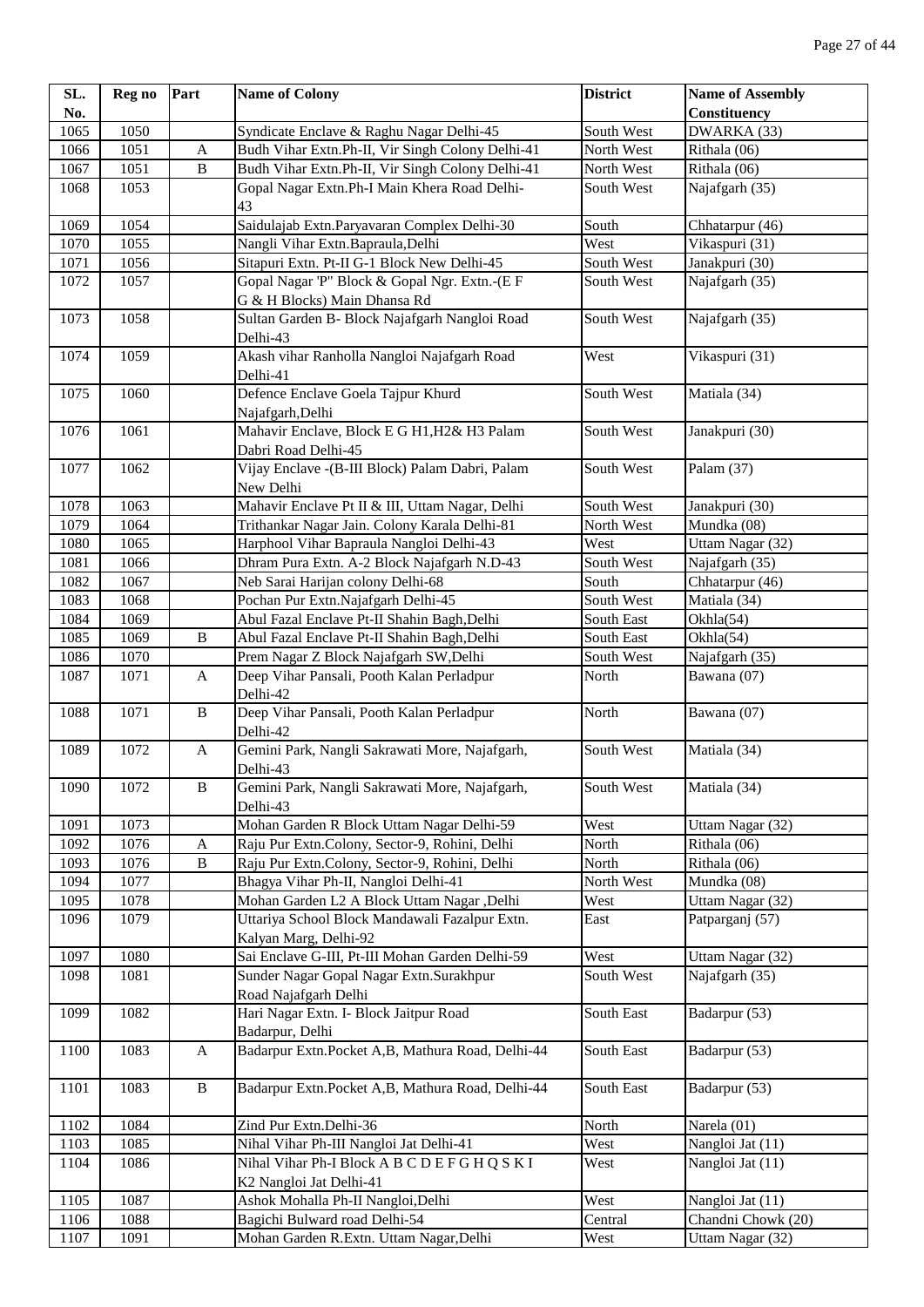| SL.  | Reg no           | Part                  | <b>Name of Colony</b>                                   | <b>District</b> | <b>Name of Assembly</b>              |
|------|------------------|-----------------------|---------------------------------------------------------|-----------------|--------------------------------------|
| No.  |                  |                       |                                                         |                 | Constituency                         |
| 1108 | <sup>1</sup> 092 |                       | Vill.Saboli Extn. Near Khera Mandir Delhi-93            | Shahdara        | Gokulpur (66)                        |
| 1109 | 1093             |                       | Defence Enclave Pt-I K-5 Extn.Pt-I Mohan                | West            | Vikaspuri (31)                       |
|      |                  |                       | Garden, Delhi                                           |                 |                                      |
| 1110 | 1094             |                       | Anand Parbat Delhi                                      | Central         | Patel Nagar (24)                     |
| 1111 | 1096             |                       | Mohan Garden K1 Extn, Uttam Nagar , Delhi               | West            | Uttam Nagar (32)                     |
| 1112 | 1097             |                       | Babu Nagar Karawal Nagar Extn.Delhi-94                  | North East      | Mustafabad (69)                      |
| 1113 | 1098             |                       | Pardhan Enclave Baprola Vihar Hastsal, Delhi            | West            | Vikaspuri (31)                       |
| 1114 | 1100             |                       | Chandu Nagar Karawal nagar Road, Delhi                  | North East      | Mustafabad (69)                      |
| 1115 | 1101             | A                     | VILLAGE GOPALPUR EXT. Delhi-84                          | Central         | Timarpur (03)                        |
| 1116 | 1101             | $\, {\bf B}$          | Jagat Pur More, Burari, Delhi-84                        | Central         | Timarpur (03)                        |
| 1117 | 1102             |                       | Bachh Raj Colony Mithapur Extn.Delhi-44                 | South East      | Badarpur (53)                        |
| 1118 | 1103             | $\mathbf{A}$          | Vikas Kunj Sainik Vihar Mohan garden, Delhi             | West            | Uttam Nagar (32)                     |
| 1119 | 1103             | $\, {\bf B}$          | Vikas Kunj Sainik Vihar Mohan garden, Delhi             | West            | Uttam Nagar (32)                     |
| 1120 | 1104             |                       | Sainik Niketan Najafgarh, Delhi                         | South West      | Najafgarh (35)                       |
| 1121 | 1105             |                       | Roshan Garden Najafgarh, Delhi                          | South West      | Najafgarh (35)                       |
| 1122 | 1106             |                       | Mahavir Enclave L- Block, Palam, Delhi                  | South West      | Janakpuri (30)                       |
| 1123 | 1107             |                       | Binda pur Extn. Uttam Nagar, Delhi                      | South West      | Uttam Nagar (32)                     |
| 1124 | 1108             |                       | Adarsh Nagar Near Jeevan park Uttam Nagar,<br>Delhi     | South West      | Uttam Nagar (32)                     |
| 1125 | 1109             |                       | Molar band Extn.Block F-Delhi-44                        | South East      | Badarpur (53)                        |
| 1126 | 1110             |                       | Harijan Basti D- Block East Gokal Pur Delhi-94          | North East      | Gokulpur (66)                        |
| 1127 | 1111             |                       | Durga Park Din Darpur Extn.Najafgarh,Delhi              | South West      | Matiala (34)                         |
| 1128 | 1112             |                       | Shanti Kunj (Main) Near Church Vasant Kunj<br>Delhi-70  | South           | Mehrauli (45)                        |
| 1129 | 1113             |                       | Surya Kunj Pt-I Dichiao Road Najafgarh, Delhi           | South West      | Najafgarh (35)                       |
| 1130 | 1115             |                       | Manak Vihar Extn. Near Beri Wala Bagh Tihar             | West            | Rajori Garden (27)                   |
|      |                  |                       | Village Delhi-18                                        |                 |                                      |
| 1131 | 1116             |                       | Prahlad Vihar Near-Sect-25 Rohini, Delhi                | North           | Bawana (07)                          |
| 1132 | 1117             |                       | Harsh Vihar Delhi-93                                    | Shahdara        | Seemapuri (63)                       |
| 1133 | 1118             |                       | Harsh Vihar Extn. Delhi-93                              | Shahdara        | Gokulpur (66)                        |
| 1134 | 1119             |                       | Neb Valley IGNOU Road, Neb Sarai, Delhi-68              | South           | Chhatarpur (46)                      |
| 1135 | 1120             |                       | Freedom Fighters Enclave Neb Sarai Delhi-68             | South           | Chhatarpur (46)                      |
| 1136 | 1121             |                       | Har Govind Enclave Rajpur Khurd Delhi-68                | South           | Chhatarpur (46)                      |
| 1137 | 1121             | $\, {\bf B}$          | Har Govind Enclave Rajpur Khurd Delhi-68                | South           | Chhatarpur (46)                      |
| 1138 | 1121             | $\mathcal{C}$         | Har Govind Enclave Rajpur Khurd Delhi-68                | South           | $\overline{\text{Ch}}$ hatarpur (46) |
| 1139 | 1122             |                       | Teck Chand Colony Main Road village Nilothi<br>Delhi    | West            | Mundka (08)                          |
| 1140 | 1123             |                       | Qadri Masjid C-Block, Shastri Park, Delhi               | North East      | Laxmi Nagar (58)                     |
| 1141 | 1124             |                       | Hari Nagar Extn.A Block Jaitpur Road<br>Badarpur, Delhi | South East      | Badarpur (53)                        |
| 1142 | 1125             | A                     | Village Basai Dara Pur Extn., Delhi                     | West            | Moti Nagar (25)                      |
| 1143 | 1125             | $\, {\bf B}$          | Village Basai Dara Pur Extn., Delhi                     | West            | Moti Nagar (25)                      |
| 1144 | 1126             |                       | Gopal Nagar Ph-II Shyam Vihar Chouhan                   | South West      | Najafgarh (35)                       |
|      |                  |                       | Enclave Najafgarh, Delhi                                |                 |                                      |
| 1145 | 1127             | $\mathbf{A}$          | Gopal Nagar B- Block Main Dhansa Road                   | South West      | Najafgarh (35)                       |
|      |                  |                       | Najafgarh, Delhi                                        |                 |                                      |
| 1146 | 1127             | $\, {\bf B}$          | Gopal Nagar B- Block Main Dhansa Road                   | South West      | Najafgarh (35)                       |
|      |                  |                       | Najafgarh, Delhi                                        |                 |                                      |
| 1147 | 1128             |                       | Aali Vihar - (Block A B C D E F G & H)                  | South East      | Okhla(54)                            |
| 1148 | 1129             |                       | Hari Nagar A B Block Extn.Pt-II Badarpur, Delhi         | South East      | Badarpur (53)                        |
| 1149 | 1130             | A                     | Rangpuri Extn.A-Block Vasant Kunj Delhi-37              | New Delhi       | Bijwasan (36)                        |
| 1150 | 1130             | $\, {\bf B}$          | Rangpuri Extn.A-Block Vasant Kunj Delhi-37              | New Delhi       | Bijwasan (36)                        |
| 1151 | 1131             |                       | Rangpuri Extn.B-Block Vasant Kunj Delhi-37              | New Delhi       | Bijwasan (36)                        |
| 1152 | 1132             |                       | Samalka Extn. Old Gurgaon Road New Delhi-37             | New Delhi       | Bijwasan (36)                        |
| 1153 | 1133             |                       | Molar Band Extn. G Block Badarpur                       | South East      | Badarpur (53)                        |
| 1154 | 1134             |                       | Main Gopal Nagar Najafgarh, Delhi                       | South West      | Najafgarh (35)                       |
| 1155 | 1135             | $\boldsymbol{\rm{A}}$ | Johri Pur Extn.Delhi-93                                 | North East      | Gokulpur (66)                        |
| 1156 | 1135             | $\, {\bf B}$          | Johri Pur Extn.Delhi-93                                 | North East      | Gokulpur (66)                        |
| 1157 | 1136             |                       | Dabri Extn. East Nasirpur Delhi-45                      | South West      | DWARKA (33)                          |
| 1158 | 1137             |                       | Jawahar Park F- Block New Delhi-62                      | South           | Ambedkar Nagar (48)                  |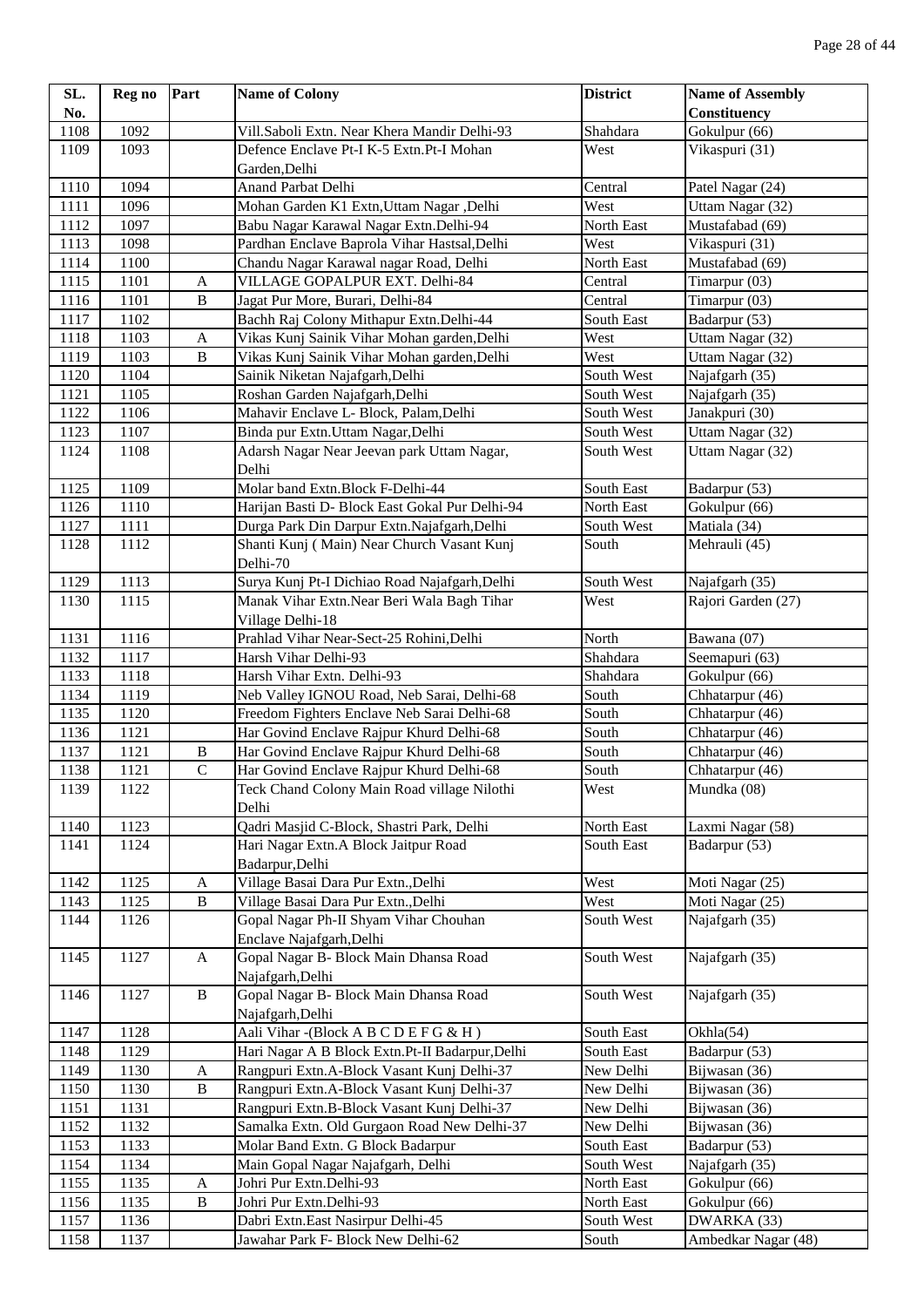| SL.  | Reg no | Part         | <b>Name of Colony</b>                                                | <b>District</b> | <b>Name of Assembly</b> |
|------|--------|--------------|----------------------------------------------------------------------|-----------------|-------------------------|
| No.  |        |              |                                                                      |                 | Constituency            |
| 1159 | 1138   |              | Shakti Garden Harijan Basti Block E-II, East                         | North East      | Gokulpur (66)           |
|      |        |              | Gokal Puri Delhi-94                                                  |                 |                         |
| 1160 | 1139   |              | Kapashera Extn.C- Block Delhi -37                                    | South West      | Bijwasan (36)           |
| 1161 | 1140   |              | Mahipalpur Block A Extn., Delhi                                      | New Delhi       | Bijwasan (36)           |
| 1162 | 1144   |              | Shanti Kunj Behind Deep Public School, Vasant                        | South           | Mehrauli (45)           |
|      |        |              | Kunj) Delhi-70                                                       |                 |                         |
| 1163 | 1145   |              | Mohan Garden E F G H I J K F1, F2 & W E Block<br>Uttam Nagar, Delhi  | West            | Uttam Nagar (32)        |
| 1164 | 1146   |              | Mohan Garden D Block Extn. Uttam Nagar Delhi-<br>59                  | West            | Uttam Nagar (32)        |
| 1165 | 1149   |              | Sitapuri Extn.Pt-II - (Block A B F & G ) Near<br>Dabri New Delhi-45  | South West      | Janakpuri (30)          |
| 1166 | 1152   |              | Chandan Haula Extn. East Chattarpur Bhati,<br>Sahurpur, Dehli-74     | South           | Chhatarpur (46)         |
| 1167 | 1153   |              | Bhagwati Vihar, B-Block, Uttam Nagar, Delhi.                         | West            | Uttam Nagar (32)        |
| 1168 | 1154   |              | Parsuram Enclave Salupur Majra Burari Delhi-                         | Central         | Burari (02)             |
|      |        |              | 84                                                                   |                 |                         |
| 1169 | 1155   |              | Dabar Enclave (S R Block A) Rawta Mode Jafar<br>pur Najafgarh ,Delhi | South West      | Najafgarh (35)          |
| 1170 | 1157   |              | East Gokalpuri E- Block, Hari Nagar Harijan<br>Basti Delhi-94        | North East      | Gokulpur (66)           |
| 1171 | 1158   |              | Durga Enclave Jafarpur Kalan NajafGarh Delhi-<br>73                  | South West      | Najafgarh (35)          |
| 1172 | 1159   |              | Jafarpur Extn.Jafarpur kalan NajafGarh                               | South West      | Najafgarh (35)          |
| 1173 | 1160   |              | Chankaya Place Pt-I Pankha Road, Uttam<br>Nagar, Delhi               | South West      | Janakpuri (30)          |
| 1174 | 1161   |              | Nanu Ram Park HaibatPura Jharoda Road<br>Najafgarh, Delhi            | South West      | Najafgarh (35)          |
| 1175 | 1162   | A            | Molar Band Extn. Block E-III Badarpur                                | South East      | Badarpur (53)           |
| 1176 | 1162   | $\, {\bf B}$ | Molar Band Extn. Block E-III Badarpur                                | South East      | Badarpur (53)           |
| 1177 | 1164   |              | Tyagi Enclave Mohan garden Delhi-59                                  | West            | Vikaspuri (31)          |
| 1178 | 1165   |              | Panchsheel Enclave Vikas Nagar, Hastsal,                             | West            | Vikaspuri (31)          |
|      |        |              | Uttam Nagar, Delhi                                                   |                 |                         |
| 1179 | 1166   |              | Indra Vihar Ph-II Johri Pur Delhi-94                                 | North East      | Gokulpur (66)           |
| 1180 | 1168   |              | Indra Vihar Ph-I Bhagirathi Vihar G-Block near<br>Johripur, Delhi-94 | North East      | Gokulpur (66)           |
| 1181 | 1169   |              | Ganga Vihar G-3 Sai Enclave, Mohan Garden<br>Delhi-59                | West            | Vikaspuri (31)          |
| 1182 | 1170   |              | Durga Enclave Vishal Enclave Delhi-81                                | North West      | Bawana (07)             |
| 1183 | 1171   |              | Chilla Saroda Delhi                                                  | East            | Trilokpuri (55)         |
| 1184 | 1173   |              | West Sagarpur J- Block Delhi                                         | South West      | DWARKA (33)             |
| 1185 | 1174   |              | West Sagar pur, & Jagdamba Vihar, P & T<br><b>Block Delhi</b>        | South West      | DWARKA (33)             |
| 1186 | 1175   | A            | Prem Nagar D- Block Najafgarh                                        | South West      | Najafgarh (35)          |
| 1187 | 1175   | $\, {\bf B}$ | Prem Nagar D- Block Najafgarh                                        | South West      | Najafgarh (35)          |
| 1188 | 1176   |              | Mohan Garden R-V, R-II Extn. R-III, / A2 A3 R-IV<br>& R-V Delhi-59   | West            | Uttam Nagar (32)        |
| 1189 | 1177   |              | Raju Enclave Old Palam Road Kakrola, New<br>Delhi                    | South West      | Matiala (34)            |
| 1190 | 1178   |              | Baljeet Nagar & Punjabi Basti Extn.Near Nepali<br>Mandir Delhi-8     | West            | Patel Nagar (24)        |
| 1191 | 1179   |              | Pratap Nagar Harijan Basti Nand Nagri, Delhi                         | Shahdara        | Gokulpur (66)           |
| 1192 | 1180   |              | New Lahore Colony, Shastri Nagar Gali no 8 A &<br>A-9, Delhi         | East            | Krishna Nagar (60)      |
| 1193 | 1181   |              | Jagdamba Colony Aali Vihar Badarpur, Delhi                           | South East      | Badarpur (53)           |
| 1194 | 1182   | A            | Abul Fazal Enclave Pt-II Block G & H Delhi-25                        | South East      | Okhla(54)               |
| 1195 | 1182   | $\, {\bf B}$ | Abul Fazal Enclave Pt-II Block G & H Delhi-25                        | South East      | Okhla(54)               |
| 1196 | 1183   |              | Om vihar Phase-1 to 4 Uttam Nagar New Delhi-                         | West            | Uttam Nagar (32)        |
|      |        |              | 59                                                                   |                 |                         |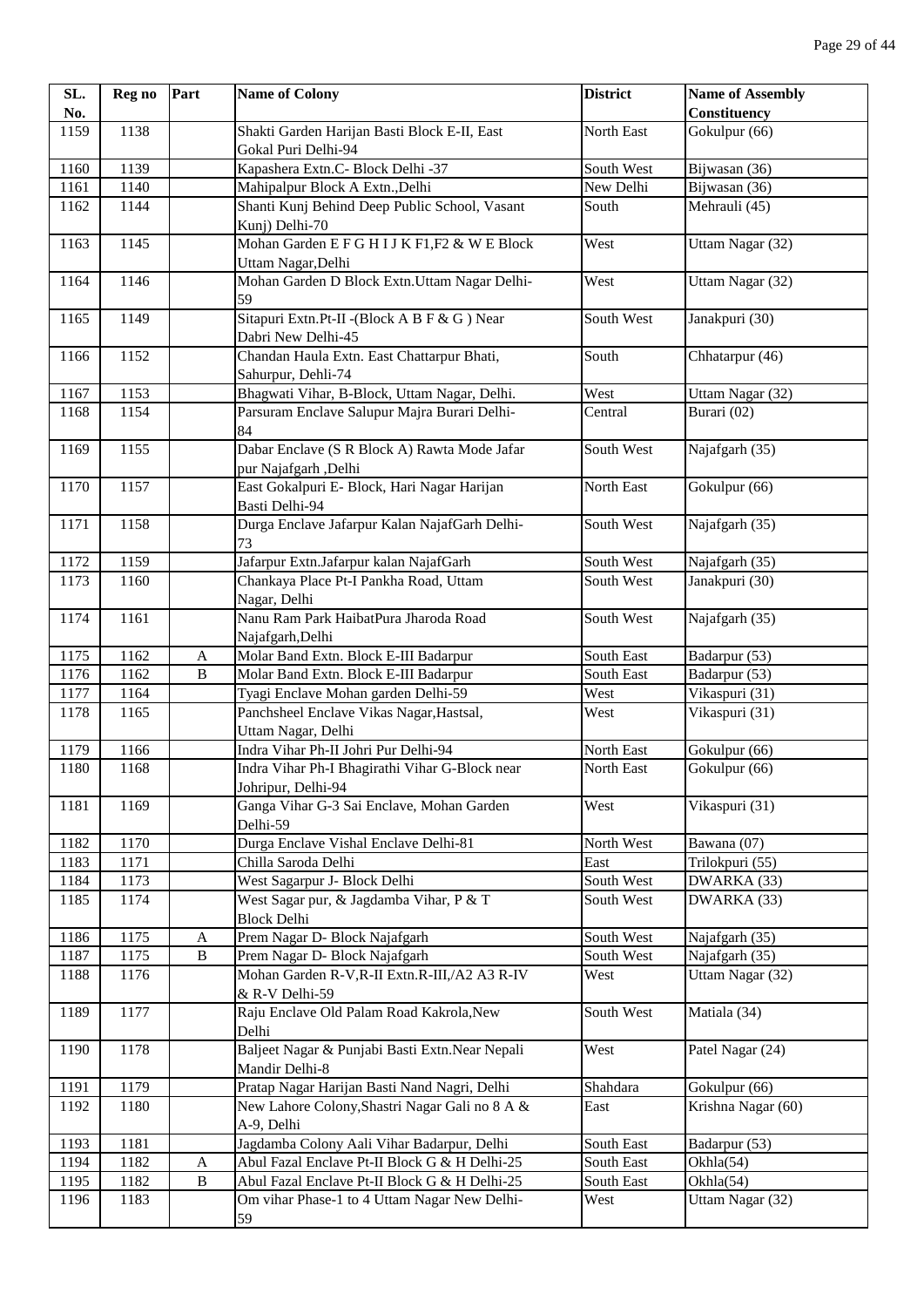| SL.  | Reg no | Part         | <b>Name of Colony</b>                                          | <b>District</b> | <b>Name of Assembly</b> |
|------|--------|--------------|----------------------------------------------------------------|-----------------|-------------------------|
| No.  |        |              |                                                                |                 | <b>Constituency</b>     |
| 1197 | 1184   |              | Om Vihar Phase-V, Block A, A1, D, D1, D-2, E                   | West            | Uttam Nagar (32)        |
|      |        |              | G H & Nawada Extn. Roop Vihar, Delhi                           |                 |                         |
| 1198 | 1185   |              | Shahbad Extn. East South of Sec -17 Rohini<br>Delhi 42         | North           | Rithala (06)            |
| 1199 | 1186   |              | Raju park C- Block Devli Vill Delhi-62                         | South           | Deoli (47)              |
| 1200 | 1190   |              | Raja Garden Extn.Near Ring Road Delhi                          | West            | Madipur (26)            |
| 1201 | 1191   | $\mathbf A$  | Krishna vihar West Najafgarh, Delhi                            | South West      | Najafgarh (35)          |
| 1202 | 1191   | $\, {\bf B}$ | Krishna vihar West Najafgarh, Delhi                            | South West      | Najafgarh (35)          |
| 1203 | 1192   |              | Dalip Vihar, Near Suraj Cinema, Najafgarh,<br>Delhi            | South West      | Najafgarh (35)          |
| 1204 | 1193   |              | Qutab Vihar Ph-I Najafgarh Delhi-71                            | South West      | Matiala (34)            |
| 1205 | 1194   |              | Vishal Enclave Bawana Road, Narela, Delhi-40                   | North           | Narela (01)             |
| 1206 | 1195   |              | Sant Mohalla (Chhuriya Mohalla) Tuglakabad, Delhi              | South East      | Tughlakabad (52)        |
|      |        |              |                                                                |                 |                         |
| 1207 | 1196   |              | Sannoth Extn.Pt-I,II,III Narela Delhi-41                       | North           | Narela (01)             |
| 1208 | 1197   |              | Satyam Puram Jharoda Kalan Border Delhi                        | South West      | Najafgarh (35)          |
| 1209 | 1198   |              | Harijan Basti Rohtak Road Delhi-5                              | Central         | Burari (02)             |
| 1210 | 1199   |              | Pandav Nagar E & F Block -(LOP) Delhi                          | East            | Patparganj (57)         |
| 1211 | 1200   |              | Mohan Garden Block R Extn. K- 5, K-6, Delhi-<br>59             | West            | Uttam Nagar (32)        |
| 1212 | 1201   |              | Mahavir Enclave B & C Block Pt-I Palam, Delhi                  | South West      | Janakpuri (30)          |
| 1213 | 1202   |              | Anandpur Dham C-Block Delhi-81                                 | North West      | Mundka (08)             |
| 1214 | 1203   |              | Pratap Nagar, Mayur Vihar Ph-I, Delhi                          | East            | Patparganj (57)         |
| 1215 | 1204   | A            | Kardam Farm R S T Enclave, Johripur Extn., Delhi-<br>94        | North East      | Gokulpur (66)           |
| 1216 | 1204   | $\, {\bf B}$ | Kardam Farm R S T Enclave, Johripur Extn., Delhi-<br>94        | North East      | Gokulpur (66)           |
| 1217 | 1204   | ${\bf C}$    | Kardam Farm R S T Enclave, Johripur Extn., Delhi-<br>94        | North East      | Gokulpur (66)           |
| 1218 | 1204   | $\mathbf D$  | Kardam Farm R S T Enclave, Johripur Extn., Delhi-<br>94        | North East      | Gokulpur (66)           |
| 1219 | 1205   |              | Qutub Garh Extn.Nai Basti Delhi-59                             | North West      | Bawana (07)             |
| 1220 | 1206   |              | Mandoli Extn.Harijan Basti Delhi-93                            | Shahdara        | Gokulpur (66)           |
| 1221 | 1207   |              | East Vinod Nagar R- Block Delhi-9                              | East            | Patparganj (57)         |
| 1222 | 1208   |              | Raj Pur Khurd Extn. Mehrauli Delhi-68                          | South           | Chhatarpur (46)         |
| 1223 | 1209   |              | Munshi Ram Colony, Timarpur Delhi-19                           | Central         | Timarpur (03)           |
| 1224 | 1210   |              | RamGarh Jagirpur Delhi                                         | North West      | Adarsh Nagar (04)       |
| 1225 | 1211   |              | Molarband Extn. E1, E2, E3 Block, Badarpur                     | South East      | Badarpur (53)           |
|      |        |              | New Delhi                                                      |                 |                         |
| 1226 | 1212   |              | Vikas Nagar Ph.II Ph-III Extn.Uttam Nagar ,Delhi               | West            | Vikaspuri (31)          |
| 1227 | 1212   | A            | Vikas Nagar Ph.II Ph-III Extn.Uttam Nagar ,Delhi               | West            | Vikaspuri (31)          |
| 1228 | 1212   | $\, {\bf B}$ | Vikas Nagar Ph.II Ph-III Extn.Uttam Nagar ,Delhi               | West            | Vikaspuri (31)          |
| 1229 | 1213   |              | Hari Nagar Extn. C BlockPart 2 Badarpur, Delhi                 | South East      | Badarpur (53)           |
| 1230 | 1214   |              | Mahbub Nagar Zakhir Nagar New Delhio-25                        | South East      | Okhla(54)               |
| 1231 | 1215   |              | Vikas Nagar Hastsal Village S- Block, Uttam<br>Nagar           | West            | Vikaspuri (31)          |
| 1232 | 1216   |              | Nehru Vihar GokulPuri Delhi-93                                 | North East      | Mustafabad (69)         |
| 1233 | 1217   |              | Kotla Village Extn., Mayur Vihar Ph-I Delhi-91                 | East            | Trilokpuri (55)         |
| 1234 | 1218   | A            | Khajuri Colony E- Block Delhi-94                               | North East      | Karawal Nagar (70)      |
| 1235 | 1218   | $\, {\bf B}$ | Khajuri Colony E- Block Delhi-94                               | North East      | Karawal Nagar (70)      |
| 1236 | 1218   | $\mathbf C$  | Khajuri Colony E- Block Delhi-94                               | North East      | Karawal Nagar (70)      |
| 1237 | 1219   |              | Lokesh Park & Heera park extn., Najafgarh,                     | South West      | Najafgarh (35)          |
|      |        |              | Delhi                                                          |                 |                         |
| 1238 | 1220   |              | Panchsheel Vihar Khirki Village Near Malviya<br>Nagar Delhi-17 | South           | Greater Kailash (50)    |
| 1239 | 1221   |              | Sangam Vihar E- Block Delhi-62                                 | South East      | Sangam Vihar (49)       |
| 1240 | 1222   |              | Sangam Vihar L-I Block Delhi                                   | South           | Deoli (47)              |
| 1241 | 1224   |              | Sai Enclave G-I, G-2 Block Mohan Garden<br>Uttam nagar         | West            | Vikaspuri (31)          |
| 1242 | 1225   |              | Bhagat Singh Park Extn.Siraspur Vill.Delhi-42                  | North           | Badli (05)              |
|      |        |              |                                                                |                 |                         |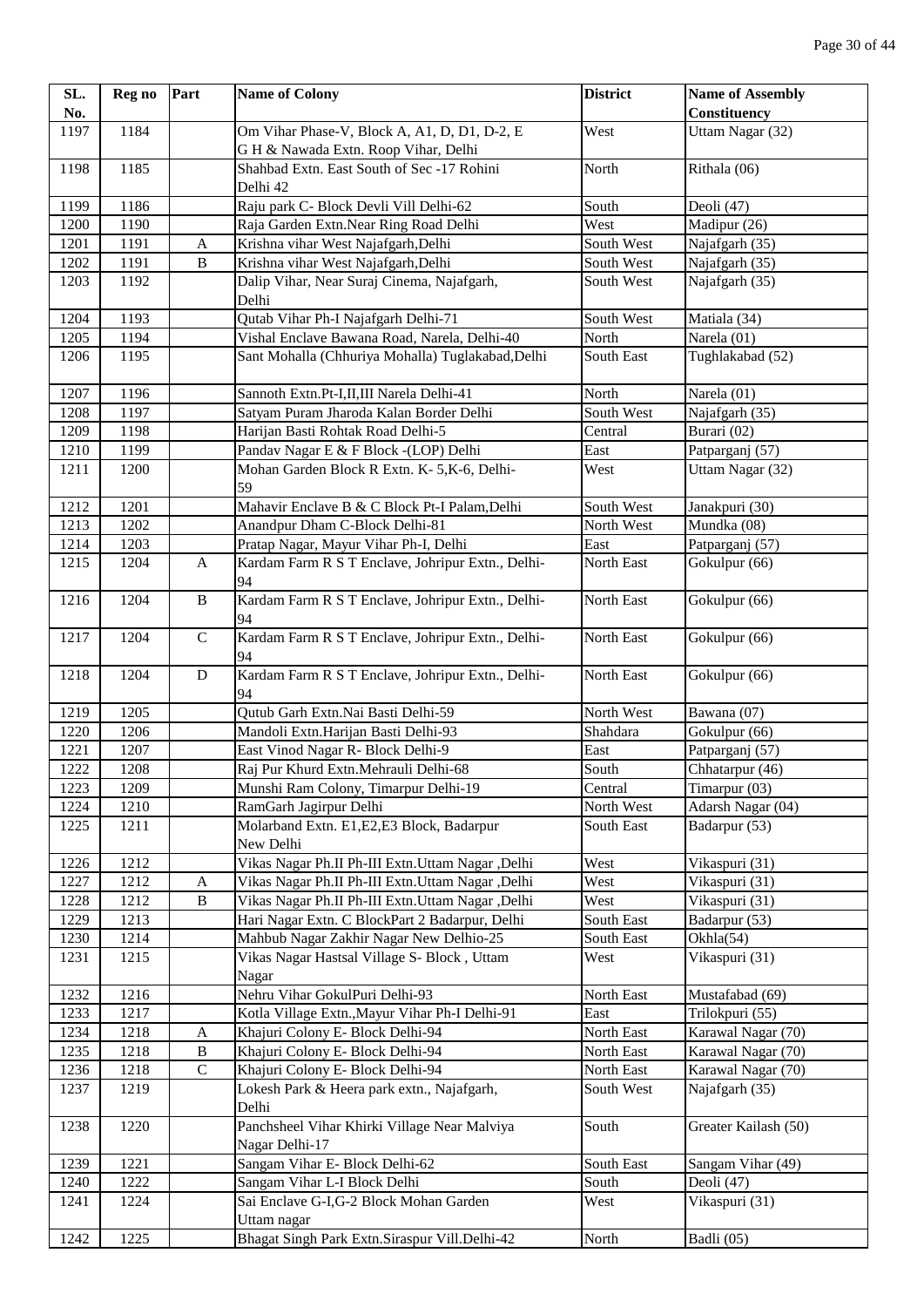| SL.  | Reg no | Part                      | <b>Name of Colony</b>                                                   | <b>District</b> | <b>Name of Assembly</b> |
|------|--------|---------------------------|-------------------------------------------------------------------------|-----------------|-------------------------|
| No.  |        |                           |                                                                         |                 | Constituency            |
| 1243 | 1226   |                           | Shiv Enclave F& G Block Green Avenue Bhism                              | West            | Vikaspuri (31)          |
|      |        |                           | Enclave Shiv Vihar Delhi-59                                             |                 |                         |
| 1244 | 1227   |                           | Chinar Enclave Najafgarh, Delhi                                         | South West      | Najafgarh (35)          |
| 1245 | 1228   |                           | Palam Cly Adarsh Gali Palam Gaon, Delhi-45                              | South West      | Palam (37)              |
| 1246 | 1229   |                           | Village Shabad Mohd Pur Extn.Area Delhi-61                              | New Delhi       | Bijwasan (36)           |
| 1247 | 1230   |                           | Shri Chand Park Near Matiyala Village, Delhi                            | West            | Matiala (34)            |
| 1248 | 1231   |                           | Krishna park, Khanpur, Devli Road                                       | South           | Ambedkar Nagar (48)     |
| 1249 | 1232   | A                         | Krishna Park Extn.Block D Devli road Delhi-62                           | South           | Ambedkar Nagar (48)     |
| 1250 | 1232   | $\, {\bf B}$              | Krishna Park Extn.Block D Devli road Delhi-62                           | South           | Ambedkar Nagar (48)     |
| 1251 | 1234   |                           | Vikas Nagar. Marbal Block Raj Hans vihar, Vikas<br>Vihar, Uttam Nagar   | West            | Vikaspuri (31)          |
| 1252 | 1234   | A                         | Vikas Nagar. Marbal Block Raj Hans vihar, Vikas<br>Vihar, Uttam Nagar   | West            | Vikaspuri (31)          |
| 1253 | 1234   | $\, {\bf B}$              | Vikas Nagar. Marbal Block Raj Hans vihar, Vikas<br>Vihar, Uttam Nagar   | West            | Vikaspuri (31)          |
| 1254 | 1235   |                           | Gopal Nagar Extn.Ph.II Block A & B,Surakhpur<br>Road, Najafgarh         | South West      | Najafgarh (35)          |
| 1255 | 1236   |                           | Zindpur Village Extn. Alipur Delhi-36                                   | North           | Narela (01)             |
| 1256 | 1238   | A                         | Dharmapura A- I Block Najafgarh, Delhi                                  | South West      | Najafgarh (35)          |
| 1257 | 1238   | B                         | Dharmapura A- I Block Najafgarh, Delhi                                  | South West      | Najafgarh (35)          |
| 1258 | 1239   |                           | Dr.Bhim Rao Ambedkar Cly Near Bijwasan                                  | South West      | Bijwasan (36)           |
|      |        |                           | Village, Delhi                                                          |                 |                         |
| 1259 | 1242   |                           | Dharam Pura J- Block Cly Najafgarh Delhi-43                             | South West      | Najafgarh (35)          |
| 1260 | 1243   |                           | H-Block, Hari Nagar Extn, Jaitpur Road<br>Badarpur New Delhi 44         | South East      | Badarpur (53)           |
| 1261 | 1244   | $\boldsymbol{\mathsf{A}}$ | Neb Sarai Extn,.Ph-II IGNOU Road Delhi                                  | South           | Chhatarpur (46)         |
| 1262 | 1244   |                           | Neb Sarai Extn,.Ph-II IGNOU Road Delhi                                  | South           | Chhatarpur (46)         |
| 1263 | 1245   |                           | Dr.Ambedkar Colony Radha Vihar Near Saboli<br>Delhi-93                  | Shahdara        | Gokulpur (66)           |
| 1264 | 1246   | A                         | Vishwakarma Colony M.B.Road Pul Pahladpur<br>Delhi-44                   | South East      | Tughlakabad (52)        |
| 1265 | 1246   | $\, {\bf B}$              | Vishwakarma Colony M.B.Road Pul Pahladpur<br>Delhi-44                   | South East      | Tughlakabad (52)        |
| 1266 | 1247   |                           | Vishwakarma Colony B- Block M.B.Road Pul<br>Pahladpur Delhi-44          | South East      | Tughlakabad (52)        |
| 1267 | 1248   | A                         | Amrita Puri Ranhola, Nilothi Road Delhi-41                              | West            | Vikaspuri (31)          |
| 1268 | 1248   | $\, {\bf B}$              | Amrita Puri Ranhola, Nilothi Road Delhi-41                              | West            | Vikaspuri (31)          |
| 1269 | 1249   |                           | Bakkarwala Village New Delhi-51                                         | West            | Uttam Nagar (32)        |
| 1270 | 1251   |                           | Shiv Ram Park J- Block Nangloi Delhi-41                                 | West            | Nangloi Jat (11)        |
| 1271 | 1252   | A                         | Uday Vihar Pt-1,2,3,4 Nilothi Extn., Delhi-41                           | West            | Mundka (08)             |
| 1272 | 1252   | $\, {\bf B}$              | Uday Vihar Pt-1,2,3,4 Nilothi Extn., Delhi-41                           | West            | Mundka (08)             |
| 1273 | 1253   |                           | Ashok Nagar D Block Main Wazirabad<br>Road, Delhi-93                    | Shahdara        | Gokulpur (66)           |
| 1274 | 1255   |                           | Lui Braill Vihar Rani Khera Delhi                                       | North West      | Mundka (08)             |
| 1275 | 1256   |                           | Sangam Vihar F-2 Block Hamdard Near Batra<br>Hospital, M.B.Road, Delhi. | South East      | Sangam Vihar (49)       |
| 1276 | 1257   |                           | Jeevan park F- Block Uttam NagarDelhi-59                                | West            | Janakpuri (30)          |
| 1277 | 1258   |                           | Budh Vihar Harijan basti Mandawali Delhi-93                             | Shahdara        | Gokulpur (66)           |
| 1278 | 1263   |                           | New Roshanpura Extn. J- Block<br>,Najafgarh,Delhi                       | South West      | Najafgarh (35)          |
| 1279 | 1264   |                           | Ganga Shai Colony Harijan Basti Mandoli, Delhi                          | Shahdara        | Gokulpur (66)           |
| 1280 | 1265   |                           | Prem Nagar A Block Ph-V Najafgarh, Delhi                                | South West      | Najafgarh (35)          |
| 1281 | 1266   |                           | Kapashera Extn.B- Block Delhi-37                                        | South West      | Bijwasan (36)           |
| 1282 | 1267   | $\mathbf{A}$              | Sourabh Vihar K- Block Hari Nagar Jait Pur<br>Badarpur, Delhi           | South East      | Badarpur (53)           |
| 1283 | 1267   | $\, {\bf B}$              | Sourabh Vihar K- Block Hari Nagar Jait Pur<br>Badarpur, Delhi           | South East      | Badarpur (53)           |
| 1284 | 1268   |                           | Niranjan Park Najafgarh Road, Nangli Dairy                              | South West      | Matiala (34)            |
| 1285 | 1269   |                           | Mange Ram park Extn.Budh vihar Ph-II Delhi-41                           | North West      | Rithala (06)            |
| 1286 | 1271   |                           | Sharma Enclave Mubarak Pur Extn.Delhi-81                                | North West      | Kirari (09)             |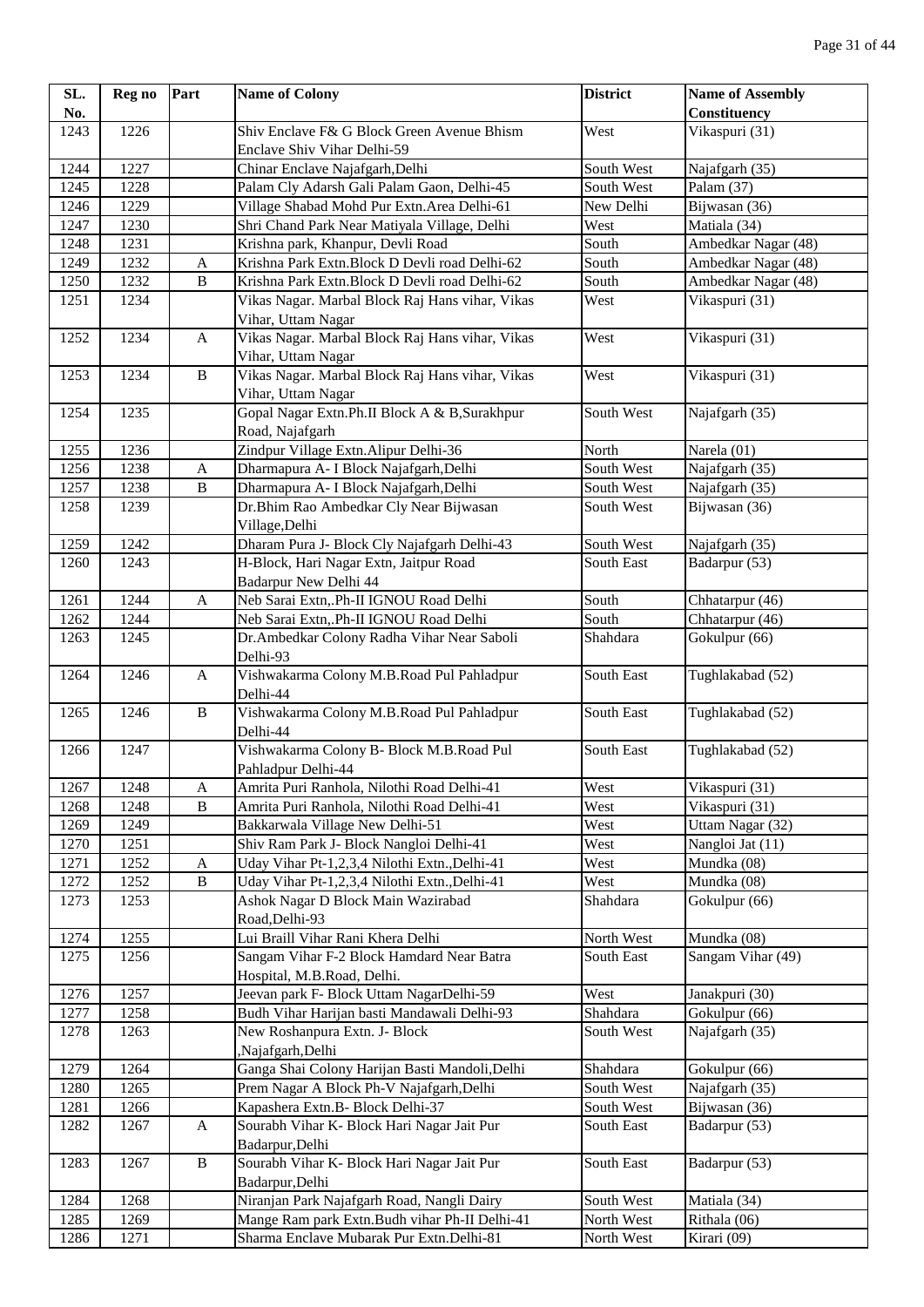| SL.          | Reg no       | Part                      | <b>Name of Colony</b>                                                           | <b>District</b>    | <b>Name of Assembly</b>         |
|--------------|--------------|---------------------------|---------------------------------------------------------------------------------|--------------------|---------------------------------|
| No.          |              |                           |                                                                                 |                    | Constituency                    |
| 1287         | 1272         | $\mathbf A$               | Mitha Pur Extn.1 Block A B C 2 D, Delhi                                         | South East         | Badarpur (53)                   |
| 1288         | 1272         | $\overline{B}$            | Mitha Pur Extn.1 Block A B C 2 D, Delhi                                         | South East         | Badarpur (53)                   |
| 1289         | 1273         | $\boldsymbol{\mathsf{A}}$ | Gopal nagar Extn.Najafgarh,Delhi                                                | South West         | Najafgarh (35)                  |
| 1290         | 1273         | $\, {\bf B}$              | Gopal nagar Extn.Najafgarh,Delhi                                                | South West         | Najafgarh (35)                  |
| 1291         | 1274         |                           | Sapera Basti Village Gharoli, Delhi-96                                          | East               | Kondli (56)                     |
| 1292         | 1275         |                           | Kamal Vihar Karawal nagar ,Delhi                                                | North East         | Mustafabad (69)                 |
| 1293         | 1276         | A                         | Gopal nagar A- Block, Najafgarh, Delhi                                          | South West         | Najafgarh (35)                  |
| 1294         | 1276         | $\, {\bf B}$              | Gopal nagar A- Block, Najafgarh, Delhi                                          | South West         | Najafgarh (35)                  |
| 1295         | 1276         | ${\bf C}$                 | Gopal nagar A- Block, Najafgarh, Delhi                                          | South West         | Najafgarh (35)                  |
| 1296         | 1276         | ${\bf D}$                 | Gopal nagar A- Block, Najafgarh, Delhi                                          | South West         | Najafgarh (35)                  |
| 1297         | 1277         | A                         | Prem nagar Najafgarh G- Block & G-1, Delhi                                      | South West         | Najafgarh (35)                  |
| 1298         | 1277         | $\, {\bf B}$              | Prem nagar Najafgarh G- Block & G-1, Delhi                                      | South West         | Najafgarh (35)                  |
| 1299         | 1278         |                           | Kapashera Extn.A- Block Delhi-37                                                | South West         | Bijwasan (36)                   |
| 1300         | 1279         |                           | Gupta Market Najafgarh, Delhi                                                   | South West         | Najafgarh (35)                  |
| 1301         | 1280         |                           | Milan Garden Near Sabha pur Extn.Delhi-92                                       | North East         | Karawal Nagar (70)              |
| 1302         | 1282         |                           | Mahabir Enclave Extn.C-3, Palam Road New                                        | South West         | Palam (37)                      |
|              |              |                           | Delhi-45                                                                        |                    |                                 |
| 1303         | 1283         |                           | Vipin Garden Extn. Uttam Nagar Delhi-59                                         | West               | Uttam Nagar (32)                |
| 1304         | 1286         |                           | Vikas Vihar Uttam Nagar, Delhi                                                  | West               | Uttam Nagar (32)                |
| 1305<br>1306 | 1287<br>1288 |                           | Hanuman Enclave Nangloi<br>Delhi-41<br>Kondli Colony, New Ashok Nagar, Delhi-96 | West<br>East       | Nangloi Jat (11)<br>Kondli (56) |
|              |              |                           |                                                                                 |                    |                                 |
| 1307<br>1308 | 1289<br>1290 |                           | Harijan Basti Purani Abadi Patparganj Delhi-91                                  | East<br>South West | Patparganj (57)                 |
| 1309         | 1291         |                           | Jain Colony Pt-I T.Extn. Uttam Nagar                                            | South West         | Uttam Nagar (32)                |
| 1310         | 1292         |                           | Gupta Park Najafgarh, Delhi<br>Nai basti Bakner Paschim, Delhi                  | North              | Najafgarh (35)<br>Narela (01)   |
| 1311         | 1293         |                           | Raksha Enclave Extn.III Uttam Nagar, Delhi                                      | West               | Vikaspuri (31)                  |
| 1312         | 1294         |                           | Village., ]Pooth Kalan Extn, Abadi, Delhi                                       | North West         | Bawana (07)                     |
| 1313         | 1295         |                           | Sainik Farms Western Avenue N.Delhi                                             | South              | Ambedkar Nagar (48)             |
| 1314         | 1296         | A                         | Durga Vihar Devli Extn.Delhi-62                                                 | South              | Deoli (47)                      |
| 1315         | 1296         | $\, {\bf B}$              | Durga Vihar Devli Extn.Delhi-62                                                 | South              | Deoli (47)                      |
| 1316         | 1297         |                           | Sainik Vihar Ph-III Mohan Garden Uttam Nagar,                                   | West               | Vikaspuri (31)                  |
|              |              |                           | Delhi                                                                           |                    |                                 |
| 1317         | 1298         |                           | Mohit Nagar Uttam Nagar, Delhi                                                  | West               | Matiala (34)                    |
| 1318         | 1299         |                           | Mitha Pur Extn. A- Block Badarpur, Delhi                                        | South East         | Badarpur (53)                   |
| 1319         | 1300         |                           | MithaPur Extn. Badarpur Delhi-36                                                | South East         | Badarpur (53)                   |
| 1320         | 1301         |                           | Ch.Lakha Ram Colony School Rd.Shakti Vihar                                      | South East         | Badarpur (53)                   |
|              |              |                           | Pt-I Delhi-44                                                                   |                    |                                 |
| 1321         | 1303         |                           | Raj Nagar I & II Palam Colony N.D                                               | South West         | Palam (37)                      |
| 1322         | 1304         |                           | Shahbad Extn Shahbad, Delhi                                                     | North              | Bawana (07)                     |
| 1323         | 1306         |                           | Suraj Park Samai Pur Near Sect-18 Rohini,                                       | North              | Badli (05)                      |
|              |              |                           | Delhi                                                                           |                    |                                 |
| 1324         | 1307         | $\mathbf{A}$              | Rajiv nagar Extn.Begumpur Delhi-41                                              | North West         | Bawana (07)                     |
| 1325         | 1307         | $\, {\bf B}$              | Rajiv nagar Extn.Begumpur Delhi-41                                              | North West         | Bawana (07)                     |
| 1326         | 1307         | $\mathbf C$               | Rajiv nagar Extn.Begumpur Delhi-41                                              | North West         | Bawana (07)                     |
| 1327         | 1308         |                           | Begam Pur Extn.Delhi-41                                                         | North West         | Bawana (07)                     |
| 1328         | 1309         |                           | Friends Enclave Sultanpuri Extn.East blockA                                     | North West         | Sultanpur Mazra (10)            |
|              |              |                           | Sultanpuri Nangloi, N.D-41                                                      |                    |                                 |
| 1329         | 1310         |                           | Pratap Garden Uttam Nagar Delhi-59                                              | South West         | Uttam Nagar (32)                |
| 1330         | 1311         |                           | Defence Enclave Goela Tajpur Rd.Chawla New                                      | South West         | Matiala (34)                    |
| 1331         | 1313         |                           | Delhi-71<br>Mahavir Enclave Pt-I, Block A b C H & I, Delhi                      | South West         | Janakpuri (30)                  |
| 1332         | 1314         |                           | Sulakul Vihar Uttam Nagar N.D-43                                                | West               | Palam (37)                      |
| 1333         | 1317         |                           | West Sagarpur P & T Block Delhi                                                 | South West         | DWARKA (33)                     |
| 1334         | 1318         |                           | Sukhvir Nagar Karala Delhi-81                                                   | North West         | Mundka (08)                     |
| 1335         | 1320         |                           | Jivan park E- Block Pankha Road Delhi-59                                        | West               | Janakpuri (30)                  |
| 1336         | 1322         |                           | Adhyapak Nagar Block D E F, Najafgarh Road,                                     | West               | Nangloi Jat (11)                |
|              |              |                           | Delhi                                                                           |                    |                                 |
| 1337         | 1323         |                           | Adhyapak Nagar Block A B C Nangloi                                              | West               | Nangloi Jat (11)                |
| 1338         | 1324         |                           | Nihal Vihar, Nangloi Jat, Delhi                                                 | West               | Nangloi Jat (11)                |
|              |              |                           |                                                                                 |                    |                                 |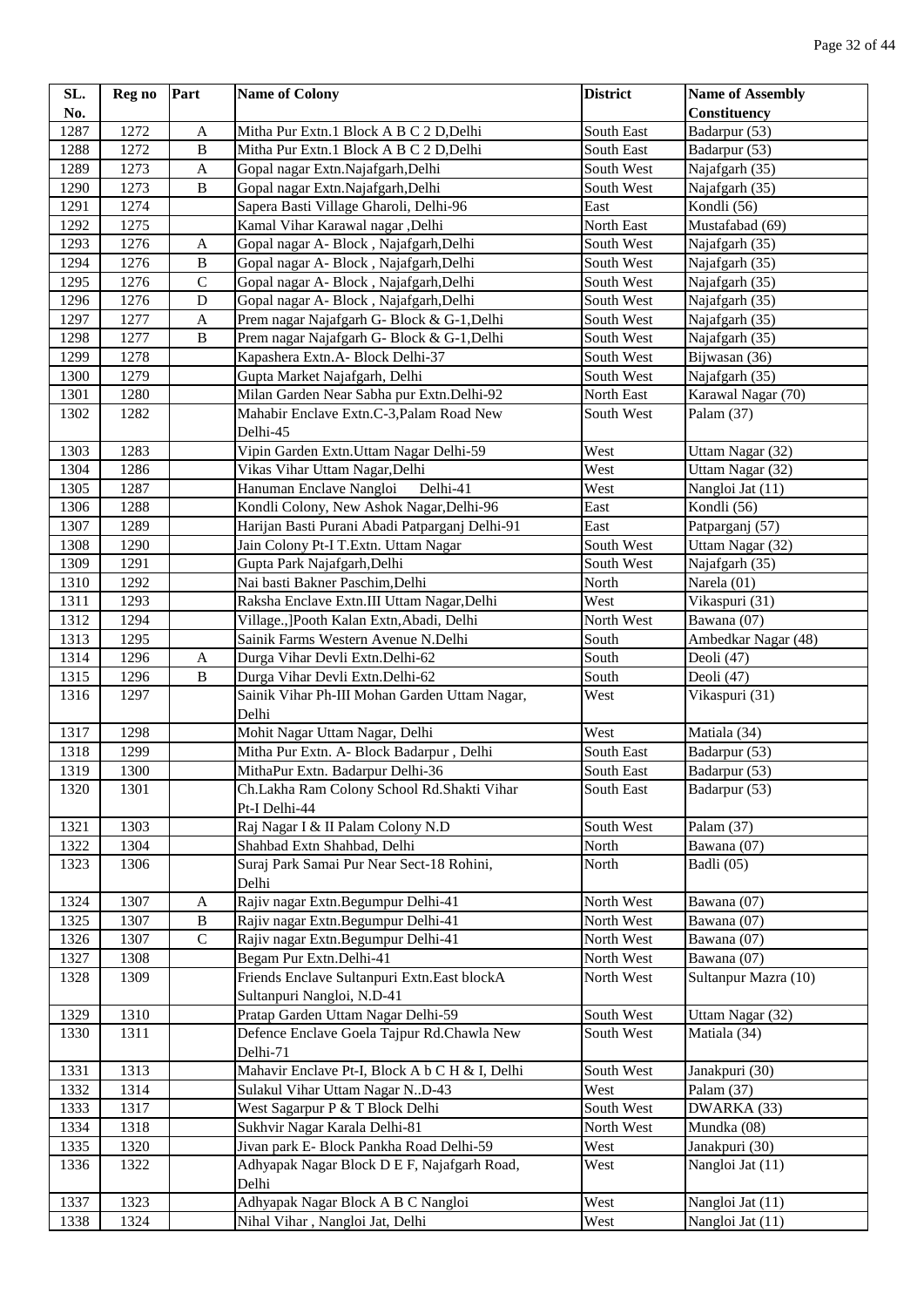| SL.  | Reg no | Part         | <b>Name of Colony</b>                             | <b>District</b> | <b>Name of Assembly</b> |
|------|--------|--------------|---------------------------------------------------|-----------------|-------------------------|
| No.  |        |              |                                                   |                 | Constituency            |
| 1339 | 1325   |              | Jain Colony T Block Pt-II & III, Uttam Nagar,     | South West      | Matiala (34)            |
|      |        |              | Delhi                                             |                 |                         |
| 1340 | 1326   |              | RamChandra Enclave Mohan Garden, Delhi            | West            | Uttam Nagar (32)        |
| 1341 | 1327   |              | Chhawla Extn.Near B.S F Camp Gurgaon Road         | South West      | Matiala (34)            |
|      |        |              | Chhawla, Delhi                                    |                 |                         |
| 1342 | 1329   |              | Vinoba Enclave A1 Block Najafgarh Main Road       | South West      | Najafgarh (35)          |
|      |        |              | Opp.DSIDC SHOP, Delhi                             |                 |                         |
| 1343 | 1331   |              | Golden Enclave B Block Nangil Sakrawati, Delhi    | South West      | Matiala (34)            |
| 1344 | 1332   |              | Om Vihar Extn. E, E-I, F Block Uttam Nagar        | West            | Vikaspuri (31)          |
|      |        |              | N.D                                               |                 |                         |
| 1345 | 1333   |              | Ranaji Enclave Najafgarh, Nangli, Sakravati,      | South West      | Matiala (34)            |
|      |        |              | Delhi                                             |                 |                         |
| 1346 | 1334   |              | Indra Park F- Block Maksudabad, Najafgarh,        | South West      | Najafgarh (35)          |
|      |        |              | N.D                                               |                 |                         |
| 1347 | 1335   |              | Laxmi vihar B- Block Nangli, Sakravagti, Delhi    | South West      | Matiala (34)            |
| 1348 | 1336   |              | Sangam Vihar F-1 Block , N.D                      | South East      | Sangam Vihar (49)       |
| 1349 | 1337   |              | Chandra Park, A & B Block, Old Palam Road         | South West      | Matiala (34)            |
|      |        |              | New Delhi                                         |                 |                         |
| 1350 | 1338   |              | Kumhar Basti Hauz Rani, Malviya Nagar, Delhi-     | South           | Malviya Nagar (43)      |
|      |        |              | 17                                                |                 |                         |
| 1351 | 1341   |              | Pawan Dham Trivani Cly Delhi-36                   | North           | Narela (01)             |
| 1352 | 1342   |              | Amrita Puri Block C RanHaulla Village Delhi-41    | West            | Vikaspuri (31)          |
| 1353 | 1343   |              | Asha Kunj Vasant Kunj Delhi-70                    | South           | Mehrauli (45)           |
| 1354 | 1344   |              | Mohan Garden Block A-3 Uttam Nagar New            | West            | Uttam Nagar (32)        |
|      |        |              | Delhi                                             |                 |                         |
| 1355 | 1345   |              | Bajaj Enclave Old Palam Road Kakrola More,        | South West      | Matiala (34)            |
|      |        |              | N.D                                               |                 |                         |
| 1356 | 1346   |              | Sadh Nagar-II F- Block Gali No21 -25 New          | South West      | Palam (37)              |
|      |        |              | Delhi-45                                          |                 |                         |
| 1357 | 1347   |              | Mohalla Jahapanah Hauz Rani, Malviya Nagar,       | South           | Malviya Nagar (43)      |
|      |        |              | Delhi-17                                          |                 |                         |
| 1358 | 1347   | $\, {\bf B}$ | Mohalla Jahapanah Hauz Rani, Malviya Nagar,       | South           | Malviya Nagar (43)      |
|      |        |              | Delhi-17                                          |                 |                         |
| 1359 | 1348   |              | Gurunanak Nagar Bhalswa Dairy, Delhi              | North           | Badli (05)              |
| 1360 | 1349   |              | Rajiv Gandhi Nagar Mustafabad New Delhi           | North East      | Mustafabad (69)         |
| 1361 | 1350   |              | Village Gajipur Delhi-96                          | East            | Vishwas Nagar (59)      |
| 1362 | 1352   |              | Amar Shoping Complex Uttam Nagar, Delhi           | West            | Uttam Nagar (32)        |
| 1363 | 1353   |              | Bhagirath Vihar Ph-I & II, Nand Nagari            | North East      | Gokulpur (66)           |
| 1364 | 1354   |              | Sangam Vihar G- Block Near Shooting Range         | South East      | Sangam Vihar (49)       |
|      |        |              | Delhi-62                                          |                 |                         |
| 1365 | 1354   | $\bf{B}$     | Sangam Vihar G- Block Near Shooting Range         | South East      | Sangam Vihar (49)       |
|      |        |              | Delhi-62                                          |                 |                         |
| 1366 | 1355   |              | Freedom Fighters Enclave, Near Neb Sarai,         | South           | Chhatarpur (46)         |
|      |        |              | Mehrauli, Delhi-68                                |                 |                         |
| 1367 | 1355   | $\, {\bf B}$ | Freedom Fighters Enclave, Near Neb Sarai,         | South           | Chhatarpur (46)         |
|      |        |              | Mehrauli, Delhi-68                                |                 |                         |
| 1368 | 1356   |              | Vishwas Nagar Block No.17, Shahdara Delhi-32      | Shahdara        | Vishwas Nagar (59)      |
| 1369 | 1357   |              | Chhawla Extn.1 Panchia Mohalla Delhi-71           | South West      | Matiala (34)            |
| 1370 | 1359   |              | Bhikam Singh Colony Block N0.33 Vishwas           | Shahdara        | Vishwas Nagar (59)      |
|      |        |              | Nagar, Shahdara Delhi-110032                      |                 |                         |
| 1371 | 1360   |              | Vishwas Nagar Block No.17, Shahdara Delhi-32      | Shahdara        | Vishwas Nagar (59)      |
| 1372 | 1361   |              | Mohan garden R-III Block N.D                      | West            | Uttam Nagar (32)        |
| 1373 | 1363   |              | Hastsal Extn. Vikas Nagar Uttam Nagar Delhi-59    | West            | Uttam Nagar (32)        |
| 1374 | 1364   |              | Vikas Nagar, R- Block & R Extn, Hastsal, Delhi-59 | West            | Vikaspuri (31)          |
| 1375 | 1364   | $\mathbf A$  | Vikas Nagar, R- Block & R Extn, Hastsal, Delhi-59 | West            | Vikaspuri (31)          |
| 1376 | 1365   |              | Brahm Puri Cly Nangloi Najafgarh Rd.Safipur       | West            | Vikaspuri (31)          |
|      |        |              | Ranhola, Delhi                                    |                 |                         |
| 1377 | 1366   |              | Vikas Kunj Extn. Uttam Nagar Delhi-59             | West            | Uttam Nagar (32)        |
| 1378 | 1367   |              | Sai Enclave Mohan Garden, Delhi                   | West            | Vikaspuri (31)          |
| 1379 | 1368   |              | Inderprasth Cly Pt-I Extn.Burari, Delhi           | Central         | Burari (02)             |
|      |        |              |                                                   |                 |                         |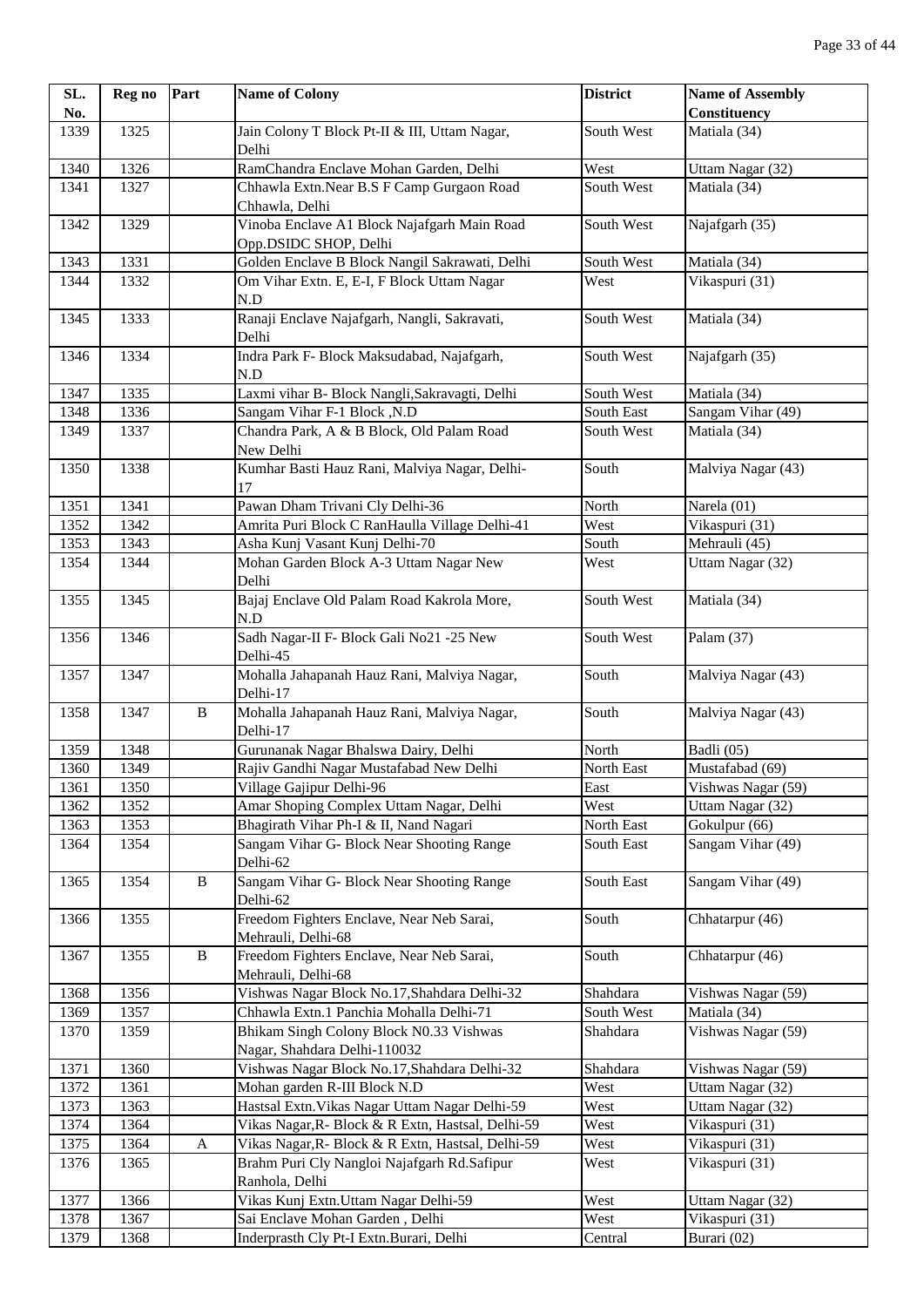| SL.  | Reg no | Part         | <b>Name of Colony</b>                                                   | <b>District</b> | <b>Name of Assembly</b>   |
|------|--------|--------------|-------------------------------------------------------------------------|-----------------|---------------------------|
| No.  |        |              |                                                                         |                 | <b>Constituency</b>       |
| 1380 | 1369   |              | Partap Nagar Near Mayur Vihar Delhi                                     | East            | Trilokpuri (55)           |
| 1381 | 1370   |              | Pratap Nagar Saboli Village.Delhi                                       | Shahdara        | Gokulpur (66)             |
| 1382 | 1371   |              | Village.Garhi Mandu Delhi-53                                            | North East      | Ghonda (66)               |
| 1383 | 1372   |              | Nirmal Vihar Najafgarh, Delhi                                           | South West      | Najafgarh (35)            |
| 1384 | 1373   |              | Ranaji Enclave Near Sai Mandir Najafgarh,<br>Delhi                      | South West      | Matiala (34)              |
| 1385 | 1374   |              | Shankar Park Dharampura Extn.Najafgarh                                  | South West      | Najafgarh (35)            |
| 1386 | 1375   |              | Sri Sai Baba Enclave Najafgarh, Delhi                                   | South West      | Najafgarh (35)            |
| 1387 | 1377   |              | School Block Unche Pur Mandawali Fazalpur,<br>Delhi                     | East            | Patparganj (57)           |
| 1388 | 1378   |              | Kunwer Singh nagar Laxmi Park Najafgarh,<br>Nangloi, Delhi              | West            | Mundka (08)               |
| 1389 | 1379   |              | Udai Vihar Kanjhawala Delhi-81                                          | North West      | Bawana (07)               |
| 1390 | 1380   |              | Amar Colony Ph II& III, Rohtak Road, Nangloi,<br>Delhi                  | West            | Mundka (08)               |
| 1391 | 1381   |              | Jasola Village Delhi-25                                                 | South East      | Okhla(54)                 |
| 1392 | 1382   |              | Nanhe Park D-I Block Matiala Rd Uttam Nagar<br>Delhi-57                 | West            | Uttam Nagar (32)          |
| 1393 | 1383   |              | Khera Khurd Extn Village Khera Khurd.Delhi                              | North           | Narela (01)               |
| 1394 | 1384   |              | Amar Vihar Karawal Nagar, Delhi                                         | North East      | Mustafabad (69)           |
| 1395 | 1386   |              | Khajuri Colony F- Block, Mangal Pandey Road,<br>New delhi               | North East      | Karawal Nagar (70)        |
| 1396 | 1387   |              | Mohan Garden L-II Block Uttam Nagar Delhi-59                            | West            | Uttam Nagar (32)          |
| 1397 | 1388   |              | Shri Anand Niketan Laxmi Vihar D- Block                                 | South West      | Najafgarh (35)            |
|      |        |              | Najafgarh, Delhi                                                        |                 |                           |
| 1398 | 1389   |              | Freedom Fighters Enclave<br>Delhi-68                                    | South           | Chhatarpur (46)           |
| 1399 | 1391   |              | Ambedkar Nagar Extn., Haiderpur, Delhi-88                               | North West      | Shalimar Bagh (14)        |
| 1400 | 1394   |              | Ranjeet Nagar N.D-8                                                     | West            | Patel Nagar (24)          |
| 1401 | 1395   |              | Meer vihar Mubarakpur Dabas Rd.Madanpur Dabas<br>Delhi-81               | North West      | Kirari (09) + Mundka (08) |
| 1402 | 1397   |              | Dhir Pur Enclave Near Shah Alam Bandh, Delhi-<br>9                      | North           | Adarsh Nagar (04)         |
| 1403 | 1398   | A            | Harsh Dev Park Budh Vihar<br>Ph-II, Delhi                               | North West      | Rithala (06)              |
| 1404 | 1398   | $\, {\bf B}$ | Ph-II, Delhi<br>Harsh Dev Park Budh Vihar                               | North West      | Rithala (06)              |
| 1405 | 1399   |              | Budh Vihar Extn. Near Sector-23 & 24, Rohini,<br>Rithala Road, Delhi-41 | North West      | Rithala (06)              |
| 1406 | 1401   |              | Sai Enclave G-2, G-3, Mohan Garden, Delhi-59                            | West            | Vikaspuri (31)            |
| 1407 | 1402   |              | Budh Vihar Phase-II, Near Rohini, Sect-24,<br>Delhi-41                  | North West      | Rithala (06)              |
| 1408 | 1403   | A            | Dharampura-l Najafgarh, New Delhi-43                                    | South West      | Najafgarh (35)            |
| 1409 | 1403   | $\, {\bf B}$ | Dharampura-l Najafgarh, New Delhi-43                                    | South West      | Najafgarh (35)            |
| 1410 | 1404   |              | Swaroop Nagar, South Part-II, G.T. Karnal Rd &<br>Burari Rd., N.Delhi   | North           | Badli (05)                |
| 1411 | 1405   |              | Naveen Place Block- C-I, Jharodha Rd.,<br>Najafgarh, Delhi              | South West      | Najafgarh (35)            |
| 1412 | 1407   |              | Guru Nanak Industrial Area Main Bawana Rd.<br>Samaipur, Delhi-42        | North           | Badli (05)                |
| 1413 | 1410   |              | Krishna vihar, Khampur (Alipur), New Delhi                              | North           | Narela (01)               |
| 1414 | 1411   |              | Ghoga Extn., Narela, Delhi-39                                           | North           | Narela (01)               |
| 1415 | 1413   |              | Ashok Nagar, D-Block, Shahdara, Delhi-93                                | North East      | Gokulpur (66)             |
| 1416 | 1414   |              | Swarg Ashram Colony, Kingsway Camp. Delhi-9                             | North           | Timarpur (03)             |
| 1417 | 1415   |              | Saidulatab Extn.J-Block, Paryavaran Complex,<br>Delhi-30                | South           | Chhatarpur (46)           |
| 1418 | 1416   |              | New Modern Shahdara, Pocket - II, Delhi - 32                            | East            | Shahdara (62)             |
| 1419 | 1417   |              | Dr. Ambedkar Vihar, Harijan Basti, Zohripur<br>Extn., Delhi-94          | North East      | Gokulpur (66)             |
| 1420 | 1418   |              | Nasirpur Village, (Pustani & Mahavir Enclave)<br>Block D & F, N.Delhi-  | South West      | DWARKA (33)               |
| 1421 | 1419   |              | Gram Pustani Pochanpur Extn., Delhi-45                                  | South West      | Matiala (34)              |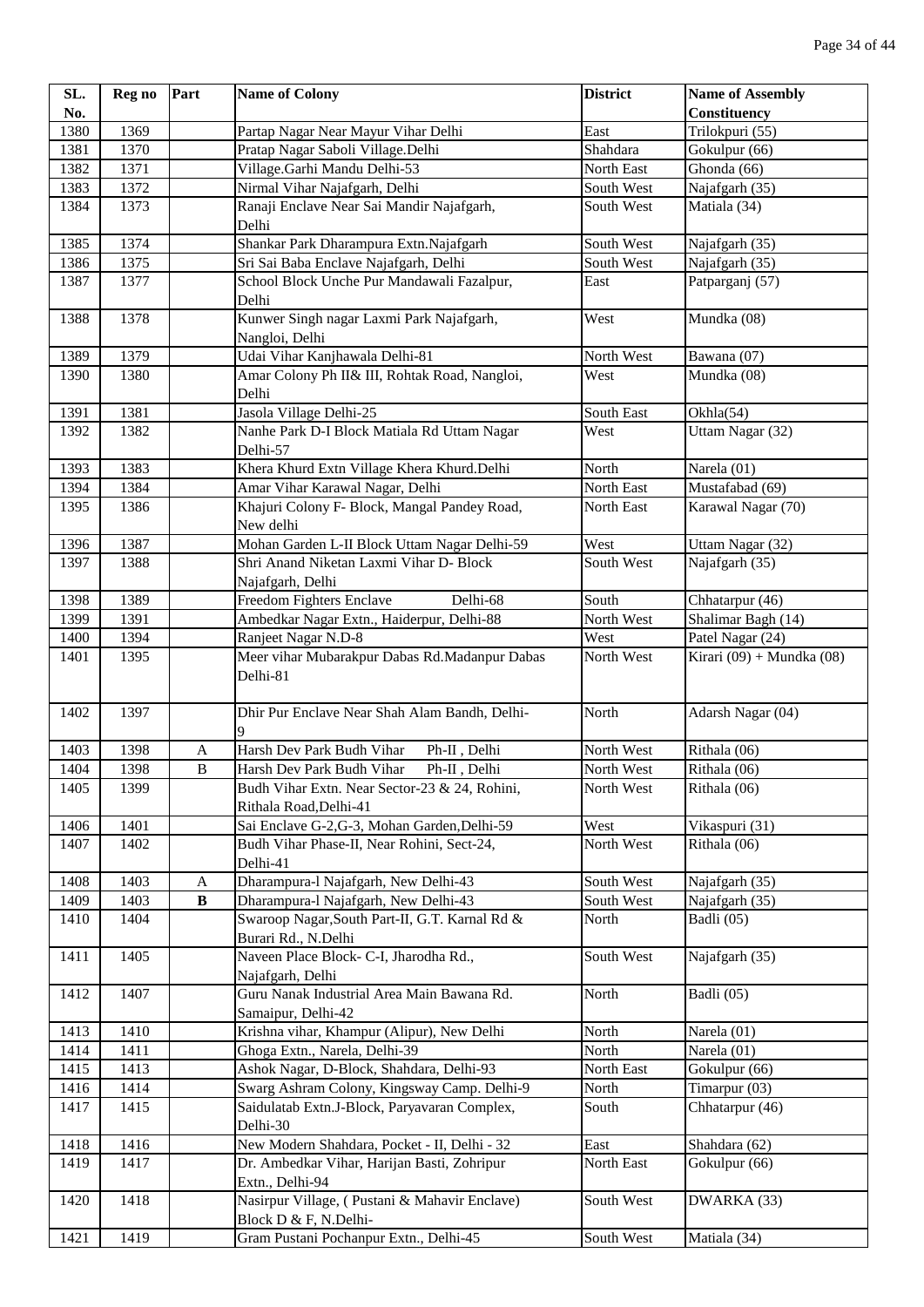| SL.  | Reg no | Part         | <b>Name of Colony</b>                                                     | <b>District</b> | <b>Name of Assembly</b>             |
|------|--------|--------------|---------------------------------------------------------------------------|-----------------|-------------------------------------|
| No.  |        |              |                                                                           |                 | Constituency                        |
| 1422 | 1420   |              | Baljeet Vihar Extn.D- 1 Nithari, Nangloi, Delhi                           | North West      | $\overline{\text{Kirari}}(09)$      |
| 1423 | 1421   |              | C-1 Block Mohan Garden Uttam Nagar Delhi-<br>59                           | West            | Uttam Nagar (32)                    |
| 1424 | 1422   |              | Ganga Vihar Kilokri Near Kalindi Cly Delhi-14                             | South East      | Jangpura (41)                       |
| 1425 | 1424   |              | Batla House Okhla, Delhi                                                  | South East      | Okhla(54)                           |
| 1426 | 1425   |              | Main Bharat Garden, Uttam Nagar, Delhi                                    | West            | Uttam Nagar (32)                    |
| 1427 | 1426   |              | Harijan Basti A- Block Purvi Gokalpur, Delhi-94                           | North East      | Gokulpur (66)                       |
| 1428 | 1427   |              | Meet Nagar C- Block Delhi-94                                              | Shahdara        | Gokulpur (66)                       |
| 1429 | 1428   |              | Meet Nagar A& B Block, Delhi-94                                           | Shahdara        | Gokulpur (66)                       |
| 1430 | 1429   |              | Shiv Vihar Burari Bakhtawar Pur Road Ibrahim<br>Pur Delhi                 | North           | Narela (01)                         |
| 1431 | 1430   |              | Bhagya Vihar, Jain Colony Rani Khera, Delhi-81                            | North West      | Mundka (08)                         |
| 1432 | 1431   |              | Mahavir Enclave Pt-I Block G,G-I A & A1 Dabri<br>Delhi                    | South West      | Janakpuri (30)                      |
| 1433 | 1433   |              | Rama Park, C-I Block, Uttam Nagar, New Delhi-<br>59                       | West            | Uttam Nagar (32)                    |
| 1434 | 1434   |              | New Vishwas Nagar, Shahdara, Delhi-32.                                    | East            | Vishwas Nagar (59)                  |
| 1435 | 1435   |              | Pratap Vihar, Safipur Ranhaula, Najafgarh<br>Road, Nangloi, Delhi.        | West            | Vikaspuri (31)                      |
| 1436 | 1437   |              | Indra Park Extn.Pt-I, Uttam Nagar, New Delhi-59                           | South West      | Uttam Nagar (32)                    |
| 1437 | 1439   |              | Hastsal Vihar, Uttam Nagar, New Delhi-59                                  | West            | Vikaspuri (31)                      |
| 1438 | 1441   |              | Mohan Garden (B&G Block), Uttam Nagar, New<br>Delhi-59                    | West            | Uttam Nagar (32)                    |
| 1439 | 1442   |              | Mohan Garden, D-Block, Uttam Nagar, New<br>Delhi-59                       | West            | Uttam Nagar (32)                    |
| 1440 | 1445   |              | Durga Park, Durga Mohalla, Dallupura, East<br>Delhi-96                    | East            | Kondli (56)                         |
| 1441 | 1446   |              | Saidulajaib Extn., Kohinoor Enclave, M.B.Road,<br>Opp. CISF Complex.      | South           | Chhatarpur (46)                     |
| 1442 | 1447   |              | Nathan Vihar, Village Ranhola, New Delhi-41                               | West            | Vikaspuri (31)                      |
| 1443 | 1448   |              | Vikas Nagar, Ph-IV, Deep Vihar, Hastsal,                                  | West            | $\overline{\text{Utam Nagar}}$ (32) |
| 1444 | 1449   |              | Village Uttam Nagar, N.D.<br>Hari Dass Enclave, Jharoda Kalan, New Delhi- | South West      | Najafgarh (35)                      |
| 1445 | 1450   |              | 72<br>Jagdamba Colony, Johripur, Delhi-94                                 | North East      | Gokulpur (66)                       |
| 1446 | 1451   |              | Kanwar Singh Nagar Extn. Block H-3, Najafgarh                             | West            | Vikaspuri (31)                      |
|      |        |              | Road, Ranhola, Delhi                                                      |                 |                                     |
| 1447 | 1452   |              | Meera Enclave, Ranhola Village, New Delhi-41                              | West            | Najafgarh (35)                      |
| 1448 | 1452   | $\mathbf{A}$ | Meera Enclave, Ranhola Village, New Delhi-41                              | West            | Najafgarh (35)                      |
| 1449 | 1453   |              | Shyam Park, M-Block, Nawada, New Delhi-59                                 | West            | Uttam Nagar (32)                    |
| 1450 | 1454   |              | Anand Vihar, Gurpreet Nagar, Near R-Block,<br>New Delhi-59                | West            | Uttam Nagar (32)                    |
| 1451 | 1455   |              | Akash Vihar, Baprola, Chanchal Park,<br>Bakkarwala More, New Delhi-43     | West            | Vikaspuri (31)                      |
| 1452 | 1456   |              | Shiv Vihar, Najafgarh Road, Uttam Nagar, New<br>Delhi-59                  | West            | Uttam Nagar (32)                    |
| 1453 | 1457   |              | Dhaka Johar, Dr.Mukherjee Nagar, Delhi-<br>110009                         | North           | Timarpur (03)                       |
| 1454 | 1458   |              | Shivpuri Dindarpur, Part-I New Delhi-43                                   | South West      | Matiala (34)                        |
| 1455 | 1459   |              | Baba Haridas Enclave, B-Block, Jharoda Kalan,<br>New Delhi-72.            | South West      | Najafgarh (35)                      |
| 1456 | 1460   |              | New T Block, Uttam Nagar, New Delhi-59                                    | West            | Uttam Nagar (32)                    |
| 1457 | 1461   |              | Prem Nagar, B-Block, Najafgarh, New Delhi-43                              | South West      | Najafgarh (35)                      |
| 1458 | 1463   |              | Rana Ji Enclave, Block-1A, Main Najafgarh                                 | South West      | Matiala (34)                        |
|      |        |              | Road, Najafgarh, Delhi-43                                                 |                 |                                     |
| 1459 | 1465   |              | Shakti Vihar, Mohan Garden Uttam Nagar, Delhi<br>59                       | West            | Uttam Nagar (32)                    |
| 1460 | 1466   |              | Vashisth Park, Pankha Road, New Delhi-46                                  | South West      | DWARKA (33)                         |
| 1461 | 1467   |              | Ambey Garden, Libas Pur, Delhi-42                                         | North           | Badli (05)                          |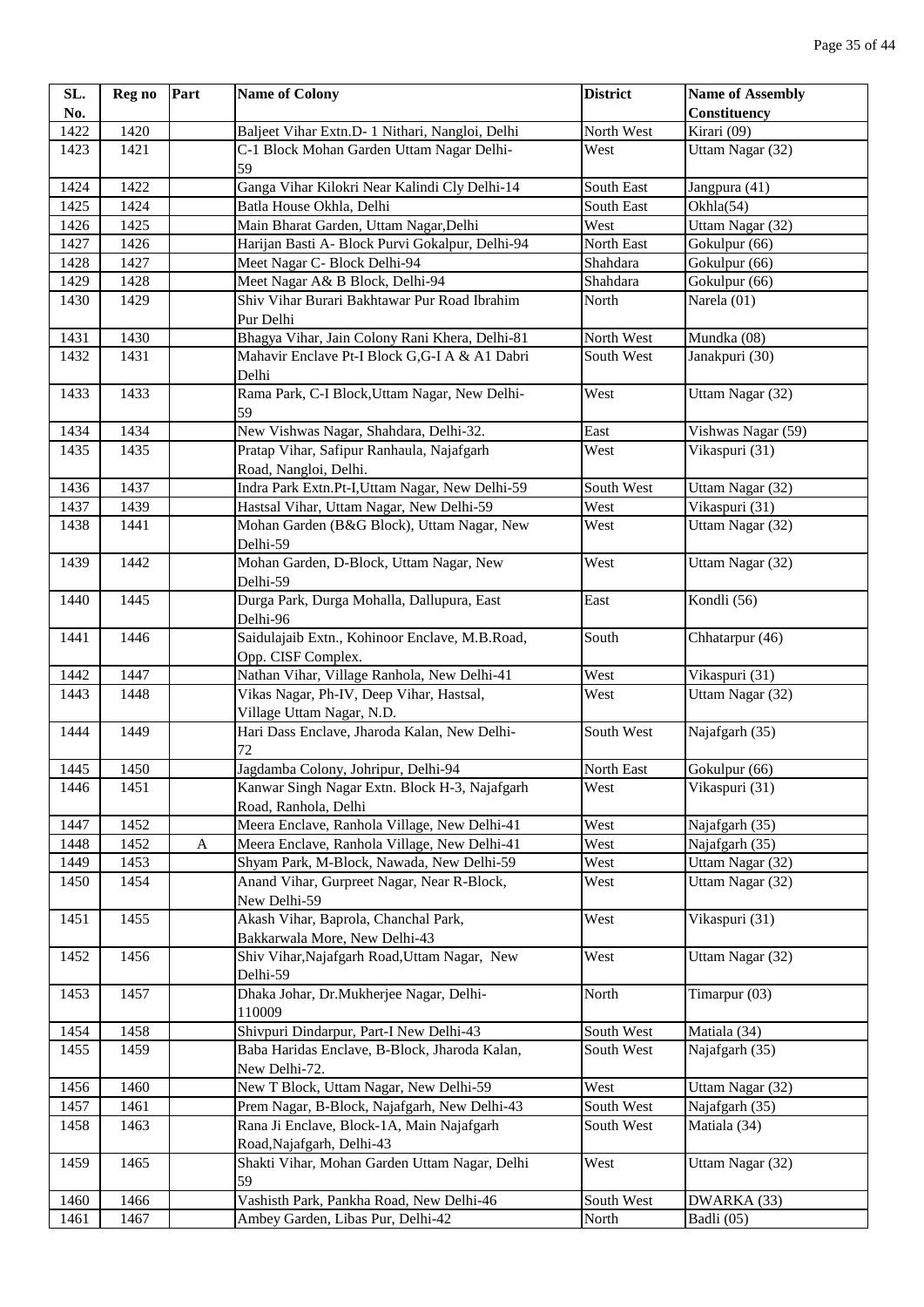| SL.  | Reg no | Part         | <b>Name of Colony</b>                                                     | <b>District</b> | <b>Name of Assembly</b> |
|------|--------|--------------|---------------------------------------------------------------------------|-----------------|-------------------------|
| No.  |        |              |                                                                           |                 | Constituency            |
| 1462 | 1468   |              | R-3, A-3 Mohan Garden, Uttam Nagar, New<br>Delhi-59                       | West            | Uttam Nagar (32)        |
| 1463 | 1468   | $\mathbf{A}$ | R-3, A-3 Mohan Garden, Uttam Nagar, New<br>Delhi-59                       | West            | Uttam Nagar (32)        |
| 1464 | 1469   |              | Kamrudin Nagar, Extn.-III, Najafgarh Road.Delhi-41                        | West            | Mundka (08)             |
| 1465 | 1470   |              | Todarmal Block, Prem Nagar, Najafgarh, Delhi-<br>43                       | South West      | Najafgarh (35)          |
| 1466 | 1471   |              | Matiala Extension, Uttam Nagar, New Delhi-59                              | West            | Uttam Nagar (32)        |
| 1467 | 1472   |              | Nawada Extension, G Block, Shyam Park,<br>Nawada, Uttam Nagar, Delhi      | West            | Uttam Nagar (32)        |
| 1468 | 1472   | $\mathbf{A}$ | Nawada Extension, G Block, Shyam Park,<br>Nawada, Uttam Nagar, Delhi      | West            | Uttam Nagar (32)        |
| 1469 | 1473   |              | Gharoli Extn.,                                                            | East            | Kondli (56)             |
| 1470 | 1475   |              | Shiv Vihar(Near Vikas Nagar), New Delhi-59.                               | West            | Vikaspuri (31)          |
| 1471 | 1476   |              | Gharoli Extn. B-Block, Rajbir Colony, Delhi-96                            | East            | Kondli (56)             |
| 1472 | 1477   |              | Prem Nagar, Z-Block, Paprawat Road,<br>Najafgarh, Delhi-110043            | South West      | Najafgarh (35)          |
| 1473 | 1481   |              | Lokesh Park, Near DTC Bus Terminal,<br>Bahadurgarh Road.                  | South West      | Najafgarh (35)          |
| 1474 | 1482   |              | Sanjay Nagar, Bawana Extn. Bawana, Delhi-39                               | North           | Bawana (07)             |
| 1475 | 1483   | A            | Village Lal Kuan, Block-D, Chungi No.3 & Block<br>A, B Pul Pehlad Pur,    | South East      | Tughlakabad (52)        |
| 1476 | 1483   | $\, {\bf B}$ | Village Lal Kuan, Block-D, Chungi No.3 & Block<br>A, B Pul Pehlad Pur,    | South East      | Tughlakabad (52)        |
| 1477 | 1484   |              | Vidya Vihar, Hastsal, New Delhi-59                                        | West            | Vikaspuri (31)          |
| 1478 | 1485   |              | Ganga Vihar(H-Block),<br>Delhi-94                                         | North East      | Gokulpur (66)           |
| 1479 | 1487   |              | Shastri Park Extn., Nathupura More, Burari,<br>Delhi-84                   | Central         | Burari (02)             |
| 1480 | 1488   |              | Khajuri Colony, E-Extn., Left Out Part E-Block,<br>Khajuri Khas, Delhi-94 | North East      | Karawal Nagar (70)      |
| 1481 | 1489   |              | Mayur Vihar Phase-I                                                       | East            | Trilokpuri (55)         |
| 1482 | 1490   |              | Prem Nagar Ph-III, Najafgarh, Delhi-110043                                | South West      | Najafgarh (35)          |
| 1483 | 1492   |              | Village Lal Kuan, Block-A to J, Mehrauli Badarpur<br>Road, New Delhi-44   | South East      | Tughlakabad (52)        |
| 1484 | 1492   | A            | Village Lal Kuan, Block-A to J, Mehrauli Badarpur<br>Road, New Delhi-44   | South East      | Tughlakabad (52)        |
| 1485 | 1493   |              | Tuglakabad Extn. T.A. Block, New Delhi-19                                 | South East      | Sangam Vihar (49)       |
| 1486 | 1494   |              | Ishwar Colony Extn.Ph-I, II Left Out Portion,<br>Kanjhawala Road, Bawana. | North           | Bawana (07)             |
| 1487 | 1495   |              | Gautam Vihar Colony, Narela, Delhi-40                                     | North           | Narela (01)             |
| 1488 | 1496   |              | Chanchal Park, Main Nangloi, Najafgarh Road,<br>Delhi                     | West            | Vikaspuri (31)          |
| 1489 | 1498   |              | J-Block Prem Nagar, Lal Kuan, M.B.Road, Delhi-<br>44                      | South East      | Tughlakabad (52)        |
| 1490 | 1503   |              | Subhash Park Extn. Navin Shahdara, Delhi                                  | Shahdara        | Shahdara (62)           |
| 1491 | 1504   |              | Anand Vihar Gurpreet Nagar, R-Block, Pt-<br>I, Uttam Nagar, New Delhi-59  | West            | Uttam Nagar (32)        |
| 1492 | 1505   |              | New Roshanpura Extn. X Block, Najafgarh, New<br>Delhi.                    | South West      | Najafgarh (35)          |
| 1493 | 1507   |              | Partap Nagar, Near Mayur Vihar, Phase-I, Delhi-<br>91                     | East            | Patparganj (57)         |
| 1494 | 1508   |              | Shalapur Khera, Bijwasan, New Delhi-61                                    | South West      | Bijwasan (36)           |
| 1495 | 1509   |              | Dindarpur Extn. Chhawala Road, Delhi-43                                   | South West      | Matiala (34)            |
| 1496 | 1510   |              | Mahesh Garden, No.1, Haibatpura,<br>Bahadurgarh Road, Najafgarh.N.D.      | South West      | Najafgarh (35)          |
| 1497 | 1511   |              | Vishwas Park, G&S Block Uttam Nagar, New<br>Delhi-59                      | South West      | Palam (37)              |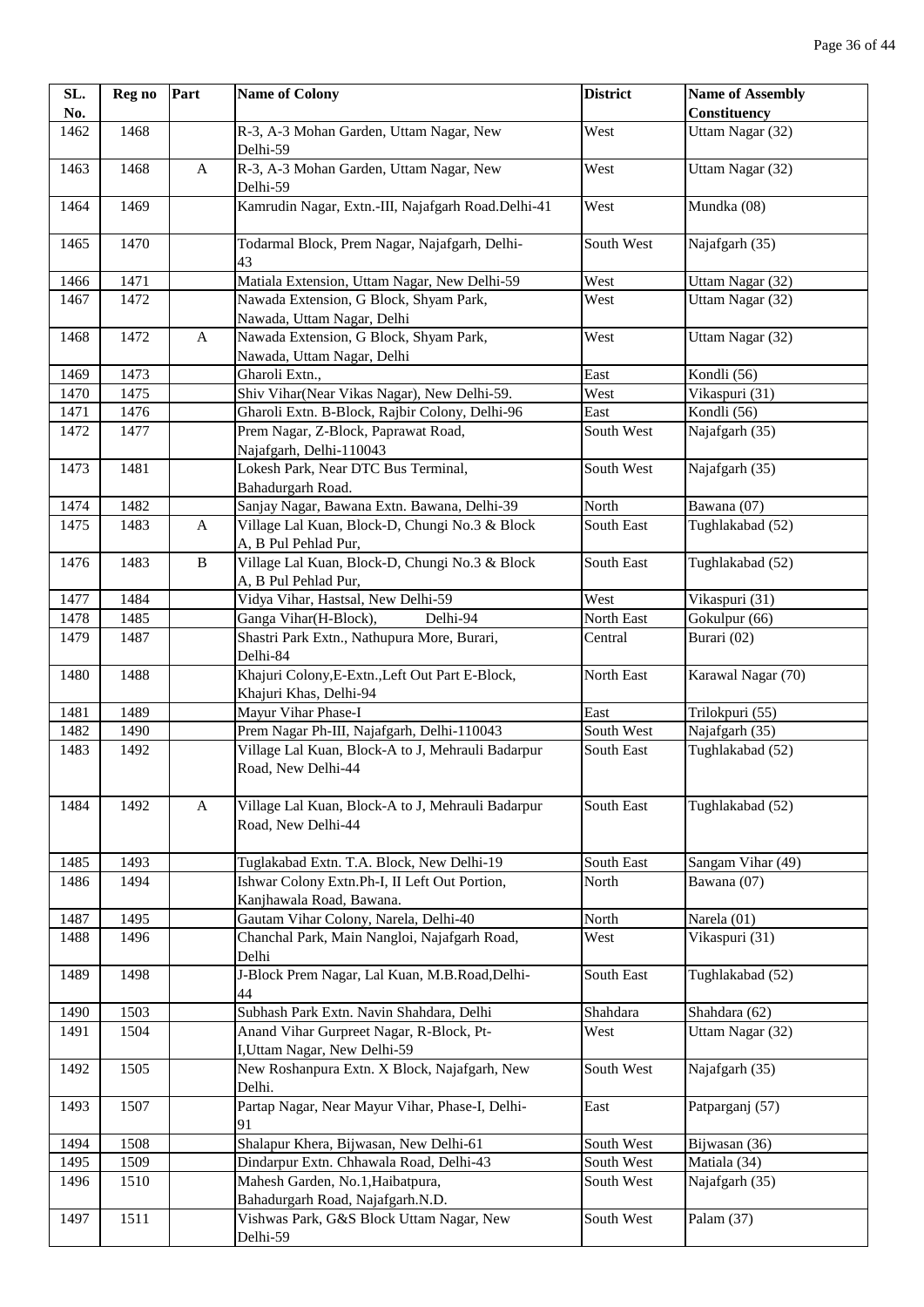| SL.          | Reg no       | Part         | <b>Name of Colony</b>                                                      | <b>District</b>          | <b>Name of Assembly</b> |
|--------------|--------------|--------------|----------------------------------------------------------------------------|--------------------------|-------------------------|
| No.          |              |              |                                                                            |                          | Constituency            |
| 1498         | 1512         |              | Chanderpuri, Chand Bagh, Main Wazirabad                                    | North East               | Karawal Nagar (70)      |
|              |              |              | Road, Delhi-94                                                             |                          |                         |
| 1499         | 1513         | A            | Saidulajaib Extn., New Delhi-30                                            | South                    | Chhatarpur (46)         |
| 1500         | 1513         | $\, {\bf B}$ | Saidulajaib Extn., New Delhi-30                                            | South                    | Chhatarpur (46)         |
| 1501         | 1514         |              | Left out portion T-Extn., Uttam Nagar, (Near                               | South West               | Palam (37)              |
|              |              |              | Vishwas Park)New Delhi-59                                                  |                          |                         |
| 1502<br>1503 | 1515<br>1516 |              | Raj Nagar, Ph-II(Extn.), H-Block, New Delhi-45                             | South West<br>South West | Bijwasan (36)           |
|              |              |              | Prem Nagar Z-Block, Kashmiri Colony, Near<br>Khaira Village, Paprawat Road |                          | Najafgarh (35)          |
| 1504         | 1519         |              | Aya Nagar Extn. B-Block, New Delhi-47                                      | South                    | Chhatarpur (46)         |
| 1505         | 1520         |              | Ruchi Vihar, Rangpuri Pahari, New Delhi                                    | South                    | Chhatarpur (46)         |
| 1506         | 1521         |              | Harphool Vihar, Jai Vihar Ph-IIIrd A, near                                 | West                     | Vikaspuri (31)          |
|              |              |              | Baprola Vill., Nangloi, New Delhi-43                                       |                          |                         |
| 1507         | 1522         |              | Harphool Vihar, Jai Vihar, Ph-III B, Baprola,                              | West                     | Vikaspuri (31)          |
|              |              |              | Nangloi, New Delhi43                                                       |                          |                         |
| 1508         | 1523         |              | Harijan Basti, Sadat Pur, Delhi-94                                         | North East               | Mustafabad (69)         |
| 1509         | 1524         |              | Extended Abadi, Dhansa Gaon, (Gopal Nagar),<br>New Delhi-73                | South West               | Najafgarh (35)          |
| 1510         | 1526         |              | German Nagar Colony Kalyan & Vikas Samiti                                  | South West               | Najafgarh (35)          |
|              |              |              | Old Khera Road, Najafgarh,                                                 |                          |                         |
| 1511         | 1527         |              | Zakir Nagar West Jamia Okhla Nagar, New                                    | South East               | Okhla(54)               |
|              |              |              | Delhi-25                                                                   |                          |                         |
| 1512         | 1529         |              | Amar Shopping Complex, Jai Bharat Enclave,                                 | West                     | Uttam Nagar (32)        |
|              |              |              | Kakrola More, Uttam Nagar.                                                 |                          |                         |
| 1513         | 1530         |              | Vikas Vihar(West) Vikas Nagar, Hastsal, New<br>Delhi-59                    | West                     | Vikaspuri (31)          |
| 1514         | 1531         |              | Ganga Ram Park, Village Ranhola, Nangloi,                                  | West                     | Vikaspuri (31)          |
|              |              |              | New Delhi-41                                                               |                          |                         |
| 1515         | 1533         |              | Laxmi Park Ranhola Extn. Ph-I, Nangloi, Delhi-41                           | West                     | Vikaspuri (31)          |
| 1516         | 1533         | A            | Laxmi Park Ranhola Extn. Ph-I, Nangloi, Delhi-41                           | West                     | Vikaspuri (31)          |
| 1517         | 1533         | B            | Laxmi Park Ranhola Extn. Ph-I, Nangloi, Delhi-41                           | West                     | Vikaspuri (31)          |
| 1518         | 1538         |              | Durga Park, Pocket - E, New Delhi-45                                       | South West               | DWARKA (33)             |
| 1519         | 1540         |              | Vandana Vihar, Nangloi                                                     | West                     | Nangloi Jat (11)        |
| 1520         | 1541         |              | West Vinod Nagar, F-Block, Delhi-92                                        | East                     | Patparganj (57)         |
| 1521         | 1542         |              | Indra Park, Extn. Guru Nager, Najafgarh                                    | South West               | Matiala (34)            |
| 1522         | 1543         |              | Narsingh Garden, Left out Portion, Khyala                                  | West                     | Rajori Garden (27)      |
| 1523         | 1544         |              | Tara Nagar, Old Palam Road, kakrola, New<br>Delhi                          | South West               | Matiala (34)            |
| 1524         | 1545         |              | Sudan Garden, Najafgarh, New Delhi                                         | South West               | Najafgarh (35)          |
| 1525         | 1546         |              | Deoli Extn. Khanpur                                                        | South                    | Deoli (47)              |
| 1526         | 1547         |              | Palam Colony, Kamal Park,                                                  | South West               | Palam $(37)$            |
| 1527         | 1548         |              | Sai Dham, Nangli Sakrawati, Najafgarh New                                  | South West               | Matiala (34)            |
|              |              |              | Delhi - 43                                                                 |                          |                         |
| 1528         | 1549         |              | Amar Vihar Colony, Indra Park Extn, New Delhi-<br>43.                      | South West               | Matiala (34)            |
| 1529         | 1550         |              | Shah Nagar, Manglapuri Chowk, Palam, New<br>Delhi-45.                      | South West               | Palam (37)              |
| 1530         | 1551         |              | Ravi Dass Colony, Narela                                                   | North                    | Narela (01)             |
| 1531         | 1552         |              | Sangam Vihar, G-II, Gali No.18, New Delhi-62                               | South East               | Sangam Vihar $(49)$     |
| 1532         | 1553         |              | Kanti Nagar West                                                           | Shahdara                 | Gandhi Nagar (61)       |
| 1533         | 1554         |              | Tikri Extn., Nr. Kabir Park Dham                                           | West                     | Mundka (08)             |
| 1534         | 1555         |              | Shalimar Village, Delhi-88                                                 | North West               | Shalimar Bagh (14)      |
| 1535         | 1556         |              | Uttam Nagar, A-1, 2, 3 Block, Hastaal Road,                                | South West               | Uttam Nagar (32)        |
|              |              |              | New Delhi                                                                  |                          |                         |
| 1536         | 1557         |              | Roshan Vihar, Kakrola Road, Najafgarh, Delhi-<br>45.                       | South West               | Najafgarh (35)          |
| 1537         | 1558         |              | Village Molarband, B-Block, New Delhi                                      | South East               | Badarpur (53)           |
| 1538         | 1559         |              | Mohan Garden, P-Block, Extn. I & II,                                       | West                     | Uttam Nagar (32)        |
| 1539         | 1560         |              | Ravi Nagar Extension                                                       | West                     | Uttam Nagar (32)        |
| 1540         | 1561         |              | Krishan Kunj, Part-II, Laxmi Nagar                                         | East                     | Laxmi Nagar (58)        |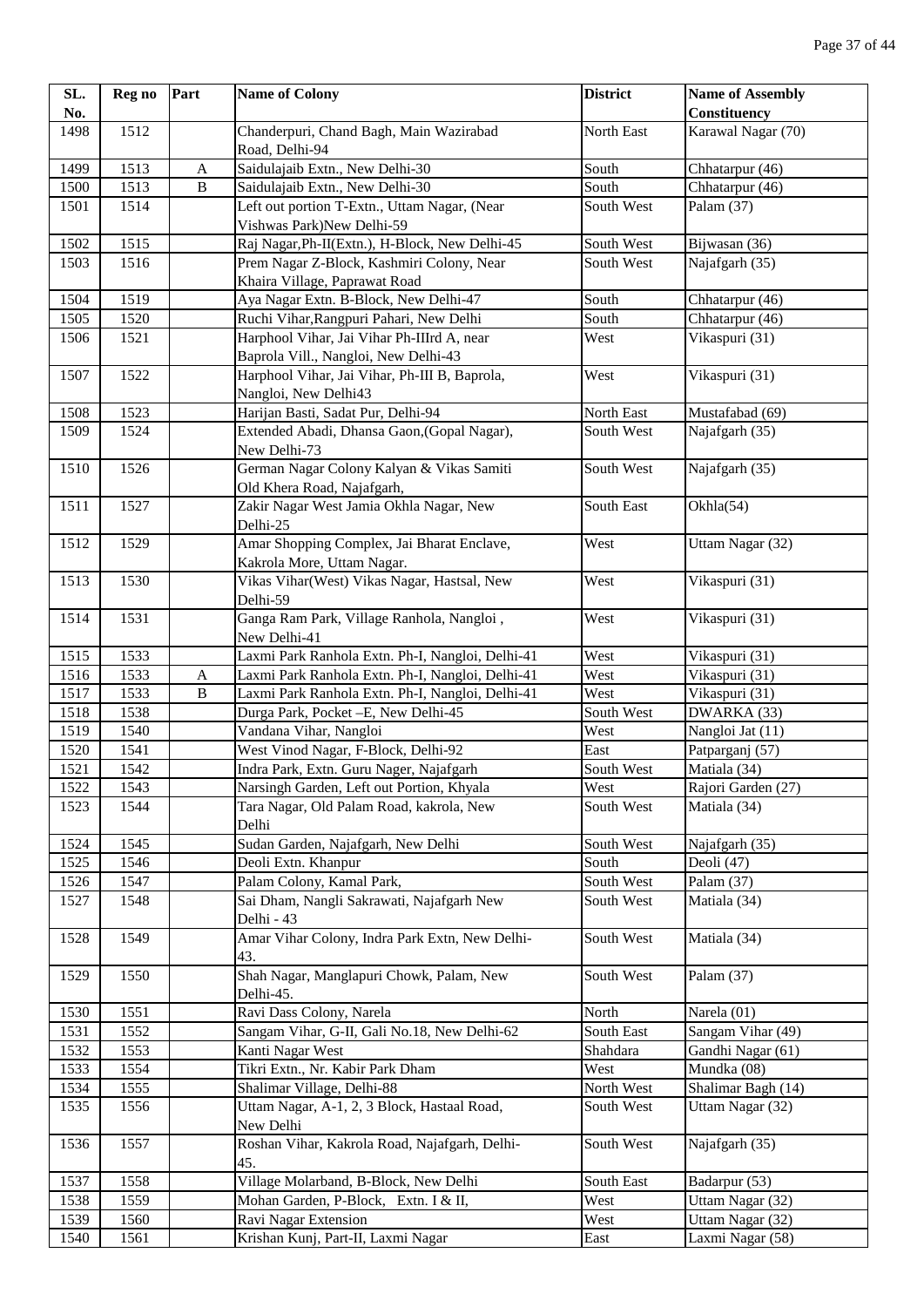| SL.  | Reg no | Part | <b>Name of Colony</b>                                                  | <b>District</b>     | <b>Name of Assembly</b>           |
|------|--------|------|------------------------------------------------------------------------|---------------------|-----------------------------------|
| No.  |        |      |                                                                        |                     | <b>Constituency</b>               |
| 1541 | 1562   |      | Sadh Nagar, E-Block, Part-II Palam Colony,                             | South West          | Palam (37)                        |
|      |        |      | New Delhi-110045                                                       |                     |                                   |
| 1542 | 1563   |      | Shiv Mandir Mohalla, Badli, Delhi-42                                   | North               | Badli (05)                        |
| 1543 | 1564   |      | Prem nagar, F & G Block                                                | South West          | Najafgarh (35)                    |
| 1544 | 1565   |      | Nathu Colony (School Block) Shadara, Delhi-93                          | Shahdara            | Patparganj (57)                   |
| 1545 | 1566   |      | Sangam Vihar, B-Block, New Delhi-62                                    | South               | Deoli (47)                        |
| 1546 | 1567   |      | Vaishali Extn., Dabri,                                                 | South West          | DWARKA (33)                       |
| 1547 | 1568   |      | Ashok Nagar, Harijan Basti                                             | North East          | Gokulpur (66)                     |
| 1548 | 1569   |      | Ashola Extension, Delhi.                                               | South               | Chhatarpur (46)                   |
| 1549 | 1570   |      | Shanti Park, Uttam Nagar, Main Najafgarh                               | West                | Uttam Nagar (32)                  |
|      |        |      | Road, New Delhi-59                                                     |                     |                                   |
| 1550 | 1571   |      | Krishna Puri Mandawali, Fazalpur.                                      | East                | Laxmi Nagar (58)                  |
| 1551 | 1572   |      | Sainik Enclave                                                         | South West          | Najafgarh (35)                    |
| 1552 | 1573   |      | Shanti Mohalla Extn., Seelampur, Gandhi                                | Shahdara            | Gandhi Nagar (61)                 |
|      |        |      | Nagar, Delhi-31                                                        |                     |                                   |
| 1553 | 1574   |      | Krishna Estate, G-Block, Punjabi Colony,                               | North               | Narela (01)                       |
|      |        |      | Narela, Delhi                                                          |                     |                                   |
| 1554 | 1575   |      | Mandawali, Fazalpur (Gali No.1, 2) Primary                             | East                | Patparganj (57)                   |
|      |        |      | School                                                                 |                     |                                   |
| 1555 | 1576   |      | Mandawali Colony, (South Indian Society)                               | Shahdara            | Shahdara (62)                     |
| 1556 | 1577   |      | Indra Vikas Colony,                                                    | North East          | Gokulpur (66)                     |
| 1557 | 1578   |      | Hari Nagar Etn., L-Block, Saurabh Vihar,                               | South East          | Badarpur (53)                     |
|      |        |      | Jaitpur, New Delhi                                                     |                     |                                   |
| 1558 | 1579   |      | Dilshad Masjid (Mustafabad) Karawal Nagar,                             | North East          | Mustafabad (69)                   |
| 1559 | 1580   |      | Krishna Park Extnesion, D-Block, Deoli Village                         | South               | Deoli (47)                        |
| 1560 | 1581   |      | Vishnu Garden, NW-Block, New Delhi                                     | West                | Uttam Nagar (32)                  |
| 1561 | 1582   |      | Nai Basti, (Harijan Basti) Okhla                                       | South East          | Okhla(54)                         |
| 1562 | 1583   |      | Sewa Sadan, Mandawali, Fazalpur                                        | East                | Laxmi Nagar (58)                  |
| 1563 | 1584   |      | Vaishali Extension, Dabri Palam                                        | South West          | Palam (37)                        |
| 1564 | 1585   |      |                                                                        | West                | Uttam Nagar (32)                  |
| 1565 | 1586   |      | Uttam Nagar, GI Block<br>Chauha Patti Vistar, West Karawal Nagar Delhi | North East          | Karawal Nagar (70)                |
|      |        |      | 91                                                                     |                     |                                   |
| 1566 | 1587   |      | FF CC Colony, Neb Sarai, New Delhi                                     | South               | Chhatarpur (46)                   |
| 1567 | 1588   |      |                                                                        | North               | Narela (01)                       |
|      |        |      | Mukti Aashram Colony, Ibrahim Pur.                                     |                     |                                   |
| 1568 | 1589   |      | Ashola Extn., Part-I<br>Prem Nagar, A B & D E F Najafgarh              | South<br>South West | Chhatarpur (46)<br>Najafgarh (35) |
| 1569 | 1590   |      |                                                                        |                     |                                   |
| 1570 | 1591   |      | Vishnu Garden, (R2/C Block) Extension No.2                             | West                | Uttam Nagar (32)                  |
| 1571 | 1592   |      | Durga Vihar Extension, Najafgarh, New Delhi                            | South West          | Matiala (34)                      |
| 1572 | 1593   |      | Defence Enclave Development Assocation,                                | South West          | Bijwasan (36)                     |
|      |        |      | mahipal Pur Extn. New Delhi-37                                         |                     |                                   |
| 1573 | 1594   |      | Mohan Puri, D-Block, North Ghonda, Maujpur                             | Shahdara            | Mustafabad (69)                   |
|      |        |      | Extn.                                                                  |                     |                                   |
| 1574 | 1595   |      | Vijay Park Extension, (LOP), Gali No.15,                               | South West          | Najafgarh (35)                    |
|      |        |      | Najafgarh                                                              |                     |                                   |
| 1575 | 1596   |      | South Indian Madrasi Colony, Mori Gate                                 | Central             | Chandni Chowk (20)                |
| 1576 | 1597   |      | Mandawali, Fazalpur, (LOP), A-Block,                                   | East                | Laxmi Nagar (58)                  |
| 1577 | 1598   |      | Uttam Nagar, Block-A-1,<br>$A-2, 3$                                    | West                | Uttam Nagar (32)                  |
| 1578 | 1599   |      | Tilak Enclave, Mohan Garden, Uttam Nagar                               | West                | Uttam Nagar (32)                  |
| 1579 | 1600   |      | Radha Krishan Vihar,                                                   | South East          | Okhla(54)                         |
| 1580 | 1601   |      | Zakir Nagar, Gali No.6 to 21-A                                         | South East          | Okhla(54)                         |
| 1581 | 1602   |      | Sadh Nagar, F-Block Phase I & II, 24-A to 25-D                         | South West          | Palam (37)                        |
| 1582 | 1603   |      | Vipin Garden Extension,                                                | West                | Uttam Nagar (32)                  |
| 1583 | 1604   |      | Pul Pahalad Pur                                                        | South East          | Tughlakabad (52)                  |
| 1584 | 1605   |      | Ashok Nagar (C-Block)                                                  | East                | Trilokpuri (55)                   |
| 1585 | 1606   |      | Gopal Nagar, Block AM & N Block Extn.                                  | South West          | Najafgarh (35)                    |
|      |        |      | Najafgarh                                                              |                     |                                   |
| 1586 | 1610   |      | Indra Park, Indra Market                                               | New Delhi           | RK Puram (44)                     |
| 1587 | 1611   |      | Prem Nagar, D-Block Extension                                          | South West          | Najafgarh (35)                    |
| 1588 | 1612   |      | <b>Budh Vihar Extension, Badarpur</b>                                  | South East          | Badarpur (53)                     |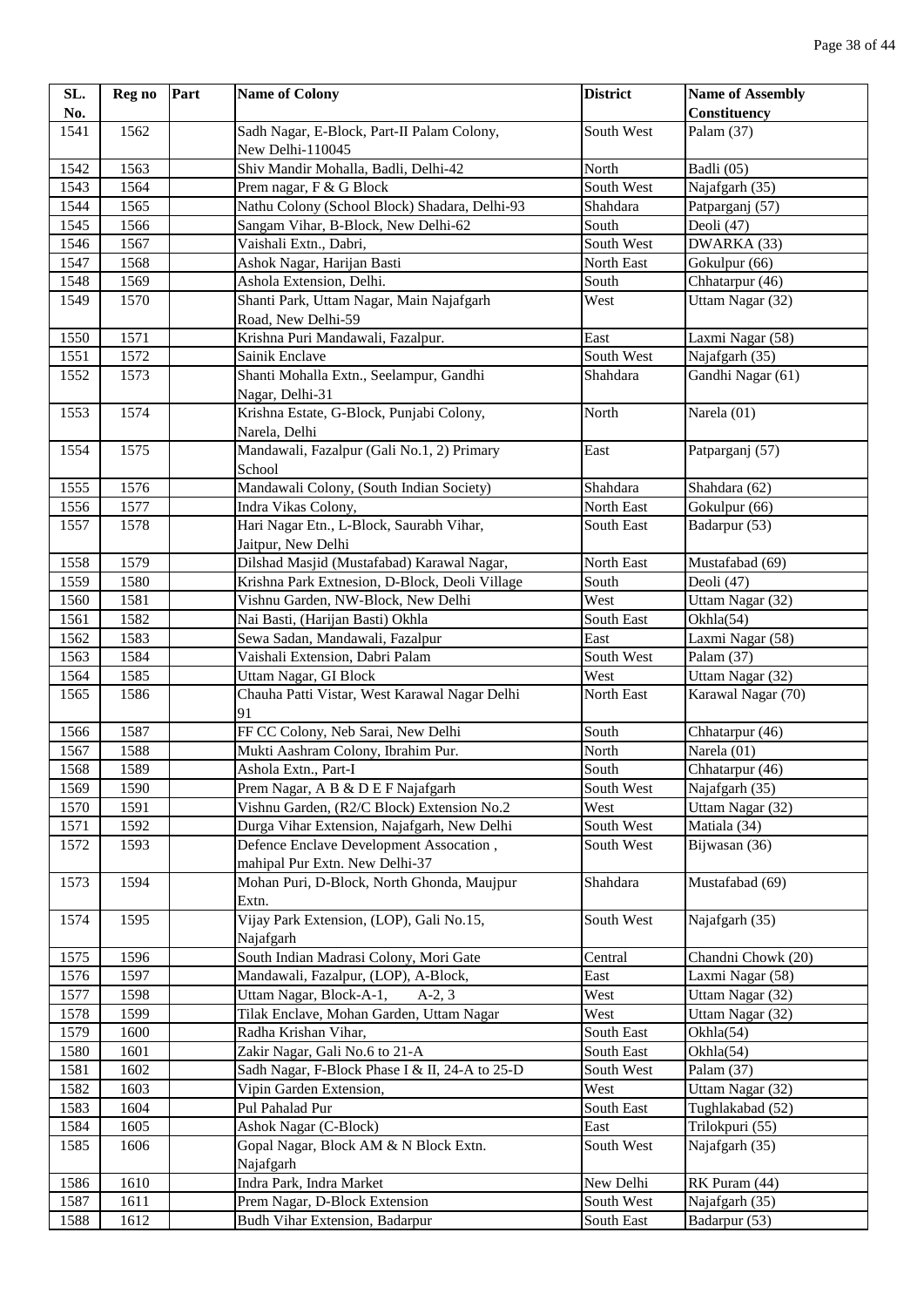| SL.  | Reg no         | Part | <b>Name of Colony</b>                                  | <b>District</b> | <b>Name of Assembly</b> |
|------|----------------|------|--------------------------------------------------------|-----------------|-------------------------|
| No.  |                |      |                                                        |                 | <b>Constituency</b>     |
| 1589 | $1-(ELD)$      |      | Jeet Ram Colony, Budh Pur Distt., North West,          | North           | Kirari (09)             |
|      |                |      | Delhi                                                  |                 |                         |
| 1590 | $1-(LOP)$      |      | Primary School Block, A, Near Dilshad Gardan           | Shahdara        | Seemapuri (63)          |
|      |                |      | Residental Colony, Delhi-95                            |                 |                         |
| 1591 | $10$ - $(ELD)$ |      | E-Block, Mandawali Fazalpur, Unchepar, Delhi-          | East            | Patparganj (57)         |
|      |                |      | 92                                                     |                 |                         |
| 1592 | $10-(LOP)$     |      | East Azad Nagar, Delhi 51                              | East            | Gandhi Nagar (61)       |
| 1593 | $100 -$        |      | Baba Hari Dass Colony, Jharoda Kalan New               | South West      | Najafgarh (35)          |
|      | (ELD)          |      | Delhi 72                                               |                 |                         |
| 1594 | $101 -$        |      | Village Malikpur, Chhawni Delhi -110009`               | North           | Model Town (18)         |
|      | (ELD)          |      |                                                        |                 |                         |
| 1595 | $102 -$        |      | Extended Abadi Village Pooth Kalan Delhi 86            | North West      | Bawana (07)             |
|      | (ELD)          |      |                                                        |                 |                         |
| 1596 | $103 -$        |      | Village Sultanpur New Delhi 30                         | South           | Chhatarpur (46)         |
|      | (ELD)          |      |                                                        |                 |                         |
| 1597 | $104 -$        |      | Extended Abadi Of Village Barwala Delhi 39             | North           | Rithala $(06)$          |
|      | (ELD)          |      |                                                        |                 |                         |
| 1598 | $105 -$        |      | Extended Abadi Of Village Badli Delhi 42               | North           | Badli (05)              |
|      | (ELD)          |      |                                                        |                 |                         |
| 1599 | 106-           |      | Village Rajpur Khurd Madian Gari New Delhi-68          | South           | Chhatarpur (46)         |
|      | (ELD)          |      |                                                        |                 |                         |
| 1600 | $107 -$        |      | Chauhan Patti Extn. Sabhapur Mazra Delhi 94            | North East      | Karawal Nagar (70)      |
|      | (ELD)          |      |                                                        |                 |                         |
| 1601 | 108-           |      | Neb Sarai New Delhi 68                                 | South           | Chhatarpur (46)         |
|      | (ELD)          |      |                                                        |                 |                         |
| 1602 | 109-           |      | The Sunridge, Sunridge India Heritage Pvt. Ltd.        | South           | Mehrauli (45)           |
|      | (ELD)          |      | Haveli Sarai No. 8, Kalka Das Marg Mehrauli, New       |                 |                         |
|      |                |      | Delhi 30                                               |                 |                         |
| 1603 | $11$ - $(ELD)$ |      | Taimoor Nagar, Mohalla Pilanji, Delhi-65               | South East      | Okhla(54)               |
| 1604 | $11-(LOP)$     |      | Khajani Nagar, Johari Pur Delhi 94                     | North East      | Gokulpur (66)           |
| 1605 | $110-$         |      | The Haven Athene Hospitality Services Pvt. Ltd,        | South           | Mehrauli (45)           |
|      | (ELD)          |      | Property No. 4-1-14, Ward- I, Kalka Das Marg, Mehrauli |                 |                         |
|      |                |      | New Delhi 30                                           |                 |                         |
| 1606 | $111 -$        |      | The Sunridge, Sunridge India Heritage Pvt. Ltd.        | South           | Mehrauli (45)           |
|      | (ELD)          |      | Haveli Sarai No. 6, Kalka Das Marg Mehrauli, New       |                 |                         |
|      |                |      | Delhi 30                                               |                 |                         |
| 1607 | $112 -$        |      | The Qila, Sunridge Qila Resorts Pvt. Ltd. 4A, Ward -I, | South           | Mehrauli (45)           |
|      | (ELD)          |      | Kalka Das Marg Mehrauli New Delhi                      |                 |                         |
| 1608 | $113-$         |      | Village Dallupura Vasundhra Enclave Delhi 96           | East            | Kondli (56)             |
|      | (ELD)          |      |                                                        |                 |                         |
| 1609 | $114-$         |      | Saidulajaib Village Residance Welfare                  | South           | Chhatarpur (46)         |
|      | (ELD)          |      | <b>Association New Delhi</b>                           |                 |                         |
| 1610 | $115-$         |      | Kotla Village Extn. Delhi 91                           | East            | Trilokpuri (55)         |
|      | (ELD)          |      |                                                        |                 |                         |
| 1611 | $116-$         |      | Village Ghoga Extn. Delhi 39                           | North           | Kirari (09)             |
|      | (ELD)          |      |                                                        |                 |                         |
| 1612 | $117-$         |      | Bijwashan Extn. Bijwashan Village New Delhi            | South West      | Bijwasan (36)           |
|      | (ELD)          |      |                                                        |                 |                         |
| 1613 | 118-           |      | Khera Khurd Extn. Khera Khurd, Delhi 82                | North           | Narela (01)             |
|      | (ELD)          |      |                                                        |                 |                         |
| 1614 | 119-           |      | Extended Abadi, Taimoor Nagar -I, Near Village         | South East      | Okhla(54)               |
|      | (ELD)          |      | Community Centre Taimoor Nagar, New Delhi-25           |                 |                         |
| 1615 | $12$ - $(ELD)$ |      | Defence Service Enclave, Khanpur, New Delhi-           | South           | Sangam Vihar (49)       |
|      |                |      | 62                                                     |                 |                         |
| 1616 | $12-(LOP)$     |      | Kakardooma Extn., Delhi 92                             | Shahdara        | Vishwas Nagar (59)      |
| 1617 | 120-           |      | Gram Baprola Najafgarh New Delhi 43                    | West            | Vikaspuri (31)          |
|      | (ELD)          |      |                                                        |                 |                         |
| 1618 | $121 -$        |      | Bagdola Village Extn. Area New Delhi 45                | New Delhi       | Bijwasan (36)           |
|      | (ELD)          |      |                                                        |                 |                         |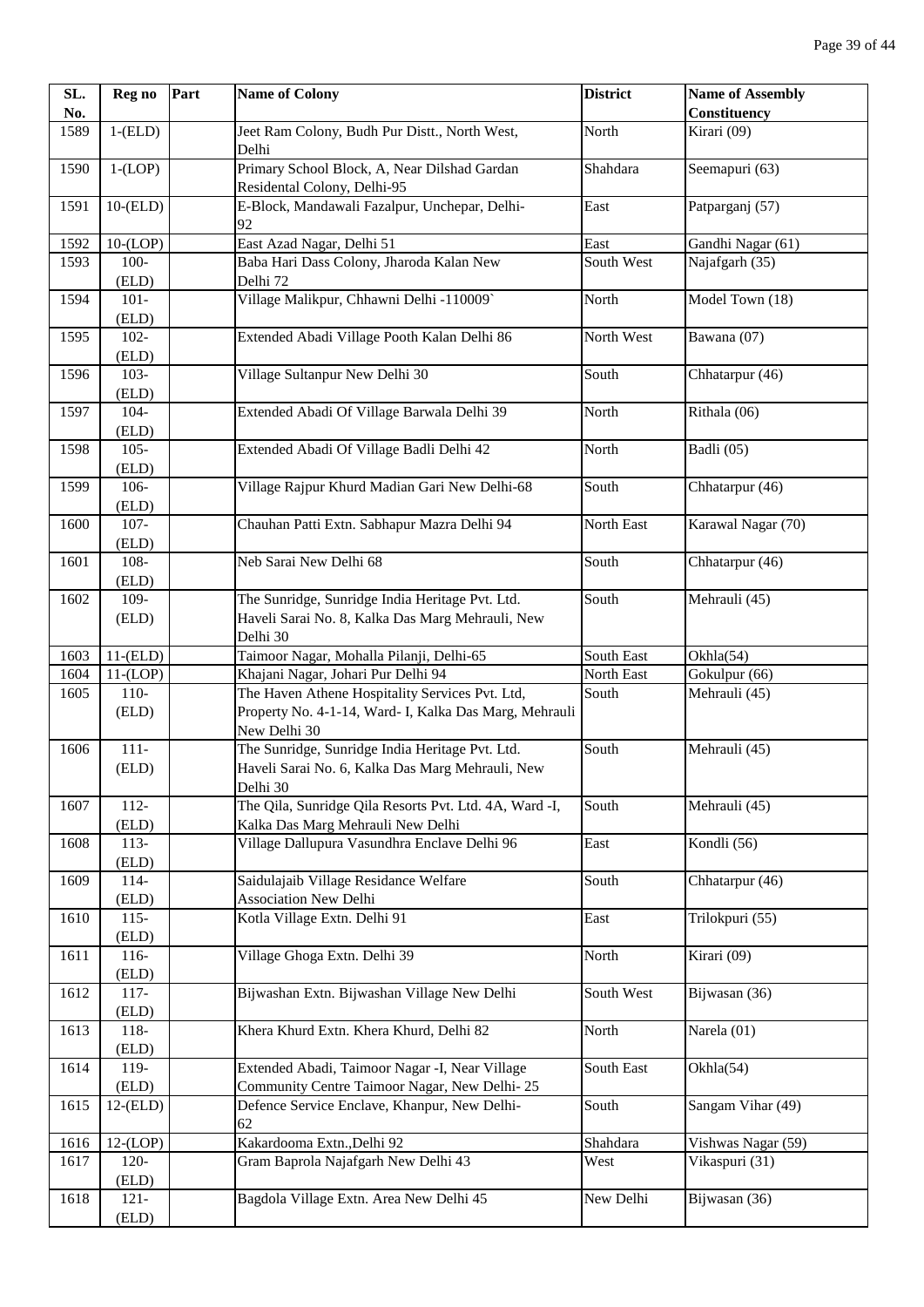| SL.  | Reg no         | Part | <b>Name of Colony</b>                                    | <b>District</b> | <b>Name of Assembly</b> |
|------|----------------|------|----------------------------------------------------------|-----------------|-------------------------|
| No.  |                |      |                                                          |                 | Constituency            |
| 1619 | 122-           |      | Resident Welfare Association, Rajokari Harijan           | New Delhi       | Bijwasan $(36)$         |
|      | (ELD)          |      | Basti, New Delhi 38                                      |                 |                         |
| 1620 | $123 -$        |      | Sangwan Enclave Mangla Puri Road Palam                   | South West      | Palam (37)              |
|      | (ELD)          |      | New Delhi 45                                             |                 |                         |
| 1621 | 124-           |      | Madi Pur Extn. Kh. No. 709, 710, 711, 712,               | West            | Madi Pur (26)           |
|      | (ELD)          |      | 712/2 Madi Pur New Delhi 63                              |                 |                         |
| 1622 | $125 -$        |      | Extended Abadi Of Barwala Delhi 39                       | North           | Najafgarh (35)          |
|      | (ELD)          |      |                                                          |                 |                         |
| 1623 | 126-           |      | Village Fateh Nagar Delhi 58                             | West            | Hari Nagar (28)         |
|      | (ELD)          |      |                                                          |                 |                         |
| 1624 | $127 -$        |      | Tuglakabad Village Extended Lal Dora Abadi               | South East      | Tughlakabad (52)        |
|      | (ELD)          |      | East, New Delhi 44                                       |                 |                         |
| 1625 | 128-           |      | Neb Sarai, Saidulajab Market Association New             | South           | Chhatarpur (46)         |
|      |                |      |                                                          |                 |                         |
|      | (ELD)<br>129-  |      | Delhi 68<br>Village Khaira, Najafgarh Rural Village, New | South West      | Najafgarh (35)          |
| 1626 |                |      |                                                          |                 |                         |
|      | (ELD)          |      | Delhi 43                                                 |                 |                         |
| 1627 | $13$ - $(ELD)$ |      | Harijan Basti(Poorvi Chhatra) Rajokri Pahari,            | New Delhi       | Bijwasan (36)           |
|      |                |      | Mehrauli Road, New Delhi-38                              |                 |                         |
| 1628 | $13-(LOP)$     |      | Om Vihar, Ph-IV, Uttam Nagar, New Delhi 59               | West            | Uttam Nagar (32)        |
| 1629 | 130-           |      | Village Khaira, Najafgarh New Delhi 43                   | South West      | Najafgarh (35)          |
|      | (ELD)          |      |                                                          |                 |                         |
| 1630 | $131 -$        |      | Village Pitam Pura New Delhi 34                          | North West      | Shalimar Bagh (14)      |
|      | (ELD)          |      |                                                          |                 |                         |
| 1631 | $132 -$        |      | Extended Abadi of Village Chhattarpur New                | South           | Chhatarpur (46)         |
|      | (ELD)          |      | Delhi                                                    |                 |                         |
| 1632 | 133-           |      | Lal Dora Of Village Singhu Delhi 40                      | North           | Narela (01)             |
|      | (ELD)          |      |                                                          |                 |                         |
| 1633 | 134-           |      | Village Singhu Extn. Delhi 40                            | North           | Narela (01)             |
|      | (ELD)          |      |                                                          |                 |                         |
| 1634 | $135 -$        |      | Village Tikri Khurd, Delhi 40                            | North           | Narela (01)             |
|      | (ELD)          |      |                                                          |                 |                         |
| 1635 | 136-           |      | Village Kamruddin Nagar Nangloi Delhi 41                 | West            | Mundka (08)             |
|      | (ELD)          |      |                                                          |                 |                         |
| 1636 | 137-           |      | Jharoda Kalan, Delhi 72                                  | South West      | Najafgarh (35)          |
|      | (ELD)          |      |                                                          |                 |                         |
| 1637 | 138-           |      | Village Begumpur Delhi 86                                | North West      | Bawana (07)             |
|      | (ELD)          |      |                                                          |                 |                         |
| 1638 | 139-           |      | Parsadi Mohalla New Ushman Pur Extn. Delhi               | North East      | Ghonda (66)             |
|      | (ELD)          |      | 53                                                       |                 |                         |
| 1639 | $14$ - $(ELD)$ |      | Urbanised Village, Mangolpur Khurd, Delhi-83             | North West      | Mangolpuri (12)         |
| 1640 | $14-(LOP)$     |      | A-Block, Meethapur Extn. Shree Colony                    | South East      | Badarpur (53)           |
|      |                |      | Badarpur New Delhi 44                                    |                 |                         |
| 1641 | $140 -$        |      | Jerman Nagar Kashmiri Colony Revenu Estate               | South West      | Najafgarh (35)          |
|      | (ELD)          |      | Of Village Khera On Old Khaira Road Najafgarh New        |                 |                         |
|      |                |      | Delhi                                                    |                 |                         |
| 1642 | $141 -$        |      | Extended Abadi Of Kadi Pur Village                       | North           | Narela (01)             |
|      |                |      |                                                          |                 |                         |
|      | (ELD)          |      |                                                          |                 |                         |
| 1643 | 142-           |      | Extended Abadi Of Lad Pur Village Delhi 81               | North West      | Mundka (08)             |
|      | (ELD)          |      |                                                          |                 |                         |
| 1644 | 143-           |      | Ruchi Vihar, Rang Puri Abutting Block-B, Delhi 37        | South West      | Bijwasan (36)           |
|      | (ELD)          |      |                                                          |                 |                         |
| 1645 | $144-$         |      | LOP of Jain Nagar Karala Delhi 81                        | North West      | Mundka (08)             |
|      | (ELD)          |      |                                                          |                 |                         |
| 1646 | $145 -$        |      | Rupali Enclave Karala Delhi 81                           | North West      | Mundka (08)             |
|      | (ELD)          |      |                                                          |                 |                         |
| 1647 | $146-$         |      | Rural Village Malikpur Lal Dora Extension                | South West      | Najafgarh (35)          |
|      | (ELD)          |      | Extended Area New Delhi 73                               |                 |                         |
| 1648 | $147 -$        |      | Qutab Enclave Village Mehrauli 4C Ward No. -             | South           | Mehrauli (45)           |
|      | (ELD)          |      | New Delhi 30                                             |                 |                         |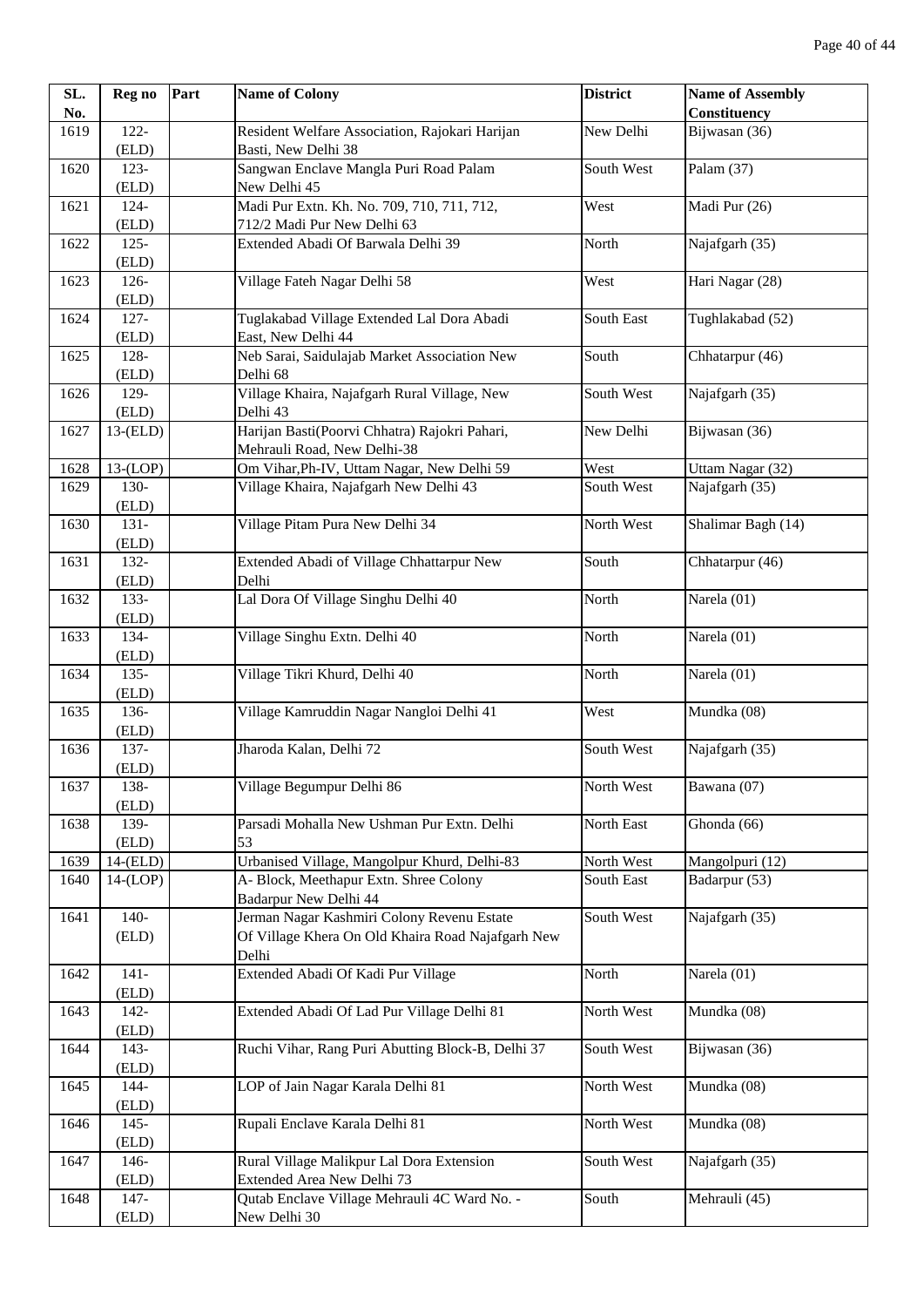| SL.  | Reg no         | Part | <b>Name of Colony</b>                                   | <b>District</b> | <b>Name of Assembly</b> |
|------|----------------|------|---------------------------------------------------------|-----------------|-------------------------|
| No.  |                |      |                                                         |                 | Constituency            |
| 1649 | 148-           |      | Village Mehrauli 4B- Ward No. 1, New Delhi 30           | South           | Mehrauli (45)           |
|      | (ELD)          |      |                                                         |                 |                         |
| 1650 | 149-           |      | East Mundka Extn., Mundka Nangloi Delhi 41              | West            | Mundka (08)             |
|      | (ELD)          |      |                                                         |                 |                         |
| 1651 | $15$ - $(ELD)$ |      | Unauthorized Areas of Urbanaised/                       | West            | Moti Nagar (25)         |
|      |                |      | Village, Village Basai Dara Pur Extn.                   |                 |                         |
| 1652 | $15-(LOP)$     |      | Khajuri Khas Village Delhi 94                           | North East      | Karawal Nagar (70)      |
| 1653 | $16$ - $(ELD)$ |      | Raza Pur Village Extn., 30, Abadi Ahinsa Marg, Village, | North           | Rithala (06)            |
|      |                |      | Rajapur, Sector-9, Rohani, Delhi-85                     |                 |                         |
| 1654 | $16-(LOP)$     |      | Village Gokul Pur Delhi 94                              | North East      | Gokulpur (66)           |
| 1655 | $17$ - $(ELD)$ |      | Extended Abadi of Kushak No-1, Village Kadi             | North           | Narela (01)             |
|      |                |      | Pur, Delhi-36                                           |                 |                         |
| 1656 | $17-(LOP)$     |      | Babarpur East Chajju Pur Delhi 32                       | Shahdara        | Babarpur (67)           |
| 1657 | $18$ - $(ELD)$ |      | Sarai Kale Khan Village, Delhi                          | South East      | Jangpura (41)           |
| 1658 | $18-(LOP)$     |      | Gautam Nagar Hill Block, 216, A,B,C,D Kh. No. 115/1,    | South           | Malviya Nagar (43)      |
|      |                |      | 115/2 & 3 Gautam Nagar New Delhi                        |                 |                         |
| 1659 | $19$ - $(ELD)$ |      | Tikri Khurd Village, Extended Abadi, Delhi-40           | North           | Narela (01)             |
| 1660 | $19-(LOP)$     |      | Ram Mohalla JohariPur Delhi 94                          | North East      | Gokulpur (66)           |
| 1661 | $2-(ELD)$      |      | Gadai Pur Extn., 26-A, Club Drive, Gadai Pur            | South           | Chhatarpur (46)         |
|      |                |      | Extn., Mehrauli, Gurgaon Road, Gadai Pur, Delhi-30      |                 |                         |
|      |                |      |                                                         |                 |                         |
| 1662 | $2-(LOP)$      |      | 14, Rajpur Road Opp. MCD Flats, Civil Lines,            | North           | Chandni Chowk (20)      |
|      |                |      | Delhi 54                                                |                 |                         |
| 1663 | $20$ -(ELD)    |      | Khasara No-617, Extn of Aliganj Village, Delhi-         | South East      | Kasturba Nagar (42)     |
|      |                |      | 13                                                      |                 |                         |
| 1664 | $20-(LOP)$     |      | Tunda Nagar Harijan Basti JohariPur Delhi 94            | North East      | Gokulpur (66)           |
| 1665 | $21$ -(ELD)    |      | Kakraula Ext. Village-New Delhi-78                      | South West      | Matiala (34)            |
| 1666 | $21-(LOP)$     |      | Baljeet Nagar New Delhi 8                               | West            | Patel Nagar (24)        |
| 1667 | $22$ - $(ELD)$ |      | Majri Village Extn., Majri P.O.Karala, Delhi-81         | North West      | Mundka (08)             |
| 1668 | $22-(LOP)$     |      | Geeta Colony, Block 5 & 7, Delhi 31                     | East            | Krishna Nagar (60)      |
| 1669 | $23$ - $(ELD)$ |      | Extended Abadi of Aya Nagar Village, New<br>Delhi-47    | South           | Chhatarpur (46)         |
| 1670 | $23-(LOP)$     |      | Laxmi Nagar J & K Extn. Delhi 92                        | East            | Laxmi Nagar (58)        |
| 1671 | $24$ -(ELD)    |      | Zindpur Village Extn., Zindpur, P.O.Alipur, Delhi-      | North           | Narela (01)             |
|      |                |      | 36                                                      |                 |                         |
| 1672 | $24-(LOP)$     |      | Mohan Nagar Pankha Road New Delhi 46                    | South West      | Uttam Nagar (32)        |
| 1673 | $25$ -(ELD)    |      | Harijan Nardan Basti, Lal Kuan, M.B.Road, New           | South East      | Sangam Vihar (49)       |
|      |                |      | Delhi-44                                                |                 |                         |
| 1674 | $25-(LOP)$     |      | Village Bakner Ambedkar Colony Extn. Part II,           | North           | Narela (01)             |
|      |                |      | Delhi 40                                                |                 |                         |
| 1675 | $26$ - $(ELD)$ |      | Village Chhota Hasanpur, Behind Hasan Pur               | East            | Vishwas Nagar (59)      |
|      |                |      | DTC Depot, I.P.Extn. Delhi-92                           |                 |                         |
| 1676 | $26-(LOP)$     |      | Kotla Mahi Gram Extn. Jasola, Sarita Vihar,             | South East      | Okhla(54)               |
|      |                |      | New Delhi 76                                            |                 |                         |
| 1677 | $27$ -(ELD)    |      | Taimoor Nagar, Kapasia Mohalla Delhi-25                 | South East      | Okhla(54)               |
| 1678 | $27-(LOP)$     |      | Kadi Vihar Extn. Delhi 36                               | North           | Narela (01)             |
| 1679 | $28$ -(ELD)    |      | Bakhtawar Pur Extn., Bakhtawar Pur, Delhi-36            | North           | Burari (02)             |
| 1680 | $28-(LOP)$     |      | C-4, C-5, & G1 Block Village Aya Nagar New              | South           | Chhatarpur (46)         |
|      |                |      | Delhi                                                   |                 |                         |
| 1681 | $29$ -(ELD)    |      | Extended Lal Dora Abad Area, Village Aya                | South           | Chhatarpur (46)         |
|      |                |      | Nagar, New Delhi-47                                     |                 |                         |
| 1682 | $29-(LOP)$     |      | B-1, Block Bandh Road Village, Aya Nagar New            | South           | Chhatarpur (46)         |
|      |                |      | Delhi                                                   |                 |                         |
| 1683 | $3-(ELD)$      |      | Badarpur Village, Delhi-44                              | South East      | Badarpur (53)           |
| 1684 | $3-(LOP)$      |      | Sushant Vihar Delhi 36                                  | North           | Burari (02)             |
| 1685 | $30$ - $(ELD)$ |      | Aali Village Extended, Abadi, New Delhi-44              | South East      | Okhla(54)               |
| 1686 | $30-(LOP)$     |      | H1, Block Village Aya Nagar New Delhi                   | South           | Chhatarpur (46)         |
| 1687 | $31$ - $(ELD)$ |      | Silver OAK Enclave, Village Jonapur Gadai Pur,          | South           | Chhatarpur (46)         |
|      |                |      | Mandi Road, New Delhi-47                                |                 |                         |
| 1688 | $31-(LOP)$     |      | Neb Sarai Extn. Area New Delhi 68                       | South           | Chhatarpur (46)         |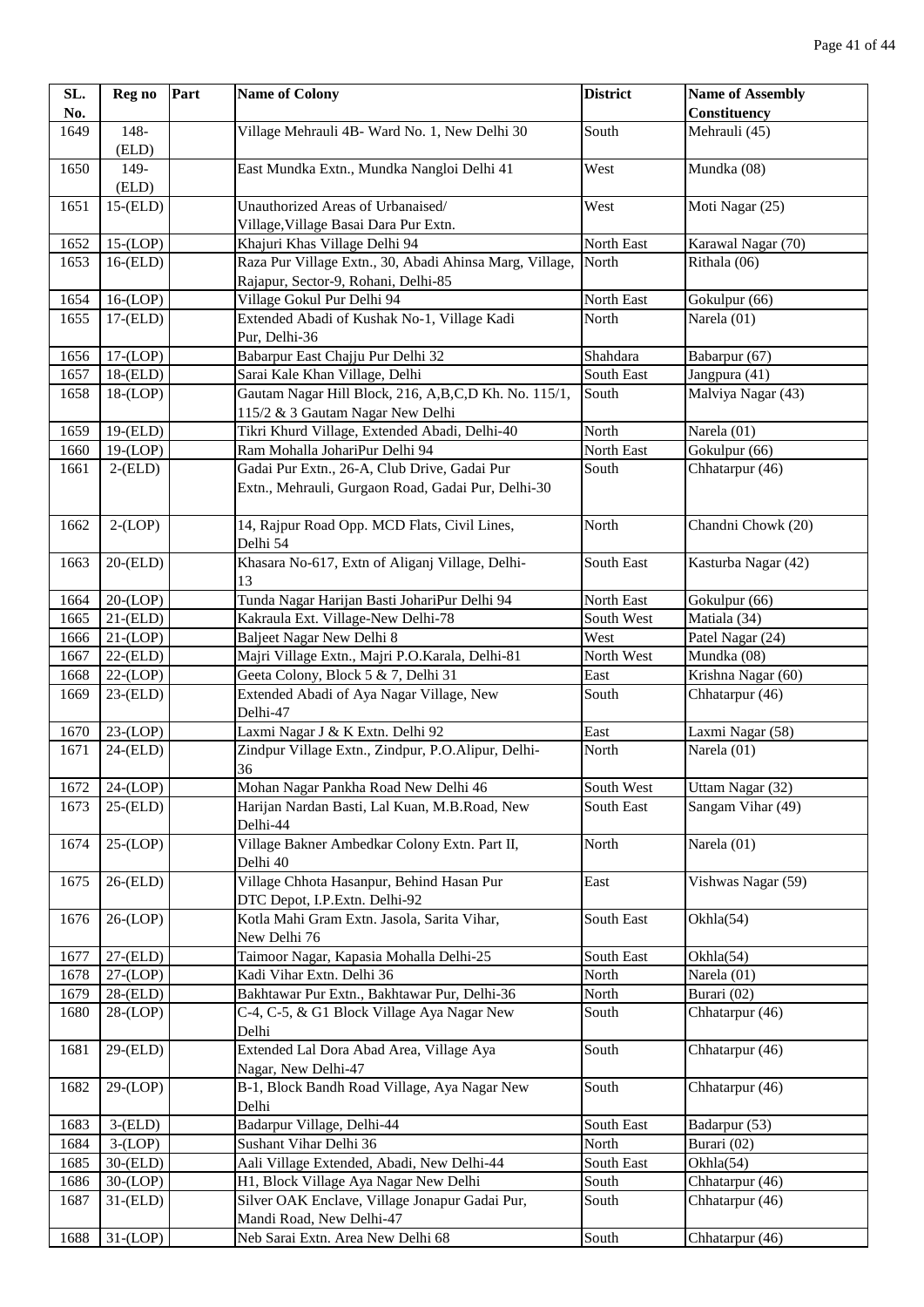| SL.  | Reg no         | Part | <b>Name of Colony</b>                                                         | <b>District</b> | <b>Name of Assembly</b> |
|------|----------------|------|-------------------------------------------------------------------------------|-----------------|-------------------------|
| No.  |                |      |                                                                               |                 | Constituency            |
| 1689 | $32-(LOP)$     |      | Bakhtawarpur Extn. III, Bakhtawarpur Delhi 36                                 | North           | Narela $(01)$           |
| 1690 | $33-(LOP)$     |      | Panchsheel Gardan Dwarika Puri Uldhan Pur                                     | Shahdara        | Gokulpur (66)           |
|      |                |      | Shahdara Delhi 32                                                             |                 |                         |
| 1691 | $34-(LOP)$     |      | Adarsh Nagar Extn. Delhi 33                                                   | North           | Badli (05)              |
| 1692 | $35$ - $(ELD)$ |      | Village Kondli, Delhi-96                                                      | East            | Kondli (56)             |
| 1693 | $35-(LOP)$     |      | F2, Block Mahavir Enclave New Delhi 45                                        | South West      | Janakpuri (30)          |
| 1694 | 36-(ELD)       |      | Rani Khera Village, Delhi-81                                                  | North West      | Mundka (08)             |
| 1695 | $36-(LOP)$     |      | Om Vihar Ph- III, A, B, D Block & Phase III Extn.<br>Uttam Nagar New Delhi 59 | West            | Uttam Nagar (32)        |
| 1696 | $37-(ELD)$     |      | Natural Growth of Kapashera Village, New Delhi-<br>37                         | South West      | Bijwasan (36)           |
| 1697 | $37-(LOP)$     |      | New Lahore Colony Shastri Nagar, Delhi 31                                     | East            | Laxmi Nagar (58)        |
| 1698 | 38-(ELD)       |      | Chhatar Pur, Near Durga Ashram, New Delhi-74                                  | South           | Chhatarpur (46)         |
| 1699 | $38-(LOP)$     |      | Kardam Farm Colony Joharipur Delhi 94                                         | North East      | Gokulpur (66)           |
| 1700 | $39$ - $(ELD)$ |      | Shanti Kunj, Chhattarpur, Delhi-30                                            | South           | Chhatarpur (46)         |
| 1701 | 39-(LOP)       |      | Ram Pura BE- Block Hari Nagar New Delhi                                       | West            | Hari Nagar (28)         |
| 1702 | $4$ - $(ELD)$  |      | C-Block, Pochanpur Village, Pochanpur, New<br>Delhi-77                        | South West      | Matiala (34)            |
| 1703 | $4-(LOP)$      |      | Old Village, Ushman Pur 3rd Pushta, Dhallan                                   | North East      | Ghonda (66)             |
|      |                |      | Road Delhi 53                                                                 |                 |                         |
| 1704 | $40$ - $(ELD)$ |      | Village Kishan Garh(Mehrauli) New Delhi-70                                    | South           | Mehrauli (45)           |
| 1705 | $40-(LOP)$     |      | Lado Sarai Extn. New Delhi 30                                                 | South           | Mehrauli (45)           |
| 1706 | $41$ - $(ELD)$ |      | Village Madan Pur Dabas Extended Abadi,                                       | North West      | Mundka (08)             |
|      |                |      | Delhi-81                                                                      |                 |                         |
| 1707 | $41-(LOP)$     |      | Begumpur Post Office Malviya Nagar New Delhi<br>17                            | South           | Malviya Nagar (43)      |
| 1708 | $42$ - $(ELD)$ |      | Village Sahi Pur, Shalimar Bagh, New Delhi-88                                 | North West      | Shalimar Bagh (14)      |
| 1709 | $42-(LOP)$     |      | Qutub Vihar Phase I, Extn. E- Block New Delhi<br>59                           | South West      | Bijwasan (36)           |
| 1710 | $43$ - $(ELD)$ |      | Dinpur Extn., Goyla More, Dinpur, Najafgarh,<br>New Delhi-43                  | South West      | Matiala (34)            |
| 1711 | $43-(LOP)$     |      | Palam Kunj (Harijan Basti) Palam New Delhi 45                                 | South West      | Palam (37)              |
| 1712 | 44-(ELD)       |      | Nangli Poona Extn., Part-II, Delhi-36                                         | North           | Narela (01)             |
| 1713 | $44-(LOP)$     |      | Freedom Fighters Comunity Development & Welfare                               | South           | Chhatarpur (46)         |
|      |                |      | Association, Neb Sarai New Delhi 68                                           |                 |                         |
| 1714 | $45$ - $(ELD)$ |      | Holambi Khurd Extn., Delhi-82                                                 | North           | Narela (01)             |
| 1715 | $45-(LOP)$     |      | Chandar Vihar Palam Extn. Part I, Delhi 45                                    | South West      | Palam (37)              |
| 1716 | $46$ - $(ELD)$ |      | Kishan Garh Part Village, Mehrauli, Delhi                                     | South           | Mehrauli (45)           |
| 1717 | $46-(LOP)$     |      | Arya Nagar (Harijan Basti) Kakardooma, East<br>Delhi 92                       | Shahdara        | Vishwas Nagar (59)      |
| 1718 | $47$ - $(ELD)$ |      | Village Pooth Kalan Extn., Abadi, Delhi-86                                    | North West      | Bawana (07)             |
| 1719 | $47-(LOP)$     |      | Silver OAK Enclave, Village Jonapur Gadaipur                                  | South           | Chhatarpur (46)         |
|      |                |      | Mandi Road New Delhi 47                                                       |                 |                         |
| 1720 | $48$ - $(ELD)$ |      | Harijan Basti Village, Jaunti, New Delhi-81                                   | North West      | Mundka (08)             |
| 1721 | $48-(LOP)$     |      | Multan Vihar Extn., No. 2, Geeta Colony, 9-                                   | East            | Krishna Nagar (60)      |
|      |                |      | Block, Delhi 31                                                               |                 |                         |
| 1722 | 49-(ELD)       |      | Village Mandawali Fazalpur, Delhi-92                                          | East            | Patparganj (57)         |
| 1723 | $49-(LOP)$     |      | W,X,Y,Z - Block Extn. Swaroop Nagar Delhi 42                                  | North           | Badli (05)              |
| 1724 | $5-(ELD)$      |      | Village Tukhmir Pur, Delhi-94                                                 | North East      | Karawal Nagar (70)      |
| 1725 | $5-(LOP)$      |      | D- Block, Gopal Nagar Najafgarh New Delhi                                     | South West      | Najafgarh (35)          |
| 1726 | $50-(ELD)$     |      | Nangli Jalib Extn., B-1, Janakpuri, New Delhi-58                              | West            | Janakpuri (30)          |
| 1727 | $50-(LOP)$     |      | R,C & B Block, Kewal Park Azad Pur Delhi 32                                   | North           | Badli (05)              |
| 1728 | $50-(LOP)$     |      | R,C & B Block, Kewal Park Azad Pur Delhi 32                                   | North           | Badli (05)              |
| 1729 | $51$ - $(ELD)$ |      | Bindapur Extended, Abadi, Uttam Nagar, New                                    | South West      | Uttam Nagar (32)        |
|      |                |      | Delhi-59                                                                      |                 |                         |
| 1730 | $51-(LOP)$     |      | Sushila Gardan Mandoli (Nandnagri) Delhi 93                                   | Shahdara        | Gokulpur (66)           |
| 1731 | $52$ - $(ELD)$ |      | Mahipal Pur Village Extended, Abadi, New Delhi-<br>37                         | New Delhi       | Bijwasan (36)           |
| 1732 | $52-(LOP)$     |      | Kewal Park Extn. Abadi Azad Pur Delhi 33                                      | North           | Badli (05)              |
| 1733 | $53-(ELD)$     |      | East Azad Nagar, Delhi-51                                                     | Shahdara        | Vishwas Nagar (59)      |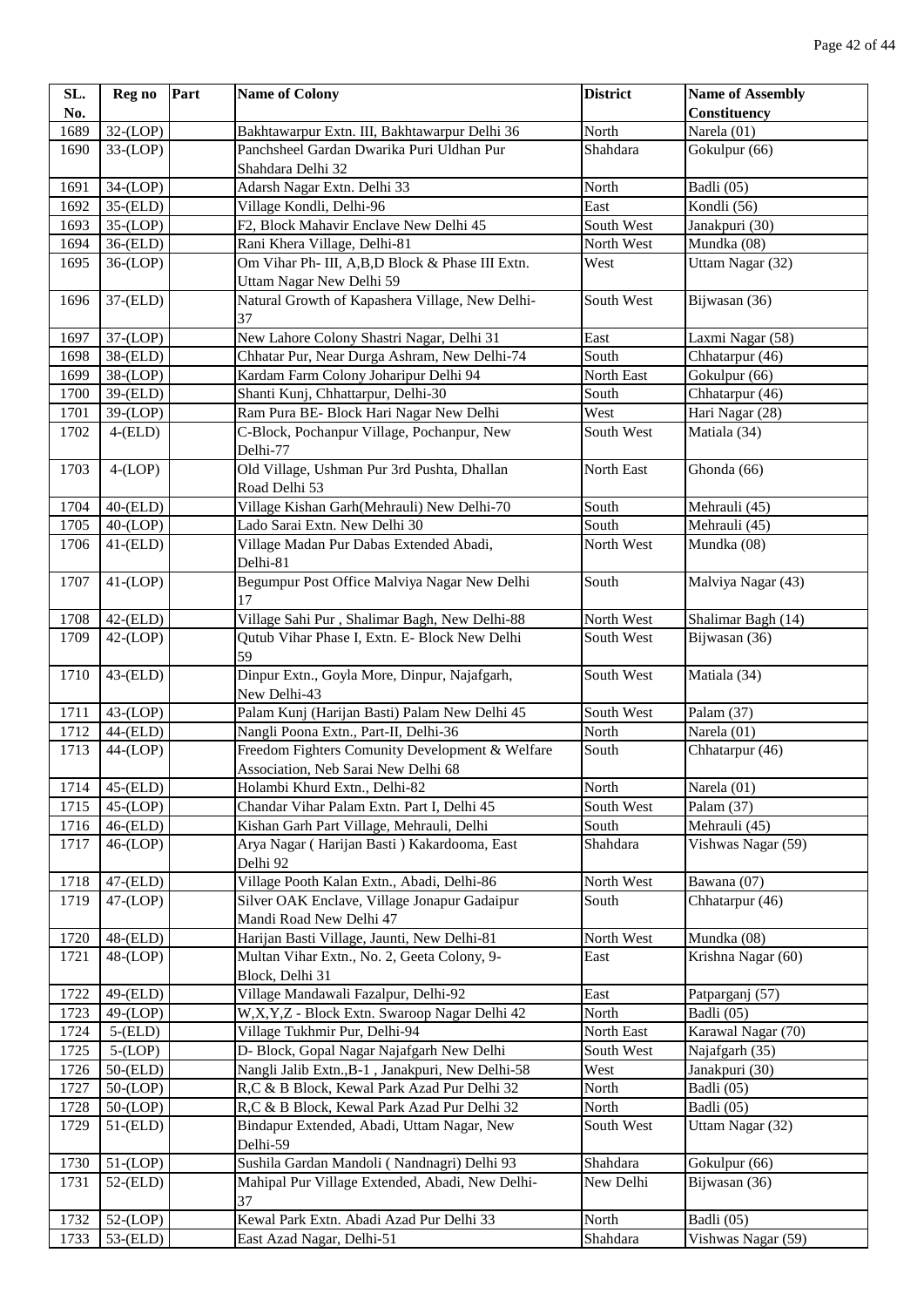| SL.  | Reg no         | Part | <b>Name of Colony</b>                                                            | <b>District</b> | <b>Name of Assembly</b> |
|------|----------------|------|----------------------------------------------------------------------------------|-----------------|-------------------------|
| No.  |                |      |                                                                                  |                 | <b>Constituency</b>     |
| 1734 | $53-(LOP)$     |      | Jan Chetna Sangam(Regd.), Mandawali                                              | East            | Patparganj (57)         |
|      |                |      | Unchper, Delhi-92 -- cancelled                                                   |                 |                         |
| 1735 | 54-(ELD)       |      | Sheetal Vihar, Chhawala Extn., New Delhi-71                                      | South West      | Matiala (34)            |
| 1736 | $54-(LOP)$     |      | Kadi Pur Extn., 'C' Block, Delhi-36                                              | North           | Narela (01)             |
| 1737 | $55-(ELD)$     |      | Palam Village Extn. Area New Delhi-45                                            | South West      | Palam (37)              |
| 1738 | $55-(LOP)$     |      | Nehar Bazar Sudhar Samiti, Mauz Pur, Delhi-53--<br>cancelled                     | Shahdara        | Seelampur (65)          |
| 1739 | 56-(ELD)       |      | Rajokari Village New Delhi-38                                                    | New Delhi       | Bijwasan (36)           |
| 1740 | $56-(LOP)$     |      | L.O.P. Janta Colony, Raghuveer Nagar, Delhi-                                     | West            | Rajori Garden (27)      |
|      |                |      | $27\,$                                                                           |                 |                         |
| 1741 | 57-(ELD)       |      | Nahar Pur Sector-7, Rohini, Delhi-85                                             | North West      | Rithala (06)            |
| 1742 | 57-(LOP)       |      | North Chhajupur, Delhi                                                           | Shahdara        | Babarpur (67)           |
| 1743 | 58-(ELD)       |      | Tehkhand Village, Urbanised Village, Okhla Ph-<br>I, New Delhi-20                | South East      | Tughlakabad (52)        |
| 1744 | 58-(LOP)       |      | Samalka Village, New Delhi-37                                                    | New Delhi       | Bijwasan (36)           |
| 1745 | 59-(ELD)       |      | Sani Mohalla(Near Electrition Office) Bijwasan,<br>New Delhi-61                  | South West      | Bijwasan (36)           |
| 1746 | 59-(LOP)       |      | Sanjay Colony, Bhatti Mines, Bhagirath Nagar,<br>New Delhi-74                    | South           | Sangam Vihar (49)       |
| 1747 | $6$ - $(ELD)$  |      | Masoodpur, Distt- South West, New Delhi-70                                       | New Delhi       | Bijwasan (36)           |
| 1748 | $6-(LOP)$      |      | Janhit Sewa Samiti, Shri Niwas Puri Extn., New                                   | South East      | Jangpura (41)           |
|      |                |      | Delhi 65                                                                         |                 |                         |
| 1749 | $60$ - $(ELD)$ |      | Village Pansali & Extn. Abadi, Delhi 85                                          | North West      | Rithala (06)            |
| 1750 | $60-(LOP)$     |      | Deep Vihar Colony, Pansali, Delhi                                                | North           | Rithala (06)            |
| 1751 | $61$ - $(ELD)$ |      | Village Prahladpur & Extn. Abadi Delhi 85                                        | North           | Bawana (07)             |
| 1752 | $61-(LOP)$     |      | Keshav Nagar, Garhi Khusro, Burari, Delhi                                        | North           | Burari (02)             |
| 1753 | $62$ - $(ELD)$ |      | Village Mundka Kanshi Ram Park Delhi 41                                          | West            | Mundka (08)             |
| 1754 | $62-(LOP)$     |      | State Bank Coop Housing Society, Nanak PIAO<br><b>Factory Owner Association</b>  | North           | Model Town (18)         |
| 1755 | $63$ - $(ELD)$ |      | Begumpur Village (South) New Delhi 17                                            | South           | Malviya Nagar (43)      |
| 1756 | $63-(LOP)$     |      | J & K Block, Swaroop Nagar, Delhi-42                                             | North           | Badli (05)              |
| 1757 | $64$ - $(ELD)$ |      | Bakhtawar Pur Extn.II, Bakhtawar Pur, Delhi-36                                   | North           | Narela (01)             |
| 1758 | 64-(LOP)       |      | Swaroop Nagar, Part-II, East G.T.Road to<br>Buaradi Road, Delhi-42               | North           | Badli (05)              |
| 1759 | $65$ - $(ELD)$ |      | Mitroun Uthan Samiti, ICE Factory Road, Village-<br>Mitraoun, New Delhi-43       | South West      | Najafgarh (35)          |
| 1760 | $65-(LOP)$     |      | Indira Colony Near Sidharth Basti, Ashram, New<br>Delhi-14                       | South East      | Jangpura (41)           |
| 1761 | 66-(ELD)       |      | Bihari pur Village Fadaration (RWA) Karawal<br>Nagar Delhi 94                    | North East      | Karawal Nagar (70)      |
| 1762 | $67$ - $(ELD)$ |      | Chotiyal Palam Village New Delhi 45                                              | South West      | Palam (37)              |
| 1763 | $68$ - $(ELD)$ |      | Sanskritik Aur Vikas Sanstha OSHO Drive                                          | South           | Chhatarpur (46)         |
|      |                |      | Gadaipur Extn. Of Village Gadaipur Mehrauli New Delhi                            |                 |                         |
| 1764 | 69-(ELD)       |      | Hasanpur Delhi 92                                                                | East            | Vishwas Nagar (59)      |
| 1765 | $7-(ELD)$      |      | Extended Abadi of Sawada Village, New Delhi-<br>81                               | North West      | Mundka (08)             |
| 1766 | $7-(LOP)$      |      | Sahabad Extn. Lal Dora Part II, Main Bawana<br>Road, Sahabad Daulat Pur Delhi 42 | North           | Bawana (07)             |
| 1767 | 70-(ELD)       |      | Laxman Colony Village Jindpur, Alipur Delhi 36                                   | North           | Narela (01)             |
| 1768 | $71$ - $(ELD)$ |      | Village Siraspur Part I, Delhi 42                                                | North           | Badli (05)              |
| 1769 | $72$ - $(ELD)$ |      | Extended Abadi of Siraspur Extn, Abadi Part II,<br>Delhi 42                      | North           | Badli (05)              |
| 1770 | $73$ - $(ELD)$ |      | Pooth Kalan Extnded Abadi Delhi 86                                               | North West      | Bawana (07)             |
| 1771 | 74-(ELD)       |      | Saini Mohalla Extn B- Block Bijwasan Village                                     | South West      | Bijwasan (36)           |
|      |                |      | New Delhi 61                                                                     |                 |                         |
| 1772 | $75$ - $(ELD)$ |      | Village Sabha pur Extnded Abadi Delhi 94                                         | North East      | Karawal Nagar (70)      |
| 1773 | 76-(ELD)       |      | Khera Kalan & Khera Garhi Extnded Abadi Post                                     | North           | Bawana (07)             |
|      |                |      | Office Khera Khalan Delhi 82                                                     |                 |                         |
| 1774 | 77-(ELD)       |      | Village Khera Kalan Delhi 82                                                     | North           | Narela (01)             |